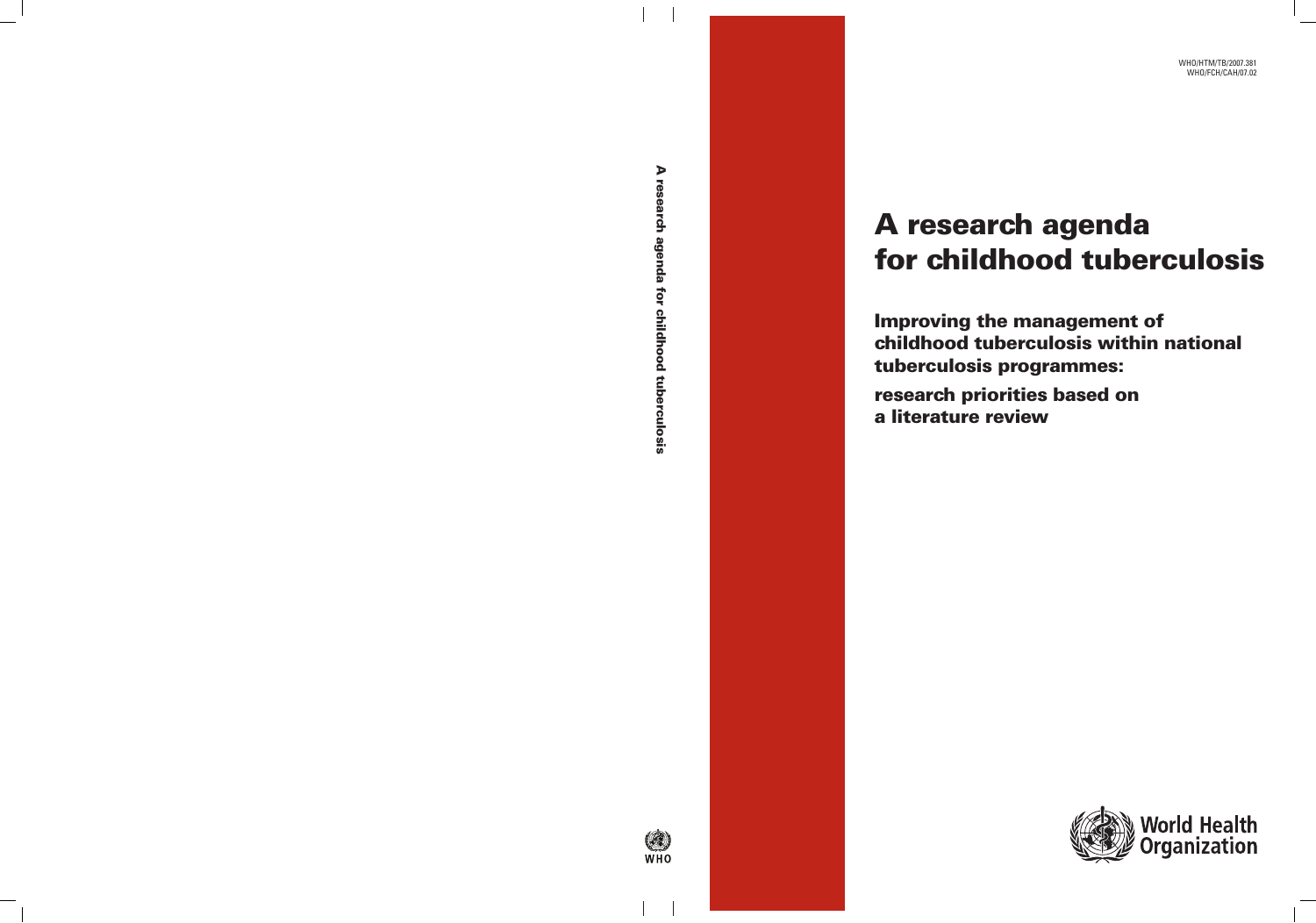### **A research agenda for childhood tuberculosis.**

#### **Improving the management of childhood tuberculosis within national tuberculosis programmes: research priorities based on a literature review.**



This review was produced by the Stop TB Department and the Department of Child and Adolescent Health and Development of the World Health Organization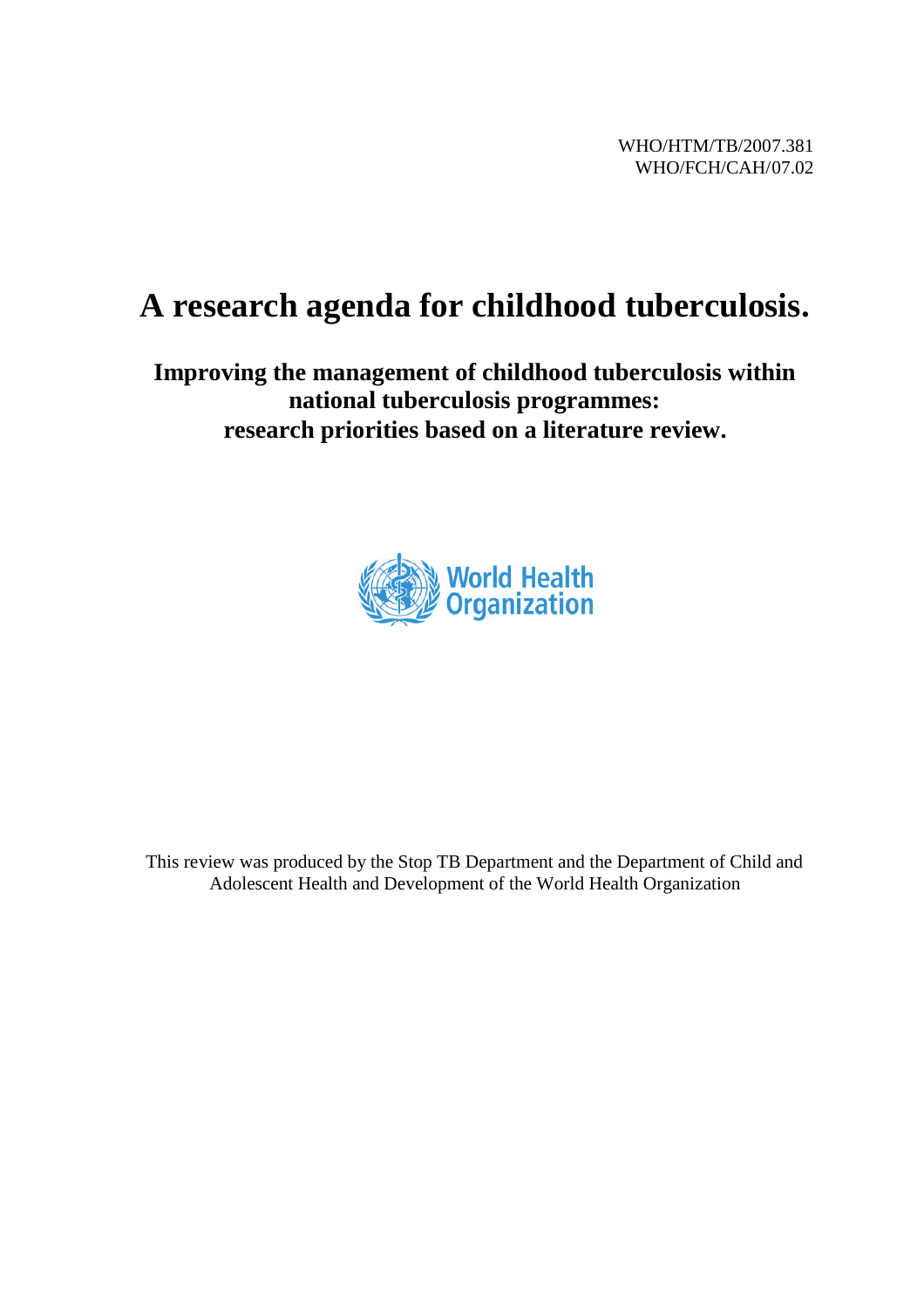#### **Contributors**

Lead author *(responsible for conducting the initial literature review)* Peter Donald, Department of Paediatrics and Child Health, Faculty of Health Sciences, Stellenbosch University, Tygerberg, South Africa

Writing team *(responsible for drafting the document)* Peter Donald, Dermot Maher, Shamim Qazi

Members of subgroup on childhoodTB<sup>1</sup> *(reviewed and endorsed the document)*

Valentina Aksenova, Hastings Tom Banda, Nulda Beyers, Gertrude Bita, Gunnar Bjune, Chifumbe Chintu, Mark Cotton, Jane Cunningham, Olbeg Desinor, Peter Donald, Donald Enarson, Penny Enarson, Kristina Feja, Robert Gie (*Chairperson*), Steve Graham, Jan van den Hombergh, Netty Kamp, Dermot Maher (*Secretary*), Mamodikoe Makhene, Anna Mandalakas, Davide Manissero, Fatima Pombo March, Ezekiel Mupere, Philippa Musoke, Charles Mwansambo, Lisa Nelson, Kosuke Okada, Isadore-Evans Pazvakavambwa, Clydette Powell, Shamim Qazi, Nastiti N. Rahajoe, Mary Reichler, Annelies Van Rie, Clemax Sant'Anna, Simon Schaaf, Jane Schaller, Leslie Serchuk, Rebecca Sinfield, Christine Sizemore, Asma El Sony, Leila Srour, Jeff Starke, Hugo Vrakking, Fraser Wares, Martin Weber, Charles Wells.

#### **© World Health Organization 2007** All rights reserved.

The designations employed and the presentation of the material in this publication do not imply the expression of any opinion whatsoever on the part of the World Health Organization concerning the legal status of any country, territory, city or area or of its authorities, or concerning the delimitation of its frontiers or boundaries. Dotted lines on maps represent approximate border lines for which there may not yet be full agreement.

The mention of specific companies or of certain manufacturers' products does not imply that they are endorsed or recommended by the World Health Organization in preference to others of a similar nature that are not mentioned. Errors and omissions excepted, the names of proprietary products are distinguished by initial capital letters.

All reasonable precautions have been taken by WHO to verify the information contained in this publication. However, the published material is being distributed without warranty of any kind, either express or implied. The responsibility for the interpretation and use of the material lies with the reader. In no event shall the World Health Organization be liable for damages arising from its use.

<span id="page-2-0"></span><sup>1</sup> Organized under the auspices of the DOTS Expansion Working Group (one of the seven working groups of the Global Partnership to Stop TB). Its goal is to reduce the global burden of mortality and morbidity caused by TB in children.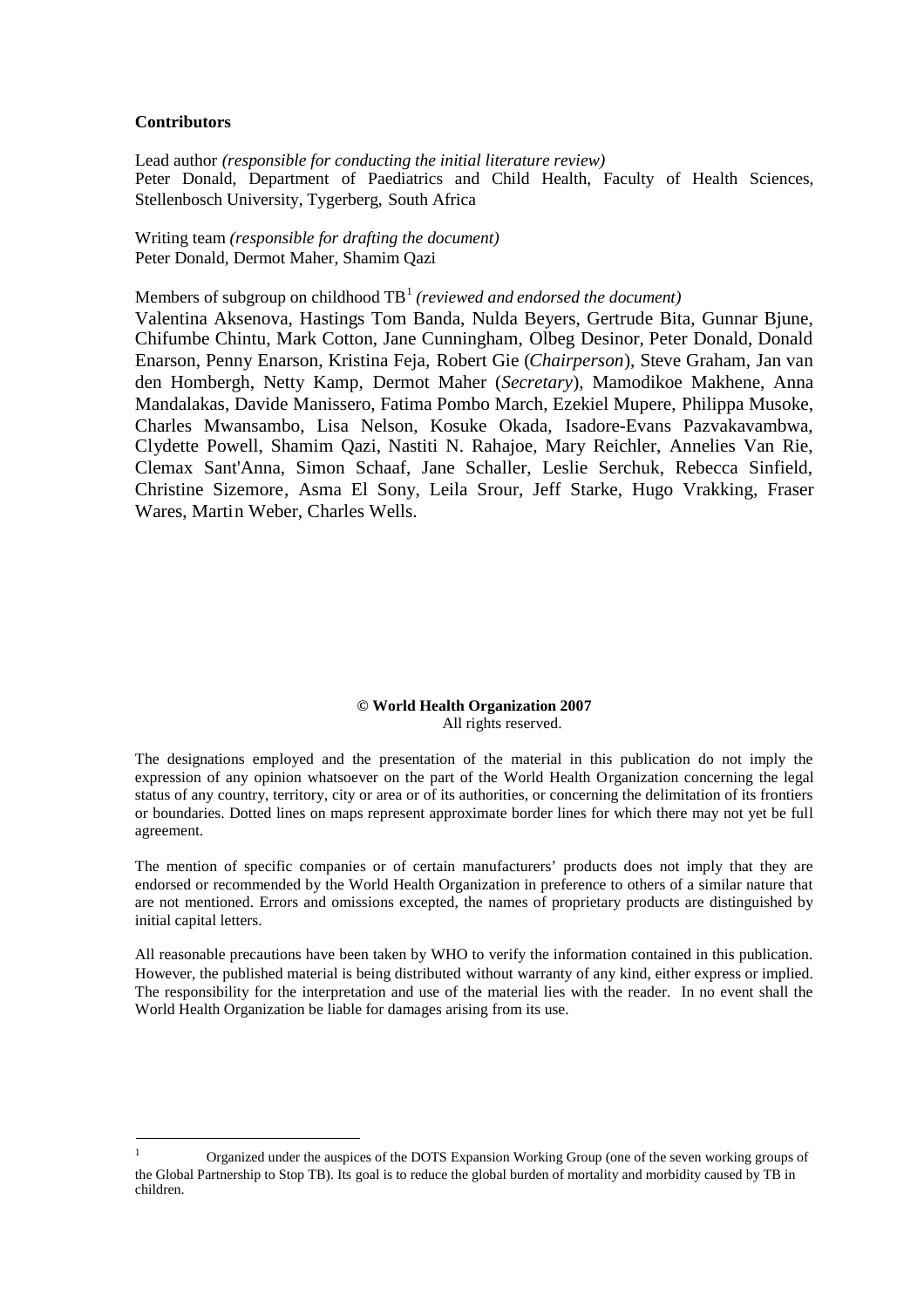| <b>Contents</b> |  |
|-----------------|--|
|-----------------|--|

|                                                                                                                                           | Page           |
|-------------------------------------------------------------------------------------------------------------------------------------------|----------------|
| Preface                                                                                                                                   | iii            |
| Summary                                                                                                                                   | iv             |
| Introduction                                                                                                                              | $\mathbf{1}$   |
| 1. Epidemiology; programme monitoring and evaluation                                                                                      | $\overline{2}$ |
| 2. Diagnosis                                                                                                                              | 8              |
| 3. Treatment                                                                                                                              | 12             |
| 4. Contact-screening and management                                                                                                       | 15             |
| 5. Roles and responsibilities of health staff and families                                                                                | 17             |
| 6. BCG vaccination                                                                                                                        | 19             |
| References                                                                                                                                | 20             |
| Annexes - Literature summaries                                                                                                            | 27             |
| Annex 1 Epidemiology; programme monitoring and evaluation                                                                                 | 28             |
| Annex 2 Diagnosis                                                                                                                         | 44             |
| <b>Annex 3 Treatment</b>                                                                                                                  | 86             |
| Annex 4 Incidence and management of BCG-related disease                                                                                   | 102            |
| Annex 5 Proposed research to improve the management of childhood<br>tuberculosis as part of national tuberculosis programme<br>activities | 106            |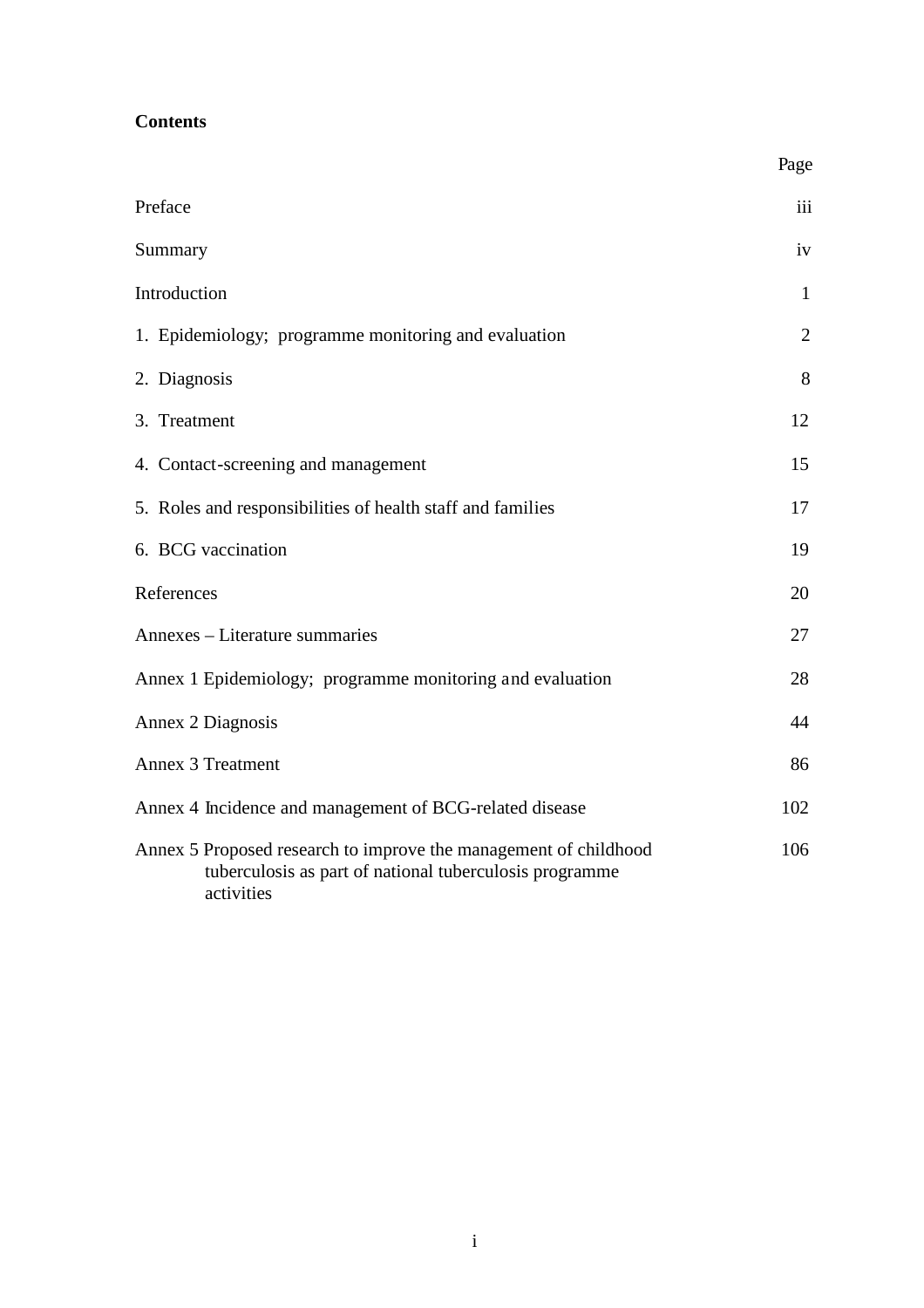#### **Abbreviations**

| <b>AFB</b>  | acid-fast bacilli                                     |  |  |  |  |
|-------------|-------------------------------------------------------|--|--|--|--|
| <b>AIDS</b> | acquired immunodeficiency syndrome                    |  |  |  |  |
| <b>ARTI</b> | annual risk of tuberculous infection                  |  |  |  |  |
| <b>BCG</b>  | <b>Bacille Calmette-Guérin</b>                        |  |  |  |  |
| <b>CXR</b>  | chest X-ray                                           |  |  |  |  |
| <b>DOTS</b> | "brand name" of the international TB control strategy |  |  |  |  |
| <b>EMB</b>  | ethambutol                                            |  |  |  |  |
| <b>HIV</b>  | human immunodeficiency virus                          |  |  |  |  |
| <b>INH</b>  | isoniazid                                             |  |  |  |  |
| <b>NTP</b>  | national tuberculosis programme                       |  |  |  |  |
| <b>PAS</b>  | para-aminosalicylic acid                              |  |  |  |  |
| <b>PCR</b>  | polymerase chain reaction                             |  |  |  |  |
| <b>PPD</b>  | purified protein derivative                           |  |  |  |  |
| <b>PZA</b>  | pyrazinamide                                          |  |  |  |  |
| <b>RMP</b>  | rifampicin                                            |  |  |  |  |
| <b>RTT</b>  | response to treatment                                 |  |  |  |  |
| <b>SM</b>   | streptomycin                                          |  |  |  |  |
| TB          | tuberculosis                                          |  |  |  |  |
| TU          | tuberculin unit                                       |  |  |  |  |
| <b>WHO</b>  | World Health Organization                             |  |  |  |  |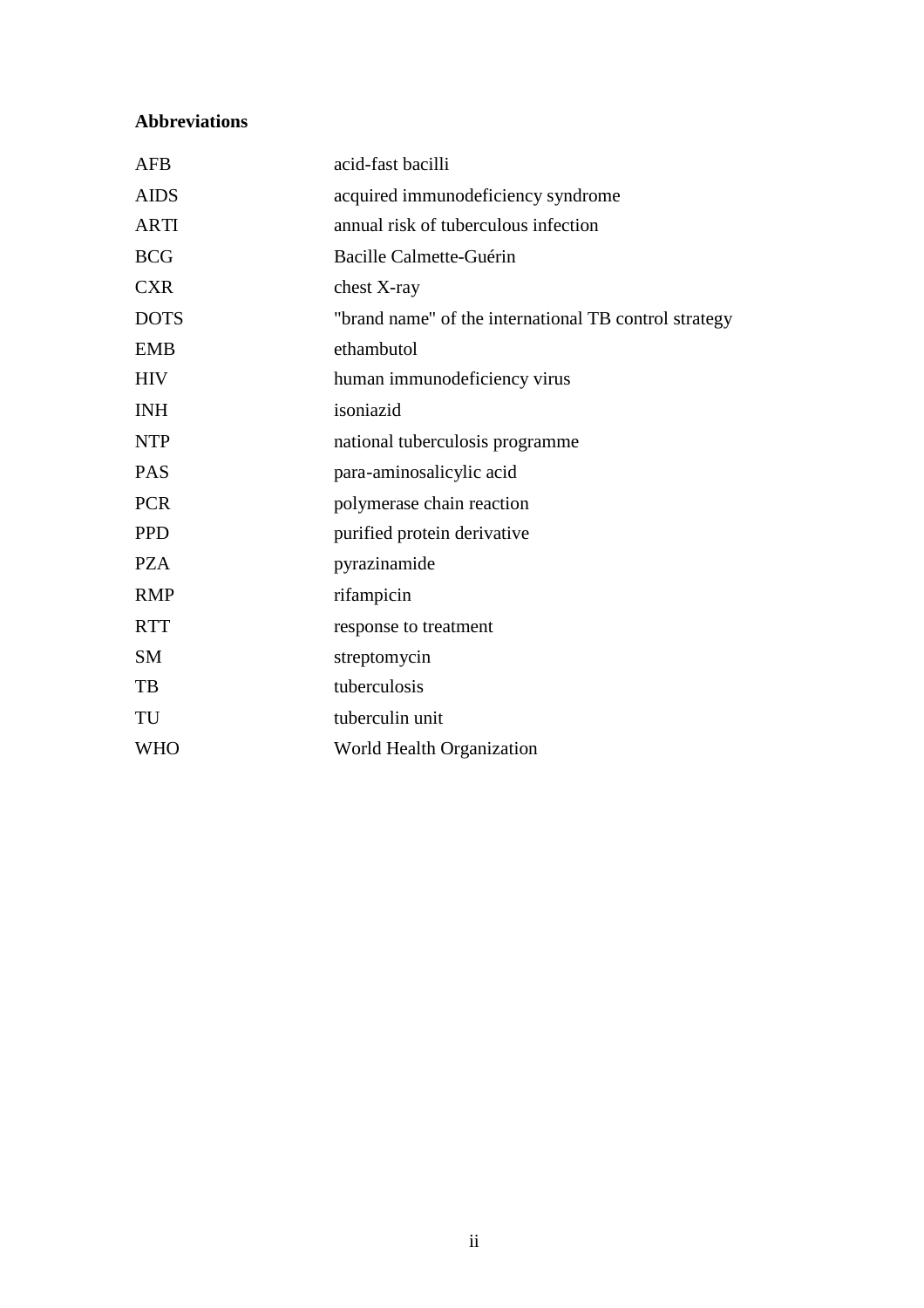#### **Preface**

*"…a joint meeting of the Tuberculosis Association and the British Paediatric Association was held, and, in spite of the friendly spirit evident, it was clear that each party viewed the problem in an entirely different light. The Tuberculosis Association members quoted figures from their official returns, both of morbidity and mortality, which were at total variance with the clinical experience of the paediatricians, and in the main their conclusion was that "childhood tuberculosis is not of great importance to the public health services", and their plea was for the paediatricians to preserve a sense of proportion!"*

*Gaisford, 1946*

*"Physicians dealing with adults, either as individuals or in populations, knowing how great is the reservoir of infection in any given country and the implications of this for children, will want to spend as much of their resources as possible on problems relating to adults. But paediatricians are faced with the need to treat children and naturally wish to protect them from infection and so cannot avoid being concerned with these urgent human problems. Each must understand the other's position."*

*Miller, 1973*

The new WHO Stop TB Strategy reflects the importance of the need to improve care for children with TB: the aim of the Strategy is to "ensure equitable access to care of international standards for all TB patients – infectious and non-infectious, adults and children, with and without HIV, with and without drug-resistant TB" (WHO, 2006a). The new Strategy also highlights the importance of research in the global campaign to Stop TB. The launch of the Stop TB Strategy therefore provides a timely opportunity to promote a prioritized research agenda for improving the management of childhood TB within national TB programmes (NTPs).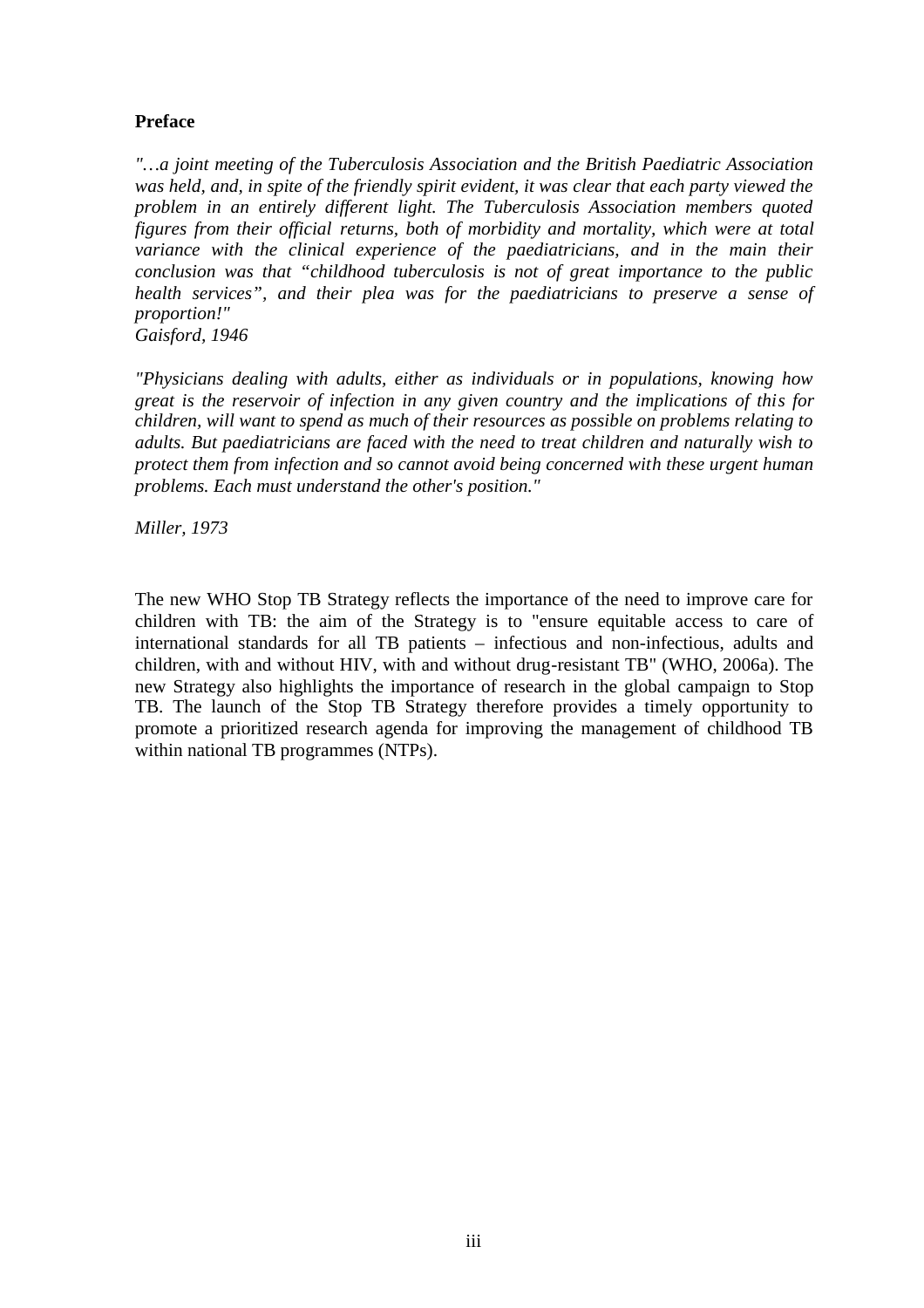#### **Summary**

Childhood TB is a neglected aspect of the TB epidemic, despite constituting 20% or more of the TB case-load in many countries with high TB incidence. This "orphan disease" exists in the shadow of adult TB and is a significant child health problem, but is neglected because it is usually smear-negative and is thus considered to make a relatively minor contribution to the spread of TB. In order to redress this neglect and integrate childhood TB into the mainstream of TB control activities, research priorities are identified that will assist in improving the prevention and management of childhood TB as a part of national TB programmes (NTPs). The proposed research agenda seeks to better define childhood TB, to optimize the treatment of childhood TB and to identify the best management practices by which childhood TB can be accurately documented and recorded, and efficiently managed within NTPs.

At the outset it should also be recognized that HIV/AIDS is not only responsible for the exacerbation of the TB epidemic in many developing countries, but has also added another element of difficulty to the diagnosis and management of TB in young children.

The main elements of the proposed research agenda (*Fig. 1*) are:

- 1. Carry out a prospective evaluation of the incidence and burden of childhood TB in different communities, making use of the diagnostic criteria (as defined in line with WHO policy) for suspecting and diagnosing childhood TB. Evaluate trends in case detection of childhood TB making use of data already available within some NTPs. Study the annual risk of tuberculous infection (ARTI) in young children.
- 2. Evaluate new methodologies to aid the diagnosis of *Mycobacterium tuberculosis* infection and TB disease in children. Evaluate the Mantoux skin-test response in HIV-infected and non-infected children. Determine the proportion of children dying of suspected TB who do actually have TB, e.g. through postmortem studies.
- 3. Review existing published studies of the treatment of TB and the pharmacokinetics of antituberculosis agents in childhood. Evaluate the pharmacokinetics of the "first-line" and "second-line" antituberculosis agents under different conditions of nutrition across a range of ages, accompanied by studies of drug-drug interactions and drug toxicity, particularly in HIV-infected children who are receiving antiretroviral treatment. Evaluate rates of adherence, treatment failure, recurrence and relapse in children with and without HIV; and evaluate 3- and 4-month regimens of treatment in paucibacillary forms of childhood TB, and the necessity for longer treatment in HIV-infected children. Determine the most effective treatment of disease caused by resistant bacilli. Assess how best to promote compliance with treatment and the role of family members.
- 4. Determine the numbers of HIV-infected and non-infected children in contact with both sputum smear-positive and smear-negative adults, both HIV-infected and non-infected, that might qualify for chemoprophylaxis in different communities; and the value of conventional chemoprophylaxis with isoniazid compared to shorter, multidrug chemoprophylaxis in both HIV-infected and non-HIV-infected children. Explore different methodologies to ensure compliance with recommendations for chemoprophylaxis. Determine the use of chemoprophylaxis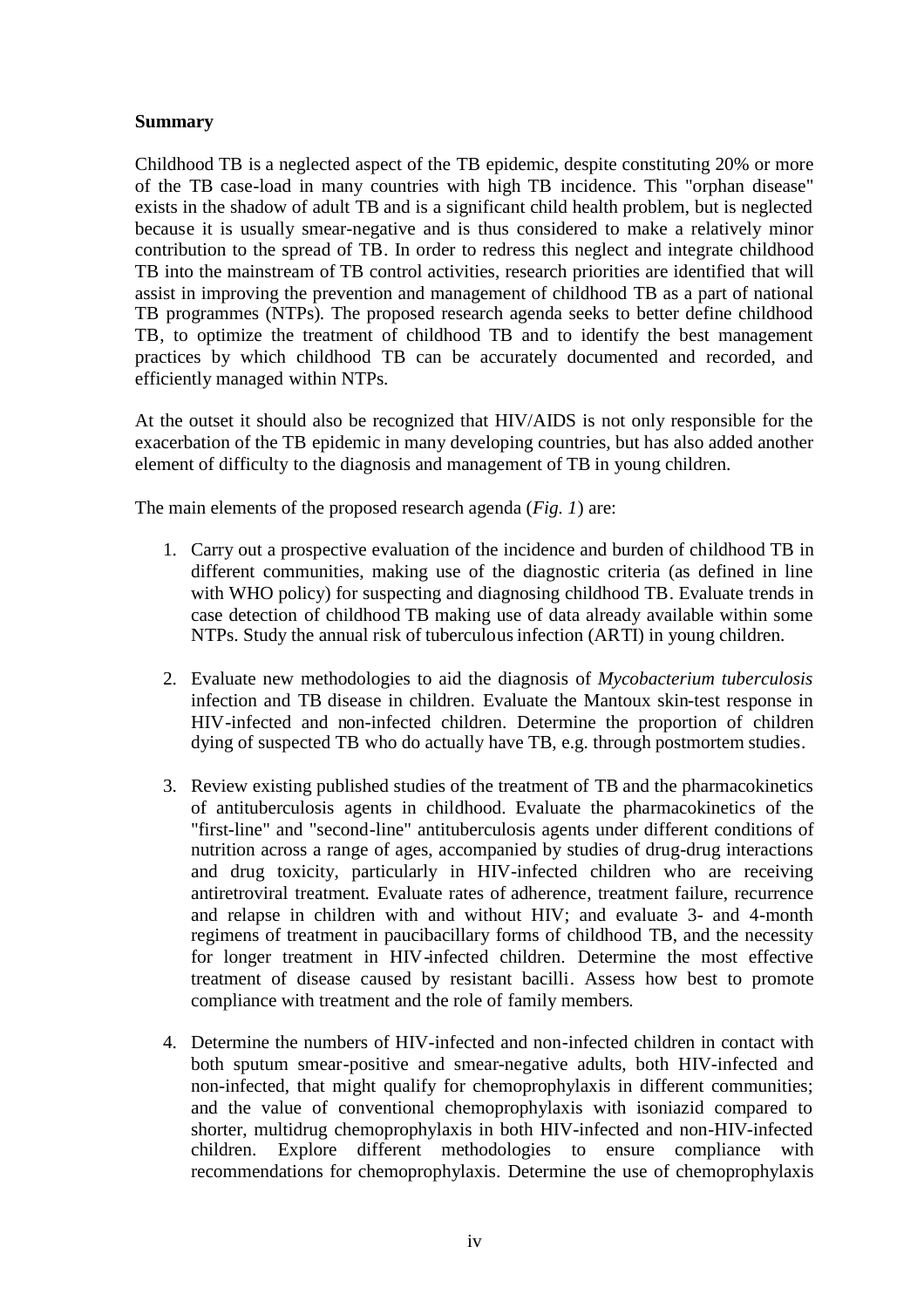for the close childhood contacts of adults with both sputum smear-positive and smear-negative drug-resistant TB. Evaluate TB chemoprophylaxis in sexually active adolescent with TB and HIV co-infection.

- 5. Evaluate the needs for and availability of qualified staff and different diagnostic investigations at the various levels of care under different circumstances. Evaluate the quality of routine NTP data and its value in documenting the community burden of childhood TB. Determine how best to promote the process of recording and reporting childhood TB and the integration of the data into the national reporting systems. Evaluate the accuracy of classification of individual cases. Evaluate the role of the private sector in the management of childhood TB. Evaluate family-centred services and clinics for the management of TB and the management of children with TB within a family-oriented approach.
- 6. Document the complications of BCG immunization in children and evaluate the most appropriate means of managing these complications. NTPs play a key role in the preparation of vaccine trial sites for the evaluation of new TB vaccines.

The value of these studies would be maximized if carried out at a number of centres throughout the world under a variety of different epidemiological conditions.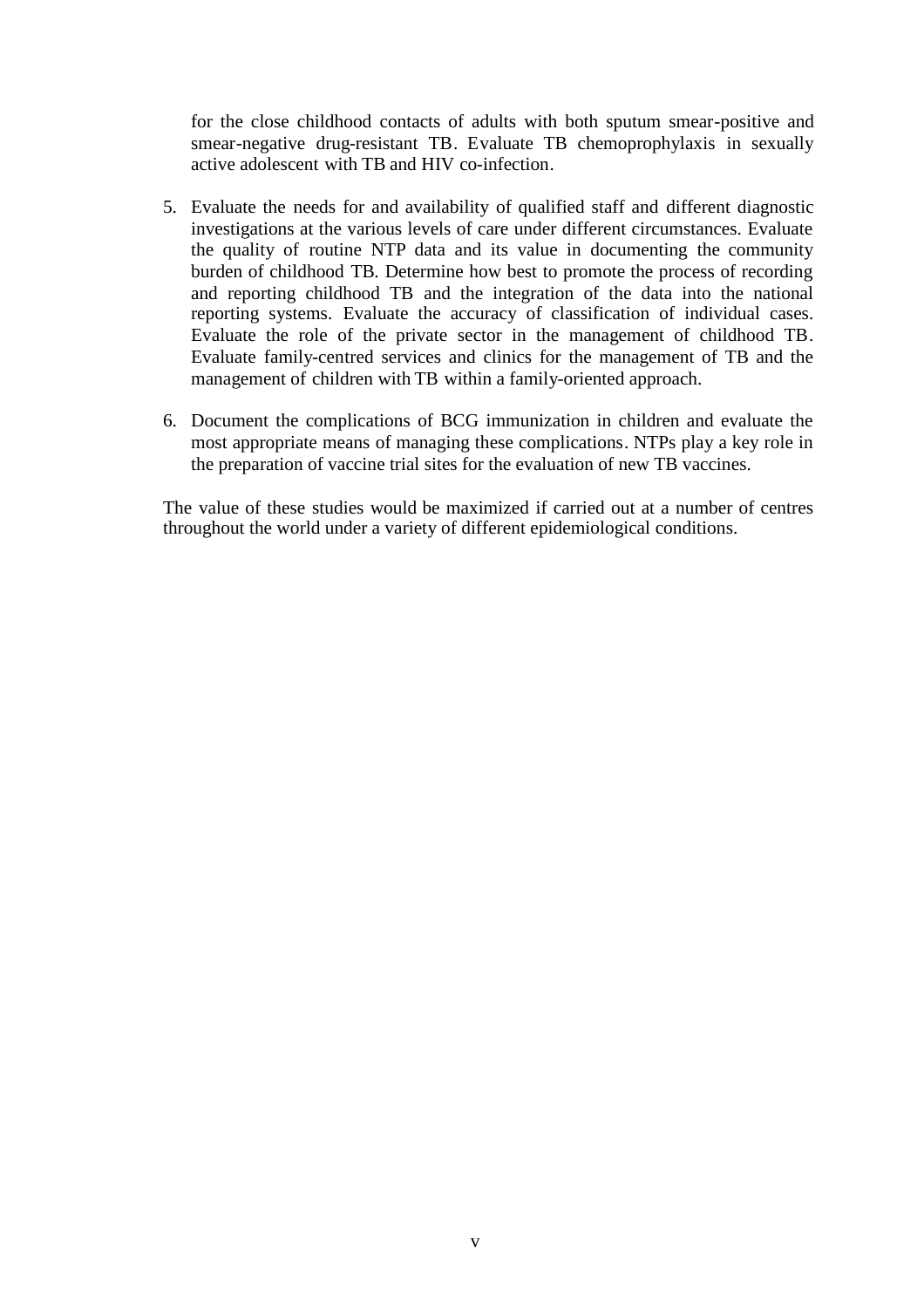#### **Fig. 1 Research priorities for childhood tuberculosis**

|                                                                                                                                                                                                                                                                                                                                                                                                                                                            |                                                                                                                                                                    |                                         | The burden and diagnosis of childhood tuberculosis                                                                                                                                        |                                                   |                                                                                                     |                                                                                                                                                                                         |  |
|------------------------------------------------------------------------------------------------------------------------------------------------------------------------------------------------------------------------------------------------------------------------------------------------------------------------------------------------------------------------------------------------------------------------------------------------------------|--------------------------------------------------------------------------------------------------------------------------------------------------------------------|-----------------------------------------|-------------------------------------------------------------------------------------------------------------------------------------------------------------------------------------------|---------------------------------------------------|-----------------------------------------------------------------------------------------------------|-----------------------------------------------------------------------------------------------------------------------------------------------------------------------------------------|--|
| Cough                                                                                                                                                                                                                                                                                                                                                                                                                                                      | Criteria for suspicion of childhood TB<br>Fever                                                                                                                    | <b>Weight loss</b>                      | <b>TB</b> contact                                                                                                                                                                         |                                                   | In all of the proposed<br>studies the influence of<br><b>HIV/AIDS must be taken</b><br>into account | <b>Research activity</b><br>Determine the<br>incidence of<br>childhood TB<br>using current<br>diagnostic criteria.                                                                      |  |
|                                                                                                                                                                                                                                                                                                                                                                                                                                                            | <b>Mantoux</b><br>sputum/gastri<br>c aspirates                                                                                                                     | <b>Suspect TB</b>                       | <b>Chest</b><br>radiograph<br><b>HIV-testing</b>                                                                                                                                          |                                                   | М.<br>tuberculosis                                                                                  | Evaluate new<br>diagnostic<br>methodologies.<br><b>Use routine NTP</b><br>data to assess<br>trends in case<br>detection.                                                                |  |
| Not TB                                                                                                                                                                                                                                                                                                                                                                                                                                                     | <b>Disseminated</b><br>TВ                                                                                                                                          | TВ<br>Pulmonary<br>ΤВ                   | Extrapulmonary<br>TВ                                                                                                                                                                      |                                                   | infected                                                                                            | <b>Research activity</b><br>Document the<br>incidence of these<br>forms of TB<br>among children.<br>Study how to<br>integrate diagnosis<br>as part of routine<br><b>NTP</b> activities. |  |
|                                                                                                                                                                                                                                                                                                                                                                                                                                                            | <b>Treatment of childhood</b><br><b>Research activity</b><br>tuberculosis<br><b>Review published</b>                                                               |                                         |                                                                                                                                                                                           |                                                   |                                                                                                     |                                                                                                                                                                                         |  |
| <b>Diagnostic</b><br>category<br>for<br>treatment                                                                                                                                                                                                                                                                                                                                                                                                          | 2HRZE/4HR                                                                                                                                                          | $\mathbf{I}$<br>2HRZSE<br>1HRZE<br>5HRE | $\mathbf{III}$<br>2HRZ/4HR                                                                                                                                                                | IV<br><b>Specifically</b><br>designed<br>regimens | Chemo-<br>prophylaxis<br>6H                                                                         | studies of TB<br>treatment and<br>pharmacokinetics<br>of anti-TB drugs in<br>childhood.<br><b>Evaluate the</b><br>pharmacokinetics<br>of TB drugs in<br>children.                       |  |
| <b>Roles and responsibilities</b><br><b>Research activity</b><br>Document the route followed to diagnose childhood TB under different epidemiological<br>circumstances.<br>Evaluate the needs for and availability of staff and diagnostic investigations at different levels<br>of care.<br>Document the role of the private sector in the management of childhood TB.<br>Evaluate the management of childhood TB within a family-oriented model of care. | <b>Explore</b><br>different options<br>for<br>chemoprophylaxis.<br>Evaluate means of<br>promoting<br>adherence to<br>treatment. Evaluate<br>treatment<br>outcomes. |                                         |                                                                                                                                                                                           |                                                   |                                                                                                     |                                                                                                                                                                                         |  |
| <b>Research activity</b>                                                                                                                                                                                                                                                                                                                                                                                                                                   | <b>Recording and reporting</b><br><b>BCG vaccination in children</b>                                                                                               |                                         | Document the reporting and recording of childhood TB within national reporting systems and<br>assist with the appropriate classification of cases utilizing existing data when available. |                                                   |                                                                                                     |                                                                                                                                                                                         |  |
| <b>Research activity</b>                                                                                                                                                                                                                                                                                                                                                                                                                                   |                                                                                                                                                                    |                                         | Evaluate the incidence and management of the complications of BCG vaccination.<br>NTPs play a role in developing vaccine trial sites for evaluation of new TB vaccines.                   |                                                   |                                                                                                     |                                                                                                                                                                                         |  |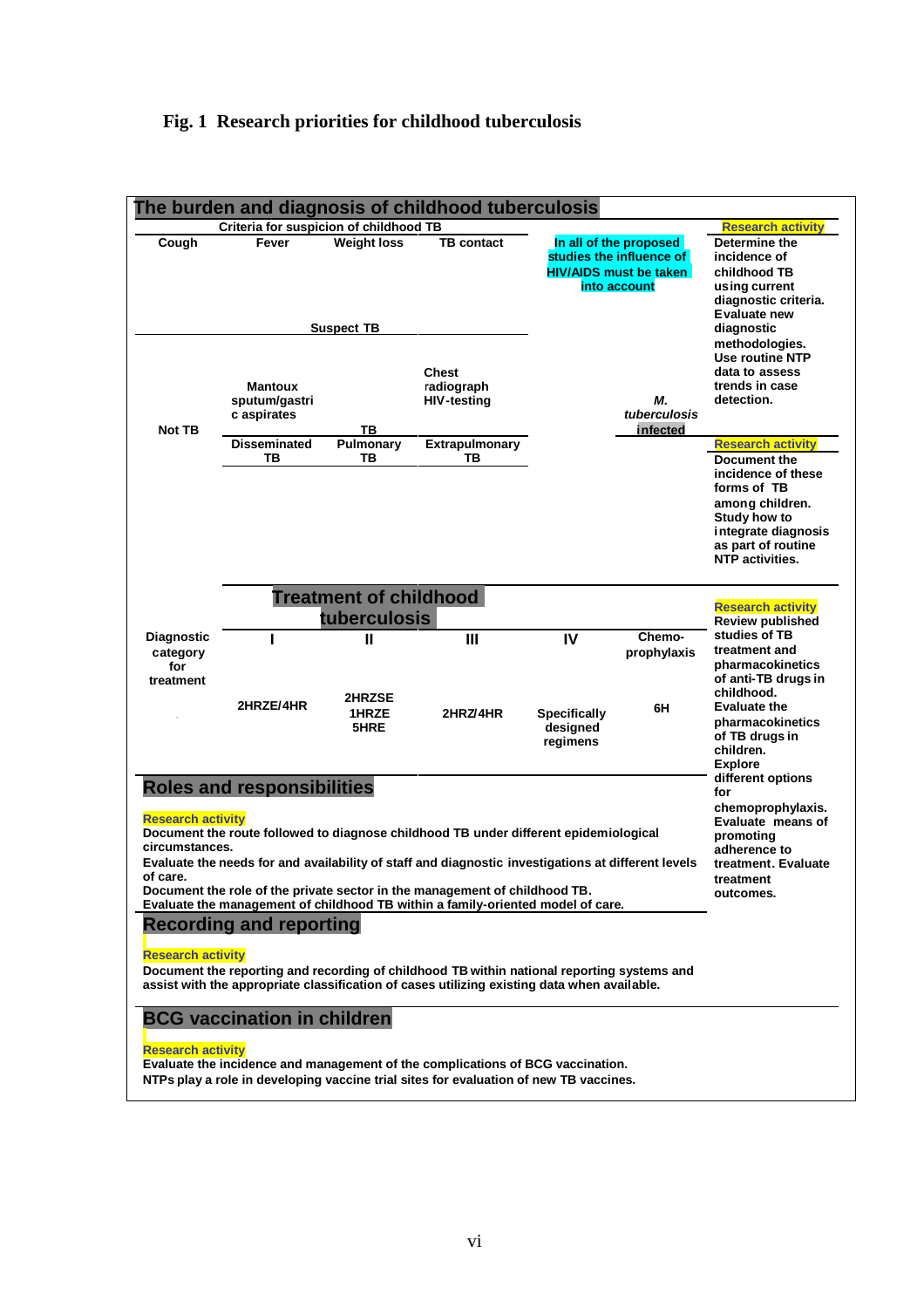#### **Introduction**

The WHO policy document *Guidance for national tuberculosis programmes on the management of tuberculosis in children* provides guidance on the effective management of childhood TB as part of routine NTP activities (WHO, 2006b). One of the ways to redress the chronic neglect of children with TB is to promote their diagnosis and treatment as part of routine NTP activities. This helps to ensure high-quality care (including diagnosis in line with international standards and treatment with recommended standardized regimens) and improved documentation of disease burden and treatment outcomes.

Research plays an important role in the implementation of recommended policies for effective management of childhood TB as part of routine NTP activities. The purpose of this document is to identify priorities for such research, based on a review of the literature relevant to the following six key areas of NTP activity (reflecting those set out in the WHO policy document mentioned above):

- 1. Epidemiology; programme monitoring and evaluation
- 2. Diagnosis
- 3. Treatment
- 4. Contact-screening and -management
- 5. Roles and responsibilities of health staff and family
- 6. BCG vaccination.

This document reviews the literature relating to these six key areas of NTP activity. The literature reviewed was derived from an electronic search using PubMed with the key words: tuberculosis, childhood, epidemiology, diagnosis, treatment and control in various combinations. The search produced more than 400 papers starting from 1950. Crossreferencing was also undertaken using a comprehensive library on childhood TB maintained by the the Denis Tutu Centre for Tuberculosis and the Department of Child Health and Paediatrics of Stellenbosch University (South Africa). Preference was given to papers based on substantial amounts of prospective data. "State of the art" reviews were also included as were policy statements by governmental and professional organizations when important practice or policy points were stated or debated.

With regard to four of the key areas of NTP activity (epidemiology and programme monitoring and evaluation; diagnosis; antituberculosis treatment; and BCG vaccination), the individual papers consulted are summarized in annexes, with a commentary, where appropriate.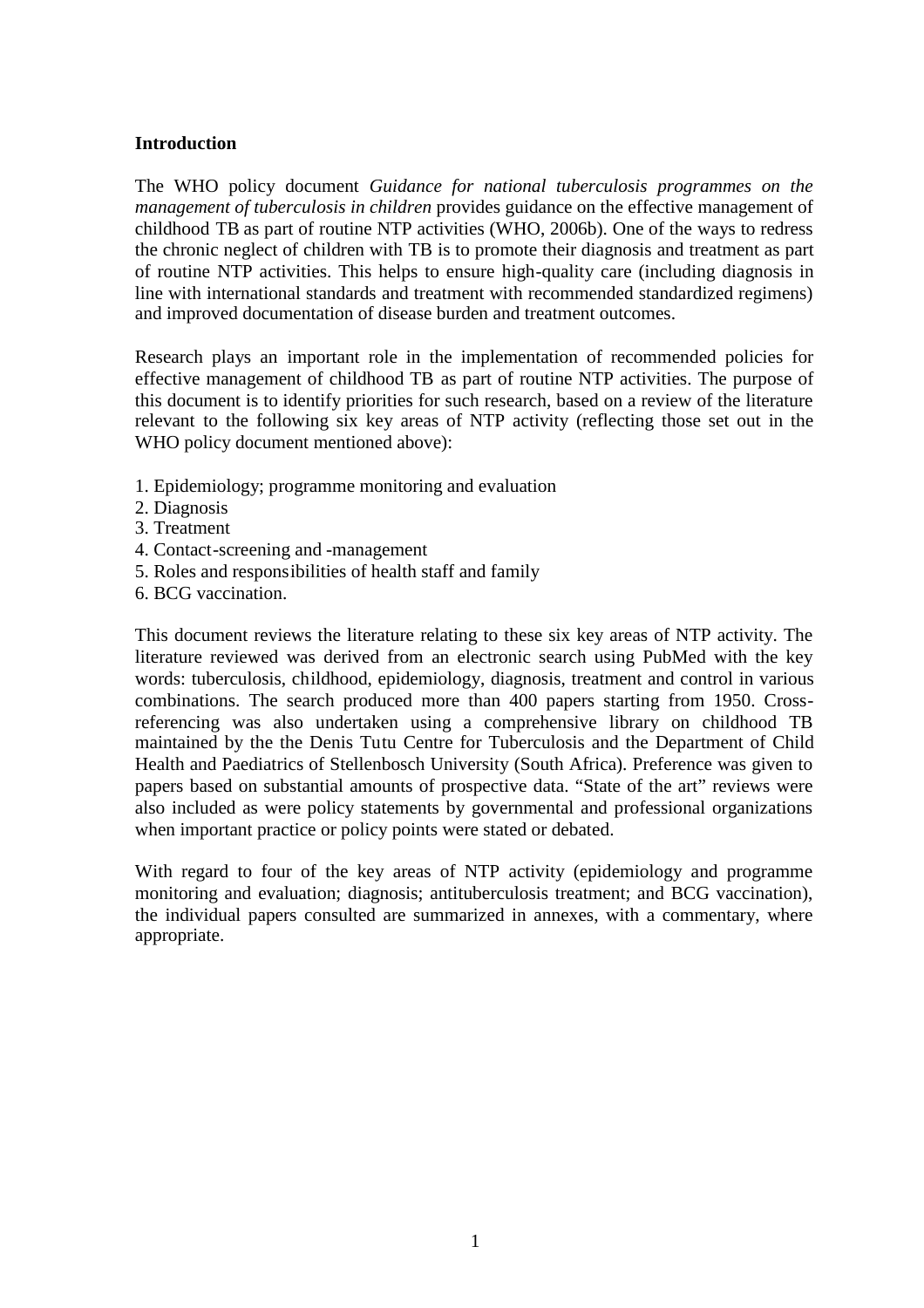#### **1. Epidemiology; programme monitoring and evaluation (see** *Annex 1***)**

#### **1.1 Epidemiology**

Until the onset of the HIV/AIDS pandemic, TB was considered to be of declining importance for science and the health services. TB could be controlled with available treatments, and would in due course gradually disappear as a significant health problem. By 1993 it was all too evident that not only was TB not under control in many developing countries but that even in developed countries, mini-epidemics occurred involving migrants, drug-abusers and those with HIV/AIDS, also spilling over into the general population. The urgency of the situation led to the declaration that the TB situation was an international emergency and to the revitalization of the World Health Organization's TB activities. One of the first steps was the development and propagation of the DOTS strategy (DOTS is the "brand name" of this strategy, derived from " Directly Observed Treatment Short-course"). This strategy is composed of five essential elements:

- (1) *Sustained political commitment* to increase human and financial resources and make TB control a nationwide priority integral to the national health system.
- (2) *Access to quality-assured TB sputum microscopy* for case detection among persons presenting with symptoms of TB (most importantly, prolonged cough) or found through screening. Special attention is necessary for case detection among the HIV-infected and other high-risk groups, such as household contacts of infectious cases and persons in institutions.
- (3) *Standardized short-course chemotherapy for all cases of TB* under proper casemanagement conditions, including direct observation of treatment. Proper casemanagement conditions imply technically sound and socially supportive treatment services.
- (4) *Uninterrupted supply of quality-assured drugs* with reliable drug procurement and distribution systems.
- (5) *Recording and reporting systems enabling outcome assessment of all patients and assessment of overall programme performance*. This is the basis for systematic programme monitoring and correction of identified problems.

This strategy emphasizes the finding and management of sputum microscopy smearpositive pulmonary TB patients as these are the main cause of the spread of infection and thus the maintenance of the tuberculosis epidemic. As childhood TB is seldom confirmed under programme conditions by culture of *Mycobacterium tuberculosis*, let alone sputum microscopy smear-positivity, it has tended to be a neglected aspect of national TB control programmes, despite the considerable number of children requiring treatment in highincidence communities and high morbidity and mortality.

Childhood TB arises most often as a result of the inhalation of *M. tuberculosis* bacilli expectorated by sputum microscopy smear-positive adult pulmonary TB patients within aerosol droplets 5-10 µm in diameter and containing 1-3 bacilli. If infection is successfully established, a primary focus forms in the lung parenchyma, most often subpleural in location, and bacilli spread to the regional lymph nodes and later via the lymph and blood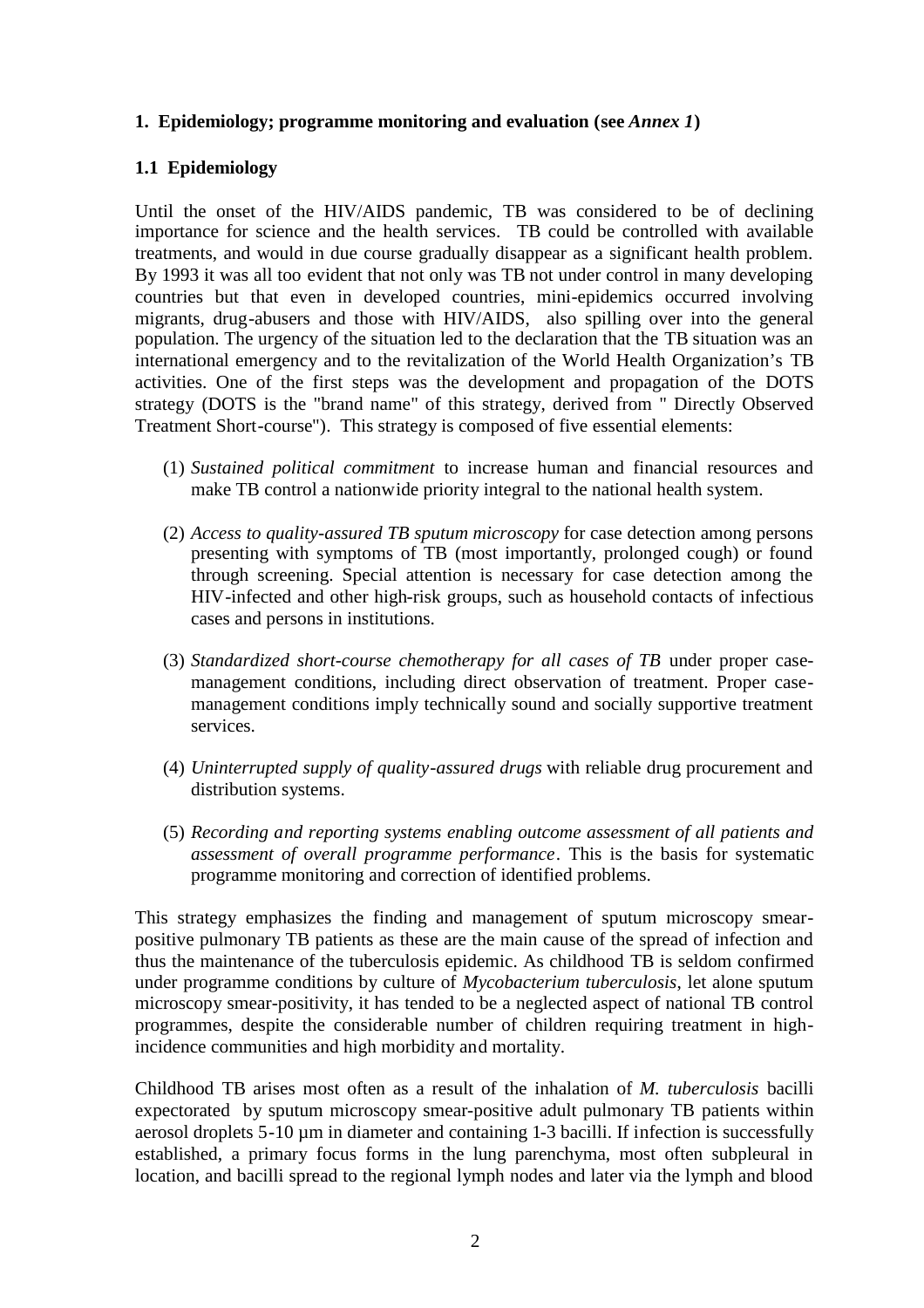to organs throughout the body. Depending upon age and the integrity of the immune system, and perhaps the virulence of the infecting organism, a majority of infections are contained, both at the site of the primary focus and the regional lymph nodes and at the extrapulmonary sites where the disseminated bacilli might have established themselves.

In young children, particularly those aged less than 2 years, progression of the various elements of the primary complex and overwhelming dissemination of TB are particularly likely to occur; at the other extreme of childhood, progression to adult-type pulmonary TB becomes much more frequent in adolescents, although there is a considerably reduced propensity to disseminated forms of disease. Childhood TB thus comprises a diversity of manifestations, both pulmonary and extrapulmonary, and it is not always possible to discern disease from infection.

Because of the uncertainty that surrounds the diagnosis of TB in childhood, it is not surprising that very few firm data are available to accurately quantify the burden of childhood TB worldwide. Most published figures are estimates, and these estimates also often do not reflect the diverse features of childhood TB, where the occurrence of extrapulmonary TB is much more common than in adult TB.

A considerable amount of published data is available from low-burden countries. This is reflected in the literature review, and suggests that childhood TB constitutes approximately 5% of the TB case-load. Incidence rates among children in these countries vary from < 1/100 000 to 10/100 000. As young children are rarely exposed to infection, serious disease that is more common in the very young is relatively unusual, and there may be some justification for considering childhood TB to be a relatively uncommon, often self-limiting condition that does not warrant too much attention. Even in low-burden countries however, higher rates are often encountered, rising to **>** 50/100 000 in some cities among subgroups within the socially disadvantaged and immigrant communities.

In developing underprivileged communities, the concurrence of a high TB annual risk of TB infection (ARTI), coupled with a broad-based population pyramid with more than 40% of the population under the age of 15 years, means that children are not only more often exposed to TB infection, but also become infected at a much younger age. This in turn results in a greater frequency of severe disseminated forms of TB, such as miliary TB and TB meningitis, and a higher incidence of lymphobronchial TB and its complications. In the case of high-burden countries, there are relatively few published data documenting the incidence of childhood TB. From what data there are, it emerges that in these high-burden communities, 20% or more of the TB case-load may be comprised of children, and childhood TB incidence rates in excess of 100/100 000, and more than 200/100 000 in some cases, may be encountered. In one estimate from developing countries with an overall TB incidence of 171/100 000, children represented 15% of the TB burden (Murray et al., 1990). In South Africa in 1993, the national incidence of TB was 224/1 000 000 and children constituted 20% of the TB case-load (Department of Health, 1995). In a community near Cape Town (South Africa) with a particularly high TB incidence of 1149/100 000, children constituted 39% of the case-load (Van Rie et al., 1999). These figures suggest that as the TB incidence rises under the influence of deteriorating socioeconomic circumstances, there is a disproportionate increase in the percentage of the TB case-load comprised of children. This is schematically illustrated in *Fig. 2* making use of the figures quoted above.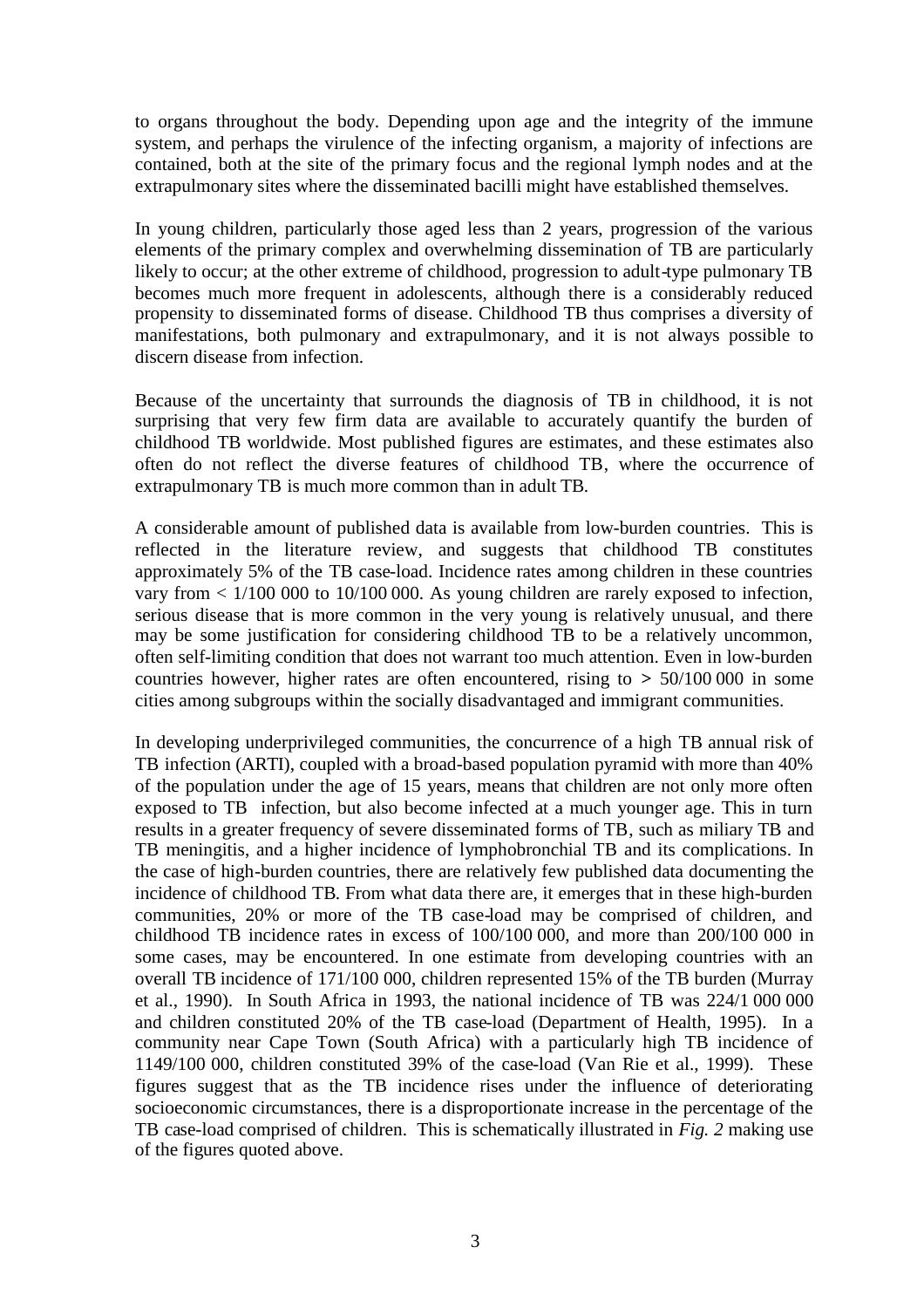**Fig. 2 Schematic illustration of the increasing proportion of the TB case-load comprising children as total TB incidence increases**



In certain countries, when the ARTI has been calculated and the population age structure is known, it may be possible to estimate the incidence of TB in children by drawing on historical data. Thus an ARTI of 1%-2% was encountered in the Netherlands between 1936-1940 and 1941-1945, at which time mortality from all forms of tuberculosis (but mainly TB meningitis and miliary TB) in children aged 0-4 years was between 32/100 000 and 34/100 000, and for children aged 5-14 years between 14/100 000 and 17/100 000 (Styblo & Sutherland, 1982). In a number of developing countries, an ARTI of between 1% and 2% has been calculated within recent years suggesting that an epidemiological situation similar to that experienced in Europe between 1936 and 1945 prevails. Figures from the Western Cape Province of South Africa for the period 1985-1987 suggest that these figures still hold. With an ARTI of approximately 2.5%, the incidence of TB meningitis in children aged 0-4 years was 24/100 000 (Berman et al., 1992).

In all analyses from many countries, children infected at  $\lt 1$  year of age have an excessively high TB morbidity and mortality. Among children aged 1-4 years, considerable mortality and morbidity are still encountered before children enter the socalled "safe school age" of 5-10 years. From age 10 years onwards, an ever-increasing incidence of adult-type disease is found. In one calculation for the United States of America for 1940, mortality per 100 000 infected children aged < 1 year was 4920, falling to 123 for those aged 1-4 years and 18 for those aged 5-9 years (Rich, 1951). A similar calculation for London during the period  $1945-1949$  found among those infected aged  $< 1$ year a mortality of 5960/100 000, compared to 770 for those aged 1-4 years and 7 for those aged 5-9 years (Bentley et al., 1954). The contrast between a hypothetical developed community and a developing community with regard to the age-related occurrence of TB in the absence of HIV infection is illustrated in *Fig. 3*.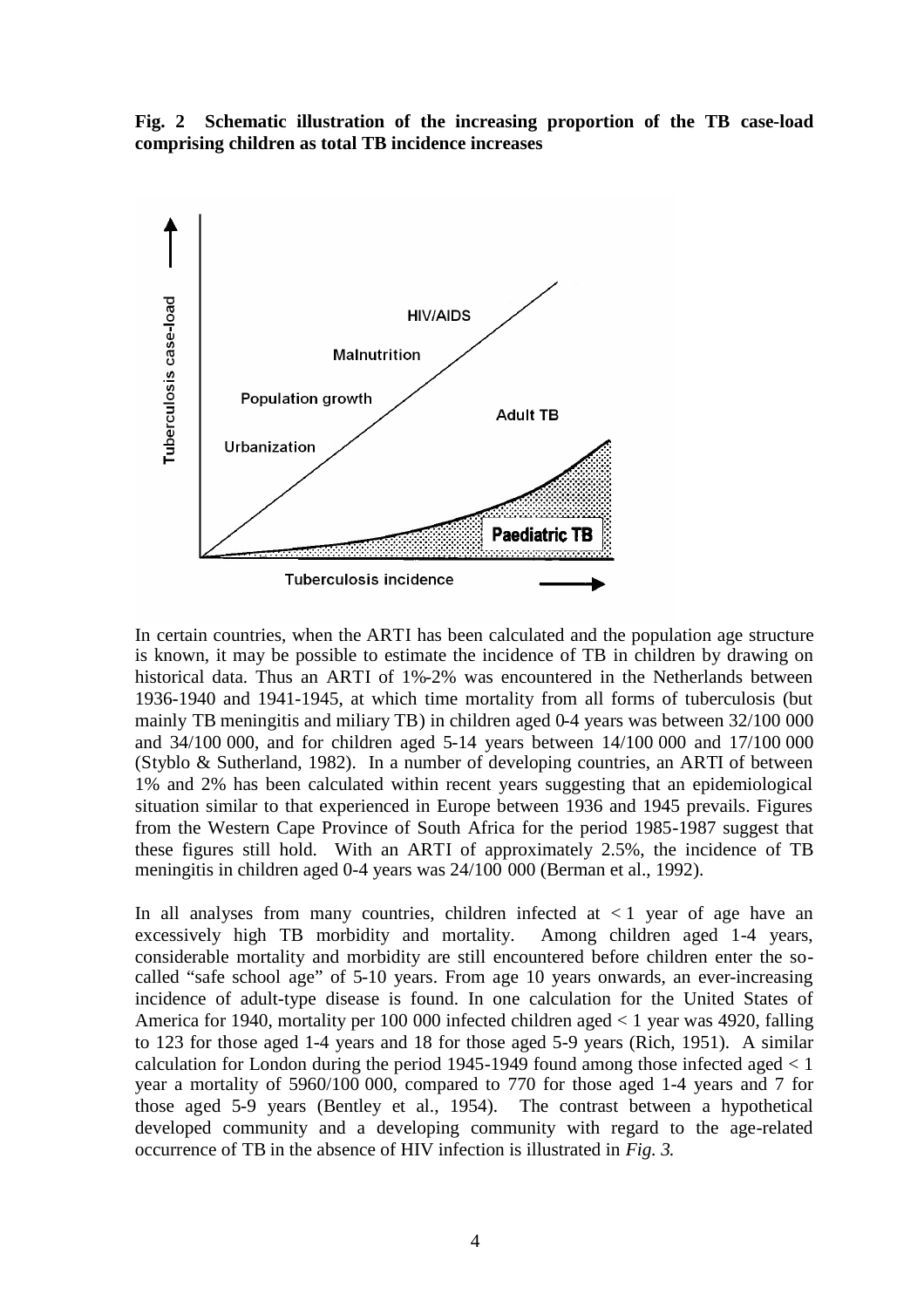**Fig. 3 Age- and sex-related incidence of TB in hypothetical high-incidence (A) and low-incidence (B) communities in the absence of HIV/AIDS**



Source: Donald, 2004.

The epidemic spread of HIV/AIDS has added even more uncertainty to an already difficult situation. As is the case with adults, children with HIV/AIDS are exceptionally susceptible to *M. tuberculosis* infection and disease, and evidence of the interaction of HIV/AIDS and TB among children continues to accumulate, particularly from sub-Saharan Africa (Chintu et al., 1995). At the Queen Elizabeth Hospital, Blantyre (Malawi), the number of children admitted with a diagnosis of TB increased from 64 in 1986 to 525 in 1993; of 105 children HIV-tested in 1996, 64% were positive (Harries et al., 1997). In a further twist to this already desperate situation, TB linked to HIV/AIDS has been documented as a major nonobstetric cause of maternal death in South Africa and Zambia (Adhikari et al., 1997; Ahmed et al., 1999). Infants are thus not only exposed to HIV infection, but also to TB.

Finally, it should be pointed out that although children are usually the victims of *M. tuberculosis* infection, there are a number of well-documented cases of children as a source of infection, infecting not only other children, but also adults (Rabalais et al., 1991; Cardona et al., 1999; Curtis et al., 1999).

#### *Tuberculosis in adolescents*

With the onset of adolescence there is a striking rise in TB incidence (*Fig. 3*). Not only does TB incidence following infection increase, but it now often has the characteristics of adult-type TB with involvement of the apices of the lungs and a tendency for cavity formation. It is also of interest that more females than males tend to develop the characteristic features of apical infiltration and cavitation, and it has been calculated that the risk of developing adult-type pulmonary TB in adolescence is 2-6 times greater in females than males and that its occurrence is often associated with menarche (Grigg, 1958; Lincoln, 1960; Smith, 1967; Comstock et al., 1974; Comstock, 1975). At about the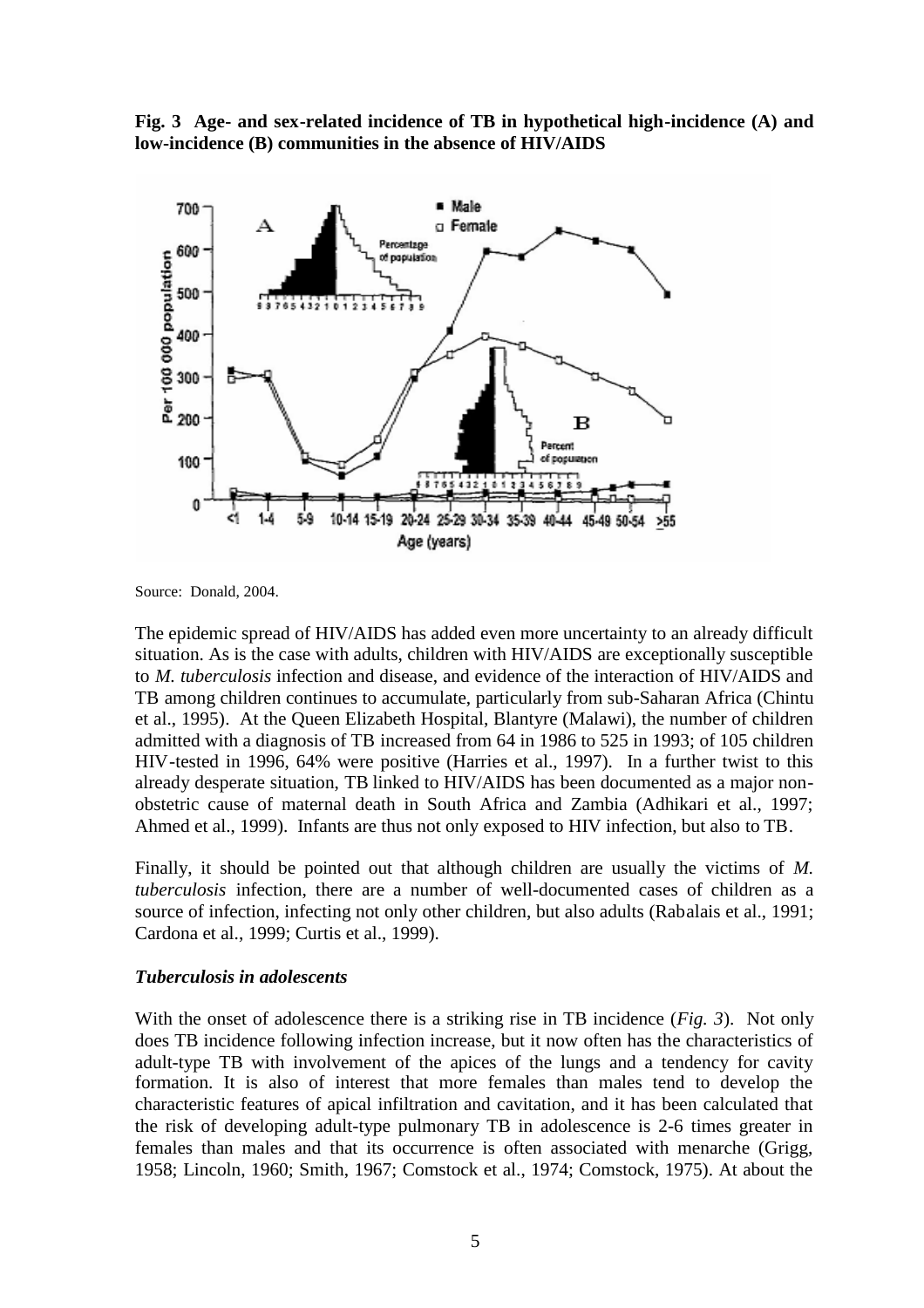same time large pleural effusions become a common phenomenon following infection however, more males than females develop these large straw-coloured effusions (Bentley et al., 1954). The reasons for the increased susceptibility to adult-type TB that accompanies adolescence are not understood, although a number of researchers have speculated that it must have an endocrinological foundation (Wallgren, 1938; Smith, 1967; Nemir, 1986; Donald et al., 1996). A greater understanding of the factors determining these well-established facts related to adolescent TB would greatly enhance knowledge of the pathogenesis of TB and contribute to its control.

Although the investigation of the reasons for the sudden appearance of adult-type forms of TB are of fundamental importance for the understanding of the pathogenesis of tuberculosis, there are equally cogent reasons for considering adolescents to be an important group for NTPs.These include:

- The fact that disease tends to follow infection more commonly in this group than in children aged 5-10 years. Edith Lincoln (1960) followed up more than 600 children who became infected during childhood, and 7% developed TB after an "average" interval of 5 years; most disease followed infection sustained after 7 years of age, while none developed in those infected as infants. Although adolescents are not usually considered for chemoprophylaxis, this could well prove to be a rewarding intervention in this group if the occurrence of infection can be demonstrated by tuberculin conversion or there has been close household contact with sputum smear-positive cases of pulmonary TB.
- Adolescence is also a time when sexual activity is likely to commence, and in communities with a high incidence of HIV and TB the co-incidence of these two formidable diseases creates the opportunity for dual interventions. Pregnant teenagers might be a suitable group where counselling and voluntary HIV-testing could well play an important preventive role.
- This is also an age group during which compliance with therapy is often problematic and during which the ground might well be laid for later problems of recurrence of TB disease or drug-resistance. Thus studies of the compliance with therapy among adolescents might be important.

#### **1.2 Programme monitoring and evaluation**

The documentation of childhood TB at local and national levels is more likely to be successful if it can be incorporated into existing reporting systems using the same broad groupings as are currently used for adult tuberculosis. WHO policy guidelines (WHO, 2006b) thus suggest that childhood TB should be classified as sputum smear-positive pulmonary TB, smear-negative pulmonary TB or extrapulmonary TB. Those with both pulmonary and extrapulmonary disease should be classified as pulmonary disease. With this approach most children would fall into the category of smear-negative pulmonary disease and treatment success ("cure") would be considered in most cases as treatment completion. This would inevitably entail considerably more administrative work, again depending on the epidemiological situation. From the point of view of research, this process will need piloting in many communities before it can be applied nationally, and guidance will often be needed on the appropriate classification of individual cases.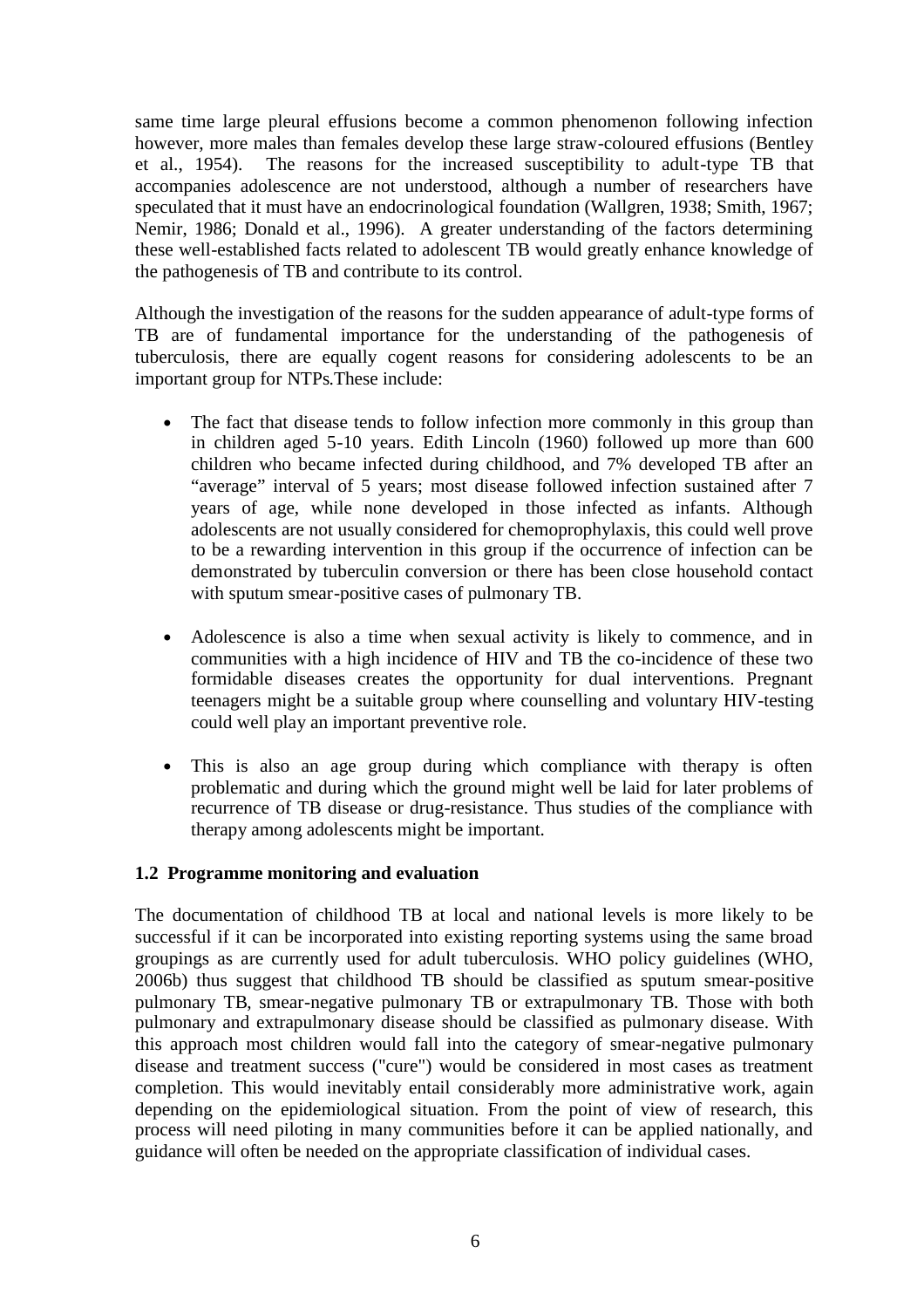#### **Research priorities**

#### *Epidemiology*

- Evaluate data already existing in some NTPs to assess how best to use these data to improve the documentation of the burden of childhood TB.
- Determine prospectively the incidence of childhood TB in different communities making use of the diagnostic criteria in the WHO policy document (WHO, 2006b). These studies should be carried out at a number of centres under a variety of epidemiological conditions to assess the burden and trends over time of TB in at least two different age groups (0-4 and 5-14 years), including the proportions of children with pulmonary (smear-positive and smear-negative) and extrapulmonary TB, and to assess the proportion of children with TB who are HIV-infected, and the proportion with drug-resistant TB.
- Study the annual risk of tuberculosis infection (ARTI) in children across a spectrum of communities in rural and urban areas.

#### *Programme monitoring and evaluation*

- Evaluate how NTPs can ensure that the reporting and recording of childhood TB is an integral part of the routine NTP recording and reporting system. Assess the accuracy of classification of cases as smear-positive pulmonary TB, smearnegative pulmonary TB and extrapulmonary TB, and the quality of management of cases.
- Evaluate trends in case detection of childhood TB making use of data already available within some NTPs.
- Assess NTP performance with reference to childhood TB using the standard indicators for case detection and treatment outocmes.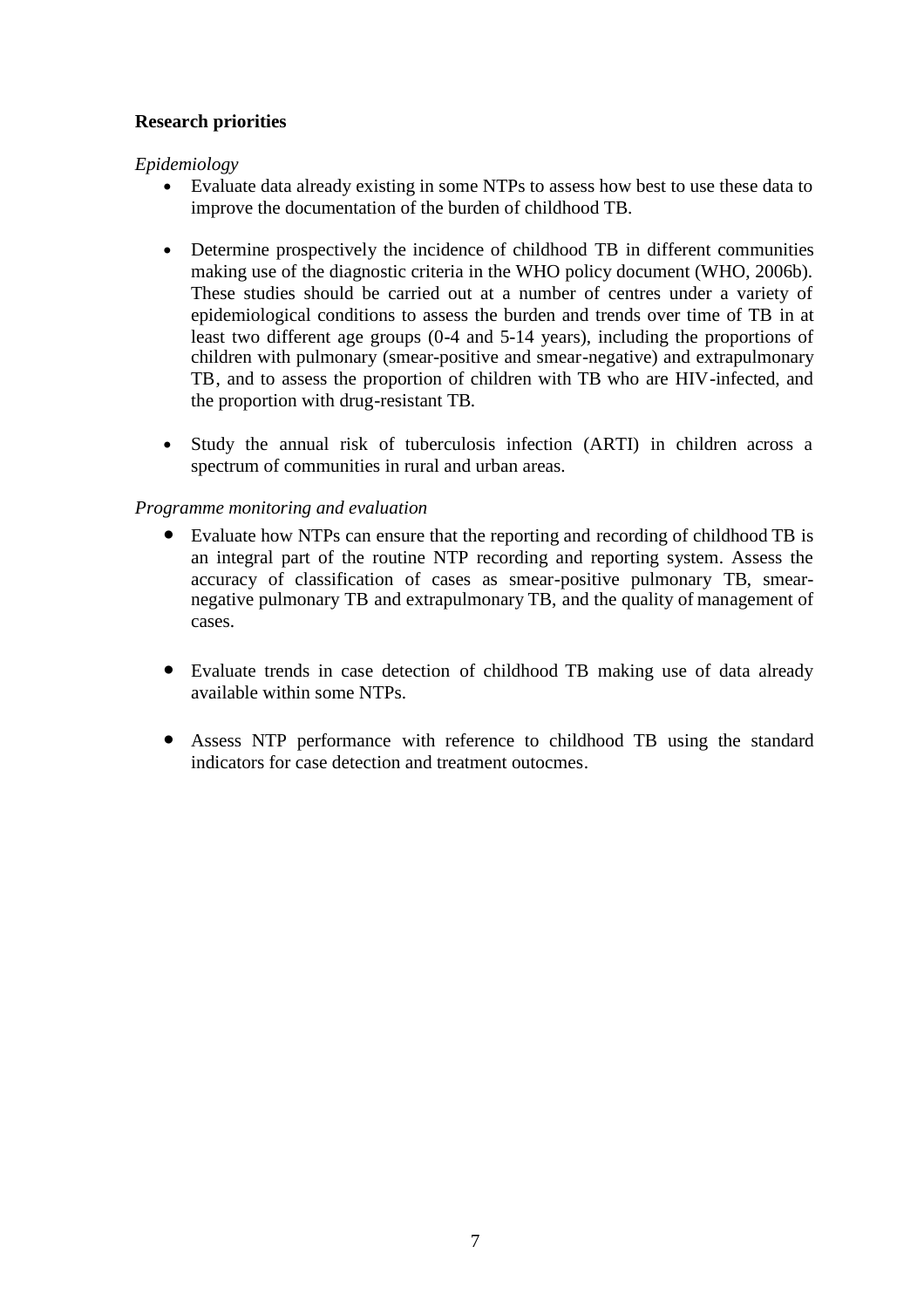#### **2. Diagnosis (see** *Annex 2***)**

*"It has been given many names, such as juvenile tuberculosis, puerile tuberculosis, infantile tuberculosis, Ranke's primary complex, hilum tuberculosis, tracheobronchial node tuberculosis, primary and secondary tuberculosis ..." Myers & Kernkamp, 1930*

It is clear from all the documents reviewed that the diagnosis of childhood TB is a critical aspect of the integration of childhood TB into national TB control programmes. Without the assurance of an accurate and consistent diagnosis, the precise burden of childhood TB and its importance will remain uncertain and controversial and many children who are treated for TB may not have TB. It is also clear that, in the short term, there is little prospect of achieving a widely available "gold standard" diagnosis of TB in children either by means of culture, microscopy, PCR or serology. Consequently one must fall back on clinical criteria, chest radiography and tuberculin-testing. It is therefore of the greatest importance that these criteria should be standardized as far as possible throughout the world, and that the proposals contained in the WHO policy document (WHO, 2006b) should be followed. It should also be recognized that the current diagnostic criteria relying as they do on history, chest radiography and tuberculin skin-testing are not totally accurate and that 15%-20% of children diagnosed using these criteria in high-incidence communities may not have TB (Schaaf et al., 1995). From a programme point of view, it could be argued that once a clinician has diagnosed TB in a child utilizing these criteria, that child becomes the responsibility of the programme and part of the burden imposed by the TB epidemic.

A further complicating factor is the confusion caused by HIV infection and AIDS in children. The manifestations of HIV/AIDS and the various infections and other conditions that complicate it have made the diagnosis of TB in young children even more difficult. These difficulties are graphically illustrated by the experience of Rennert et al. (2002), who undertook postmortem biopsies of lung and liver tissue from 93 children who died of HIV infection and its complications. TB was confirmed before death in only 4 children (4%), but a further 17 children (18%) had been empirically placed on TB treatment on the basis of history and clinical and radiological features, and this diagnosis could not be confirmed post mortem. Chest radiographs from these children were submitted for independent assessment, and a panel proved incapable of distinguishing TB from *Pneumocysis carinii* pneumonia, cytomegalovirus pneumonitis or interstitial lymphocytic pneumonitis.

#### **2.1 History**

#### *2. 1.1 Contact with an adult with TB*

This is the most frequently used aspect of history**.** Often however, it is not stated whether the adult was sputum microscopy smear-positive or not, whether there was close household contact or not, and over what time period in relation to the child's illness the contact existed. In the WHO policy document (WHO, 2006b) a close contact is defined as someone "living in the same household or in frequent contact with a source case (e.g. caregiver) with sputum smear-positive TB". The timely diagnosis of drug-resistant TB in a child could also be expedited by emphasizing the importance of a history of contact with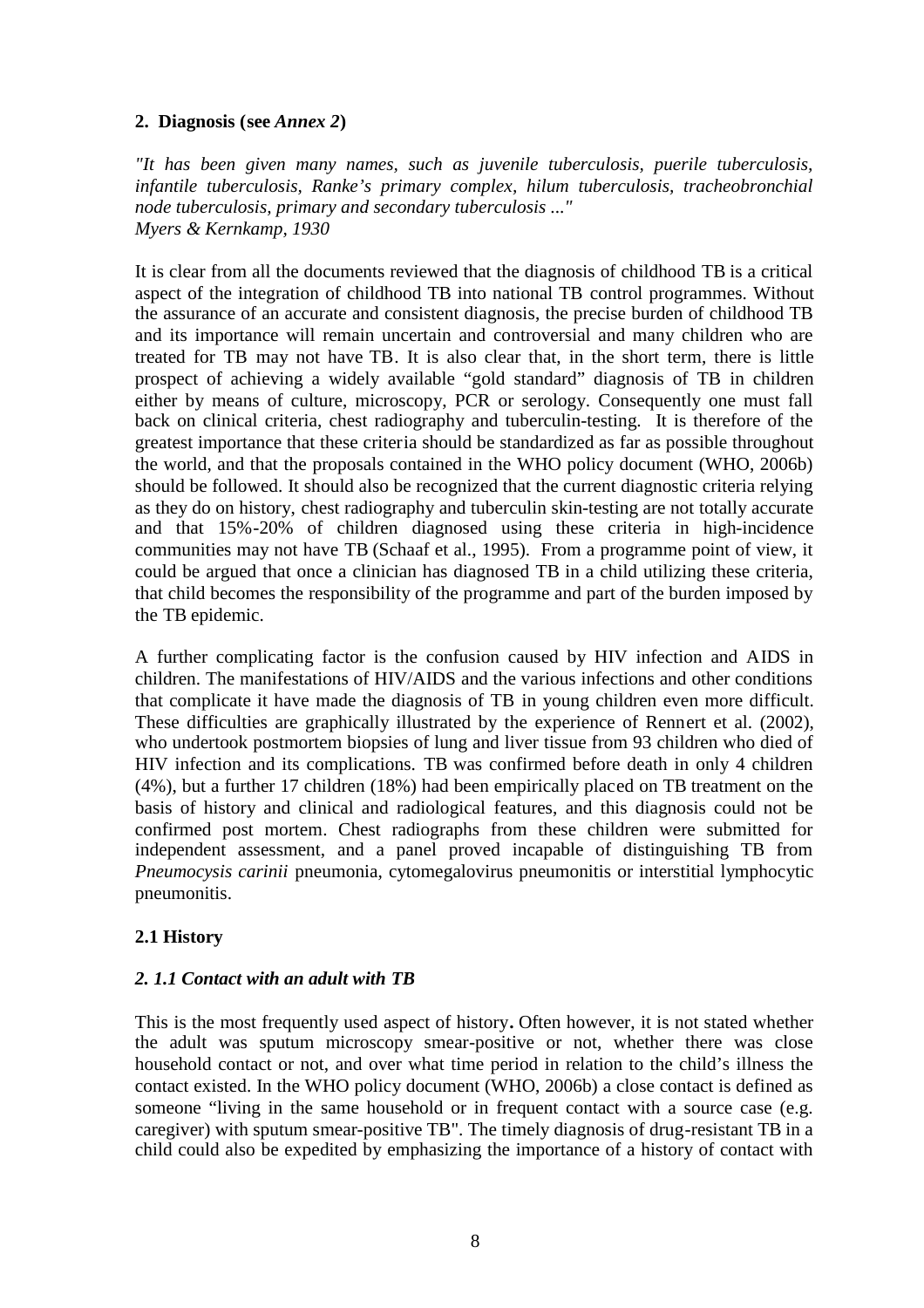an adult with drug-resistant TB or a history of repeated treatment episodes of TB or poor compliance with TB treatment.

#### *2.1.2 Symptoms of childhood TB*

#### *2.1.2.1 Chronic cough*

A variety of durations of cough have been proposed as a significant sign of TB. The WHO policy document (WHO, 2006b) suggests that chronic cough should be defined as "an unremitting cough, that is not improving and has been present for more than 21 days (3 weeks) with or without wheezing being present".

#### *2.1.2.2 Fever*

Various definitions of fever with regard to both degree and duration of the fever are suggested by different investigators. The WHO policy document (WHO, 2006b) proposes that fever for the purpose of suspecting TB in a child should be defined as "a fever greater than  $38\degree$ C for 14 days after common causes like malaria or pneumonia have been excluded".

#### *2.1.2.3 Loss of weight and failure to gain weight*

When objectively documented, for example on a *Road to health* card, these often cause TB to be considered as the possible etiology and they are a frequent part of the various proposed scoring systems. The WHO policy document (WHO, 2006b) adds the important consideration that weight loss or failure to gain weight are of particular significance "…especially after being treated in a nutritional rehabilitation programme".

#### **2.2 Investigations**

There are inevitably communities where even the bare minimum of investigations to support the diagnosis of TB in childhood are not available. In developing a research programme to more accurately define the diagnostic criteria for childhood TB, tuberculintesting and chest radiography should be an integral part of the elements to be evaluated.

#### *2.2.1 Tuberculin skin-testing*

The use of different PPD products is probably unavoidable but, even when the same product is used, different strengths are applied and different degrees of induration are accepted as significant. Thus both 1or 2 TU PPD RT 23 are used. The WHO policy document (WHO, 2006b) recommends that the tuberculin used should be standardized for each country "… using either 5 TU of tuberculin PPD-S or 2 TU of tuberculin PPD RT23". The Mantoux skin test should be regarded as positive if there is  $> 5$  mm induration in high-risk children such as those who are severely malnourished or HIVinfected, or  $> 10$  mm in all other children. As it is uncertain whether the use of 5 mm induration as a "decision point" in those children who are HIV-infected is justified in communities with a high prevalence of HIV infection, research should be directed at determining at which point along the course of HIV infection an induration of  $> 10$  mm after tuberculin skin-testing becomes an unreliable diagnostic criterion. Although tuberculin-testing is one of the cornerstones of the diagnosis of TB in childhood, its sensitivity and specificity may at times be inadequate and a certain percentage of TBinfected individuals may never react to tuberculin. Newer modalities such as assays for gamma-interferon or T-cell-based tests, that might separate infection from disease, should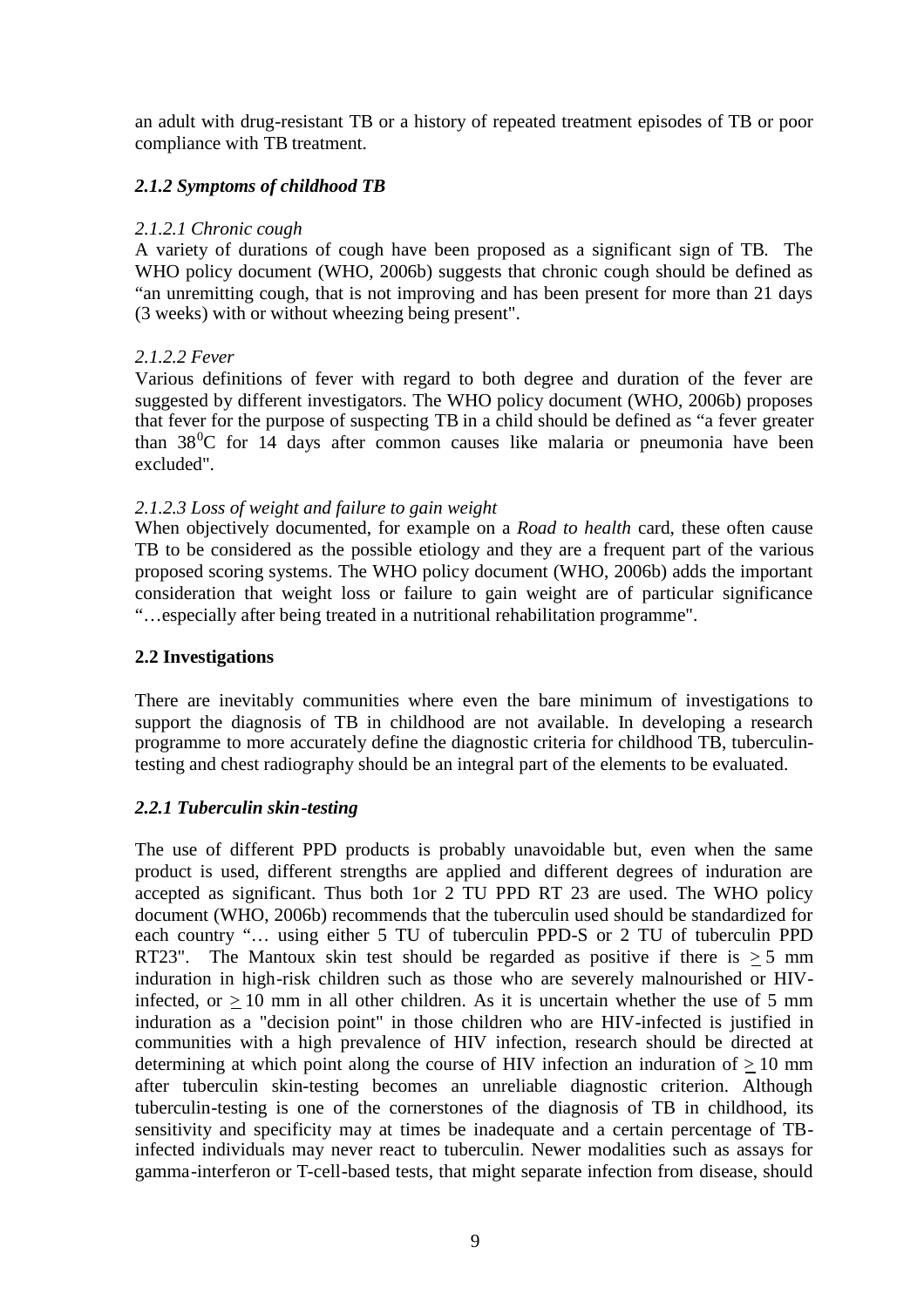be evaluated in parallel with tuberculin-testing (Lalvani et al., 2001; Taggart et al., 2004; Liebeschuetz et al., 2004; Ferrara et al., 2005; Zellweger, 2005).

#### *2.2.2 Chest radiography*

Chest radiography is probably the most frequently used method to support a diagnosis of probable childhood TB. Before the advent of HIV/AIDS, the presence of mediastinal adenopathy or a micronodular (miliary) appearance could be accepted as a reliable feature of childhood TB. This interpretation has now been confused by HIV/AIDS, and its complications and the value of chest radiology in the diagnostic process in areas of high HIV infection should be reassessed. Other problems relate to the difficulty of taking a chest radiograph of good quality in a fractious young child and interpreting the radiograph, in particular the hilar shadows on a radiograph of doubtful quality that may be subject to an overenthusiastic interpretation as hilar adenopathy by the inexperienced.

#### *2.2.3 Culture of* **M. tuberculosis**

Culture of *M. tuberculosis* is the gold standard by which the diagnosis of TB in an adult can be measured. As indicated in the literature reviewed, the frequency with which *M. tuberculosis* is cultured from children in whom TB is suspected varies considerably, depending on whether the child is investigated in hospital or in the community, the age of the child and the extent of disease. Gastric lavage has long been the standard investigation to obtain material for culture and microscopy from a child in whom tuberculosis is suspected. Although some investigators have performed the investigation with success in community clinics, it remains a labour-intensive technique and is frightening for a young child and in some instances for the parent. Sputum induction has been shown to equal gastric aspirate in yield, but it is also labour-intensive and not any less frightening for the parent and child, and may prove difficult to implement on a large scale in the community. Nasopharyngeal aspiration and laryngeal swabbing are alternatives that remain to be fully evaluated in a community clinic setting.

#### *2.2.4 Smear microscopy for acid-fast bacilli*

In many localities, sputum-smear microscopy is the sole means available to diagnose pulmonary TB in adults. Children, however, make up a small minority of those TB patients who are microscopy smear-positive in most communities, and this technique with its present low sensitivity and specificity cannot play a major role in the diagnosis of TB in childhood at a national level. Any evaluation of childhood TB should nonetheless document whether smear microscopy was attempted and the proportion of childhood TB cases that are microscopy smear–positive.

#### *2.2.5 Polymerase chain reaction (PCR)*

The introduction of nucleic acid amplification techniques raised hopes that this would provide a reliable alternative to culture for the diagnosis of TB in children (Pierre et al., 1993). Unfortunately this has not proved to be the case, and the various tests available have been described as "helpful" and at best have sensitivity and specificity comparable to gastric aspirate and culture (Smith et al., 1996; Montenegro et al., 2003). At the present stage of their development, PCR investigations probably have little to offer national programmes with regard to improving the management of childhood TB. Nonetheless a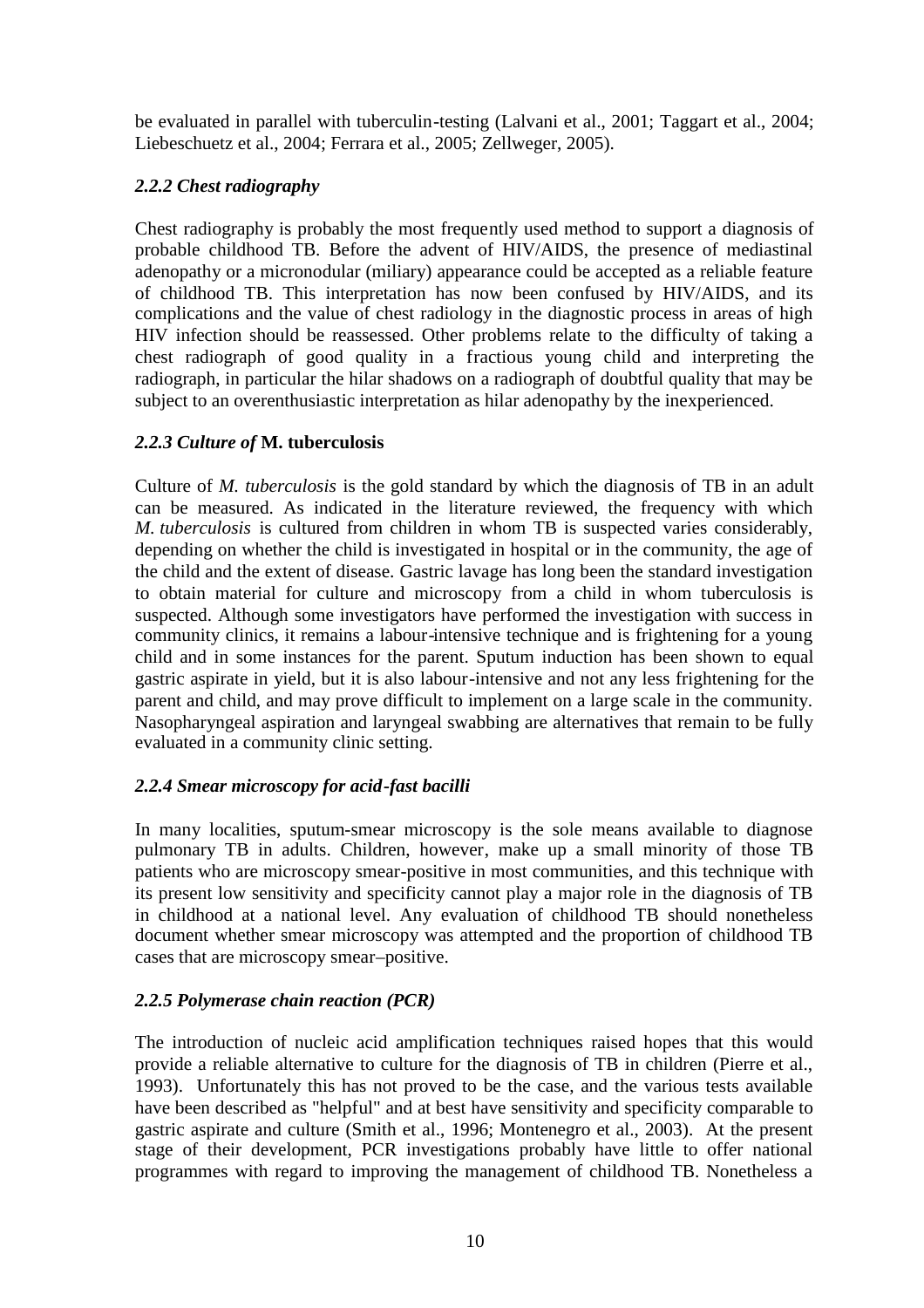research programme to evaluate the criteria for the diagnosis of childhood TB might provide a platform for a more intensive and comprehensive evaluation of these techniques and newer refinements and their predictive value under programmatic conditions than has hitherto been possible.

#### **Research priorities**

- Evaluate the use of the criteria as suggested and defined in the WHO policy document (WHO, 2006b) to suspect and diagnose childhood TB, and evaluate available new methodologies for assisting or confirming the diagnosis of TB in children.
- Evaluate new methodologies to aid the diagnosis of *M. tuberculosis* infection and TB disease in children.
- Evaluate Mantoux skin-test responses in HIV-infected and non-infected children to determine sensitivity, specificity and predictive value of the suggested "cut-points" to support a diagnosis of *M. tuberculosis* infection.
- Determine the proportion of children dying of suspected TB who do actually have TB, e.g. through postmortem studies.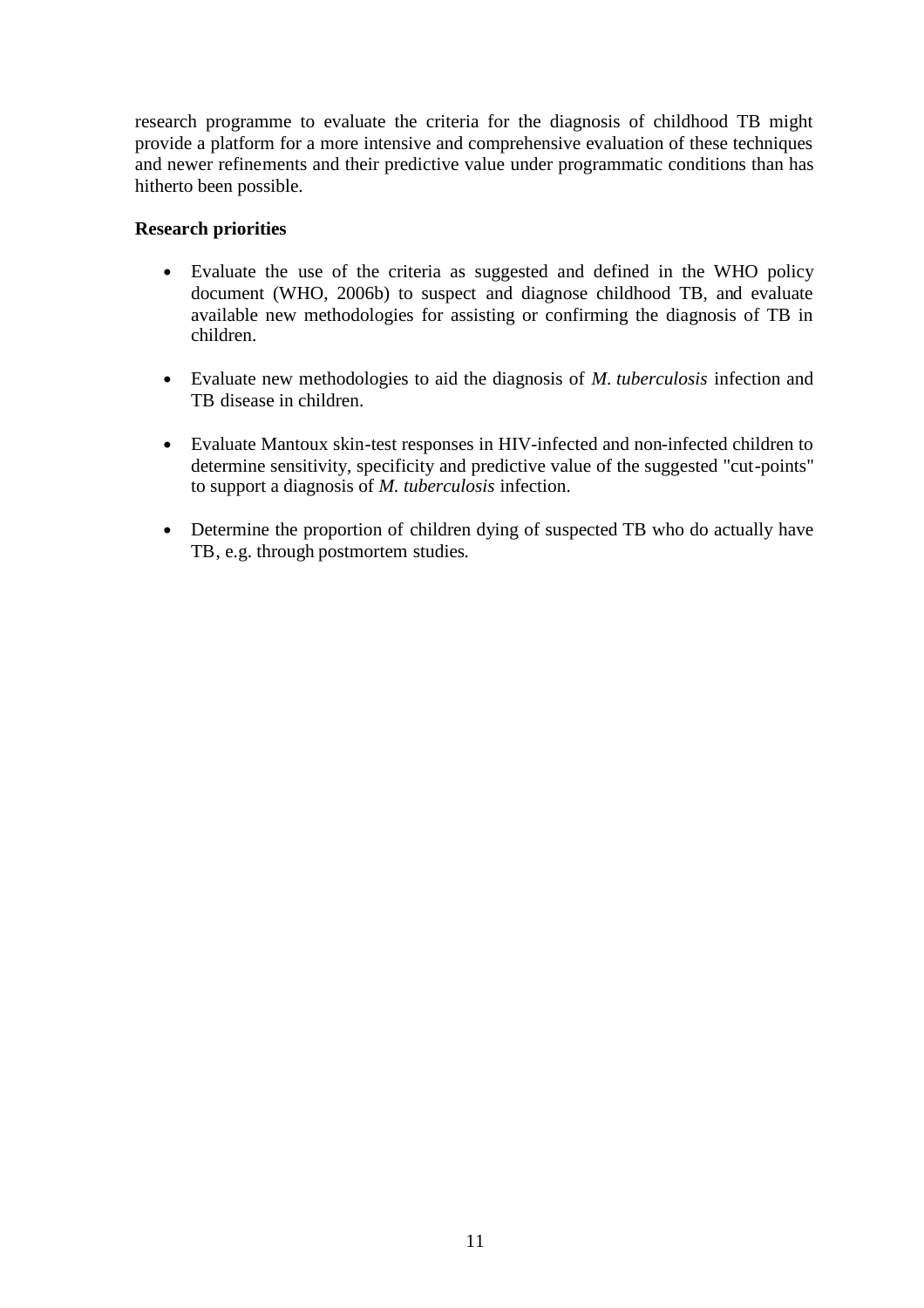#### **3. Treatment (see** *Annex 3***)**

The lack of importance assigned to childhood TB has had a number of consequences in the field of treatment. Therapeutic trials have focused understandably on adults with TB where verifiable microbiological endpoints are available to accurately measure success. Relatively few studies have thus been undertaken in children and, contrary to accepted pharmacological principles, children tend to be given the same mg/kg body-weight dosages of antituberculosis drugs as adults. This approach can be summarized as "one size fits all". It is generally acknowleged that in considering the dosage of any drug for use in children, cognizance must be taken of the greater extravascular fluid volume of younger children and of the relatively greater liver mass in proportion to body mass (McCarver, 2004). Given that the definition of the precise relationship between serum concentrations of antituberculosis drugs and efficacy is often lacking even in adults, and often aims at a range of values, the use of a uniform dose for adults and children may be acceptable with regard to some agents. Evidence is emerging however that some caution is necessary (Zhu et al., 2004; Schaaf et al., 2005; Graham et al., 2006). In several instances it has been demonstrated that children receiving equivalent mg/kg body-weight doses of antituberculosis drugs are exposed to considerably lower serum concentrations than adults. In addition to the above problem, there are a number of different recommendations for the doses of all the antituberculosis drugs used in children.

Because of the diversity of disease in childhood, many studies of the treatment of childhood TB enrol children with a wide spectrum of disease. The natural history of these manifestations varies considerably, making it difficult to judge the success of treatment among subgroups of children. Despite these reservations, it would be valuable to review the existing literature relating to the treatment of childhood TB to establish a better understanding of the response to treatment, and of relapse and recurrence rates occurring in different forms of childhood TB. It is thus essential that in evaluating the success of the treatment of childhood TB, the spectrum of disease being treated is accurately defined. These studies should cover all the paediatric age groups (children aged  $\lt 2$  years, 2-6 years and 7-14 years) and include children with HIV/AIDS.

There is now a considerable literature documenting poor absorption of antituberculosis drugs in adults with TB and HIV infection (Berning et al., 1992; Peloquin et al., 1996; Sahai et al., 1997) although not all studies have demonstrated poorer drug absorption in HIV-infected TB patients (Choudri et al., 1997; Taylor & Smith, 1998). Few data are currently available describing the absorption of antituberculosis drugs in children with TB and HIV infection, and this is obviously an important area for study.

The recurrence of TB, whether due to relapse or reinfection, has been documented in a significant number of children, particularly in the presence of HIV infection. Nonetheless relatively few studies of childhood TB record treatment success or failure, or relapse rates, in children followed up for a substantial length of time. Also, as with the criteria for diagnosis, the evaluation of treatment success or cure in children is seldom based on welldefined consistent criteria. There is little reason to doubt that the treatment regimens used in adults are also efficacious in children. It is even likely that several less severe forms of childhood TB could be treated with less intensive shorter regimens than is the practice in adults. In the management of adult TB there are very clear definitions of treatment outcome and failure. Because childhood TB is seldom microscopy smear-positive and infrequently culture-positive, the definitions of treatment success or failure tend to rely on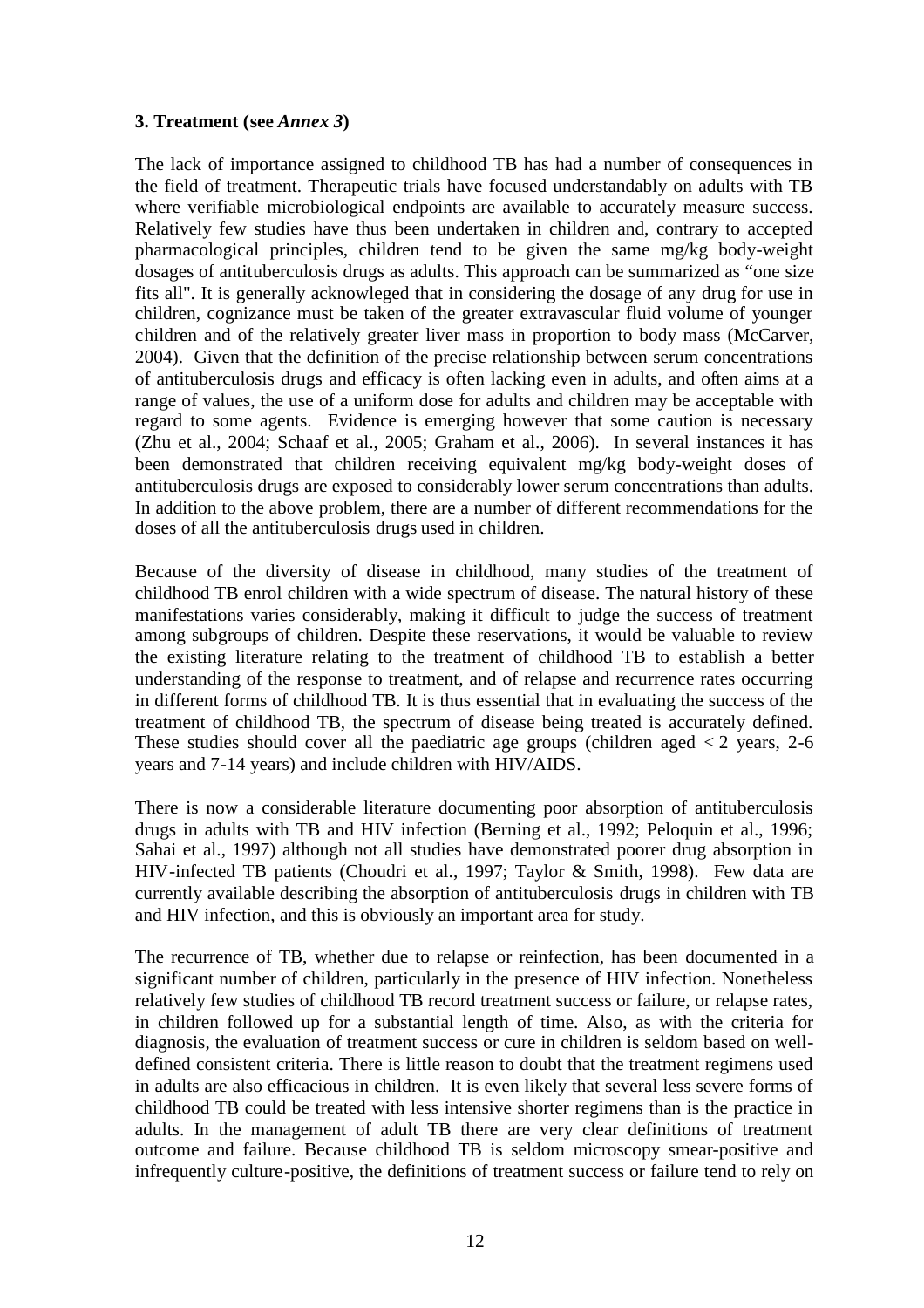improvement in radiological findings and clinical features such as weight gain and the parent's impression of the child's well-being. Even when these definitions are applied, there are relatively few studies of the success of the treatment of childhood TB measured with the same degree of rigour as adult forms of TB.

Several studies have documented that 3- and 4-month regimens of treatment are successful in adults with culture-positive but smear-negative TB, and also with smear- and culturenegative TB (Hong Kong Chest Service/Tuberculosis Research Centre Madras/British Medical Research Council, 1989; Dutt et al., 1989). Such shorter regimens would be of considerable benefit to NTPs if shown to be efficacious in children, both with and without HIV infection, with paucibacillary forms of disease, such as hilar lymphadenopathy with no or limited lung infiltration, or with cervical adenopathy.

#### *Drug-resistance in childhood*

Drug-resistance occurs with varying frequency in different parts of the world, but whatever the local situation, constitutes an ever-present threat to children. It is included under a separate heading at this point as it is often not considered as an important priority in drawing up national policy documents, and the importance of conducting ongoing operational research on the subject needs emphasizing. The most important aspect of the diagnosis of drug-resistance in childhood is that the possibility of the presence of drugresistance in a child should be considered as early as possible. All too often a child's clinical condition will deteriorate before drug-resistance is considered as a possible cause.

The occurrence of drug-resistance among children was recognized not long after the introduction of antituberculosis chemotherapy, and the disastrous consequences of failure to recognize its presence were documented by several groups (Debré et al., 1959; Steiner & Cosio, 1966; Steiner et al., 1973). These authors also recognized the potential importance of resistance occurring among children. As this would nearly always be primary resistance, the findings in children would represent the current situation whereas the findings in adults would potentially be influenced by the endogenous reactivation of infection acquired as a child. There is now no doubt as to the pathogenicity of drugresistant strains, and the transmission of a resistant strain from household contacts to children has been confirmed by several groups of researchers (Steiner et al., 1985; Schaaf et al., 1999; Schaaf et al., 2000; Schaaf et al., 2002). From a programme point of view, many of these clinical disasters could be prevented by a simple enquiry at the time of diagnosis as to possible contact of a child with either a known case of drug-resistant TB or contact with an adult who was known not to have complied with treatment, or to have been treated previously for TB (Mukherjee et al., 2003).

The research priorities that arise out of this brief review of drug-resistance in childhood TB are: (1) the regular quantification of the number of children who present following contact with an adult with drug-resistant TB; (2) the consequences of that contact and the best options for managing the children so exposed; and (3) surveillance of the incidence of drug-resistance among children as being one of the best means of determining the number of drug-resistant strains currently circulating in a community.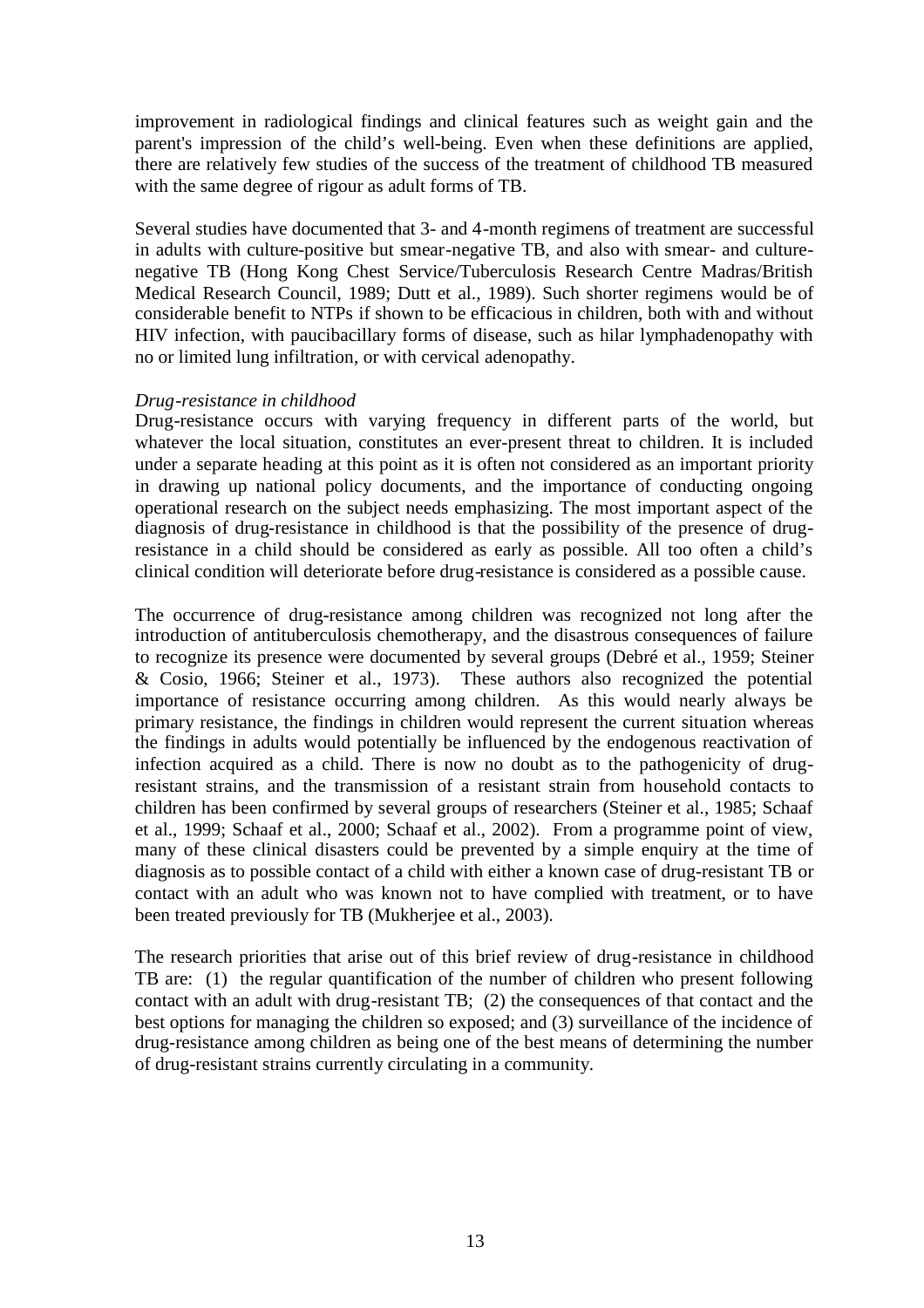#### **Research priorities**

- Review existing literature relating to the treatment of childhood TB to establish the response to treatment and recurrence rates, and to identify already existing information regarding the pharmacokinetics of antituberculosis drugs in children.
- Undertake pharmacokinetic studies of each of the first-line antituberculosis drugs under different conditions of nutrition and HIV-infection status and across a range of ages.
- Undertake pharmacokinetic studies of second-line drugs. A literature review might reveal sufficient information to make well-founded assumptions with regard to agents such as the fluoroquinalones and aminoglycosides.
- Study drug-drug interactions, particularly in HIV-infected children who frequently receive multiple drugs other than antituberculosis agents. Study drug toxicity in this complex situation.
- Evaluate rates of treatment failure and recurrence, particularly in association with HIV/AIDS.
- Evaluate 3- and 4-month treatment regimens in paucibacillary forms of childhood TB and the necessity for longer periods of treatment in HIV-infected children.
- Evaluate the treatment of drug-resistant TB in children and determine the most effective regimens.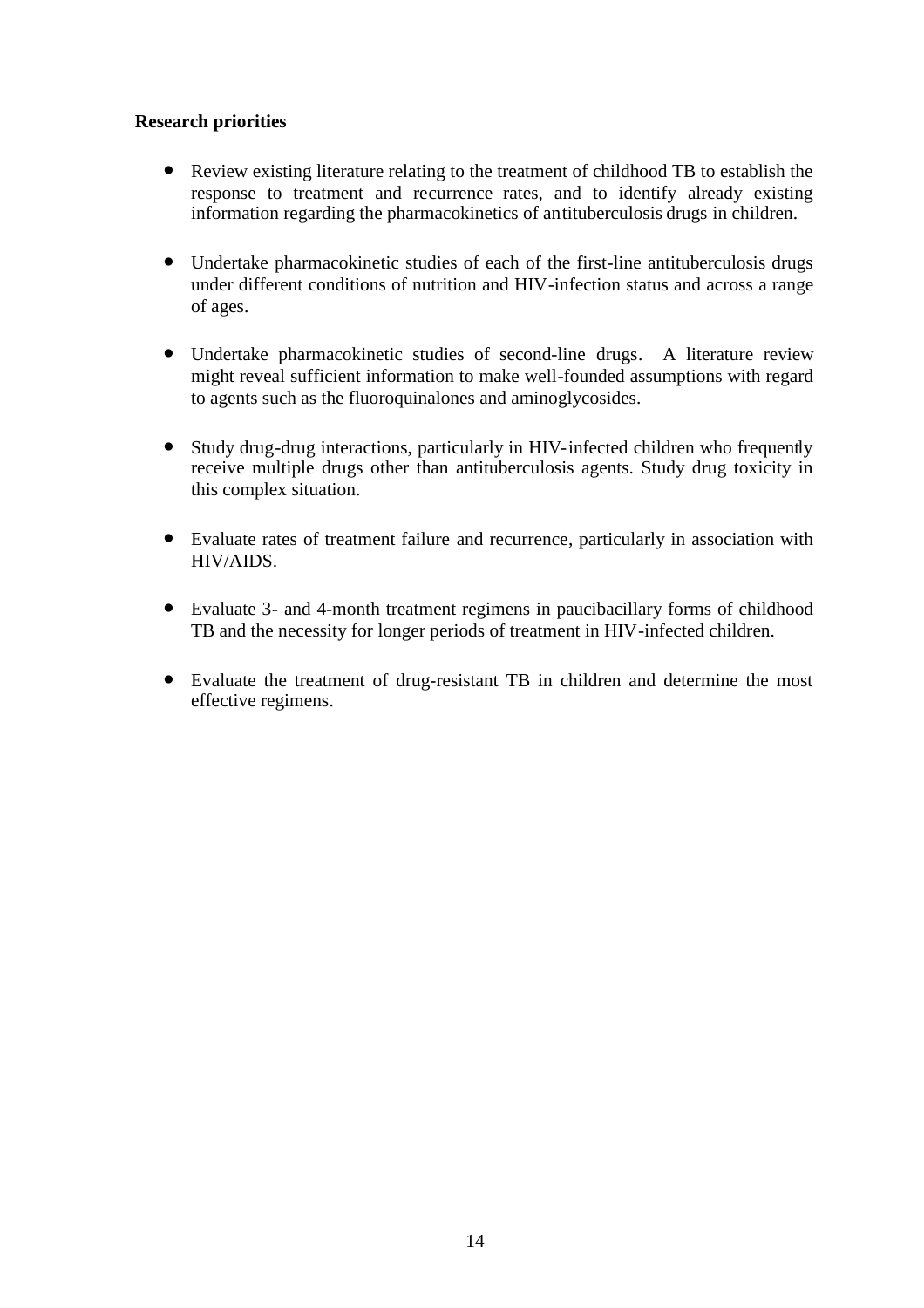#### **4. Contact-screening and management**

The value of chemoprophylaxis among children in close contact with sputum smearpositive fully drug-sensitive adults with pulmonary TB, or in children known to be infected with *M. tuberculosis* (as judged by a positive tuberculin test), has been thoroughly studied and there is no doubt as to its value (Ferebee, 1970). The argument in the past has been rather about the priority of this intervention for NTPs in developing countries. Although many programmes recommend chemoprophylaxis, in particular for the very young, prophylactic treatment of children is not accorded a high priority and is not generally viewed as an essential element in TB control activities. Under certain circumstances this might be acceptable in view of the severe restrictions and personnel shortages under which many community clinics operate, nonetheless there are certain groups of children who would undoubtedly benefit from a more enthusiastic utilization of contact-tracing and chemoprophylaxis. Infants and very young children in contact with a sputum smear-positive adult would undoubtedly benefit from chemoprophylaxis to prevent TB meningitis and miliary TB. Conversely the occurrence of *M. tuberculosis* infection in a young child should lead to the evaluation of the child's household contacts for the source of infection.

The prevention of TB following infection became a practical possibility after the discovery of isoniazid (INH) and its introduction into clinical use in 1952. Shortly afterwards Edith Lincoln, the noted American paediatrician, observed that no children with miliary tuberculosis treated with INH developed TB meningitis, whereas such cases had been observed following treatment with streptomycin and PAS (Lincoln, 1954). A series of INH chemoprophylaxis trials were then organized (Ferebee, 1970) that led to the widespread adoption of INH as chemoprophylaxis for infected individuals. The WHO policy document (WHO, 2006b) recommends that chemoprophylaxis should be an integral part of programme activities.

Controversy remained with regard to the length of treatment (and this is still debated) and in 1982 the results of a large trial undertaken in eastern Europe under the auspices of the International Union against Tuberculosis were published (International Union Against Tuberculosis Committee on Prophylaxis, 1982). This trial evaluated daily INH taken by adults with radiographically visible fibrotic lesions for 12, 24 and 52 weeks and the results were compared to placebo. The follow-up period was 5 years, and at this point 24 weeks of INH prevented 65% of active cases of TB compared to 75% for 52 weeks of treatment. If however the results were restricted to those individuals taking  $> 80\%$  of prescribed INH, the figures were 69% and 93% for 24 weeks and 52 weeks respectively.

More recently experience with chemoprophylaxis trials was reassessed by Comstock (1999) who concluded that among immunocompetent adults, 6 months of chemoprophylaxis did not provide optimal treatment, but that more than 12 months was unnecessary while 9-10 months appeared to be the optimal duration. To this he added that the total duration may be more important than its continuity.

The spread of HIV and the demonstration that INH chemoprophylaxis can prevent TB in these highly susceptible indivuals has given the debate surrounding INH chemoprophylaxis and chemoprophylaxis itself new urgency (Wilkinson et al., 1998; Bucher et al., 1999). Several studies have also shown that shorter regimens of multidrug prophylactic regimens in individuals with silicosis (Hong Kong Chest Service et al., 1992)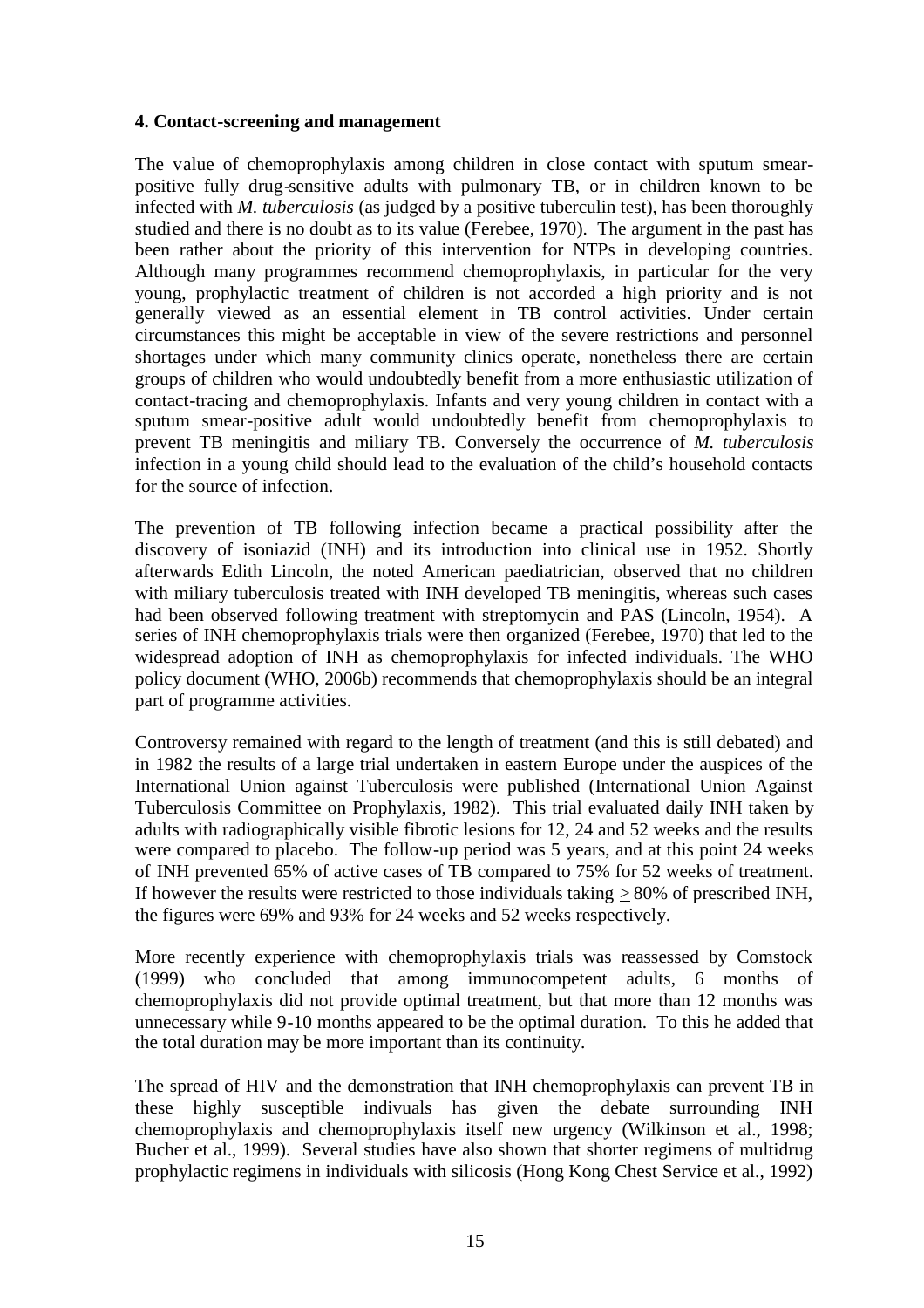and HIV infection (Halsey et al., 1998; Gordin et al., 2000) gave results equivalent to INH monotherapy, but experience with hepatic toxicity from regimens containing pyrazinamide (PZA) has dampened enthusiasm for this approach (Whalen et al., 1997; Stout et al., 2003; Jasmer & Daley, 2003). There is evidence however that this approach may well be successful in children, without undue toxicity. Shorter regimens of two or three months of drug chemoprophylaxis warrant evaluation in children and could ease the task of chemoprophylaxis, particularly in areas where insufficient personnel are available to supervise this strategy (Magdorf et al., 1991; Graczyk et al., 1991; Ormerod, 1998). Research in this area should include an evaluation of the number of children that might qualify for chemoprophylaxis under different epidemiological circumstances and the workload that this might create, and the exploration of alternative shorter chemoprophylaxis regimens in children both with and without HIV infection.

Another aspect of prophylaxis related to HIV/AIDS is the fact that in developing countries with a high prevalence of HIV infection, children are increasingly exposed to sputum smear-negative cases of pulmonary TB and an accurate assessment of the impact of these contacts is needed to offer rational advice concerning chemoprophylaxis under these circumstances.

In an uncontrolled study, appropriate chemoprophylaxis has been demonstrated to reduce the incidence of disease among the childhood contacts of adults with multidrug-resistant TB (Schaaf et al., 2002) but a more precise delineation of the drugs, dosages and duration of chemoprophylaxis is needed. Because of the relatively small numbers of children that any individual researcher is likely to encounter, collaborative studies in this important area would be advantageous.

As discussed in chapter 1, adolescents are a vulnerable group both for the development of TB after infection, and for HIV infection if they are sexually active. Pregnant teenagers might well constitute an appropriate group for a targeted evaluation of the value of voluntary HIV-testing and -counselling, and tuberculin-testing and chemoprophylaxis.

#### **Research priorities**

- Carry out epidemiological studies to determine the numbers of HIV-infected and non-infected children in contact with both sputum smear-positive and smearnegative adults, both HIV-infected and non-infected, who might qualify for chemoprophylaxis in different communities.
- Assess the value of standard isoniazid prophylaxis and compare it to shorter multidrug chemoprophylaxis in both HIV-infected and non-infected children.
- Explore different methodologies to ensure adherence with recommendations for chemoprophylaxis.
- Study chemoprophylaxis for the childhood contacts of adults with sputum smearnegative and smear-positive drug-resistant TB.
- Study the concurrence of TB and HIV infection in pregnant teenagers and evaluate TB chemoprophylaxis in those infected.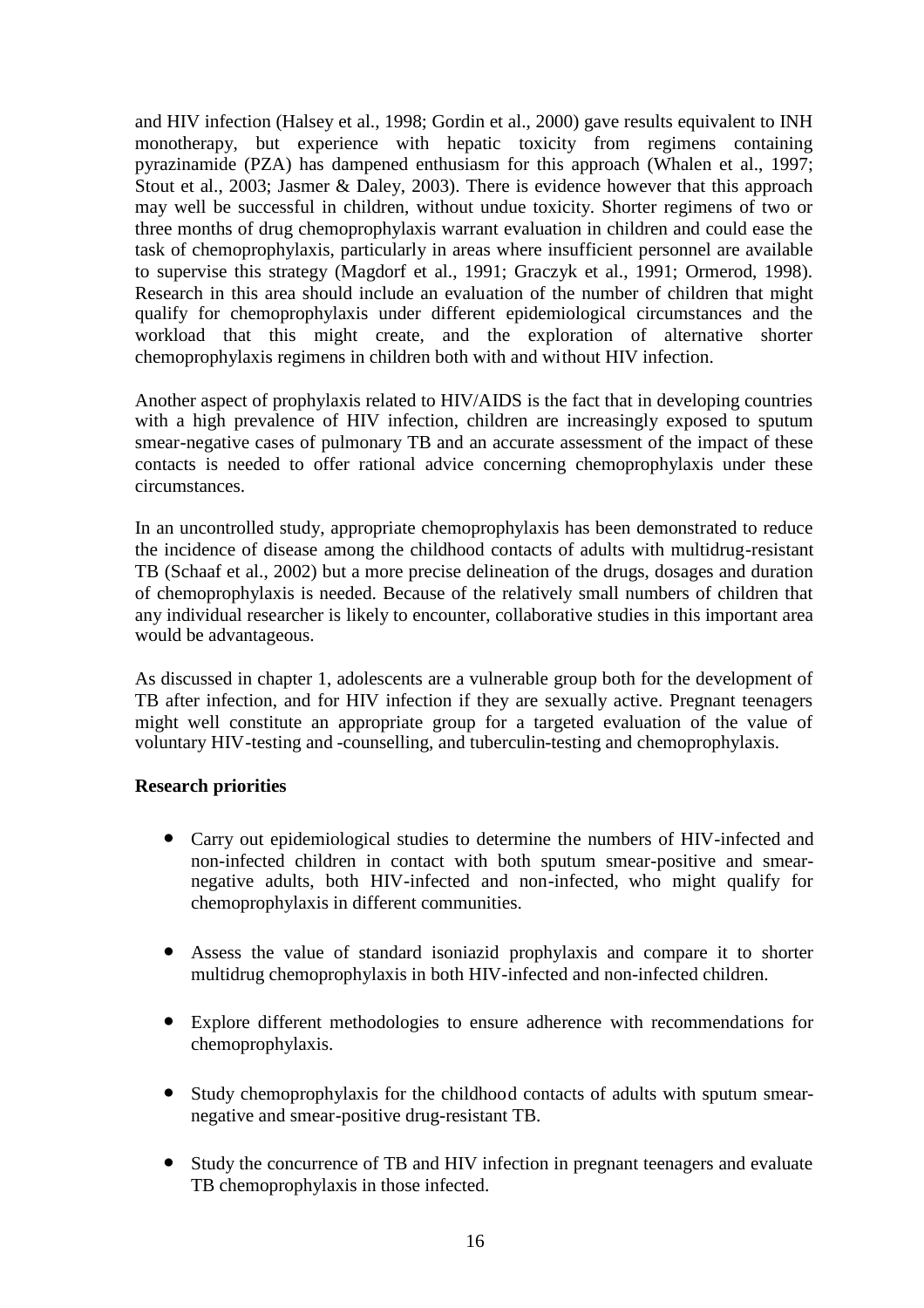#### **5. Roles and responsiblities of health staff and families**

The WHO policy document (WHO, 2006b) describes a structured hierarchy of casemanagement for children with possible TB, but acknowledges that the precise model adopted will vary from country to country depending on the epidemiological situation and the resources available.

Research related to this section of the recommendations should focus on the optimal approach to be followed under different circumstances. In different communities children may enter the NTP following various pathways. Research is needed to document these pathways as health service personnel need to be aware of the importance of these children being notified to the NTP, and of the protocols to be followed with regard to children.

In developing communities, children frequently present to the health system with symptoms which will then lead to the diagnosis of TB. In developed communities children are more often diagnosed following contact-tracing activities and often have less advanced forms of disease than in developing communities. When children are diagnosed as the result of contact-tracing activities, another family or household member often also has TB. It is uncertain how often this is the case when children present with disease symptoms. Research is necessary to evaluate the effectiveness of a family-oriented approach to contact-tracing, and of the mobilization of family members as treatment supporters (for directly observed treatment) regarding their own child's adherence to treatment or chemoprophylaxis (in addition to the counselling and advice that all parents or other childcarers should receive). The establishment and evaluation of family-centred clinics and services could make a valuable contribution in this respect.

#### *The role of the private sector*

In the past TB policies were often oriented towards the diagnosis and management of TB within government health facilities. It is however becoming apparent that a considerable number of TB patients are diagnosed and managed within the private health system. This is particularly true in Asia and South America, and it has been claimed that as many as 60% of TB patients are seen at some point by private practitioners in these countries (Newell, 2002). It has also been estimated that the private sector in India, which comprises 6.4 million of the 8 million registered Indian medical practitioners, handles approximately one-sixth of the world's TB cases (Uplekar, 1999). In Pakistan, as many as 80% of TB patients consult a private practitioner (Hussain et al., 2005).

On the one hand, shortcomings in the management of TB by the private sector include management inconsistent with NTP policy and deficiencies in both diagnosis and treatment prescription. On the other hand, it has been repeatedly demonstrated that patients often prefer to see a private practitioner and have their disease managed within the "privacy" of the private sector. This last factor may be particularly important in an age where HIV is becoming very closely associated with TB. With regard to childhood TB, there is almost no information as to the role of the private sector in its management. In view of the number of initiatives that are now being launched for private/public partnerships in TB control (Arora & Gupta, 2004; Rangan et al., 2004; Mantala, 2003; Newell et al., 2004) it is important that childhood TB be seen as an integral part of these plans and that evaluations of the epidemiology of childhood TB take into account the role of the private sector.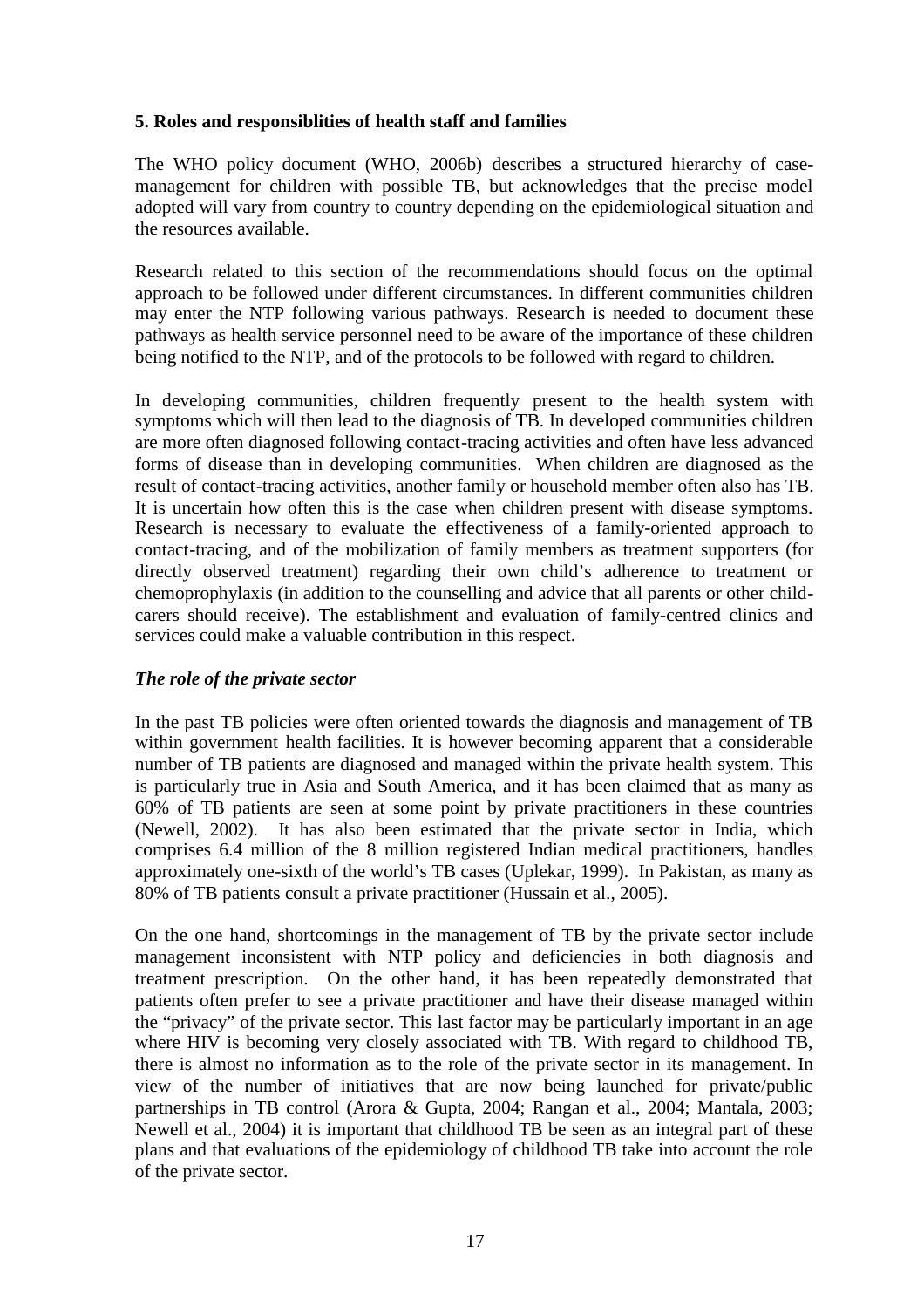#### **Research priorities**

- Document the pathway followed to diagnose childhood TB under different epidemiological and social circumstances, and the personnel responsible for this process.
- Evaluate the availability of qualified staff and different investigations at various levels of care under different circumstances and the accuracy of the diagnosis of TB in children: is chest radiography or tuberculin-testing available?
- Study the effectiveness of a family-oriented approach to contact-tracing, and of the mobilization of family members as treatment supporters (for directly observed treatment) regarding their own child's adherence to treatment or chemoprophylaxis (in addition to the counselling and advice that all parents or other child-carers should receive).
- Evaluate the role of family-centred clinics and services in managing children with TB, including those with HIV co-infection.
- Document the role of the private sector in all aspects of the management of childhood TB and the extent to which existing public/private partnerships are aware of childhood TB and its particular problems.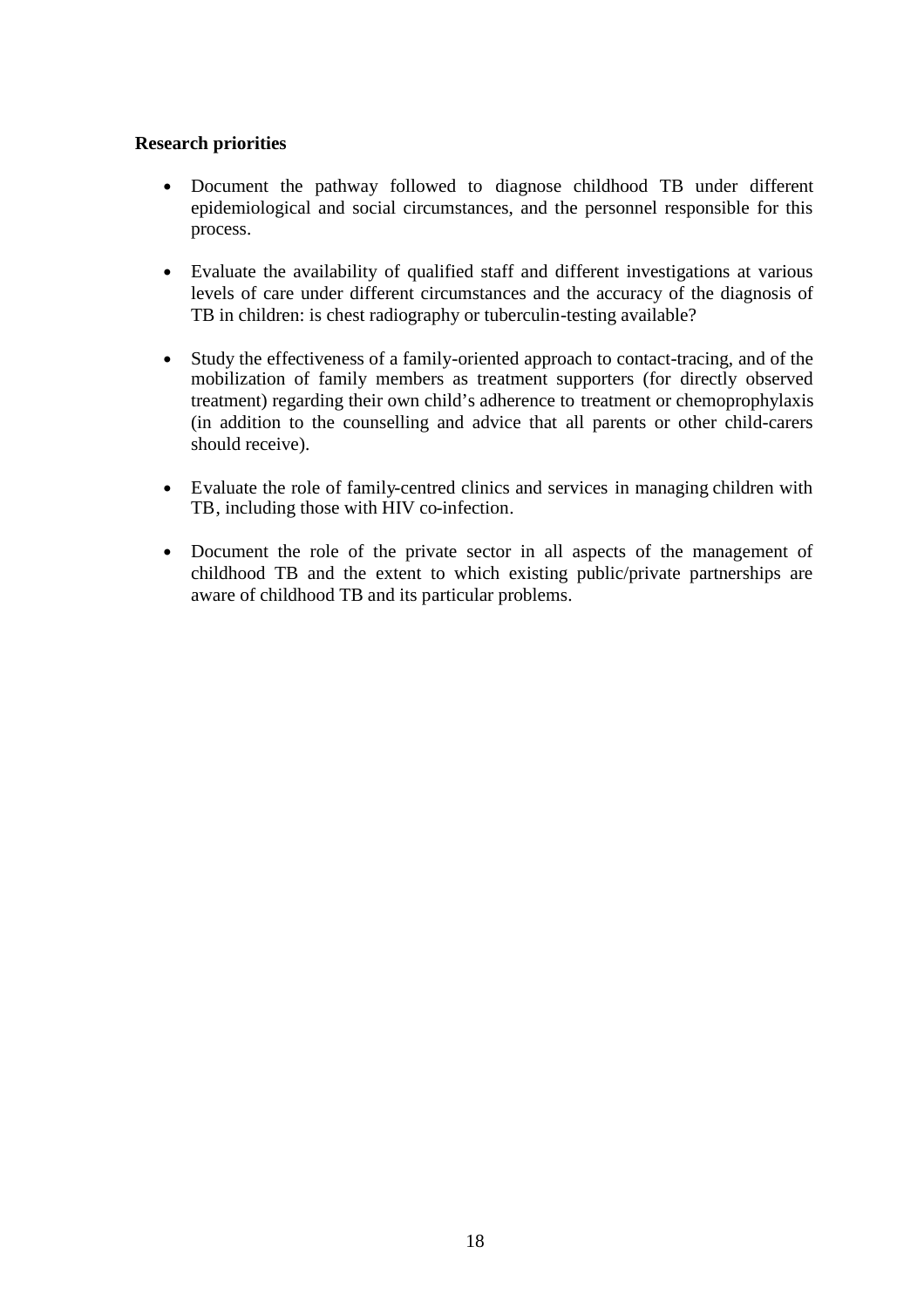#### **6. BCG vaccination (see** *Annex 4***)**

BCG is a most successfully administered vaccine and is given to close to 90% of the world's children. Although there is considerable doubt as to its effect on the occurrence of adult forms of TB, it plays a key role in the prevention of disseminated forms of TB in young children. While vaccine development does not fall within the ambit of this review, the occurrence and management of the complications of BCG vaccination, in particular as they affect HIV-infected children, are certainly of importance to an NTP. NTPs also have an important role in collaborating in the establishment of vaccine trial sites. In the past, disseminated BCG disease was relatively unusual and nearly always associated with severe forms of immunosuppression (Lotte et al., 1988). There was therefore understandable concern regarding the possibility of the susceptibility of the newborn HIVinfected infant to disseminated BCG disease (Von Reyn et al., 1987; Reichman,1989). Although case reports have indicated that some degree of caution is needed (Talbot et al., 1997; Hesseling et al., 2003), prospective evaluation of immunization practices has suggested that HIV infection is not associated with an increased incidence of BCG disease (Ryder et al., 1993). In a study in Zambia, the occurrence of bacteraemia caused by mycobacteria was documented in HIV-infected adults and children (Waddel et al., 2001). Among 387 children (median age 15 months) hospitalized with symptomatic HIV disease, only 1 child (0.26%) had a blood culture positive for *M. bovis* BCG. Although the authors claimed that this illustrated that bacteraemia caused by BCG was a rare event, this translates into an incidence of 258/100 000, a not inconsiderable incidence for a potentially lethal complication of vaccination. More recently the acquisition of resistance in *M. bovis* BCG Danish strain has also been described in a child with disseminated disease, together with inherent resistance to INH (Hesseling et al., 2004).

Current WHO policy recommends that BCG vaccine should be given to children as soon after birth as possible, and that it should also be used in asymptomatic HIV-infected infants, but not in those who are symptomatic. This in effect means that all newborns in countries with a high incidence of tuberculosis should receive the vaccine. Prospective surveillance of the occurrence of BCG disease is urgently needed to inform both national and international policies concerning the use of BCG in populations with a high prevalence of HIV. There is also a need for systematic evaluation of the most appropriate treatment for BCG-related disease.

#### **Research priorities**

- Carry out a prospective evaluation of the incidence of BCG disease and the drugsensitivities of the BCG organisms for the various antituberculosis agents.
- Evaluate the management of BCG disease to assist decision-making in those countries with a significant prevalence of HIV infection.
- NTPs to collaborate in the establishment of vaccine trial sites for the evaluation of new TB vaccines.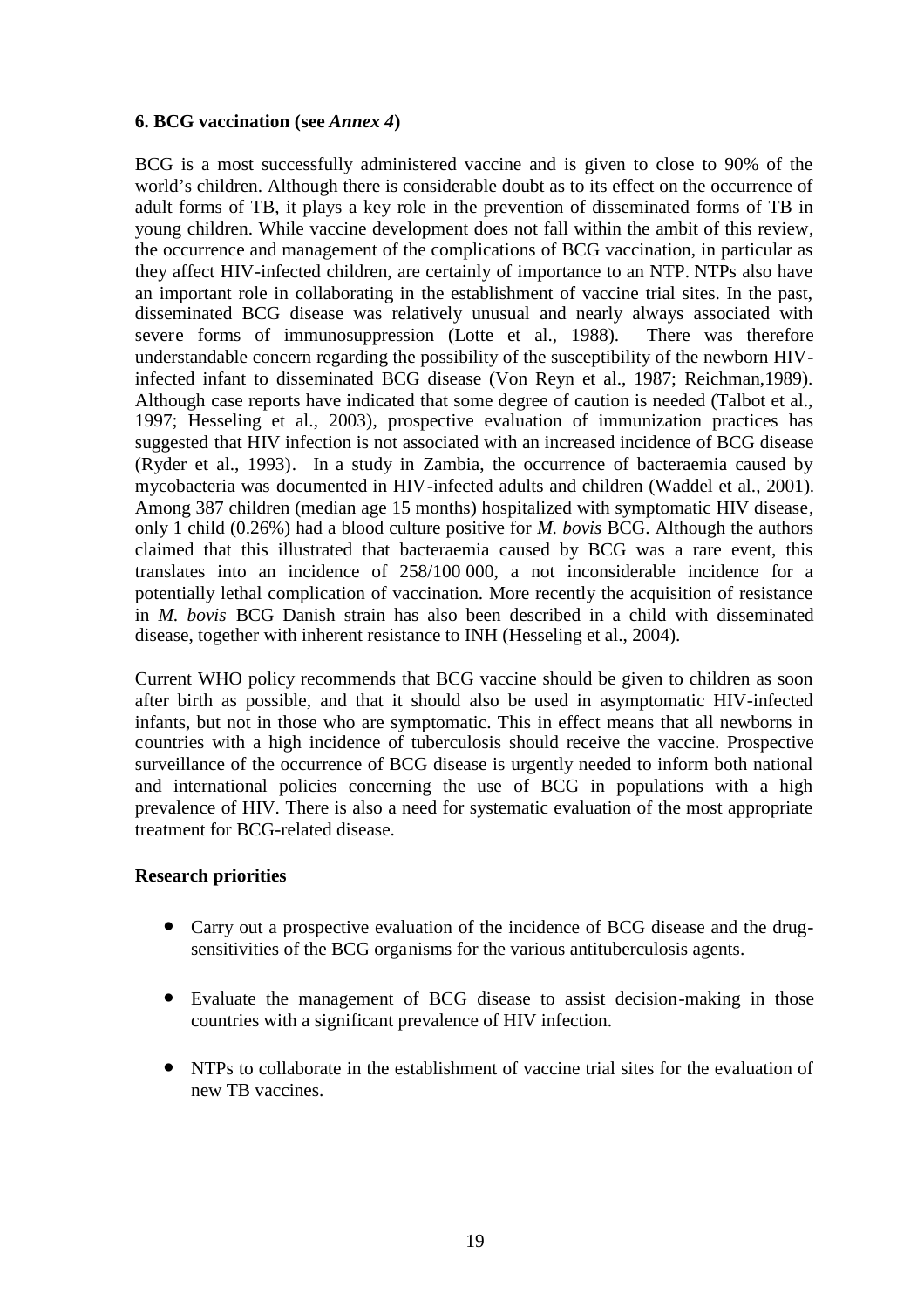#### **References**

Adhikari M, Pillay T, Pillay DG (1997). Tuberculosis in the newborn: an emerging disease. *Pediatric Infectious Disease Journal*, 16:1108-1112.

Ahmed Y et al. (1999). A study of maternal mortality at the University Teaching Hospital, Lusaka, Zambia: the emergence of tuberculosis as a major non-obstetric cause of maternal death. *International Journal of Tuberculosis and Lung Disease*, 3:675-680.

Arora VK, Gupta R (2004). Private-public mix: a prioritization under RNTCP – an Indian perspective. *Indian Journal of Chest Diseases and Allied Sciences*, 46:27-37.

Bentley FJ, Grzybowski S, Benjamin B (1954a). Pleural effusion. In: *Tuberculosis in childhood and adolescence*. London, National Association for the Prevention of Tuberculosis:50-64.

Bentley FJ, Grzybowski S, Benjamin B (1954b). Infection and fatality. In: *Tuberculosis in childhood and adolescence*. London, National Association for the Prevention of Tuberculosis:232-234.

Berman S et al. (1992). Childhood tuberculosis and tuberculous meningitis: high incidence rates in the western Cape Province of South Africa. *Tubercle and Lung Disease*, 73:349- 355.

Berning SE et al. (1992). Malabsorption of antituberculosis medications by a patient with AIDS. *New England Journal of Medicine*, 327:1817-1818.

Bucher HC et al. (1999). Isoniazid prophylaxis for tuberculosis in HIV infection: a metaanalysis of randomized controlled trials. *AIDS*, 13:501-507.

Cardona M et al. (1999). Transmission of tuberculosis from a seven-year-old child in a Sydney school. *Journal of Paediatrics and Child Health*, 35:375-378.

Chintu C, Zumla A (1995). Childhood tuberculosis and infection with the human immunodeficiency virus. *Journal of the Royal College of Physicians London*, 29:92-95.

Choudri SH et al. (1997) Pharmacokinetics of antimycobacterial drugs in patients with tuberculosis, AIDS and diarrhea. *Clinical Infectious Diseases*, 25:104-111.

Comstock GW, Livesay VT, Woolpert SF (1974). The prognosis of a positive tuberculin test in childhood and adolescence. *American Journal of Epidemiology*, 99:131-138.

Comstock GW (1975). Frost revisited: the modern epidemiology of tuberculosis. *American Journal of Epidemiology*,101:363-382.

Comstock GW (1999). How much isoniazid is needed for prevention of tuberculosis among immunocompetent adults? *International Journal of Tuberculosis and Lung Disease*, 3:847-850.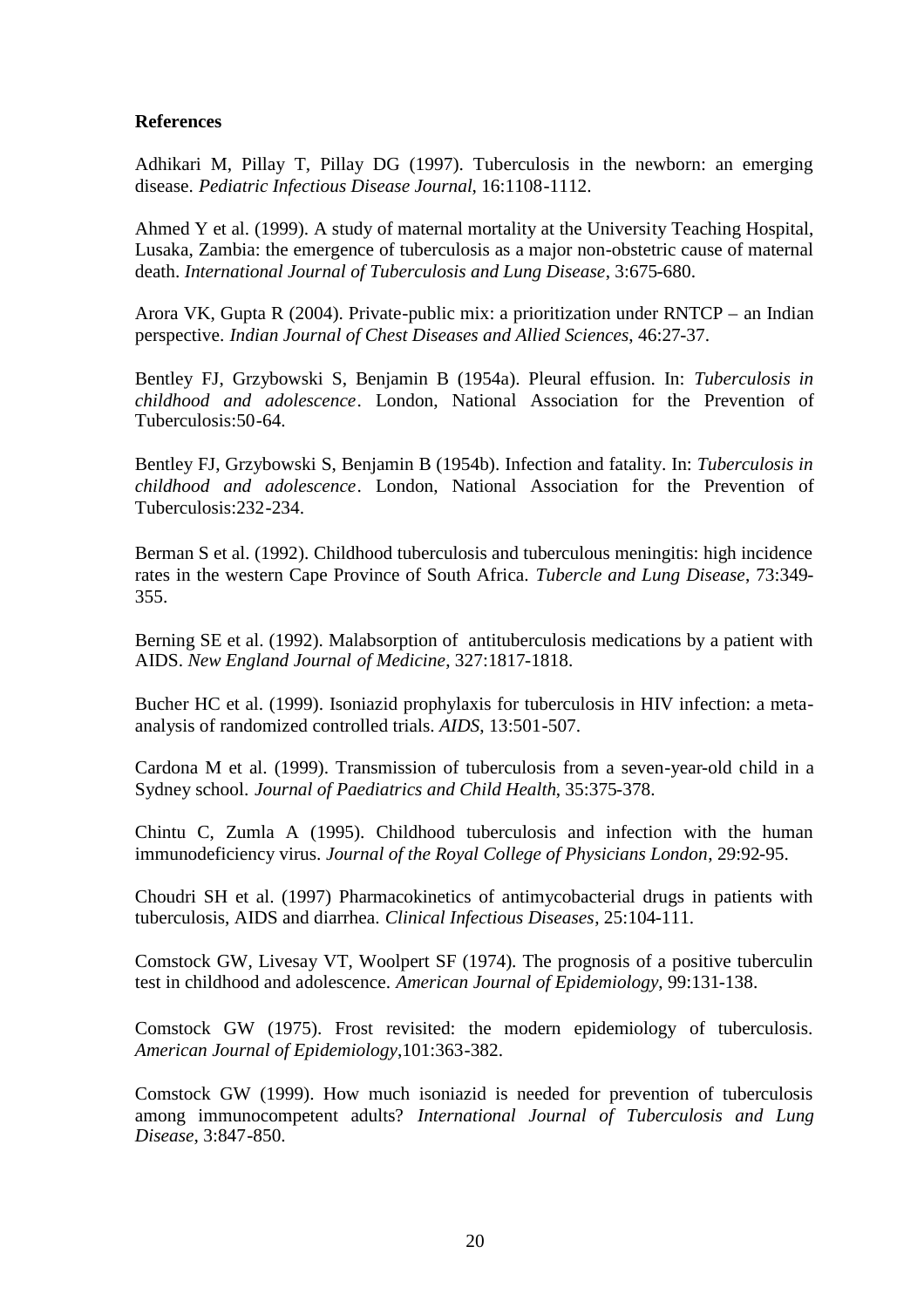Cundall DB (1986). The diagnosis of pulmonary tuberculosis in malnourished Kenyan children. *Annals of Tropical Paediatrics*, 6:249-255.

Curtis AB et al. (1999). Extensive transmission of *Mycobacterium tuberculosis* from a child. *New England Journal of Medicine*, 341:1491-1495.

Debré R et al. (1959). Infection of children by strains of tubercle bacilli initially resistant to streptomycin or isoniazid. *American Review of Respiratory Disease*, 80:326-339.

Department of Health [South Africa], Directorate Epidemiology (1995). Tuberculosis update. *Epidemiological Comments*, 22: 13-17.

Donald PR, Beyers N, Rook GA (1996). Adolescent tuberculosis. *South African Medical Journal*, 86:231-232.

Donald PR (2004). Childhood tuberculosis: the hidden epidemic. *International Journal of Tuberculosis and Lung Disease*, 8:627-629.

Dutt AK, Moers D, Stead WW (1989). Smear- and culture-negative pulmonary tuberculosis: four-month short-course chemotherapy. *American Review of Respiratory Disease*, 139:867-870.

Ferebee SH (1970). Controlled chemoprophylaxis trials in tuberculosis. A general review. *Advances in Tuberculosis Research*, 17:28-106.

Ferrara G et al. (2005). Routine hospital use of a new commercial whole blood interferonγassay for the diagnosis of tuberculosis infection. *American Journal of Respiratory and Critical Care Medicine*, 172:631-635.

Gaisford WF (1946). Primary tuberculosis in childhood. *British Medical Journal*, 1:84- 86..

Gordin FM et al. (2000). An international randomized trial of rifampin and pyrazinamide versus isoniazid for prevention of tuberculosis in HIV-infected persons. *JAMA*, 283:1445- 1450.

Graczyk J et al. (1991). Assessment of rifampin-containing regimens for tuberculosis preventive therapy: preliminary results of a pilot study in Poland. *American Review of Respiratory Disease*, 143(suppl):A119.

Graham SM et al. (2006). Low levels of pyrazinamide and ethambutol in children with tuberculosis and impact of age, nutritional status, and human immunodeficiency virus infection. *Antimicrobial Agents and Chemotherapy*, 50:407-413.

Grigg ER (1958). The arcana of tuberculosis. *American Review of Respiratory Disease*, 78:151-172.

Halsey NA et al. (1998). Randomised trial of isoniazid versus rifampicin and pyrazinamide for prevention of tuberculosis in HIV-1 infection. *Lancet*, 351:786-792.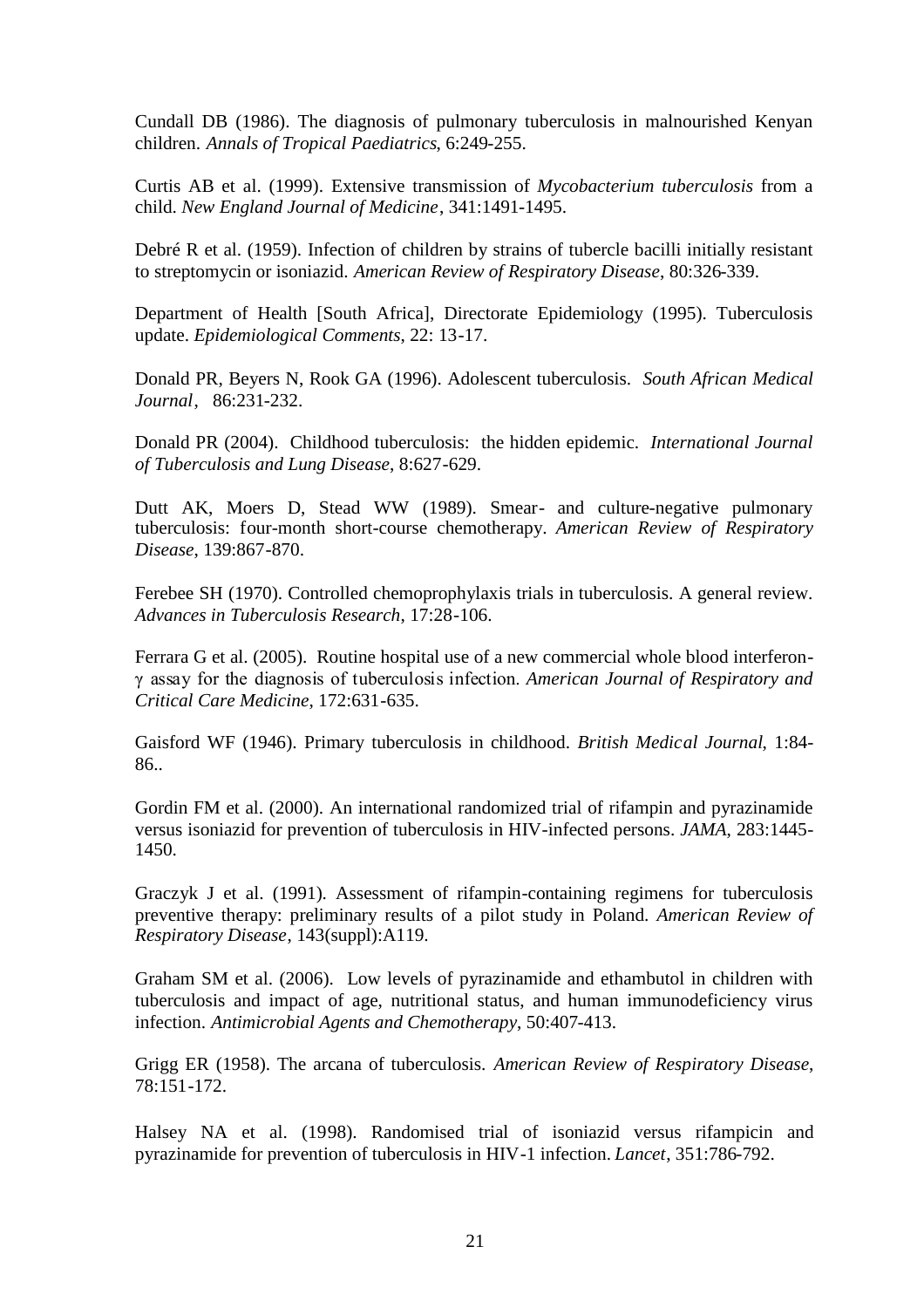Harries AD et al. (1997). The pattern of tuberculosis in Queen Elizabeth Central Hospital, Blantyre, Malawi: 1986-1995. *International Journal of Tuberculosis and Lung Disease*, 1:346-351.

Hesseling AC et al. (2003). Danish Bacille Calmette Guérin vaccine-induced disease in human immunodeficiency virus-infected children. *Clinical Infectious Diseases*, 37:1226- 1233.

Hesseling AC et al. (2004). Resistant *Mycobacterium bovis* Bacillus Calmette-Guérin disease in human immunodeficiency virus-infected children. *Pediatric Infectious Disease Journal*, 23:476-479.

Hong Kong Chest Service/Tuberculosis Research Centre, Madras/British Medical Research Council (1989). A controlled trial of 3-month, 4-month, and 6-month regimens of chemotherapy for sputum smear-negative pulmonary tuberculosis. *American Review of Respiratory Disease*, 130:23-28.

Hong Kong Chest Service/Tuberculosis Research Centre, Madras/British Medical Research Council (1992). A double-blind placebo-controlled clinical trial of three antituberculosis chemoprophylaxis regimens in patients with silicosis in Hong Kong. *American Review of Respiratory Disease*, 145:36-41.

Hussain A et al. (2005). Adherence of private practitioners with the National Tuberculosis Treatment Guidelines in Pakistan: a survey report. *Journal of the Pakistan Medical Association*, 55:17-19.

International Union against Tuberculosis Committee on Prophylaxis (1982). Efficacy of various durations of isoniazid preventive therapy for tuberculosis: five years of follow-up in the IUAT trial. *Bulletin of the World Health Organization*, 60:555-564.

Jasmer RM, Daley CL (2003). Rifampin and pyrazinamide for treatment of latent tuberculosis infection. *American Journal of Respiratory and Critical Care Medicine*, 167:809-812.

Lalvani A et al. (2001). Enhanced contact tracing and special tracking of *Mycobacterium tuberculosis* infection by enumeration of antigen-specific T-cells. *Lancet*, 357:2017-2021.

Liebeschuetz S et al. (2004). Diagnosis of tuberculosis in South African children with a T-cell-based assay: a prospective cohort study. *Lancet*, 364:2196-2203.

Lincoln EM (1954). The effect of antimicrobial therapy on the prognosis of primary tuberculosis in children. *American Review of Tuberculosis*, 69:682-689.

Lincoln EM, Gilbert L, Morales SM (1960). Chronic pulmonary tuberculosis in individuals with known previous primary tuberculosis. *Diseases of the Chest*, 38:473-482. Lotte A et al. (1988). Second IUATLD study on complications induced by intradermal BCG-vacination. *Bulletin of the International Union against Tuberculosis and Lung Disease*, 63:47-59.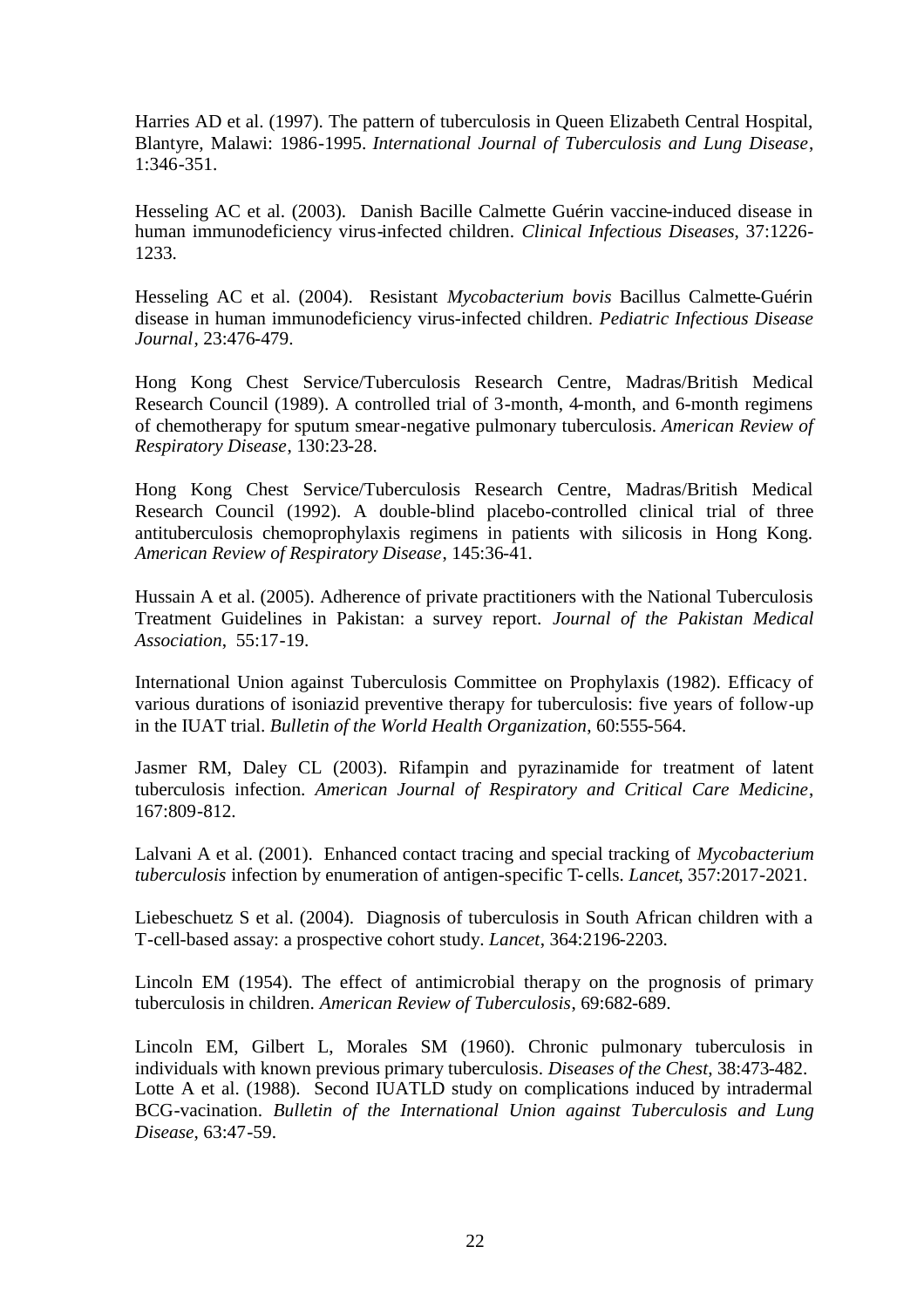Magdorf K et al. (1991). Short-course preventive therapy for tuberculosis: a pilot study of rifampin and rifampin-pyrazinamide regimens in children. *American Review of Respiratory Disease*, 143 (suppl.):A119.

Mantala MJ (2003). Public-private mix DOTS in the Phillippines. *Tuberculosis*, 83:173- 176.

McCarver DG (2004). Applicability of the principles of developmental pharmacology to the study of environmental toxicants. *Pediatrics*, 113:969-972.

Miller FJ (1973). Regional differences in tuberculosis in children, with special reference to India and West Africa. *Tropical Doctor*, 3:66-71.

Montenegro SH et al. (2003). Improved detection of *Mycobacterium tuberculosis* in Peruvian children by use of a heminested IS6110 polymerase chain reaction assay. *Clinical Infectious Diseases*, 36:16-23.

Mukherjee JS et al. (2003). Clinical and programmatic considerations in the treatment of MDR-TB in children: a series of 16 patients from Lima, Peru. *International Journal of Tuberculosis and Lung Disease*, 7:637-644.

Murray CJ, Styblo K, Rouillon A (1990). Tuberculosis in developing countries: burden, intervention and cost. *Bulletin of the International Union against Tuberculosis and Lung Disease*, 65:6-24.

Myers JA, Kernkamp LM (1930). Tuberculosis infection in infancy. *American Review of Tuberculosis*, 21:423-478.

Nemir RL (1986). Perspectives in adolescent tuberculosis: three decades of experience. *Pediatrics*, 78:399-405.

Newell J (2002). The implications for TB control of the growth in numbers of private practitioners in developing countries. *Bulletin of the World Health Organization*, 80:836- 837.

Newell JN et al. (2004). Control of tuberculosis in an urban setting in Nepal: publicprivate partnership. *Bulletin of the World Health Organization*, 82:92-98.

Ormerod LP (1998). Rifampicin and isoniazid prophylactic chemotherapy for tuberculosis. *Archives of Disease in Childhood*, 78:169-171.

Peloquin CA et al. (1996). Low antituberculosis drug concentrations in patients with AIDS. *Annals of Pharmacotherapy*, 30:919-925.

Pierre C et al. (1993). Diagnosis of primary tuberculosis in children by amplification and detection of mycobacterial DNA. *American Review of Respiratory Disease*, 147:420-424.

Rabalais G, Adams G, Stover B (1991). PPD skin test conversion in health care workers after exposure to *Mycobacterium tuberculosis* infection in infants. *Lancet*, 338:826.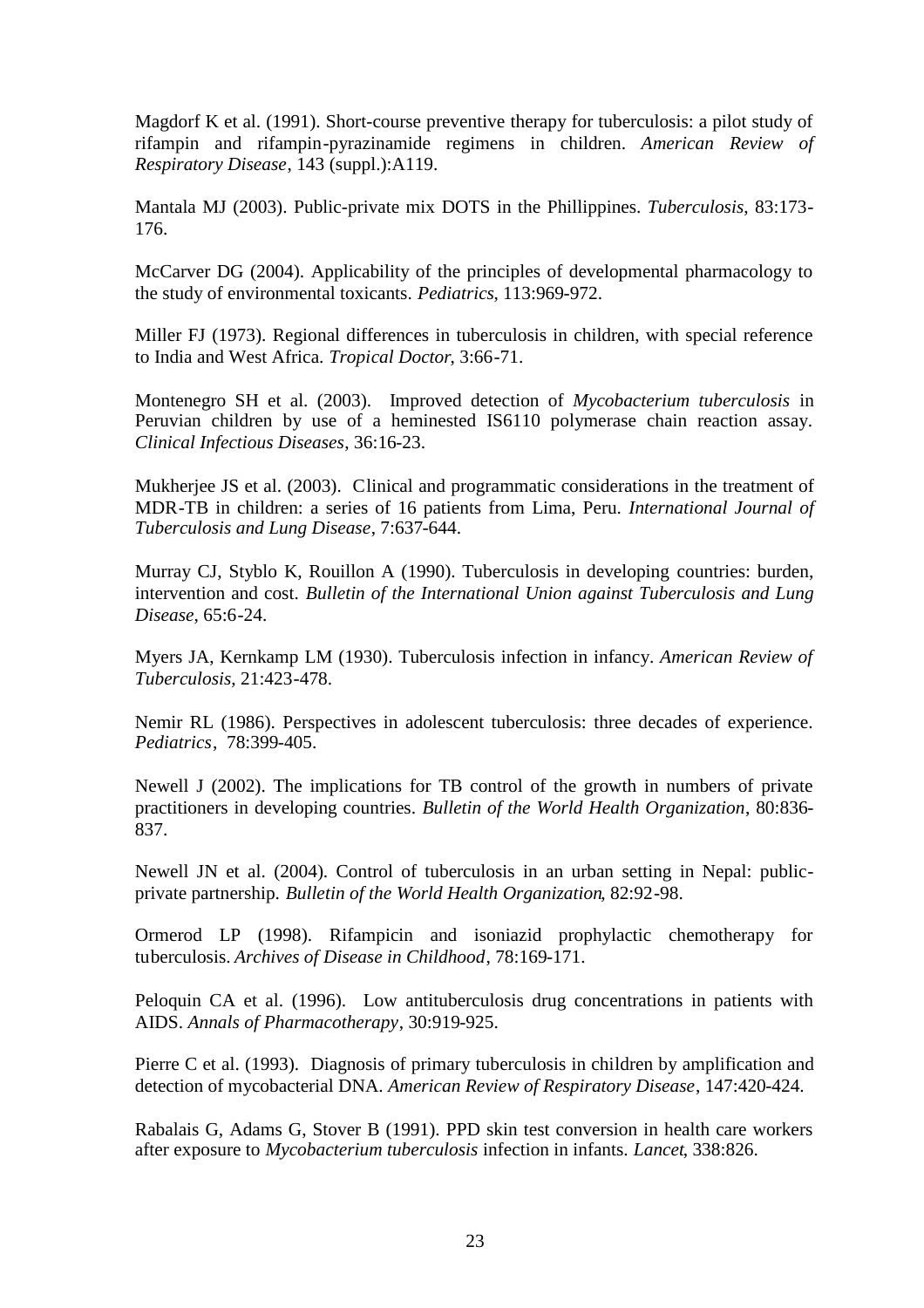Rangan SG et al. (2004). Tuberculosis control in India: lessons from public-private collaboration. *International Journal of Tuberculosis and Lung Disease*, 8:552-559.

Reichman LB (1989). Why hasn't BCG proved dangerous in HIV-infected patients? *JAMA*, 261:3246.

Rennert WP et al. (2002). Tuberculosis in children dying from HIV-related lung disease: clinical-pathological correlations. *International Journal of Tuberculosis and Lung Disease*, 6:806-813.

Rich AR (1951). Native resistance. Individual resistance. The influence of sex and age. In: *The pathogenesis of tuberculosis*. Springfield, Charles C Thomas:182-251.

Ryder RW et al. (1993). Safety and immunogenicity of bacille Calmette-Guérin, diphtheria-tetanus-pertussis and oral polio vaccines in newborn children in Zaire infected with human immunodeficiency virus type 1. *Journal of Pediatrics*, 122:697-702.

Sahai J et al. (1997). Reduced plasma concentrations of antituberculosis drugs in patients with HIV infection. *Annals of Internal Medicine*, 127:289-293.

Schaaf HS et al. (1995). Respiratory tuberculosis in childhood: the diagnostic value of clinical features and special investigations. *Pediatric Infectious Disease Journal*, 14:189- 194.

Schaaf HS et al. (1999). Evaluation of young children in household contact with adult multidrug-resistant pulmonary tuberculosis cases. *Pediatric Infectious Disease Journal*, 18:494-500.

Schaaf HS et al. (2000). Transmission of multidrug-resistant tuberculosis. *Pediatric Infectious Disease Journal*, 19:695-699.

Schaaf HS et al. (2002). Evaluation of young children in contact with adult multidrugresistant pulmonary tuberculosis: a 30-month follow-up. *Pediatrics*, 109:765-771.

Schaaf HS et al. (2005). Isoniazid pharmacokinetics in children treated for respiratory tuberculosis. *Archives of Disease in Childhood*, 90:614-618.

Smith MH (1967). Tuberculosis in adolescence. Characteristics, recognition, management. *Clinical Pediatrics*, 6:9-15.

Smith KC et al. (1996). Detection of *Mycobacterium tuberculosis* in clinical specimens from children using a polymerase chain reaction. *Pediatrics*, 87:155-160.

Steiner M, Cosio A (1966). Primary tuberculosis in children. *New England Journal of Medicine*, 274:755-759.

Steiner M et al. (1973). Primary drug-resistant tuberculosis in children, 1961-1971. *American Review of Respiratory Disease*, 108:321-327.

Steiner P et al. (1985). Primary drug-resistant tuberculosis in children. *American Journal of Diseases in Children*, 139:1985.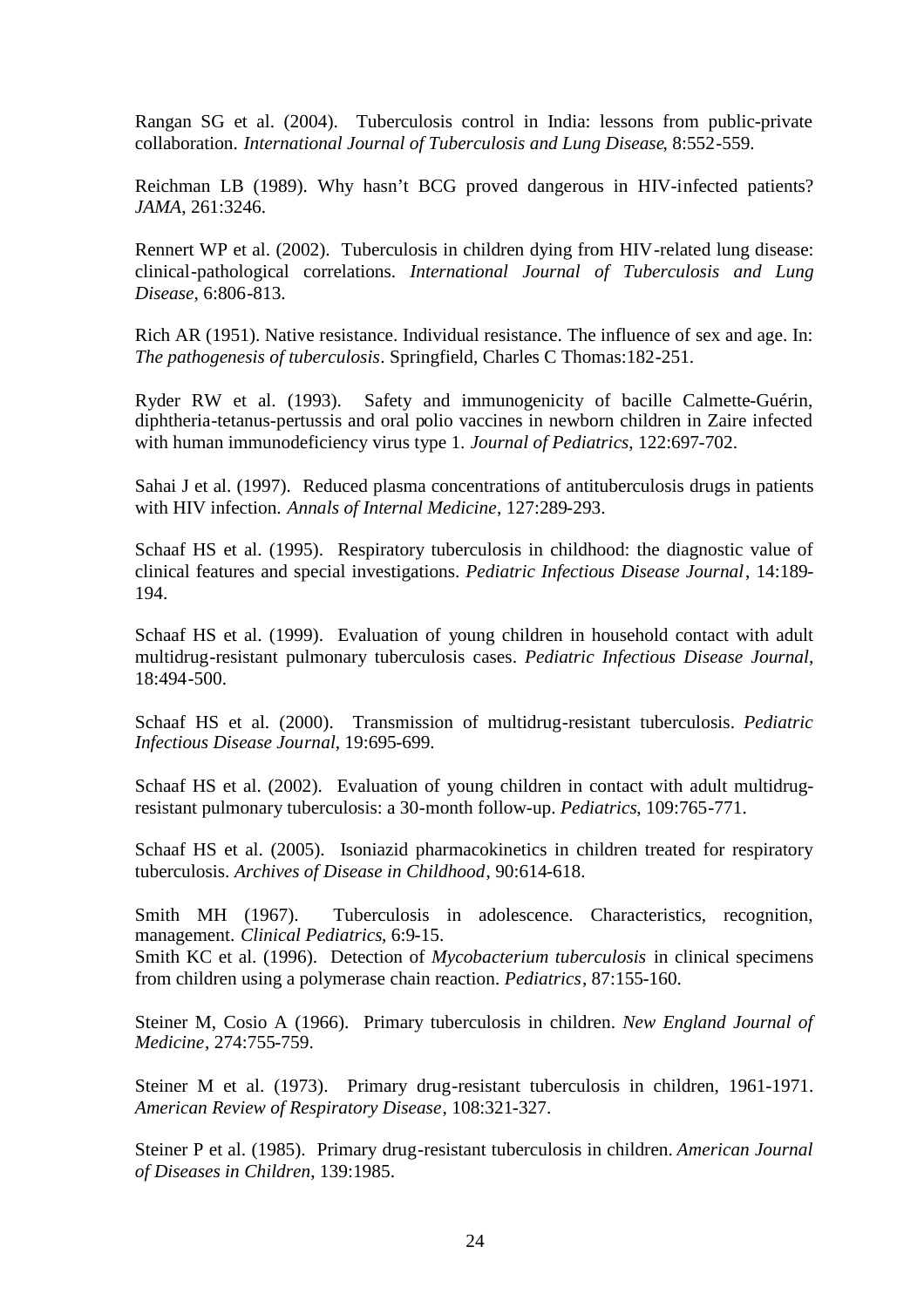Stout JE et al. (2003). Safety of 2 months of rifampin and pyrazinamide for treatment of latent tuberculosis. *American Journal of Respiratory and Critical Care Medicine*, 167:824-827.

Styblo K, Sutherland I (1982). Epidemiology of tuberculosis in children. *Bulletin of the International Union against Tuberculosis and Lung Disease*, 57:133-139.

Taggart EW et al. (2004). Evaluation of an in vitro assay for gamma interferon immune response to *Mycobacterium tuberculosis* infections. *Clinical and Diagnostic Laboratory Immunology*, 11:1089-1093.

Talbot EA et al. (1997). Disseminated Bacille Calmette-Guérin disease after vaccination: case report. *Clinical Infectious Diseases*, 24:1139-1146.

Taylor B, Smith PJ (1998). Does AIDS impair the absorption of antituberculosis agents. *International Journal of Tuberculosis and Lung Disease*, 2:670-674.

Uplekar M (1999). Involving the private medical sector in tuberculosis control: practical aspects. In: Porter JD, Grange JG, eds. *Tuberculosis: an international perspective*. London, Imperial College Press.

Van Rie A et al. (1999). Childhood tuberculosis in South Africa: burden and risk factor. *Archives of Disease in Childhood*, 80:433-437.

Von Reyn CF, Clements CJ, Mann JM (1987). Human immunodeficiency virus infection and routine childhood immunization. *Lancet*, 2:669-672.

Waddel RD et al. (2001). Bacteremia due to *Mycobacterium tuberculosis* or *M. bovis*, Bacille Calmette-Guérin (BCG) among HIV-positive children and adults in Zambia. *AIDS*, 15:55-60.

Wallgren A (1938). Pulmonary tuberculosis: relation of childhood infection to the disease in adults. *Lancet*, 1:417-420.

Whalen CC et al. (1997). A trial of three regimens to prevent tuberculosis in Ugandan adults infected with human immunodeficiency virus. *New England Journal of Medicine*, 337:801-808.

Wilkinson D et al. (1998) Effect of preventive treatment of tuberculosis in adults infected with HIV: a systematic review of randomized placebo conrolled trials. *British Medical Journal*, 317:625-629.

WHO (2006a). *The Stop TB Strategy: building on and enhancing DOTS to meet the TBrelated Millennium Development Goals*. Geneva, World Health Organization (WHO/HTM/TB/2006.368).

WHO (2006b). *Guidance for national tuberculosis programmes on the management of tuberculosis in children*. Geneva, World Health Organization (WHO/HTM/TB/2006.371).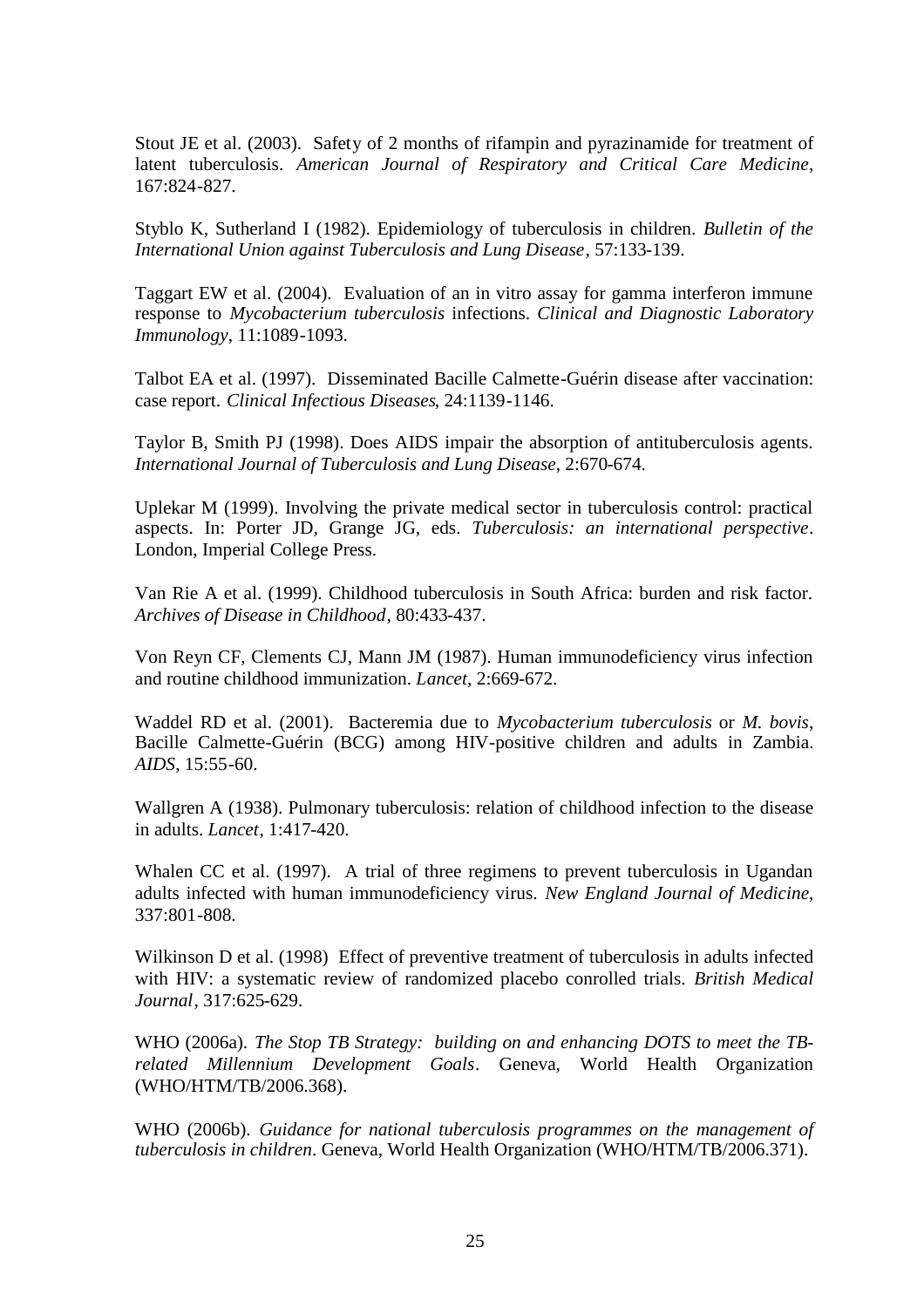Zellweger JP et al. (2005). Contact tracing using a new T-cell based test: better correlation with tuberculosis exposure than the tuberculin skin test. *International Journal of Tuberculosis and Lung Disease*, 9:1242-1247.

Zhu M et al. (2004). Pharmacokinetics of ethambutol in children and adults with tuberculosis. *International Journal of Tuberculosis and Lung Disease*, 8:1360-1367.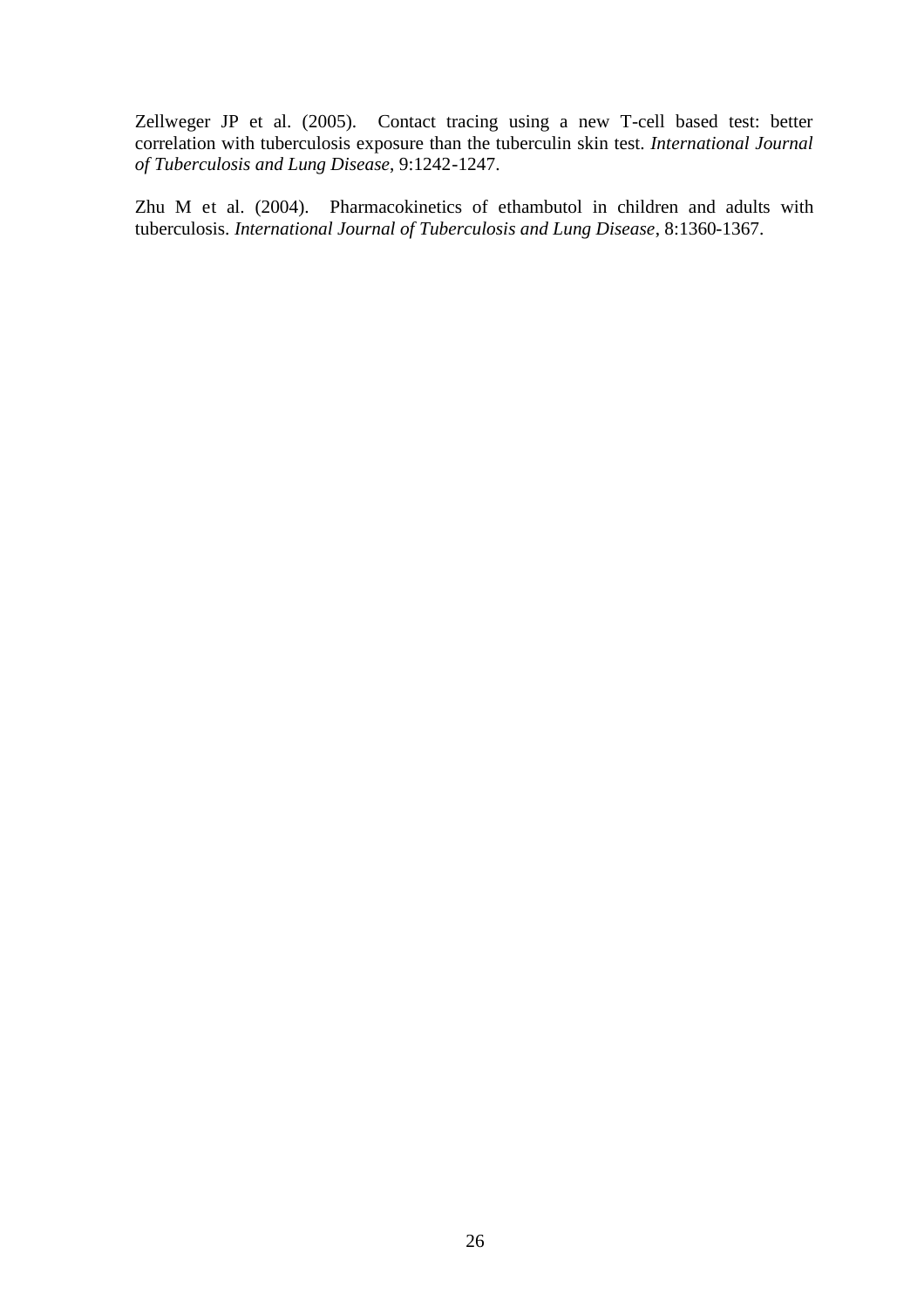## **Annexes**

## **Literature summaries**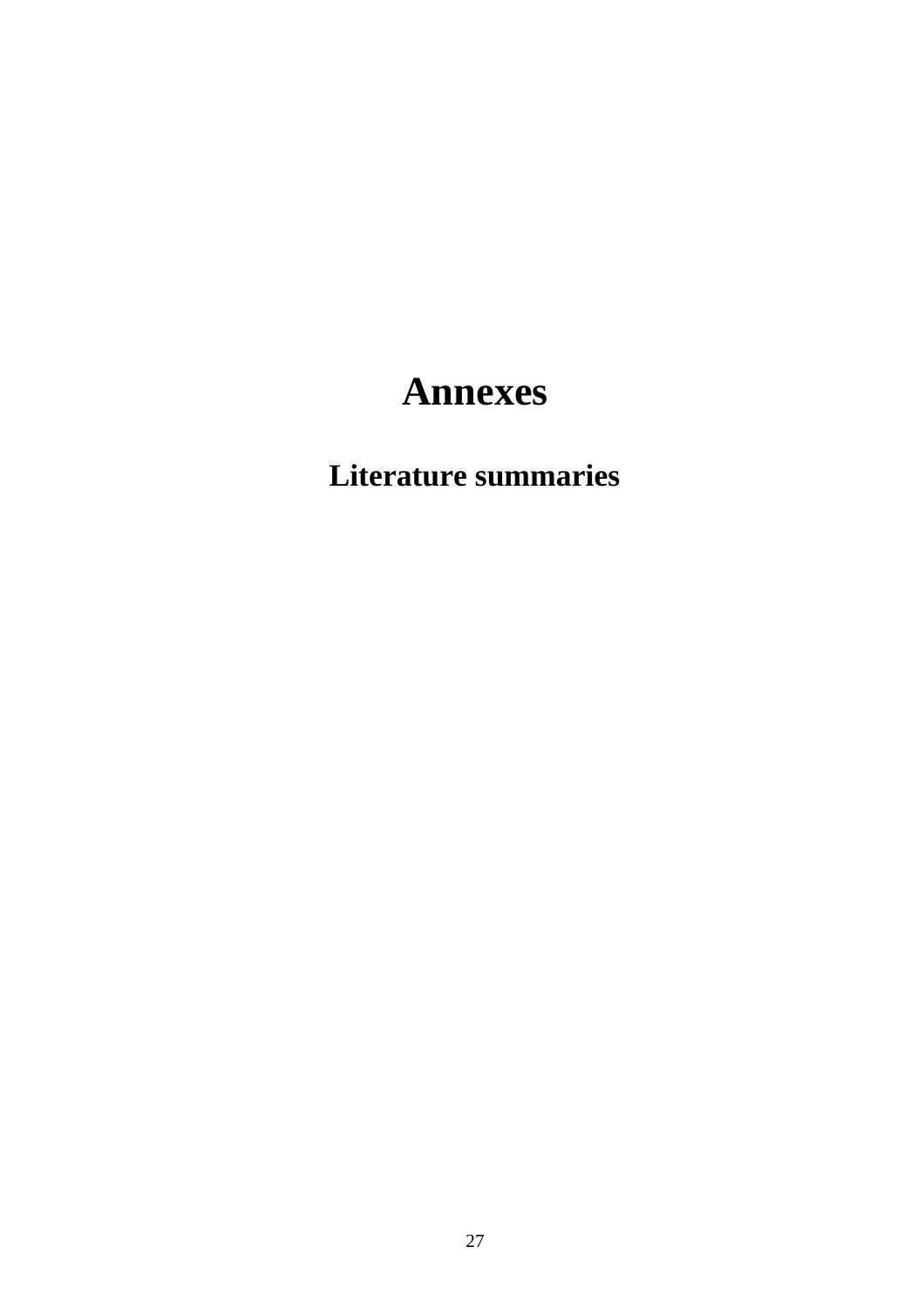## **Annex 1 Epidemiology; programme monitoring and evaluation**

### **Summary of findings from the papers reviewed**

The following conclusions can be drawn from the literature reviewed below.

In low-burden countries, childhood tuberculosis constitutes approximately 5% of the tuberculosis case-load. Incidence rates among children in these countries varies from < 1/100 000 to 10/100 000. Rates among subgroups of the socially disadvantaged, and among immigrant communities, may be higher, rising to  $> 50/100 000$  in some cities.

In high-burden countries, childhood tuberculosis constitutes approximately 20% of the case-load and 40% in certain communities, with incidence rates in excess of 100/100 000 and more than 200/100 000 in some cases. Because many more younger children are likely to be involved in these countries, more serious forms of disseminated tuberculosis and extrapulmonary tuberculosis are also encountered more frequently.

In certain countries, when the ARTI has been calculated and the population age structure is known, estimation of tuberculosis incidence in children may be possible using historical data. Thus the ARTI was 1%-2% in the Netherlands between 1936-1940 and 1941-1945, at which time mortality from all forms of tuberculosis in children aged 0-4 years was between 32 and 34/100 000, and for children aged 5-14 years between 14 and 17/100 000.

In all analyses from many countries, morbidity and mortality are excessively high among children < 1 year, and are still considerable among children aged 1-4 years before children enter the so-called "safe school age" of 5-10 years. From age 10 years onwards, an everincreasing incidence of adult-type disease is found.

The occurrence of drug resistance among children probably reflects the situation among adults, and might provide a more accurate picture of the sensitivities of bacilli currently in circulation in a community than data from previously untreated adults.

### **Summary of each paper reviewed**

**Illingworth RS (1955)**. The epidemiology of tuberculosis in childhood. *Medical Illustrated*, 9:561-563.

This paper describes the consequences of *M. tuberculosis* infection and summarizes childhood tuberculosis incidence in several countries during the middle of the previous century, illustrating the dramatic falls in incidence that antedated the chemotherapy era.

| Country      | Year | Incidence/ $100000$ |
|--------------|------|---------------------|
| Norway       | 1930 | 52                  |
|              | 1949 | 8                   |
|              | 1951 | 4.3                 |
| Denmark      | 1930 | 36.4                |
|              | 1952 | 0.9                 |
| England $\&$ | 1947 | 21.4                |
| Wales        |      |                     |
|              | 1951 | 8.5                 |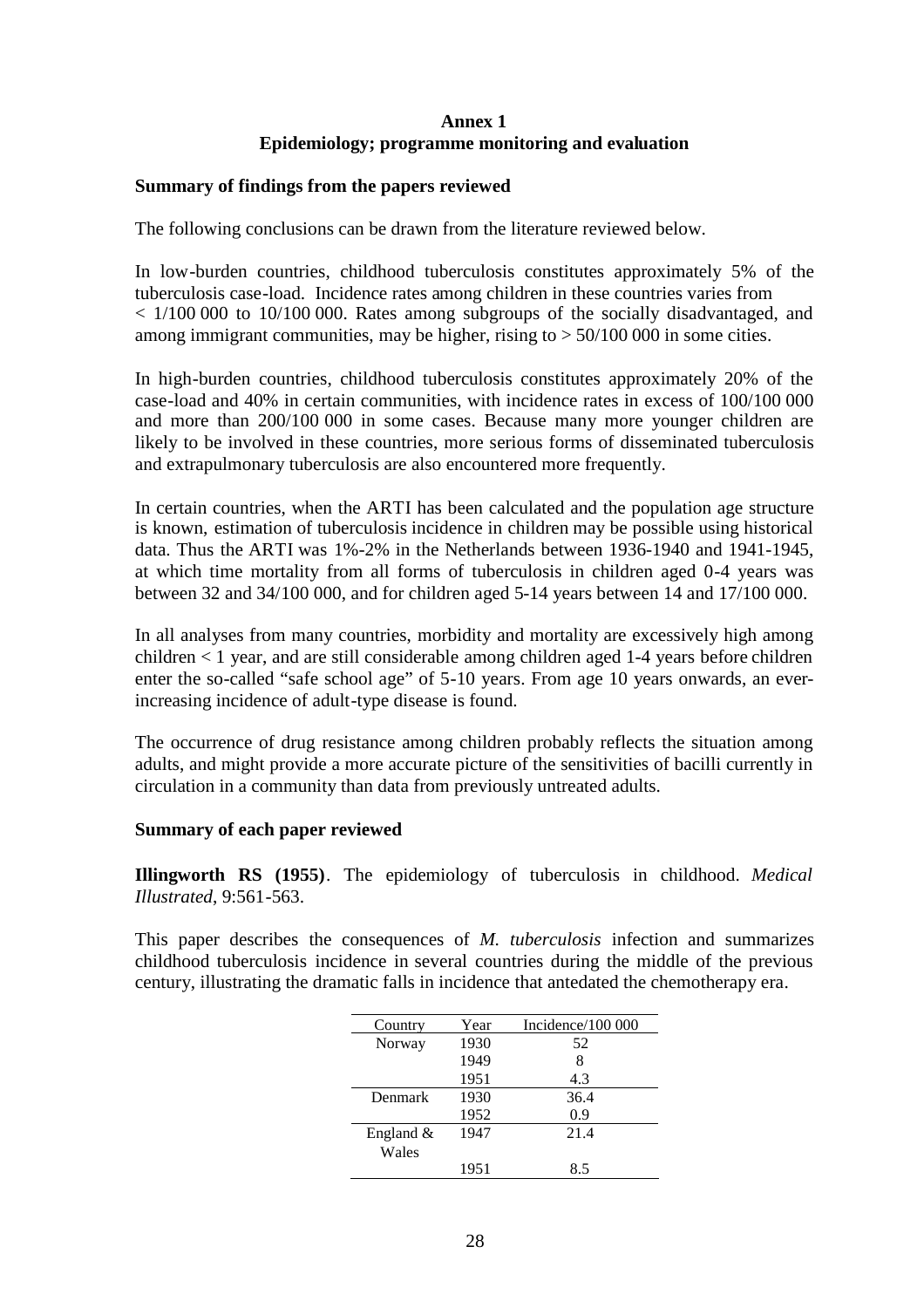**---------------------------------------------------------------------------------------------**

**Myers JA (1964)**. Eradication of tuberculosis from the schools of America. *Journal of School Health*, 34:458-463.

The purpose of this paper was to promote steps to eradicate tuberculosis from American schools, but its interest with regard to the burden of childhood tuberculosis lies in some of the data provided concerning tuberculosis in childhood. These data are tabulated below and show the abrupt decline in tuberculosis mortality that started even before the availability of chemotherapy. It also illustrates, once again, the greater vulnerability of the infant  $(< 1$  year of age) and the rise in mortality associated with puberty.

| Age group | 1900  | 1934 | Age group | 1960 |
|-----------|-------|------|-----------|------|
| (years)   |       |      | (years)   |      |
| A11       | 194.4 | 56.7 | All       | 5.1  |
| ${<}1$    | 311.6 | 37.2 | $<$ 1     | 1.0  |
| $1 - 4$   | 101.4 | 18.4 | $1 - 4$   | 0.5  |
|           |       |      | $5 - 9$   | 0.2  |
| $5 - 14$  | 36.2  | 8.2  | $10 - 14$ | 0.1  |
|           |       |      | $15 - 19$ | 0.2  |
| 15-24     | 205   | 52.1 | $20 - 24$ | 0.4  |

### **Age-related mortality in the United States of America, 1900-1960**

Myers also gives figures in this paper for the follow-up of children found to be tuberculinpositive. Thus 1886 children reacted to tuberculin between the ages of 6-12 years from 1921-1941 and were observed for 51 005 person years; of 1585 traced recently (i.e. 1964), 4.2% developed clinical disease whereas of 1127 who reacted to tuberculin when aged 13- 17 years between 1921-1941, 899 were followed up for 30 099 person-years and 11.9% developed clinical disease. This again suggests a relative protection from disease following infection enjoyed between the ages of 5-12 years.

**Härö AS**, Mäkipaja J **(1966)**. Factors decreasing the tuberculosis mortality of children in Finland, 1936-1961. *Scandinavian Journal of Respiratory Diseases*, 47:37-52.

This study reflects events described in other similar reports from developed countries. An interesting variation is that the decline in childhood mortality did not appear to be adversely affected by the war years. In 1936-1940, infant mortality resulting from tuberculosis was 258.8/100 000 per year and decreased to 4.2/100 000 by 1960. In 1960, no death occurred as a result of tuberculosis in any child < 10 years of age.

------------------------------------------------------------------------------------------------------------- **McGeorge M**, Taylor AJ **(1967)**. Childhood tuberculosis in Otago. *New Zealand Medical Journal*, 66:526-530.

The authors describe the circumstances under which 65 children with tuberculosis in Otago were diagnosed in the period 1961-1965. No incidence is given, although the description of incidence is claimed as one of the aims of the paper.

Forty of the children (62%) presented as contacts of known cases of tuberculosis, 19 (29%) were referred because of symptoms and 6 (9%) were detected through routine screening. A more detailed description of the circumstances surrounding the transmission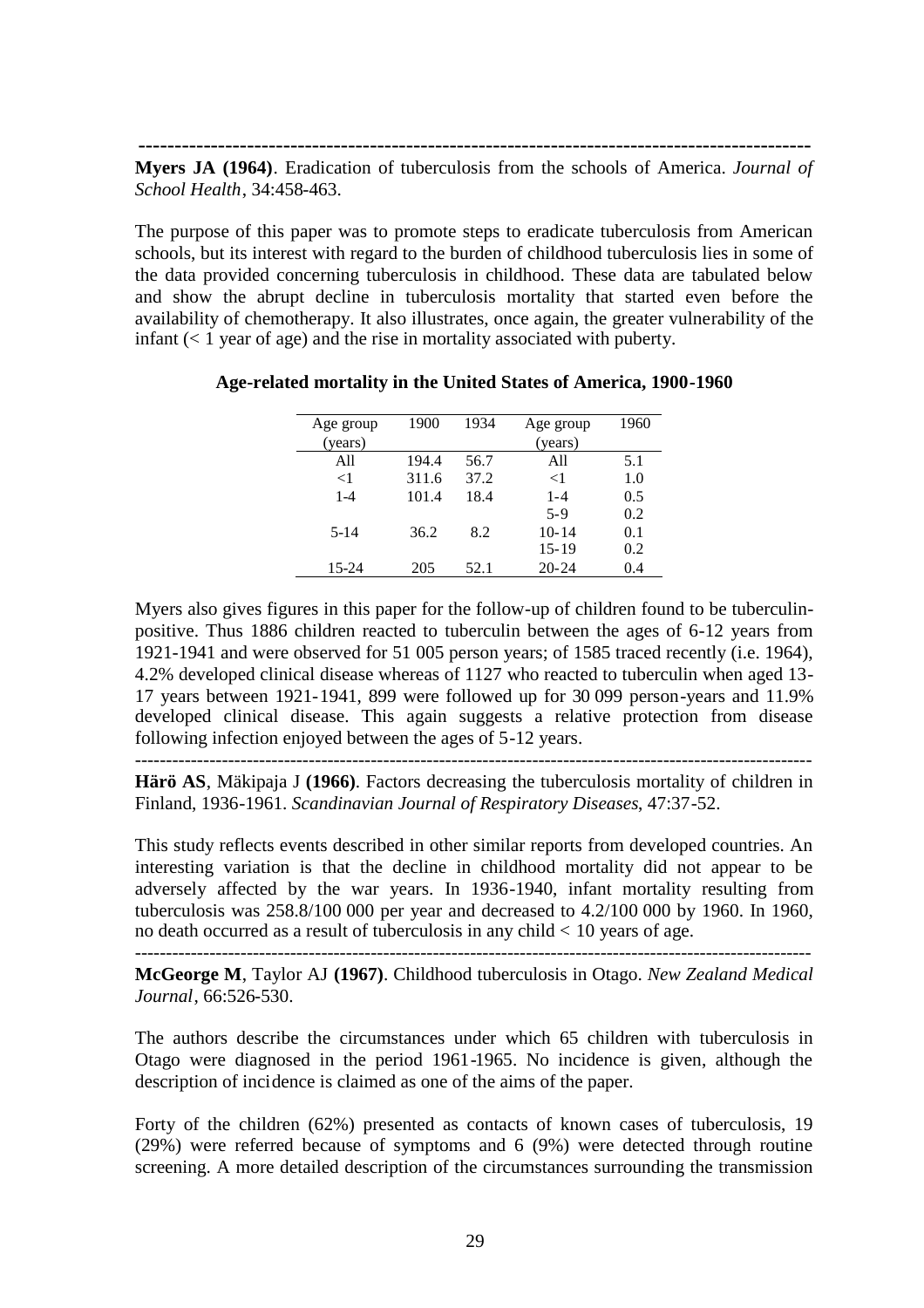of infection is given, and one is impressed by the relatively brief nature of the contact in some cases. A source was identified in 51 cases (78%) and all of the discovered source cases were domiciliary in one way or another. -------------------------------------------------------------------------------------------------------------

**Styblo K**, Sutherland I **(1982)**. Epidemiology of tuberculosis in children. *Bulletin of the International Union against Tuberculosis and Lung Disease*, 57:133-139.

In this review the authors made use of historical data to evaluate the relationship between the incidence of childhood tuberculosis and annual risk of infection (ARI), and also the proportion of childhood tuberculosis that is smear-positive or that constitutes an infection risk.

In the prechemotherapy era, mortality caused by tuberculosis in children 0-4 years of age was very high:  $600/100000$  in England and Wales in the second half of the  $19<sup>th</sup>$  century, falling to 300/100 000 by 1900 and 100/100 000 by the late 1920s and <50/100 000 by 1936-1940. Accurate data from the Netherlands permitted the calculation of a rough relationship between the ARI and tuberculosis mortality in children. For an ARI of 1%- 2.5%, mortality in those aged 0-4 years, mainly as a result of tuberculous meningitis, was 18-19/100 000, and total tuberculosis mortality 32-34/100 000. In those aged 5-14 years, it was 14-17/100 000 and 7/100 000 respectively. Figures from the Western Cape Province of South Africa for the period 1985-1987 suggest that these figures still hold: with an ARI of approximately 2.5%, the incidence of TBM in children aged 0-4 years was 24/100 000 (Berman et al., 1992).

The percentage of infectious tuberculosis cases (smear-positive) occurring among children was calculated from Norwegian data for the period 1936-1955 at approximately 8% for children aged 0-4 years, 5% for those 5-9 years, and 10% for those 10-14 years. ------------------------------------------------------------------------------------------------------------

**Powell KE**, Meador MP, Farer LS **(1984)**. Recent trends in tuberculosis in children. *JAMA*, 251:1289-1292.

This paper antedates the full impact of the HIV epidemic on the tuberculosis situation in the United States of America, and documents the incidence of tuberculosis in children aged 0-14 years for the period 1976-1981. During this period, the incidence of tuberculosis in children did not decline and rates ranged from 3.4/100 000 in1976 to 3.0/100 000 in 1978. The authors also noted that the failure of the incidence rates to decline appeared to be due to high rates of disease among Indochinese refugees and Hispanic children, although this assumption did not fully explain their findings.

------------------------------------------------------------------------------------------------------------

**Paul FM (1987)**. Mortality and morbidity of childhood tuberculosis in Singapore. *Journal of the Singapore Paediatric Society*, 29:80-86.

In this paper the author reviews the control of childhood tuberculosis in Singapore over a period of nearly 30 years. In 1948, tuberculosis accounted for 14% of all deaths in Singapore and by 1965 this had fallen to 5.1% and in 1985 1%. In 1955 the Paediatric Unit of the Singapore General Hospital admitted 112 cases of tuberculous meningitis in children aged  $\leq 12$  years and in 1976 only 2 cases. A similar dramatic fall in admissions to the hospital for various other forms of childhood tuberculosis is also documented. The author ascribes the improvement to:

the introduction of BCG vaccination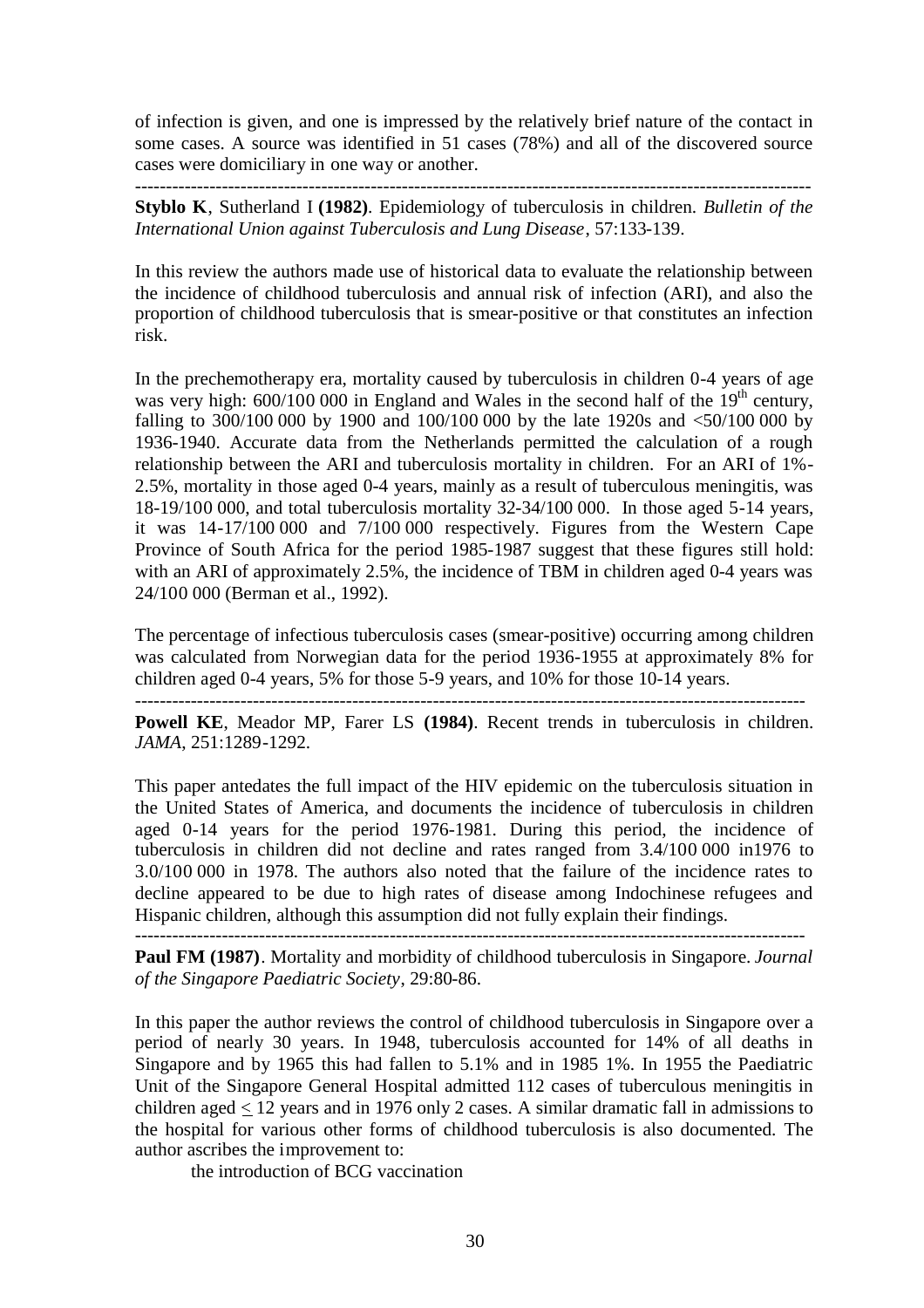the improved nutritional status of the children a good tuberculosis case-finding system an improvement in housing conditions good medical services for treatment the availability of good antituberculosis drugs. **-------------------------------------------------------------------------------------------------------------**

**Snider DE** et al. **(1988)**. Tuberculosis in children. *Pediatric Infectious Disease Journal*, 7:271-278.

The authors note that the case rates of tuberculosis in children aged  $<$  5 years in the United States of America declined from 10/100 000 in 1962 to 2.4/100 000 in 1985. The largest number of cases (19%) was in the group  $\langle 1 \rangle$  year of age, and 60% of childhood cases occurred in those aged  $\lt 5$  years. In 1985, the case rate for children 0-4 years  $(4.4/100 000)$  was three times that in children aged 5-14 years  $(1.4/100 000)$ . It is also pointed out that childhood tuberculosis was increasingly focused in certain areas and was reported in only 11.6% of the country's 3138 counties. Four states (California, South Carolina, New York and Texas) accounted for half of the childhood cases. **----------------------------------------------------------------------------------------------------------**

**Mortensen J** et al. **(1989)**. Childhood tuberculosis in a developed country. *European Respiratory Journal*, 2:985-987.

Between 1975 and 1985, 65 children with tuberculosis were diagnosed in Copenhagen: 25 were of Danish extraction and the remainder the children of immigrants. In Denmark in 1987, the incidence of tuberculosis among children < 15 years of age was 1/100 000; in Copenhagen the incidence among Danish children was 5/100 000, but among immigrant children it varied from 68 to 200/100 000, depending on the country of origin. Several differences were noted between the Danish children and the immigrant children. Although there was no difference between the two groups of children as regards sex or age, none of the Danish children had extrapulmonary tuberculosis, whereas 68% of the immigrant children had respiratory tuberculosis only. In 44 children, *M. tuberculosis* was cultured (48% of the Danish children and 80% of the immigrant children). Symptoms led to the diagnosis in 45% of cases, contact-screening in 39%, and routine screening in 16%.

As in a number of developed countries, this paper illustrates again that among subgroups in low-incidence countries remarkably high incidence rates of tuberculosis may be found.

------------------------------------------------------------------------------------------------------------- **Mulholland EK**, Gilbert GL, Kempster RE **(1989)**. Childhood tuberculosis in Victoria, 1970-1986. *Australian Pediatric Journal*, 25:31-34.

During the 17-year period that the authors review, the incidence of childhood tuberculosis in the Australian state of Victoria declined from 3.84/100 000 to 1.94/100 000. During the study period, the number of cases notified was 460 of whom 170 (37%) were born outside Australia, mainly in South-East Asia. The 84 notifications from Sout-East Asian children represented a mean crude incidence of 158/100 000 among this group. Primary pulmonary disease was present in 356 patients (77%), more advanced pulmonary disease in another 25 (5.4%), and non-pulmonary disease in 79 (17%). In contrast to the fall in the incidence of pulmonary disease, the incidence of non-pulmonary disease remained constant throughout the period reviewed.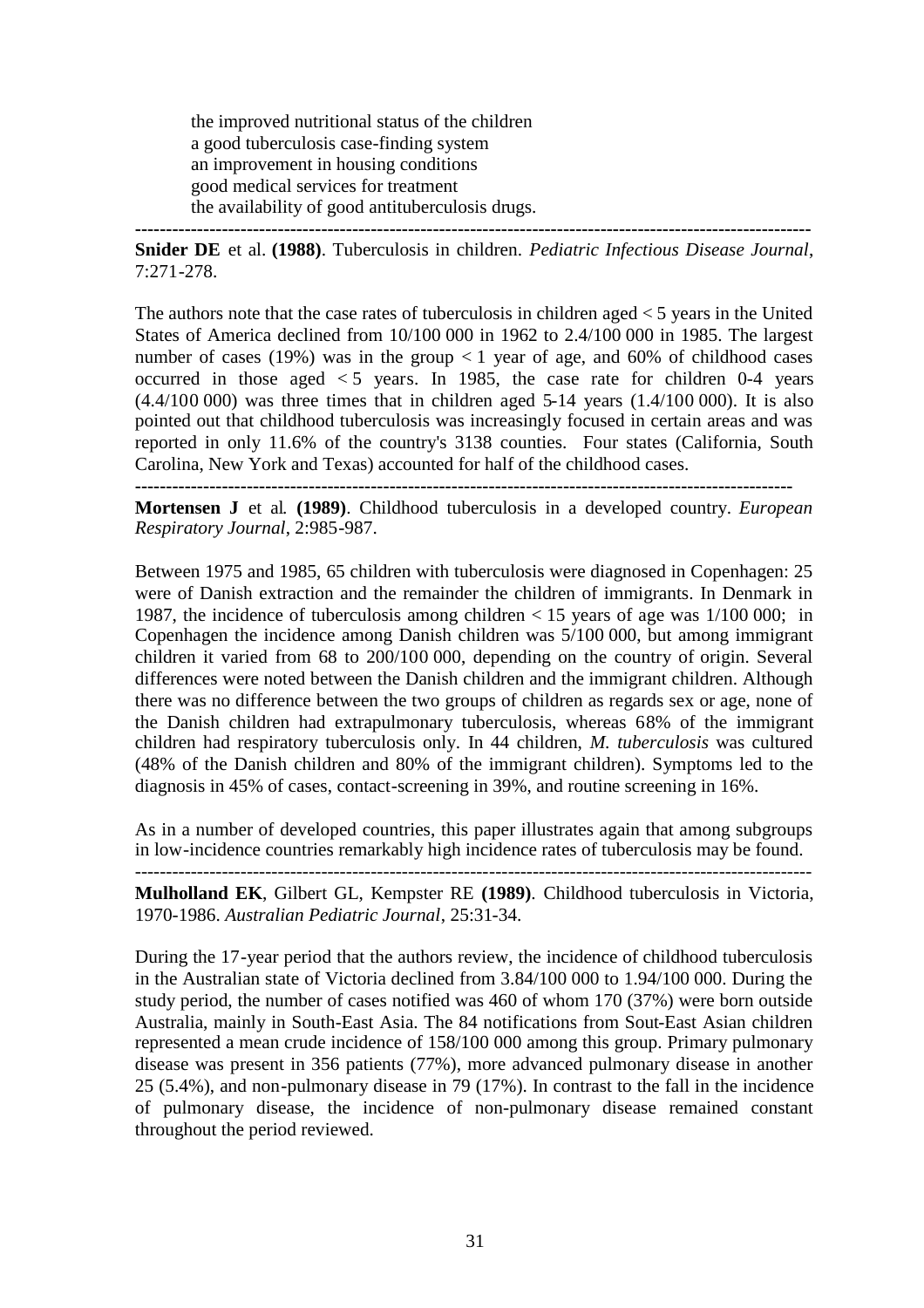Tuberculosis was confirmed by culture of *M. tuberculosis* in 134 children (29%), and this percentage varied from 41% and 43% in children aged  $\lt 2$  years and 15-16 years respectively to 26% in those aged 2-14 years. This variation most probably mirrors the more serious forms of tuberculosis seen at the extremes of the childhood spectrum.

**Uke BT**, Seth V **(1991)**. National tuberculosis programme in India: lacunae in relation to childhood tuberculosis. *Indian Pediatrics*, 28:239-241.

This paper reviews the development of the Indian National Tuberculosis Programme up to the point of publication. Problems in relation to childhood tuberculosis are pointed out. The annual "incidence of infection" is given as  $0.8\%$  at age  $< 5$  years, 1.1%, at 5-9 years, 1.3% at 10-14 years, and 1.6% for all ages. The authors plead for urgent attention to the following:

- 7. "Uniform diagnostic criteria for common forms of childhood tuberculosis.
- 8. Dosage and regimens as for short-course antituberculosis treatment.
- 9. Children of sputum-positive patients must be considered as high risk for the disease and need at least a tuberculin test and an X-ray test.
- 10. Pharmacokinetic studies in children should be done at referral centres so that proper dosages can be recommended."

This programme is not very different to that now being promoted to advance the integration of childhood tuberculosis into national tuberculosis programmes.

----------------------------------------------------------------------------------------------------------

**Styblo K (1991)**. Epidemiology-III: Global Scenario. In: Puri RK, Sachdev HP, eds. *Tuberculosis in children*. New Delhi, Indian Academy of Pediatrics:53-61.

In this book chapter, Karel Styblo provides an estimate of the number of "… infected, diseased and at-risk children aged 0-14 years in a general population of 10 million exposed to a risk of infection of 1% in a developing country ...".

| General population        | 10 000 000 |
|---------------------------|------------|
| Children aged 0-14 years  | 4 500 000  |
| 1% infected annually      | 45 000     |
| Active tuberculosis (10%) | 4 500      |

A similar calculation is often used to estimate the burden of childhood tuberculosis in the developing world. ------------------------------------------------------------------------------------------------------------

**Starke JR**, Jacobs RF, Jereb J **(1992)**. Resurgence of tuberculosis in children. *Journal of Pediatrics*, 120:839-853

This extensive review of a number of aspects of the epidemiology of childhood tuberculosis does not give case rates in the USA, but does record that the number of cases of tuberculosis in children < 5 years of age increased by 39% between 1987 and 1990.

-----------------------------------------------------------------------------------------------------------

**Barazzone C** et al. **(1993)**. Childhood tuberculosis at a Swiss university hospital: a 2-year study. *European Journal of Pediatrics*, 152:805-809.

This paper describes the incidence of tuberculosis seen at the University Hospital of Geneva, Switzerland during the period October 1989 to October 1991. Of the 43 cases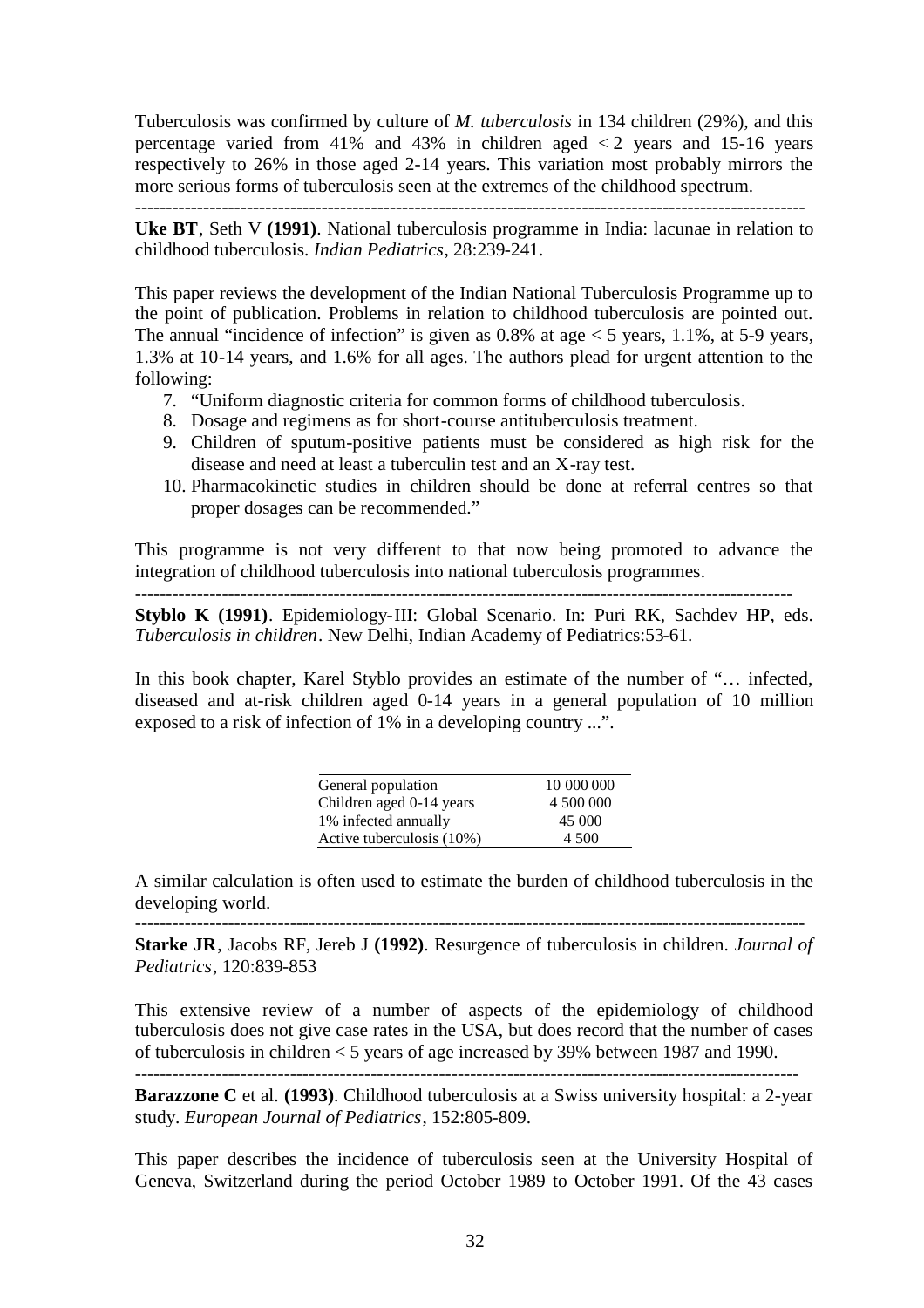identified during this period, 42% had active disease or clinical evidence of organ involvement, while the remainder were asymptomatic. It was noted that all the children were from families originating from countries outside Switzerland. -------------------------------------------------------------------------------------------------------------

**Okot-Nwang M**, Wabwire-Mangen F, Kagezi VB **(1993)**. Increasing prevalence of tuberculosis among Mulago Hospital admissions, Kampala, Uganda (1985-1989). *Tubercle and Lung Disease*, 74:121-125.

The authors describe the prevalence of tuberculosis among admissions to Mulago Hospital, Uganda during the period 1985-1989. During these years the number of cases of tuberculosis doubled from 835 in 1985 to 1614 in 1989. Unfortunately the precise numbers of children are not given, but interestingly the percentage of cases with pulmonary tuberculosis falling in the age group 0-14 years increased from 25% in 1985 to 44% in 1989. The authors do not comment upon this, but children with HIV infection often have pulmonary involvement. HIV-positivity among all tuberculosis patients at the hospital increased from 37% in 1985 to 68% in 1988. Extrapulmonary disease was most frequent among children aged 0-14 years, accounting for close to 60% of such disease seen, but again the actual numbers are not given.

**-------------------------------------------------------------------------------------------------------------**

**Medical Research Council Cardiothoracic Epidemiology Group (1994)**. Tuberculosis in children: a national survey of notifications in England and Wales in 1988. *Archives of Disease in Childhood*, 70:497-500.

This paper reports the notification of childhood tuberculosis in England and Wales in 1988. That year 294 children aged < 15 years were notified, representing an annual rate of 3.1/100 000. The rate for children of Indian subcontinent ethnic origin born outside the United Kingdom was 53/100 000 and for those born in the United Kingdom 26/100 000. By 1988, the risk of disease among white children in the United Kingdom was  $< 2/100 000$ .

------------------------------------------------------------------------------------------------------------

**Goldman JM** et al. **(1994)**. Childhood tuberculosis in Leeds, 1982-1990: social and ethnic factors and the role of the contact clinic in diagnosis. *Thorax*, 49:184-185.

The tuberculosis incidence rate for children 0-14 years in Leeds for the period 1982-1990 was 5.5/100 000.

------------------------------------------------------------------------------------------------------------- **Drucker E** et al. **(1994)**. Childhood tuberculosis in the Bronx, New York. *Lancet*, 343:1482-1485.

This paper gives a detailed evaluation of cases of childhood tuberculosis reported from the New York suburb of the Bronx for the period 1986-1992. A total of 75 cases of tuberculosis in children < 5 years of age was evaluated with regard to a number of factors. Those most closely associated contemporaneously with the increase in tuberculosis rates in adults and children were crowding and the increase in AIDS cases. The population of children aged  $\lt 5$  years in 1990 was 102 906 and a total of 75 cases of tuberculosis were recorded for the period investigated, representing an incidence of 73/100 000. Taking into account crowding, the incidence of childhood TB cases varied from 1.47 to 8 cases per 10 000 children as crowding increased.

------------------------------------------------------------------------------------------------------------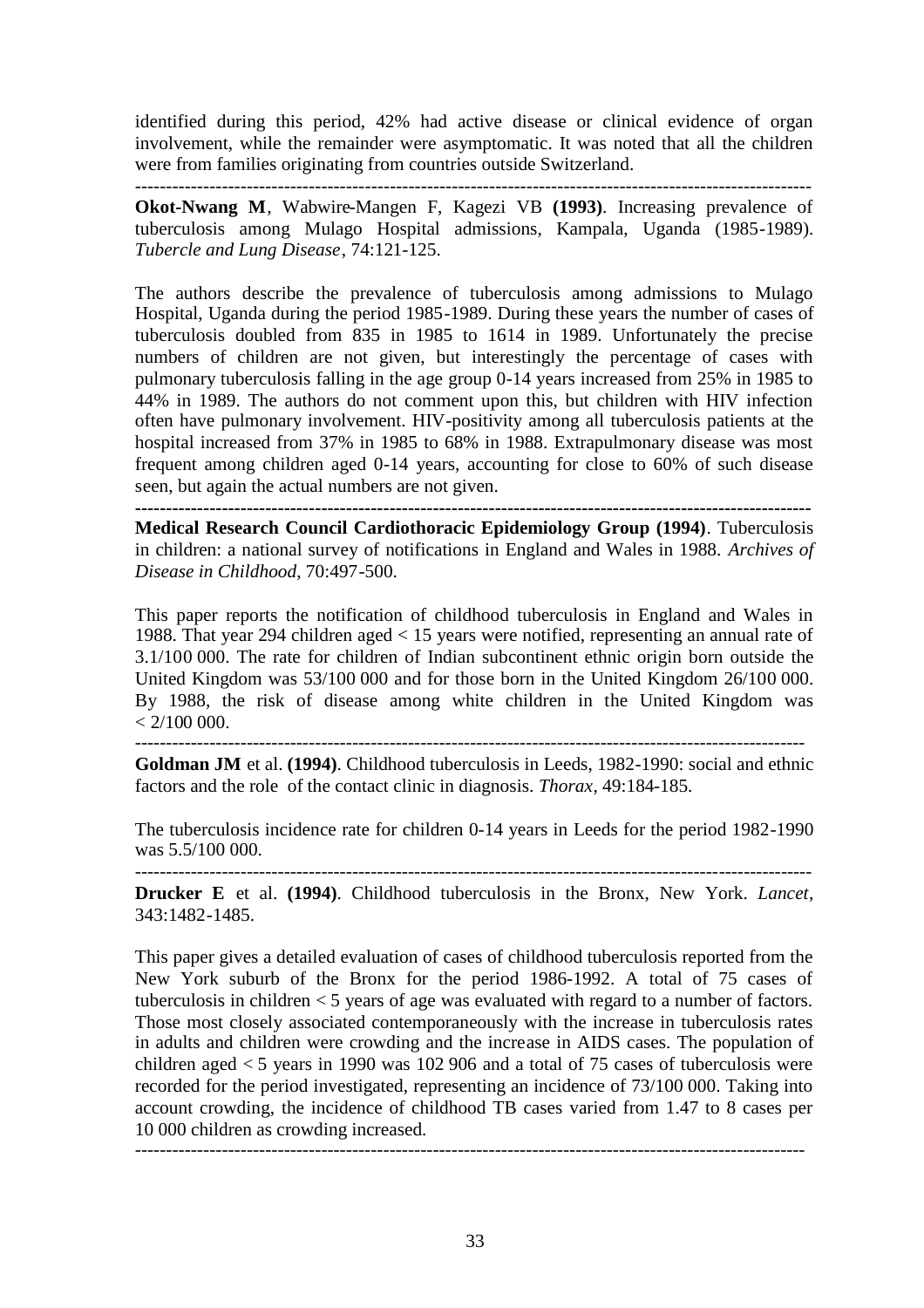**Villabí JR** et al. **(1994)**. The evolution of tuberculosis infection among schoolchildren in Barcelona and the HIV epidemic. *Tubercle and Lung Disease*, 75:105-109.

This paper analyses the prevalence of tuberculosis infection among first-grade students in schools in Barcelona. In common with other cities in the developed world, although the overall rate was fairly low at 0.87%, it varied among the different districts of the city from a low of 0.13% to a high of 3.03%. Review of the results of previous studies indicated that the rates were not declining as previously and this is ascribed to immigration from countries with a higher rate of tuberculosis combined with poverty and the effects of HIV. **------------------------------------------------------------------------------------------------------------**

**WHO (1995).** *Tuberculosis*. Fact sheet No. 93. Geneva, World Health Organization.

This document states that tuberculosis kills "… almost 300 000 children" every year. -----------------------------------------------------------------------------------------------------------

**Kimerling ME**, Vaughn ES, Dunlap NE **(1995)**. Childhood tuberculosis in Alabama: epidemiology of disease and indicators of program effectiveness, 1983-1993. *Pediatric Infectious Disease*, 14:678-684.

This 11-year review of childhood tuberculosis in the American state of Alabama gives details of 171 cases occurring in children aged < 15 years. The case rates varied from 3.3 to 1.0/100 000 for children aged 0-4 and 5-14 years, and from 0.7 to 3.8 for white and black children respectively. *M. tuberculosis* was isolated from 25% of cases, but from 52% of those where isolation was attempted. It is relevant that the authors discuss the problems that arise from the presence of hilar adenopathy without pulmonary infiltration, and whether these cases should be classified as extrapulmonary tuberculosis.

**-------------------------------------------------------------------------------------------------------------**

**Eriksson M**, Bennet R, Danielsson N **(1997)**. Clinical manifestations of tuberculosis and epidemiology of childhood tuberculosis in Stockholm 1976-1995. *Scandinavian Journal of Infectious Diseases*, 29:569-572.

In 1975 the incidence of childhood tuberculosis in Sweden was 0.8/100 000, and 1.1 and 1.5/100 000 in 1984 and 1994 respectively. Within the catchment area of St Goran's Children's Hospital (Stockholm), incidence varied from 5.9/100 000 for the whole childhood population to 4.2 for Swedish-born children, 0 for children both of whose parents were Swedish, and 20/100 000 for children from a suburb with a very high proportion of immigrant families coming mainly from countries with high tuberculosis incidence.

------------------------------------------------------------------------------------------------------------

**Reinhard C**, Paul WS, McAuley JB **(1997)**. Epidemiology of pediatric tuberculosis in Chicago, 1974 to 1994: a continuing public health problem. *American Journal of the Medical Sciences*, 313:336-340.

During the period 1974-1994, the overall mean rate of tuberculosis in children aged  $< 15$ years was 5.13/100 000; and from 1982 to 1994, 6.29/100 000. Within some communities however, rates of  $> 15/100 000$  were recorded. Tuberculosis in children aged  $< 15$  years was responsible for 3.8% of all tuberculosis notifications. ------------------------------------------------------------------------------------------------------------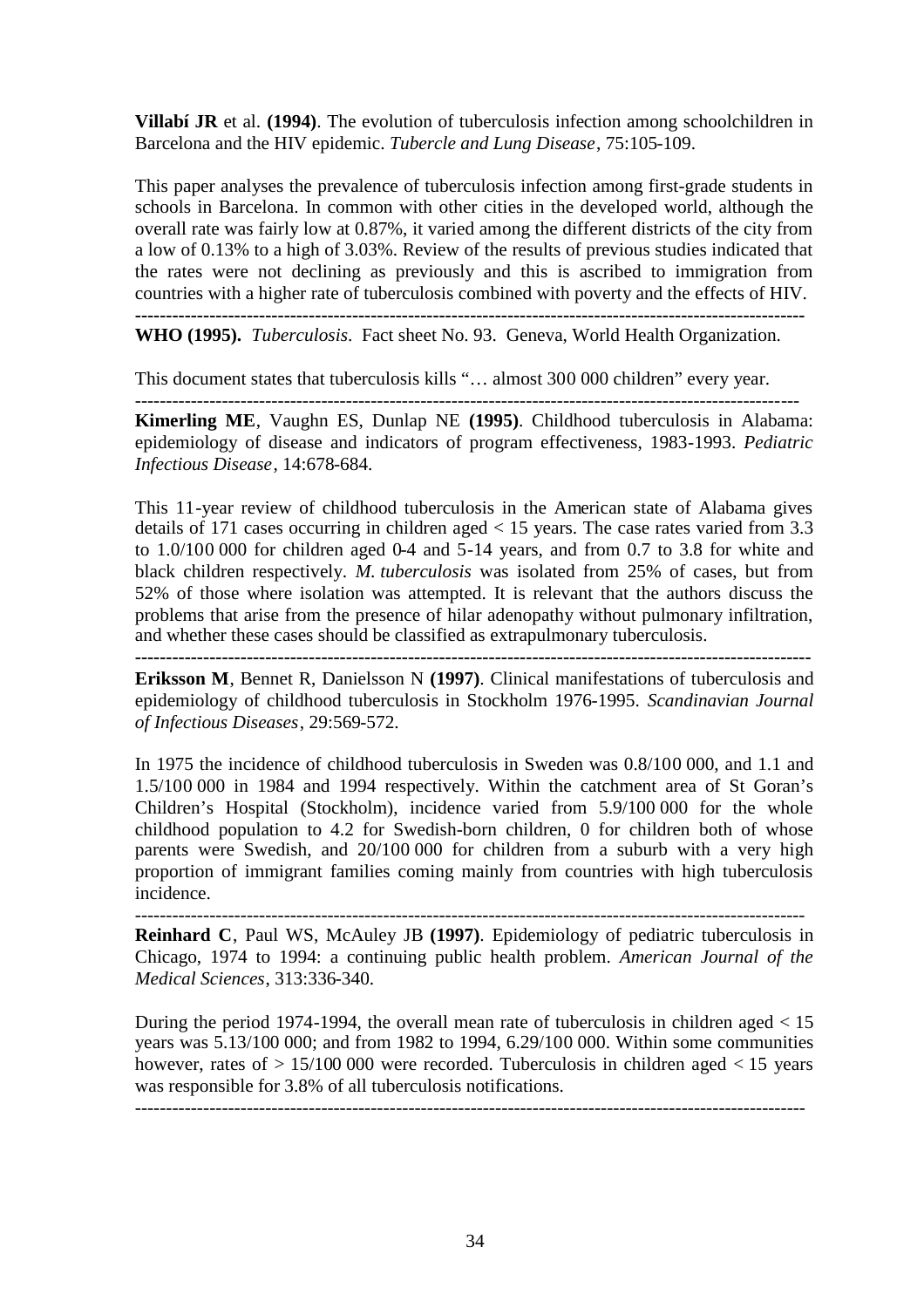**Bibi H** et al. **(1997)**. Epidemiology of childhood tuberculosis in the Ashkelon region in Israel, 1958-1994. *Acta Paediatrica*, 183:183-186.

Between 1958 and 1994, 250 cases of childhood tuberculosis (children aged 0-18 years) were reported for the Ashkelon region of Israel. Incidence rates for the whole period are not given, but in 1958-1964 a total of 1075 tuberculosis cases were recorded, of which 7.26% occurred among children. During the period 1975-1979, the total number of cases had fallen to 251, of which 16% were children. For subsequent years, childhood incidence rates are given and in the most recent period of 1990-1994 the rate among children 0-14 years was 10.1/100 000. The figures were influenced at different periods by immigration from North Africa and later from Ethiopia. During the years 1985-1994, Ethiopian children constituted the majority of the children diagnosed, and cases were coming to the fore even 9 years after the arrival of the immigrants.

------------------------------------------------------------------------------------------------------------

**Felten MK** et al. **(1998)**. Childhood tuberculosis in Germany between 1985 and 1994: comparison of three selected patient groups. *International Journal of Tuberculosis and Lung Disease*, 2:797-803.

The incidence of tuberculosis in children  $< 15$  years of age increased from 3.8/100 000 in 1991 to 5.0 in 1993, and fell again to 4.0/100 000 in 1994.

------------------------------------------------------------------------------------------------------------ **Lobato M** et al. **(1998)**. Tuberculosis in children and adolescents: California, 1985-1995.

*Pediatric Infectious Disease Journal*, 17:407-412.

The authors describe the epidemiology of tuberculosis among children aged 0-14 years in California from 1985 to end-1995. Case rates among children aged 0-4 years were 13/100 000. The peak incidence rates were encountered in 1991-1992 and were 13/100 000 for children 0-4 years and 5/100 000 for those aged 5-14 years. These rates were 8 and 4 respectively in 1995. As in other studies and other countries, there was considerable variation among different population subgroups, so that rates in 1995 for white, black, Hispanic and Asian/Pacific islander children aged 0-4 years were 1.0, 11.6, 12.8 and 12.2 respectively; and for children aged 5-14 years 0.2, 4.1, 6.8 and 6.2.

**Makristathis A** et al. **(1998)**. Infant tuberculosis in Austria – trend reversal since 1990. *Infection,* 26:46-48.

------------------------------------------------------------------------------------------------------------

The authors of this paper describe an increase in the number of cases of tuberculosis in children aged 0-4 years seen in Austria during the period 1986 (9 cases) to 1996 (33 cases), with 52 cases reported in 1995. No incidence rate is given. Of the 85 cases recorded in 1995-1996, 66 (78%) were respiratory tuberculosis and in 45 cases (53%) the diagnosis was proven by culture of *M. tuberculosis*. Approximately half of the cases (52% in 1995 and 53% in 1996) arose among "foreign citizens".

------------------------------------------------------------------------------------------------------------

**Kalaajieh WK (1999)**. Epidemiology of tuberculosis in Lebanon. *International Journal of Tuberculosis and Lung Disease*, 3:774-777.

Of 1111 recorded cases of tuberculosis occurring from January 1995 to December 1996, 5% were  $\lt$  5 years of age and 19%  $\lt$  15 years. The author notes that these proportions have been constant since 1963.

------------------------------------------------------------------------------------------------------------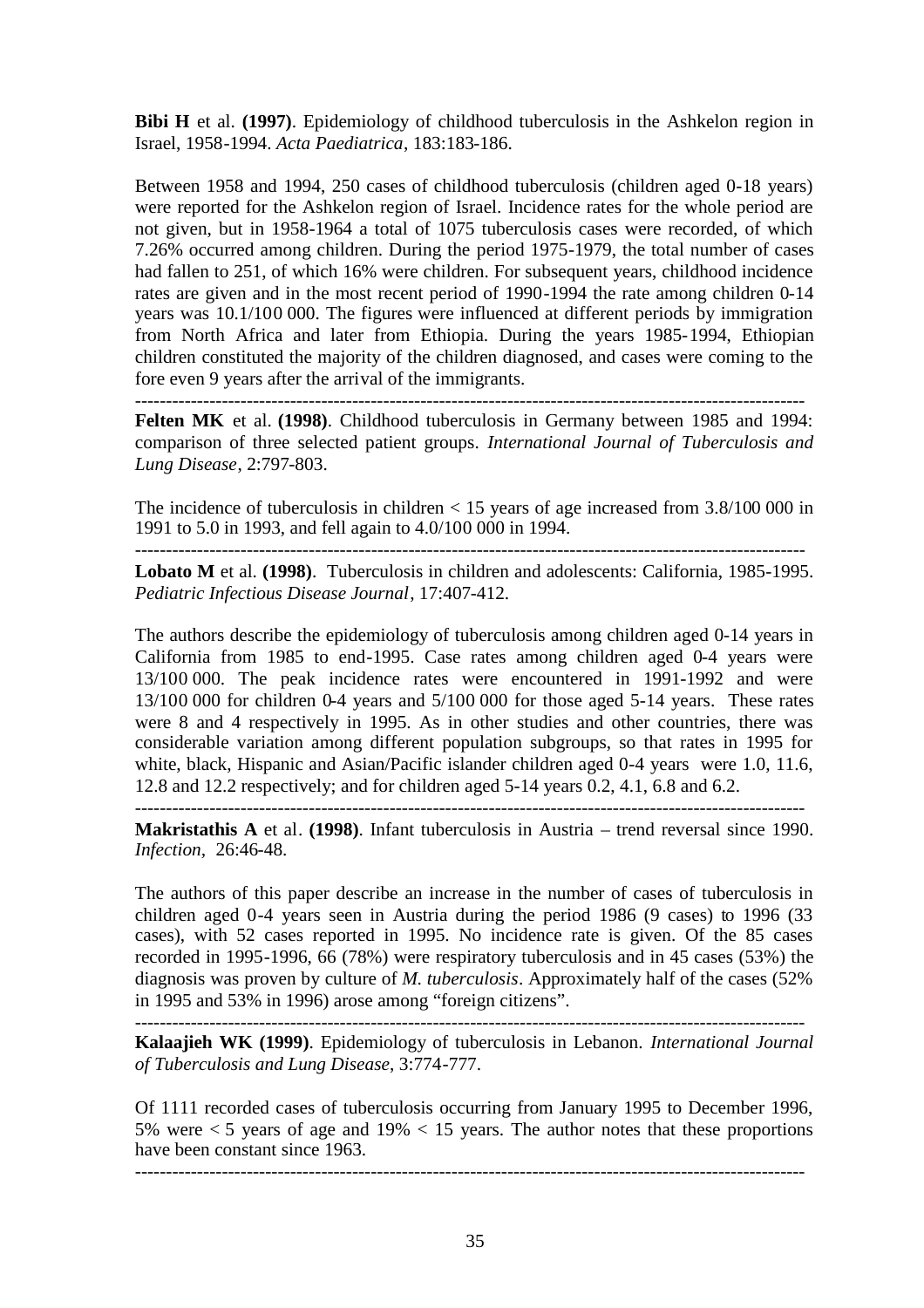**Odhiambo JA** et al. **(1999)**. Tuberculosis and the HIV epidemic: increasing annual risk of tuberculous infection in Kenya. *American Journal of Public Health*, 89:1078-1082.

This study documents an ARI of 1.1% in Kenya between 1994 and 1996. This was higher than that found earlier between 1986 and 1990. The greatest increases in the ARI were found in areas where tuberculosis notification rates had increased prior to 1994. These were also the districts with high HIV prevalence rates. In the urban district of Nairobi, the ARI was 2.9%.

-----------------------------------------------------------------------------------------------------------

**Scholten JN**, Fujiwara PI, Frieden TR **(1999)**. Prevalence and factors associated with tuberculosis infection among new school entrants, New York City, 1991-1993. *International Journal of Tuberculosis and Lung Disease*, 3:31-41.

This study enabled the calculation of the ARI for US-born 5-year-old children resident in New York entering school for the first time, and this was 0.058% for 1991 and 0.075% for 1993.

-------------------------------------------------------------------------------------------------------------

**Suryanarayana L**, Suryanarayana HV, Jagannatha PS **(1999)**. Prevalence of pulmonary tuberculosis among children in a South Indian community. *Indian Journal of Tuberculosis*, 46:171-178.

This is one of the few studies to have attempted a tuberculosis prevalence survey among children. The survey was linked to an annual risk of infection survey carried out in the periphery of the city of Bangalore, and a positive tuberculin test constituted one of the entry points into the study. The other criteria for inclusion in further investigations were malnutrition, a history of contact with an adult case of tuberculosis and lymph node enlargement. The further investigation included chest radiography (carried out in 30% of the children  $\lt 5$  years of age) and in addition bacteriological evaluation in those  $> 5$  years of age. Fifty "radiological" cases were identified and 17 "bacteriological" cases. The prevalence rate of bacteriological cases in children aged 5-14-years was 0.15%, and that of radiological cases in children 0-14-years, 0.3%. The authors state that these rates were identical to those found among slum children in Bangalore 30 years previously. Although they state that these rates are low, they translate into rates of 150 and 300/100 000, rates that are not by any means negligible.

------------------------------------------------------------------------------------------------------------

**Van Rie A** et al. **(1999)**. Childhood tuberculosis in South Africa: burden and risk factor. *Archives of Disease in Childhood*, 80:433-437.

This study described the epidemiology of childhood tuberculosis in two South African socioeconomically poor urban communities. The case notification rate in these suburbs was 3588/100 000 for children 0-5 years of age and 332/100 000 for those 6-14 years. Children < 14 years of age represented 39% of the total tuberculosis case-load.

------------------------------------------------------------------------------------------------------------

**Schaaf HS** et al. **(2000)**. Primary drug-resistant tuberculosis in children. *International Journal of Tuberculosis and Lung Disease*, 4:1149-1155.

Part of the burden of tuberculosis is the presence of drug-resistant tuberculosis in a community. In the case of childhood tuberculosis, this is not often quantified and reliance is placed on data obtained from adult patients. This study is one of the few attempts to quantify the burden of drug resistance among children. Although hospital-based, this study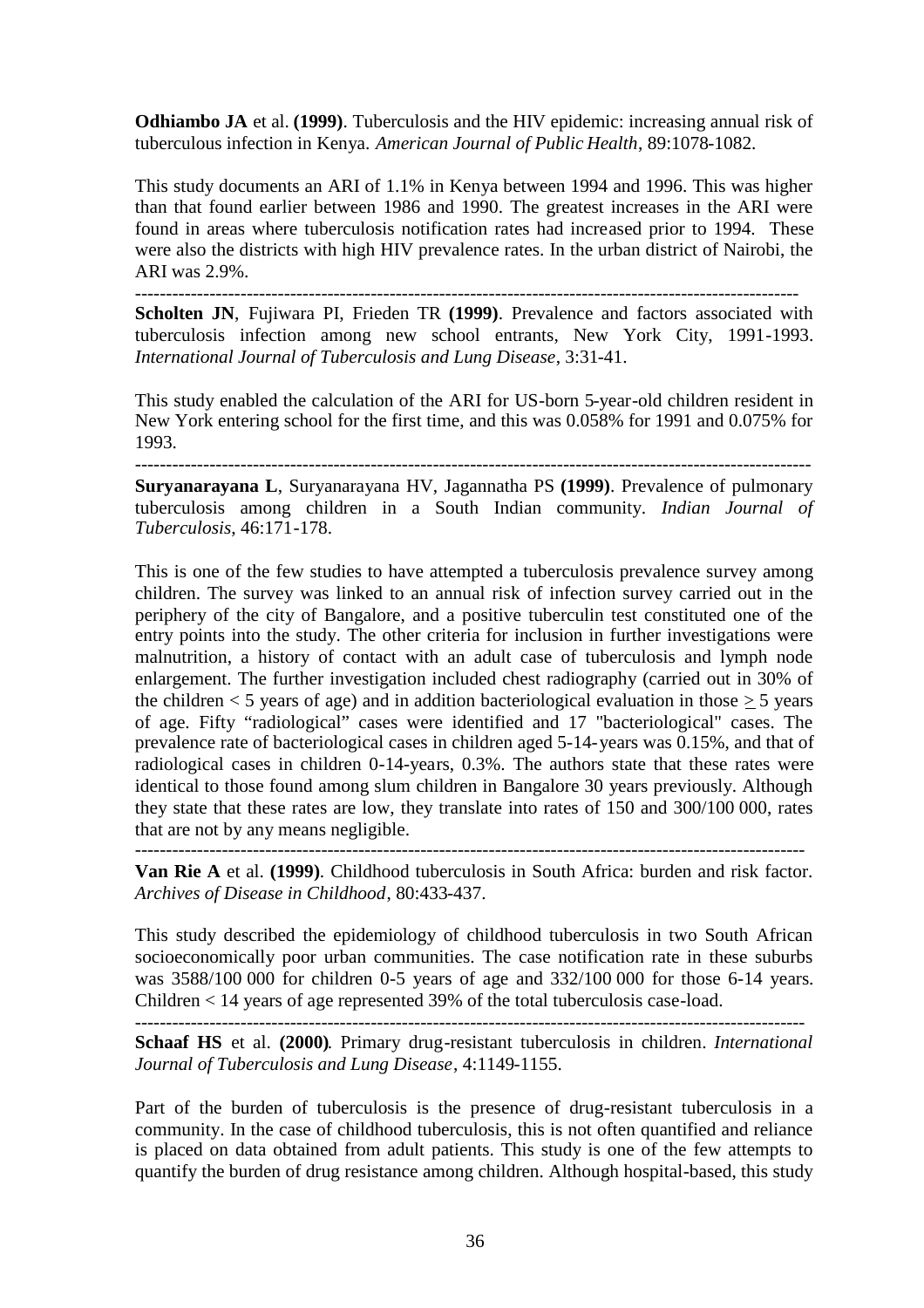from the Western Cape Province of South Africa reported data from 300 children obtained over two years in an area with a very high incidence of tuberculosis. The incidence of INH resistance was 5.6% and that of MDR 1%. These figures were similar to those obtained in the same area for adults with primary resistance, and suggest that the incidence of drug resistance among children in a community may provide a reliable reflection of the strains currently being transmitted in that community.

**-------------------------------------------------------------------------------------------------------------** Parslow R et al. (2001). Tuberculosis, deprivation, and ethnicity in Leeds, UK, 1982-1997. *Archives of Disease in Childhood*, 84:109-113.

This paper gives details of the incidence of childhood tuberculosis in Leeds. As in a number of other studies from developed countries, the overall rate during the study period was low (3.9/100 000 per year), but was higher in certain subgroups of the population. Among children of southern Asian origin, the rate was 25.7/100 000. Children aged 0-4 years comprised 24% of the 107 notifications, and those aged 5-9 years, 36%. Respiratory tuberculosis was diagnosed in 82.2% of cases.

-------------------------------------------------------------------------------------------------------------

**Tanzania Tuberculin Survey Collaboration (2001)**. Tuberculosis control in the era of the HIV epidemic: risk of tuberculous infection Tanzania, 1983-1998. *International Journal of Tuberculosis and Lung Disease*, 5:103-112.

Between 1988 and 1992, the ARI was 1%, but was 0.9% during this study, conducted during the period 1993-1998. Despite the stable ARI, higher rates were found in those regions with high tuberculosis notification rates. Thus in Dar es Salam (notification rate for smear-positive tuberculosis 266/100 000), the ARI was 1.7% and 1.9% in Mtwara with a smear-positive notification rate of 115/100 000.

**San Gabriel P** et al. **(2003)**. Completeness of pediatric TB reporting in New York City. *Public Health Reports*, 118:144-153.

This paper describes an attempt to improve the completeness of the reporting of paediatric tuberculosis in New York by a survey of alternative sources of information. Making use of hospital-based sources of information, 25 cases of childhood tuberculosis were found. Of these, 4 had never been reported to the New York Department of Health and 3 had not previously fulfilled the criteria for diagnosis. By this means the number of cases of paediatric tuberculosis identified was increased by 21%. This paper highlights the wellknown fallability of the notification system and one manner of addressing its deficiencies.

**Arora VK**, Gupta R **(2003)**. Directly observed treatment for tuberculosis. *Indian Journal of Pediatrics,* 70:885-889.

This paper summarizes the rationale behind the adoption of the DOTS strategy and its expansion in India. At the same time the paper gives a number of details from other sources that reflect the current tuberculosis situation among children in India. Thus a study among 20 063 children from the south of India found a 0.3% incidence of tuberculosis on chest radiology and 0.15% among children aged 0-14 on bacteriology in the age group 5- 14 years (Sryanarayana et al., 1999). Another study from Mumbai found tuberculosis to be the most common infection among hospitalized children (Dharnidharka & Kandoth, 1999).

**-------------------------------------------------------------------------------------------------------------**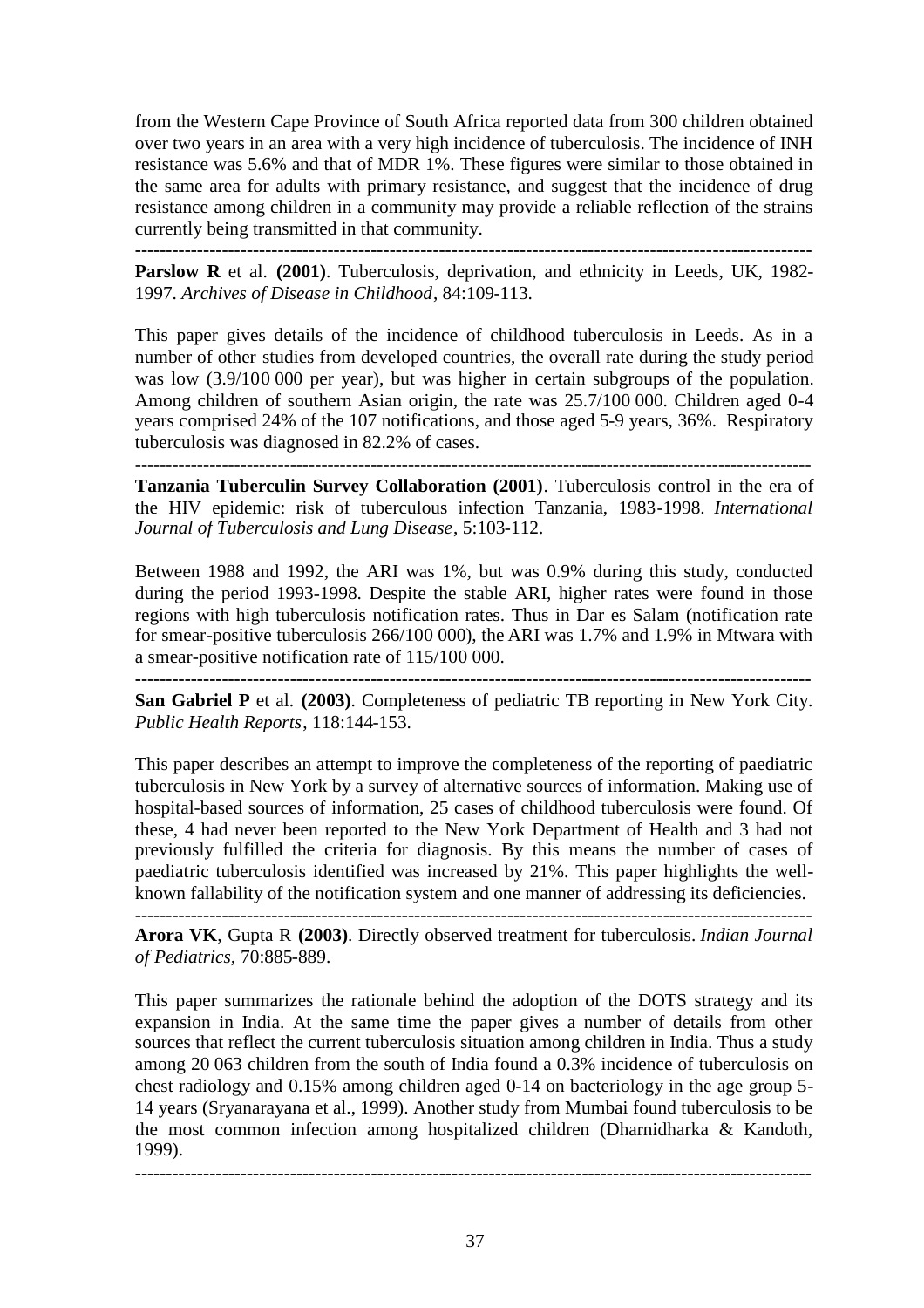**Enarson DA (2004)**. Children and the global tuberculosis situation. *Paediatric Respiratory Reviews*, 5 (supplA):S143-145.

This paper highlights the development of the current strategies for the control of tuberculosis, and with regard to childhood tuberculosis draws attention to the lesson provided by experience in China, where the Beijing Municipality started to implement DOTS in 1978. Since then tuberculous meningitis has virtually disappeared from the community, and the prevalence of tuberculosis has declined to a very low level. "The ability of the DOTS strategy to prevent tuberculosis infection in children is the key to reducing the burden of tuberculosis in the long term and of eventually eliminating the microbe from our society."

**-----------------------------------------------------------------------------------------------------------**

**De Pontual L** et al. **(2004)**. Childhood tuberculosis in a low-income Paris suburb : lessons from a resurgence brought under control. *International Journal of Tuberculosis and Lung Disease*, 8:976-981.

The overall incidence of tuberculosis in children in France in 1997 was 6.2/100 000; in the low-income Paris suburb of Seine-St Denis it was 10.2/100 000 in 1998.

------------------------------------------------------------------------------------------------------------ **Chadha VK** et al. **(2004)**. The annual risk of tuberculous infection in the eastern zone of India. *International Journal of Tuberculosis and Lung Disease*, 8:537-544.

**Shashdhara AN** et al. **(2004)**. The annual risk of tuberculous infection in Orissa State, India. *International Journal of Tuberculosis and Lung Disease*, 8:545-551.

These two articles in conjunction with two earlier papers document the ARI over a large area of India. Rates varied from 1.3% for the eastern zone, 1.7%-1.8% for Orissa state to 1.9% in the northern zone and 1.1% in the southern zone. In all of these studies, rates were higher within urban areas than rural areas and in coastal areas than in inland areas. -------

------------------------------------------------------------------------------------------------------

**Kassa-Kelembho E** et al. **(2004)**. Surveillance of drug-resistant childhood tuberculosis in Bangui, Central African Republic. *International Journal of Tuberculosis and Lung Disease*, 8:574-578.

In 1998 the overall prevalence of drug resistance among new adult tuberculosis cases in Bangui, the capital of the Central African Republic, was 16.4% and for MDR, 1.1%. This study determined the prevalence of drug resistance among 165 children during the period April 1998 to June 2000. The prevalence of drug resistance overall and MDR were 15.2% and 0.6% respectively. This study, as that of Schaaf et al. (2000), suggests that the prevalence of drug resistance among children is a fairly accurate reflection of the situation among adults.

It could be argued that the data obtained from children might be even more accurate than that from adults as it is likely to reflect the situation among organisms currently in circulation.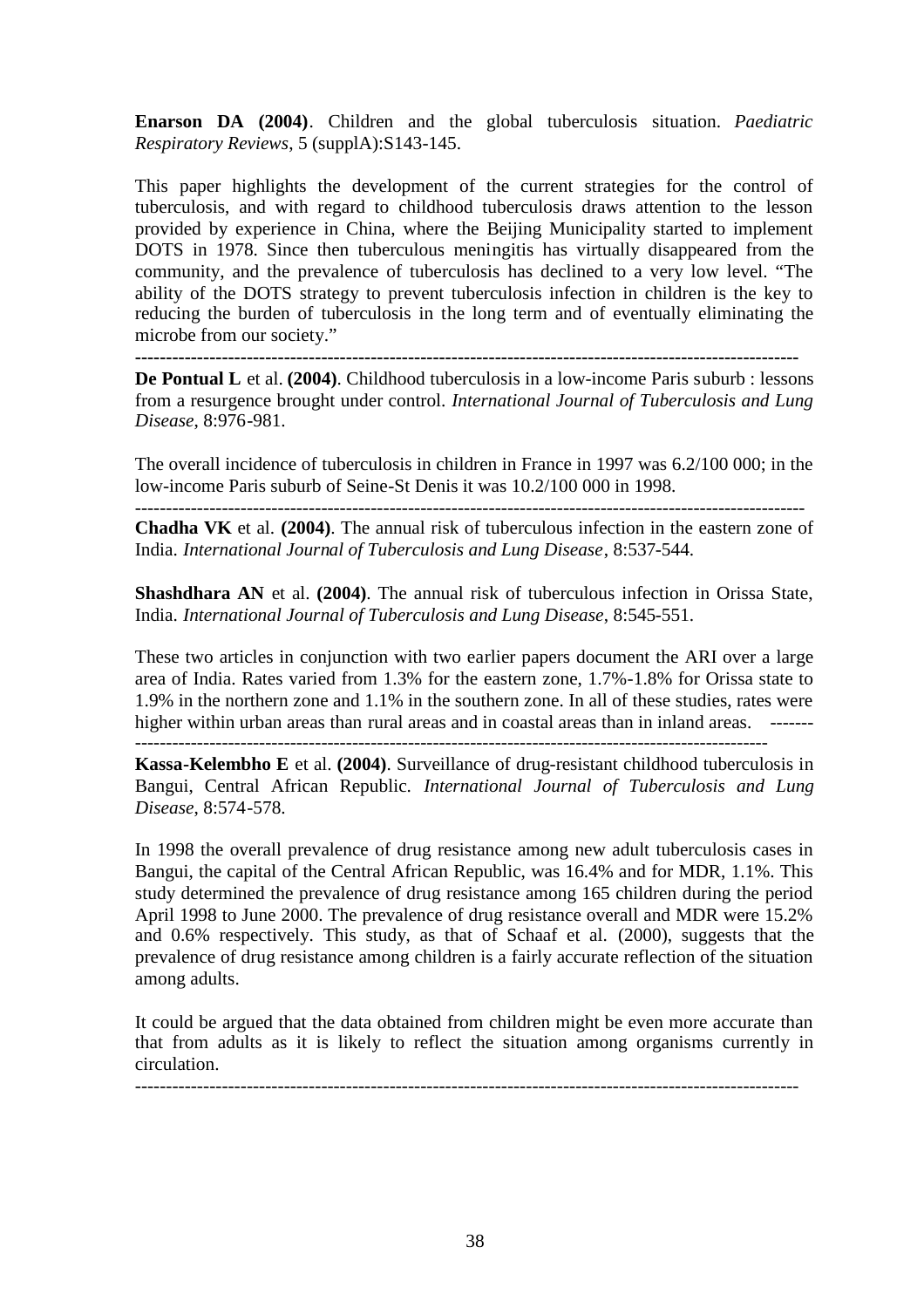**Nascimento LF (2004)**. Childhood tuberculosis incidence in Southeast Brazil, 1996. *Cadernos de Saude Publica*, 20:1749-1752.

This paper describes the incidence of childhood tuberculosis during 1996 in an area with a population of 1.8 million situated between the cities of São Paulo and Rio de Janeiro, including cases up to 15 years of age. In this age group, the incidence was 10.4/100 000. In Brazil in 2000, the overall tuberculosis incidence rates were 60.7/100 000 and 11.3 in children aged  $< 5$  years and  $5.8/100 000$  in those aged  $5.9$  years. The two groups together represented only 2.7% of all tuberculosis cases in 2000. Other fragments of information are also provided: between 1989 and 1993, the incidence of paediatric tuberculosis in Rio de Janeiro was 27/100 000, and for all age groups in 1993, 151/100 000. In São Paulo in 1996, overall tuberculosis incidence was 51/100 000 with approximately 4% of cases occurring in children. During the period evaluated there was only one case of meningeal tuberculosis and cavities were present in only 1.6% of the childhood cases.

The picture sketched is thus one of a country with a tuberculosis incidence fast approaching that of a developed country.

------------------------------------------------------------------------------------------------------------

**Nelson LJ**, Wells CD **(2004)**. Global epidemiology of childhood tuberculosis. *International Journal of Tuberculosis and Lung Disease*, 8:636-647.

This valuable review provides estimates of the numbers and rates of tuberculosis occurring in children throughout the world. The analysis estimated that there were 884 019 new cases of tuberculosis in children aged < 15 years in 2000, and that they represented 10.7% of all tuberculosis cases; 75% of childhood cases occurred in 22 highburden countries. The proportion of tuberculosis that occurred in children varied from 2.7% in Thailand to > 20% in Afghanistan, Brazil and Pakistan. Case rates for childhood tuberculosis in the 22 high-burden countries varied from 15/100 000 in Thailand to 237/100 000 in South Africa.

------------------------------------------------------------------------------------------------------------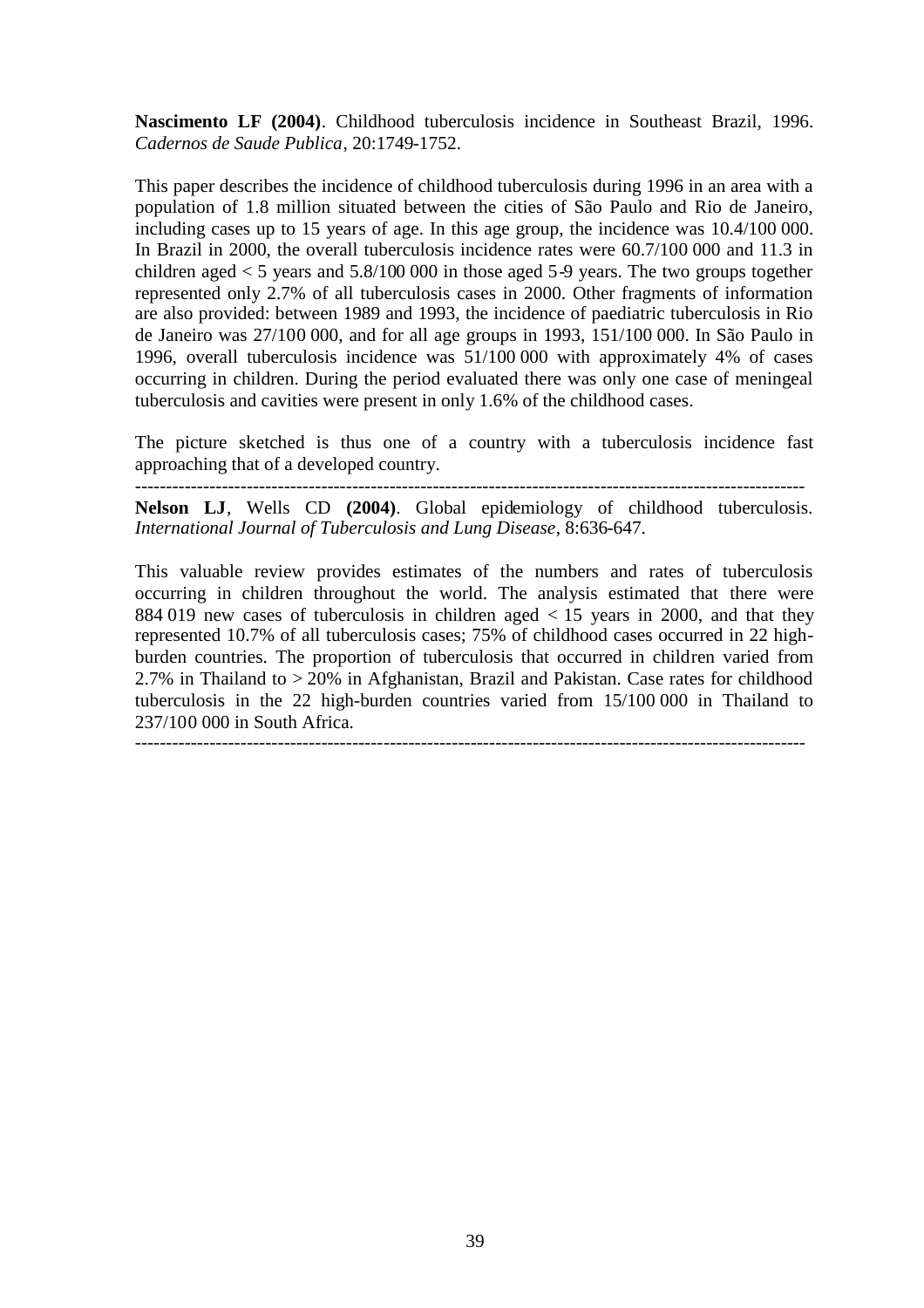## **References**

Arora VK, Gupta R (2003). Directly observed treatment for tuberculosis. *Indian Journal of Pediatrics,* 70:885-889.

Barazzone C et al. (1993). Childhood tuberculosis at a Swiss university hospital: a 2-year study. *European Journal of Pediatrics*, 152:805-809.

Berman S et al (1992). Childhood tuberculosis and tuberculous meningitis: high incidence rates in the western Cape Province of South Africa. *Tubercle and Lung Disease*,73: 349- 355.

Bibi H et al. (1997). Epidemiology of childhood tuberculosis in the Ashkelon region in Israel, 1958-1994. *Acta Paediatrica*, 183:183-186.

Chadha VK et al. (2004). The annual risk of tuberculous infection in the eastern zone of India. *International Journal of Tuberculosis and Lung Disease*, 8:537-544.

Dharnidharka VR, Kandoth P (1999). Paediatric inpatient morbidity paterns and drug usage in a teaching hospital serving an underdeveloped area. *Indian Journal of Public Health*, 43:64-66.

De Pontual L et al. (2004). Childhood tuberculosis in a low-income Paris suburb : lessons from a resurgence brought under control. *International Journal of Tuberculosis and Lung Disease*, 8:976-981.

Drucker E et al. (1994). Childhood tuberculosis in the Bronx, New York. *Lancet*, 343:1482-1485.

Enarson DA (2004). Children and the global tuberculosis situation. *Paediatric Respiratory Reviews*, 5 (supplA):S143-145.

Eriksson M, Bennet R, Danielsson N (1997). Clinical manifestations of tuberculosis and epidemiology of childhood tuberculosis in Stockholm 1976-1995. *Scandinavian Journal of Infectious Diseases*, 29:569-572.

Felten MK et al. (1998). Childhood tuberculosis in Germany between 1985 and 1994: comparison of three selected patient groups. *International Journal of Tuberculosis and Lung Disease*, 2:797-803.

Goldman JM et al. (1994). Childhood tuberculosis in Leeds, 1982-1990: social and ethnic factors and the role of the contact clinic in diagnosis. *Thorax*, 49:184-185.

Härö AS, Mäkipaja J (1966). Factors decreasing the tuberculosis mortality of children in Finland, 1936-1961. *Scandinavian Journal of Respiratory Diseases*, 47:37-52.

Illingworth RS (1955). The epidemiology of tuberculosis in childhood. *Medicine Illustrated*, 9:561-563.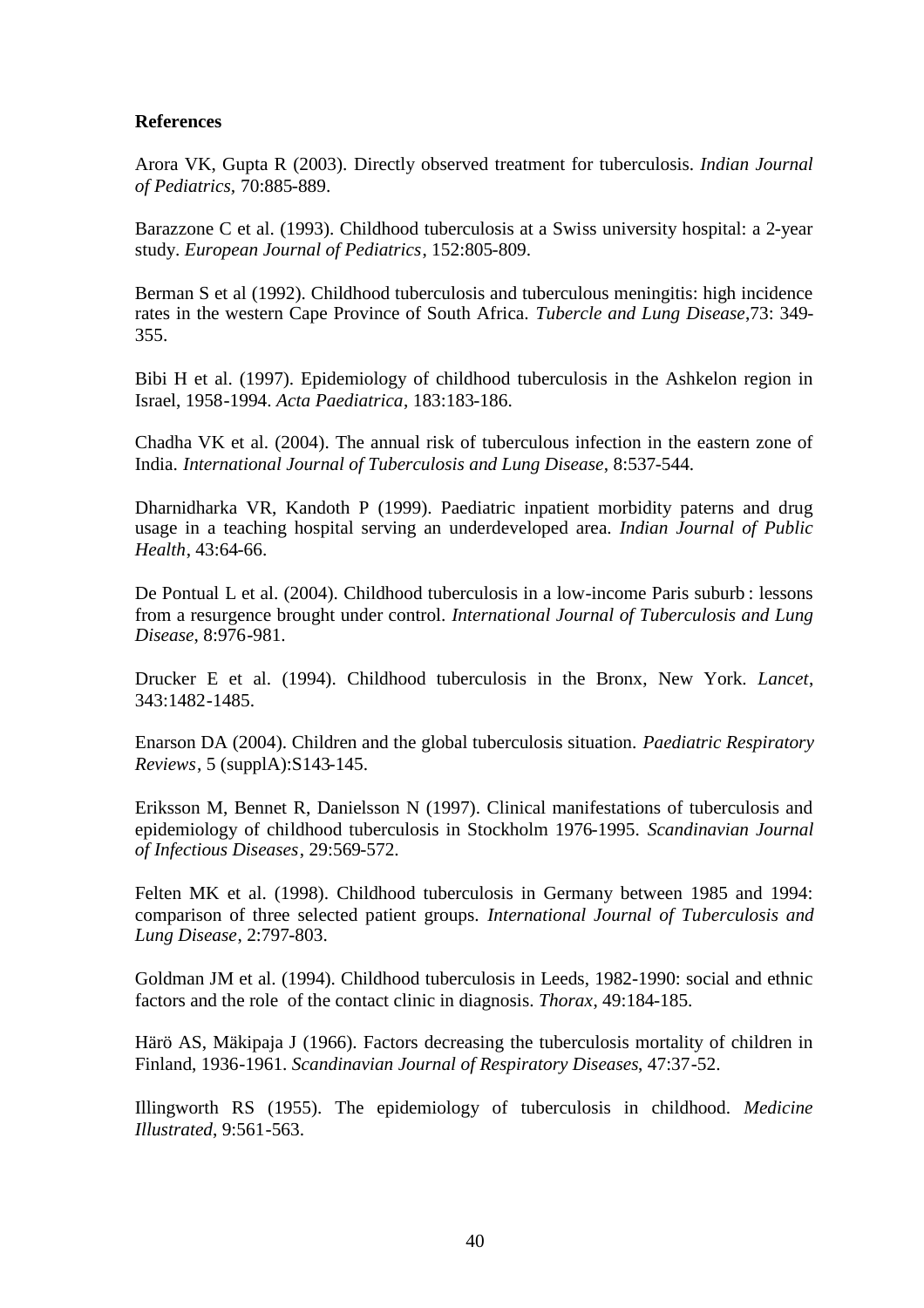Kalaajieh WK (1999). Epidemiology of tuberculosis in Lebanon. *International Journal of Tuberculosis and Lung Disease*, 3:774-777.

Kassa-Kelembho E et al. (2004). Surveillance of drug-resistant childhood tuberculosis in Bangui, Central African Republic. *International Journal of Tuberculosis and Lung Disease*, 8:574-578.

Kimerling ME, Vaughn ES, Dunlap NE (1995). Childhood tuberculosis in Alabama: epidemiology of disease and indicators of program effectiveness, 1983-1993. *Pediatric Infectious Disease Journal*, 14:678-684.

Lobato M et al. (1998). Tuberculosis in children and adolescents: California, 1985-1995. *Pediatric Infectious Disease Journal*, 17:407-412.

Makristathis A et al. (1998). Infant tuberculosis in Austria - trend reversal since 1990. *Infection,* 26:46-48.

McGeorge M, Taylor AJ (1967). Childhood tuberculosis in Otago. *New Zealand Medical Journal*, 66:526-530.

Medical Research Council Cardiothoracic Epidemiology Group (1994). Tuberculosis in children: a national survey of notifications in England and Wales in 1988. *Archives of Disease in Childhood*, 70:497-500.

Mortensen J et al. (1989). Childhood tuberculosis in a developed country. *European Respiratory Journal*, 2:985-987.

Mulholland EK, Gilbert GL, Kempster RE (1989). Childhood tuberculosis in Victoria, 1970-1986. *Australian Pediatric Journal*, 25:31-34.

Myers JA (1964). Eradication of tuberculosis from the schools of America. *Journal of School Health*, 34:458-463.

Nascimento LF (2004). Childhood tuberculosis incidence in Southeast Brazil, 1996. *Cadernos de Saude Publica*, 20:1749-1752.

Nelson LJ, Wells CD (2004). Global epidemiology of childhood tuberculosis. *International Journal of Tuberculosis and Lung Disease*, 8:636-647.

Odhiambo JA et al. (1999). Tuberculosis and the HIV epidemic: increasing annual risk of tuberculous infection in Kenya. *American Journal of Public Health*, 89:1078-1082.

Okot-Nwang M, Wabwire-Mangen F, Kagezi VB (1993). Increasing prevalence of tuberculosis among Mulago Hospital admissions, Kampala, Uganda (1985-1989). *Tubercle and Lung Disease*, 74:121-125.

Parslow R et al. (2001). Tuberculosis, deprivation, and ethnicity in Leeds, UK, 1982-1997. *Archives of Disease in Childhood*, 84:109-113.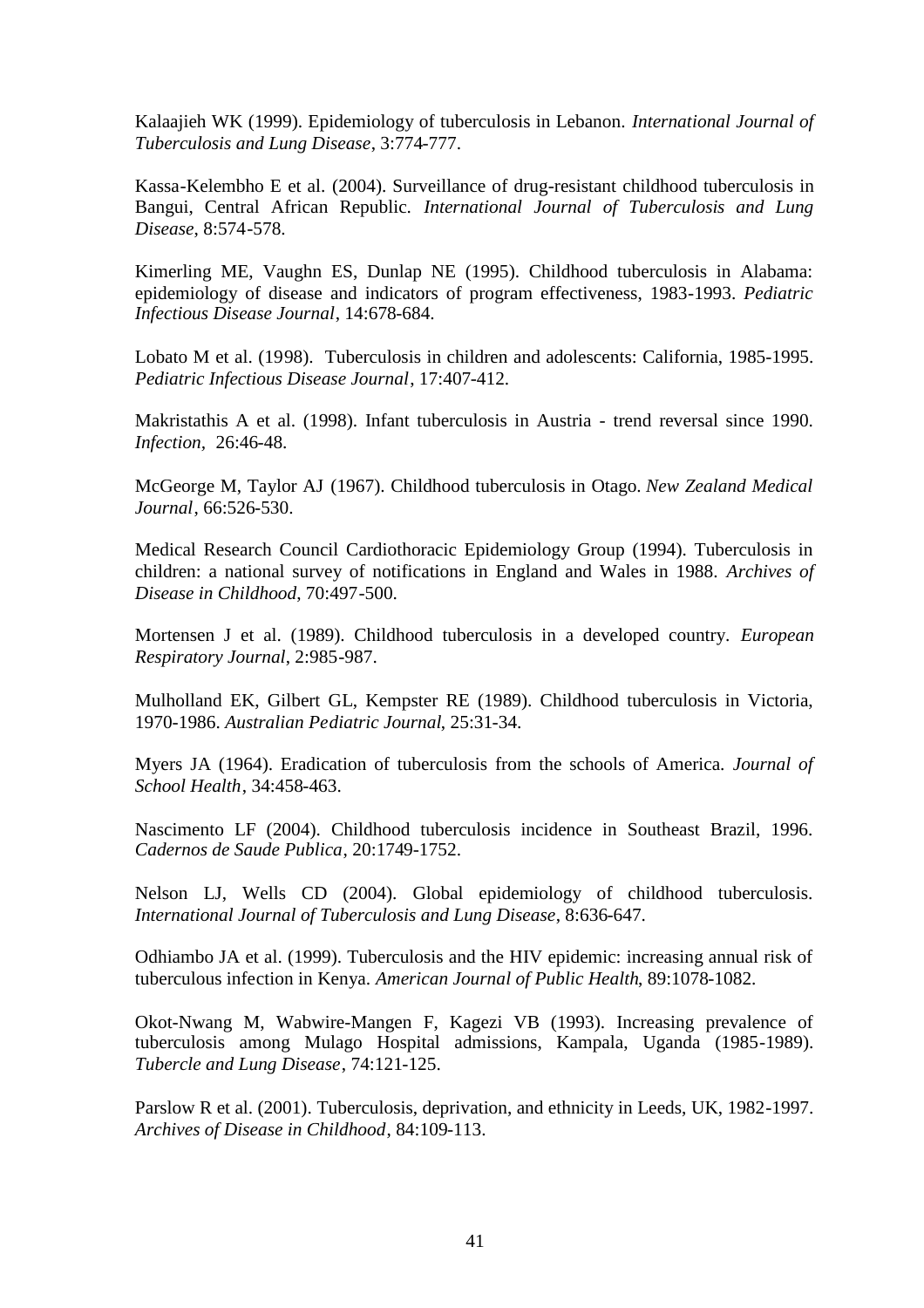Paul FM (1987). Mortality and morbidity of childhood tuberculosis in Singapore. *Journal of the Singapore Paediatric Society*, 29:80-86.

Powell KE, Meador MP, Farer LS (1984). Recent trends in tuberculosis in children. *JAMA*, 251:1289-1292.

Reinhard C, Paul WS, McAuley JB (1997). Epidemiology of pediatric tuberculosis in Chicago, 1974 to 1994: a continuing public health problem. *American Journal of the Medical Sciences*, 313:336-340.

San Gabriel P et al. (2003). Completeness of pediatric TB reporting in New York City. *Public Health Reports*, 118:144-153.

Schaaf HS et al. (2000). Primary drug-resistant tuberculosis in children. *International Journal of Tuberculosis and Lung Disease*, 4:1149-1155.

Scholten JN, Fujiwara PI, Frieden TR (1999). Prevalence and factors associated with tuberculosis infection among new school entrants, New York City, 1991-1993. *International Journal of Tuberculosis and Lung Disease*, 3:31-41.

Shashdhara AN et al. (2004). The annual risk of tuberculous infection in Orissa State, India. *International Journal of Tuberculosis and Lung Disease*, 8:545-551.

Snider DE et al. (1988). Tuberculosis in children. *Pediatric Infectious Disease Journal*, 7:271-278.

Starke JR, Jacobs RF, Jereb J (1992). Resurgence of tuberculosis in children. *Journal of Pediatrics*, 120:839-853

Styblo K, Sutherland I (1982). Epidemiology of tuberculosis in children. *Bulletin of the International Union against Tuberculosis and Lung Disease*, 57:133-139.

Styblo K (1991). Epidemiology-III: Global Scenario. In: Puri RK, Sachdev HP, eds. *Tuberculosis in children*. New Delhi, Indian Academy of Pediatrics:53-61.

Suryanarayana L, Suryanarayana HV, Jagannatha PS (1999). Prevalence of pulmonary tuberculosis among children in a South Indian community. *Indian Journal of Tuberculosis*, 46:171-178.

Tanzania Tuberculin Survey Collaboration (2001). Tuberculosis control in the era of the HIV epidemic: risk of tuberculous infection Tanzania, 1983-1998. *International Journal of Tuberculosis and Lung Disease*, 5:103-112.

Uke BT, Seth V (1991). National tuberculosis programme in India: lacunae in relation to childhood tuberculosis. *Indian Pediatrics*, 28:239-241.

Van Rie A et al. (1999). Childhood tuberculosis in South Africa: burden and risk factor. *Archives of Disease in Childhood*, 80:433-437.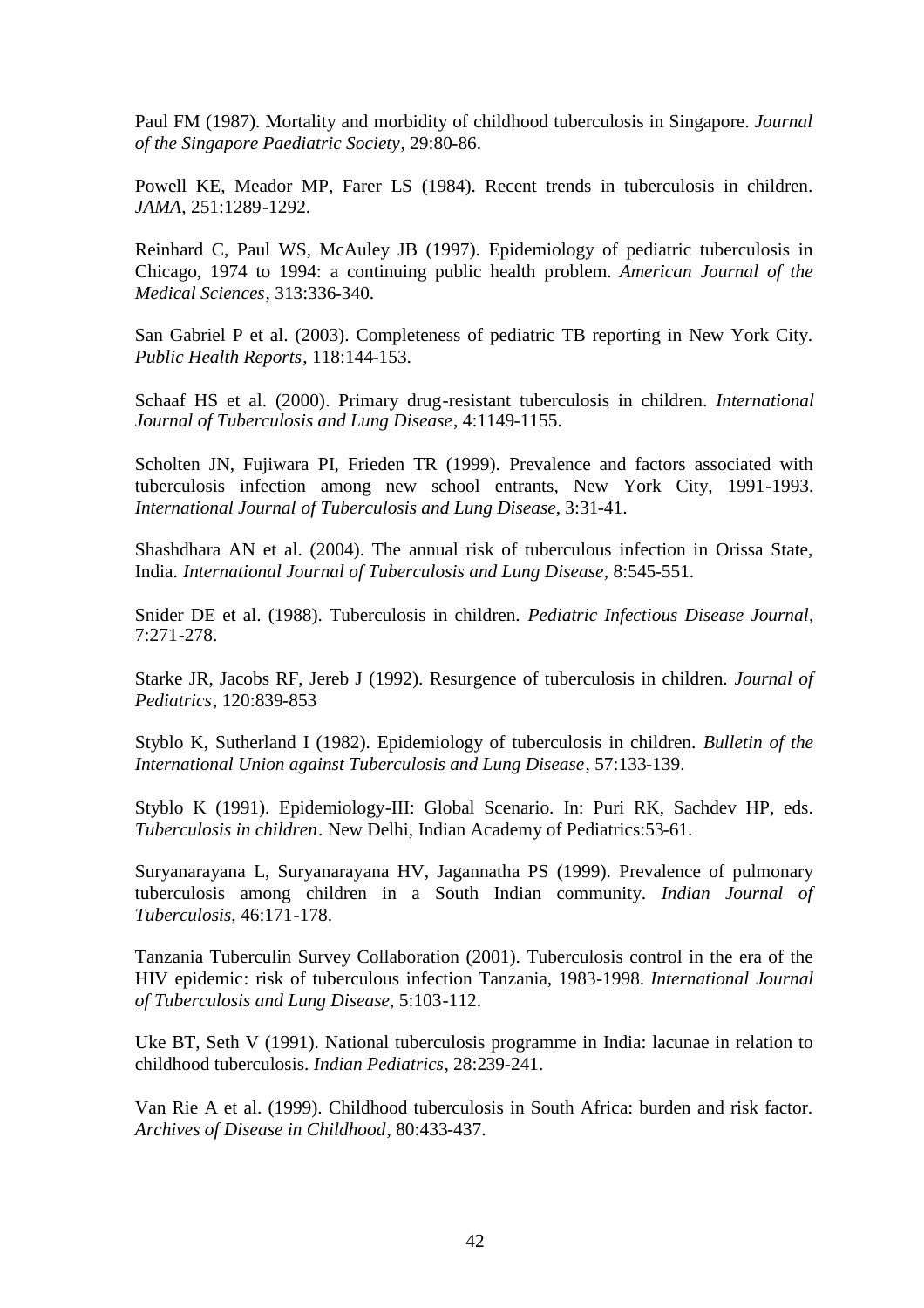Villabí JR et al. (1994). The evolution of tuberculosis infection among schoolchildren in Barcelona and the HIV epidemic. *Tubercle and Lung Disease*, 75:105-109.

WHO (1995). *Tuberculosis*. Fact sheet No. 93. Geneva, World Health Organization.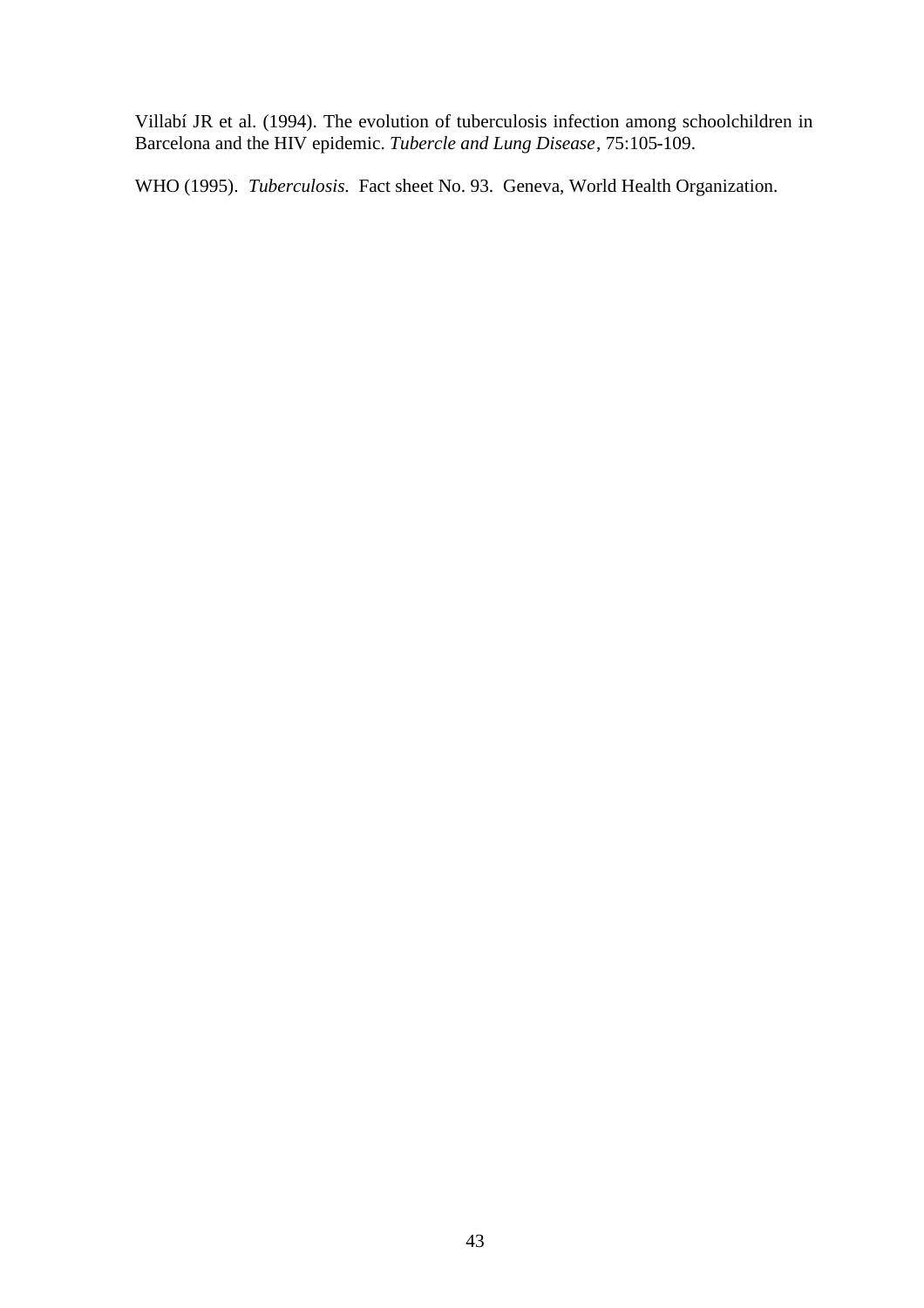# **Annex 2 Diagnosis**

### **Summary of findings from the papers reviewed**

The use of standardized criteria for the diagnosis of childhood tuberculosis is crucial in mainstreaming the care of children with tuberculosis as part of routine NTP activities, and in assessing the burden of childhood tuberculosis. *Table 1* lists the features suggested in some of the papers reviewed below for the diagnosis of tuberculosis in childhood.

#### **Authors Contact FTT/WL\* Cough Fever Response to antibiotics Palpable nodes Symptom complex Stegen et al. (1969) + Aderele (1979) + + + + Ghidey & Habte (1983) + + + + + Cundall (1986) + Kumar et al. (1990) + + + + Reiss et al.** (1990)  $+$   $+$   $+$   $+$ **Migliori et al. (1992) + + + Pineda et al. (1993) + + + + Seth et al.** (1993)  $+$   $+$   $+$   $+$   $+$ **Luo et al. (1994) + + Chintu et al. (1995) + + Schaaf et al. (1996) + + + + Espinal et al. (1996) + + + + Jeena et al. (1996) + + + Garay (1997) + + + + Mukadi et al. (1997) + + + Fourie et al. (1998) + + + + Houwert et al. (1998) + + + VanBeekhuizen (1998) + + + Mahdi et al. (2000) + + Kiwanuka et al. (2001) + + + Salazar et al. (2001) + + + Blussévan Oudblas et al. (2002) + Palme et al.** (2002)  $+$   $+$   $+$   $+$   $+$ **van Reenen (2002) + + + + Weismuller et al. (2002) + + + + + + Indian Acad Ped (2004) + + + + + 21 (78%) 14 (52% 19 (70%) 16 (59%) 9 (33%) 6 (22%) 5 (19%0**

### **Table 1. History and symptoms leading to the diagnosis of tuberculosis childhood**

 $*$  FTT = failure to thrive; WL = weight loss.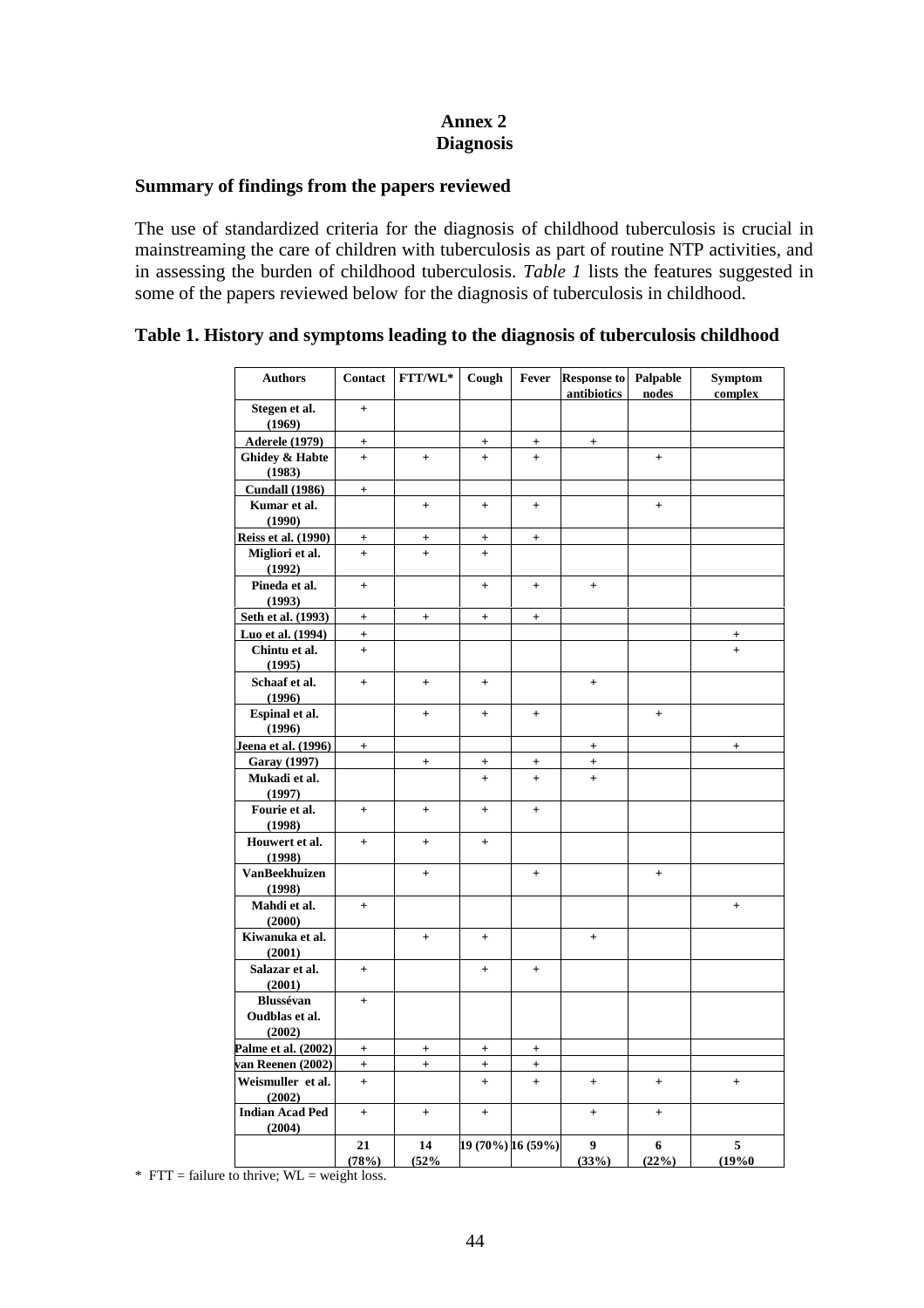With regard to symptoms, of the 27 papers summarized in *Table 1*, 21 (78%) use contact with a case of adult tuberculosis, 19 (70%) cough, 16 (59%) fever and 14 (52%) failure to thrive or loss of weight. A relatively small number of papers (9, 33%) used, or suggested, failure to respond to a course of antibiotics or the presence of superficial nodes (6, 22%). In 5 papers (19%), reference was made to a "symptom complex" compatible with childhood tuberculosis without defining what this was. Other symptoms infrequently used included abdominal distension, difficulty in walking, sputum production, chest pain, haemoptysis, anorexia, malaise/fatigue and bone deformities. The inclusion of some of these is obviously intended to accommodate extrapulmonary forms of tuberculosis. One interesting criterion in the scoring system of Stegen et al.  $(1969)$  – the so-called Jones criteria – is age  $\lt 2$  years, thus accommodating the considerably higher mortality and morbidity seen in the very young.

For each of the criteria, there is also considerable variation in how it is defined. Thus contact with an adult case of tuberculosis might be:

- "... a tuberculous adult or a person with chronic cough" (Ghidey & Habte, 1983)
- "A person in the immediate household of the child had confirmed or probable tuberculosis" (Cundall, 1986)
- "… household contact with a tuberculous adult …" (Migliori et al., 1992)
- "... a family history of tuberculosis ..." (Seth et al., 1993)
- "History of close contact with a case of tuberculosis" (Luo et al., 1994)
- Tuberculosis contact differentiated as "close", "sputum positive" or a "sputum positive mother" (Bergman, 1995)
- "... close household contact with a recently diagnosed adult case of pulmonary tuberculosis" (Schaaf et al., 1995)
- "Recent known exposure to an active case of tuberculosis" (Espinal et al., 1996)
- "Contact with a diagnosed TB case" (Jeena et al., 1996)
- "Household contact with diagnosed PTB" (Garay, 1997)
- "Close household contact with an adult with active pulmonary tuberculosis diagnosed within the previous 12 months" (Houwert et al., 1998)
- "Family history of TB" (Van Beekhuizen,1998)
- "An adult with active tuberculosis and/or who had received treatment within the previous 6 months" (Mahdi et al., 2000)
- "A smear-positive household TB contact" (Kiwanuka et al., 2001)
- "…recent close household contact with an adult with sputum microscopy smearpositive pulmonary TB" (Blussé van Oudblas et al., 2002)
- "… household contact with proved TB or symptoms highly suggestive of TB" (Palme et al., 2002)
- "Contact is defined as any child who lives in a household with an adult taking anti-TB therapy or who has taken such therapy in the past 2 years" (Indian Academy of Pediatrics, 2004).

Aside from a number of possibly minor variations upon a theme and the fact that many are very vague, only three definitions link a duration to the contact.

Similarly *cough* is either mentioned as a criterion without any duration or the duration varies from > 2 weeks (Migliori et al., 1992; Mukadi et al., 1997; Houwert et al., 1998;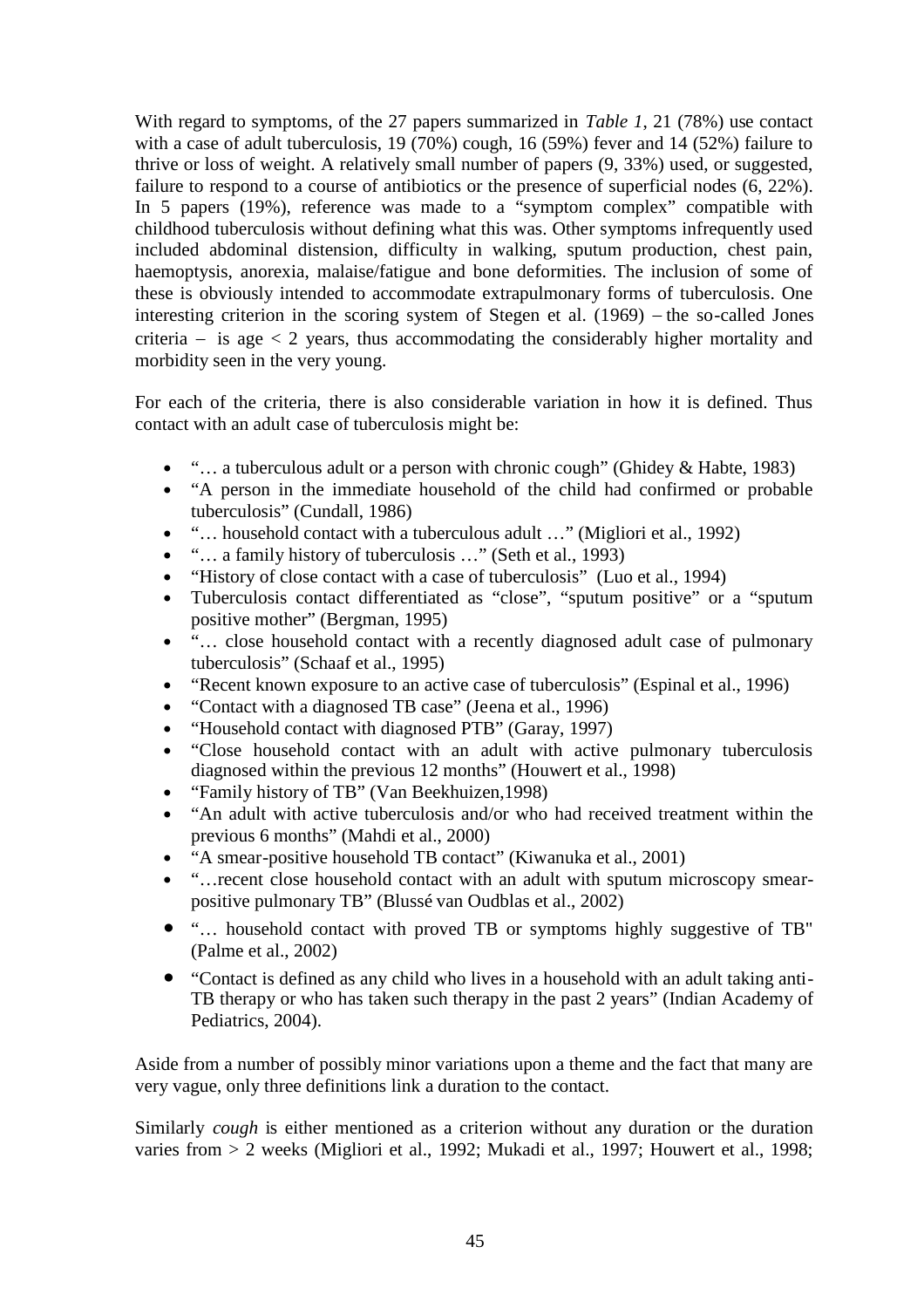Palme et al.,  $2002$ ), to  $> 3$  weeks (Indian Academy of Pediatrics, 2004), 3 or 4 weeks (Bergman, 1995), 4 weeks or > 4 weeks (Ibadin & Oviawe, 2001; Kiwanuka et al., 2001).

*Fever* is recommended as a criterion in 11 papers (48%), but neither its degree nor duration is defined in most cases.

*Malnutrition***,** in one form or another, featured in 61% of the proposed criteria. This might be stated merely as "loss of weight" (Ghidey & Habte, 1983), "weight loss" (Kumar et al., 1990; Migliori et al., 1992), "no weight gain for 4 months" or "objective loss of weight for 3 months" (Bergman, 1995), "weight loss of >10%" (Garay, 1997) or "malnutrition" (Van Beekhuizen, 1998).

Stegen et al. (1969) make the important point that one should distinguish between those features, whether signs or symptoms, that bring children to our attention and those that are specific for tuberculosis.

*Table 2* summarizes clinical signs and investigations in diagnosing childhood tuberculosis.

Firstly, the almost total reliance on chest radiography and Mantoux testing should be noted. Of the 33 papers reviewed, 31(94%) made use of chest radiology, as did 31 (94%) of tuberculin-testing in the form of the Mantoux test. As in the case of symptomatology there is a lack of uniformity, particularly with regard to the interpretation of the Mantoux test. Varying doses of tuberculin are used (1 or 2 units of RT23 tuberculin), and different criteria are used to define a reaction indicative of *M. tuberculosis* infection. Most frequently, 10 mm or 15 mm induration are suggested, but 5 mm is also recommended even without reference to HIV infection. The precise manner in which the induration following a Mantoux test is measured is almost never stated.

Secondly, HIV poses particular problems for all the suggested approaches to the diagnosis of tuberculosis in children (Garay, 1997; Kiwanuka et al., 2001; Van Rheenen, 2002). HIV-infected children are often malnourished and immunosuppressed, leading to a negative tuberculin test. They often have respiratory infections other than tuberculosis and may have lymphadenopathy for a variety of other reasons. *Table 3* summarizes common diagnostic features of children with tuberculosis, with and without HIV infection. Definitions across these studies are not uniform but without applying a statistical analysis, it would appear that fever and clubbing are more common in children with HIV infection, and that HIV-infected children are less likely to respond to tuberculin skin-testing.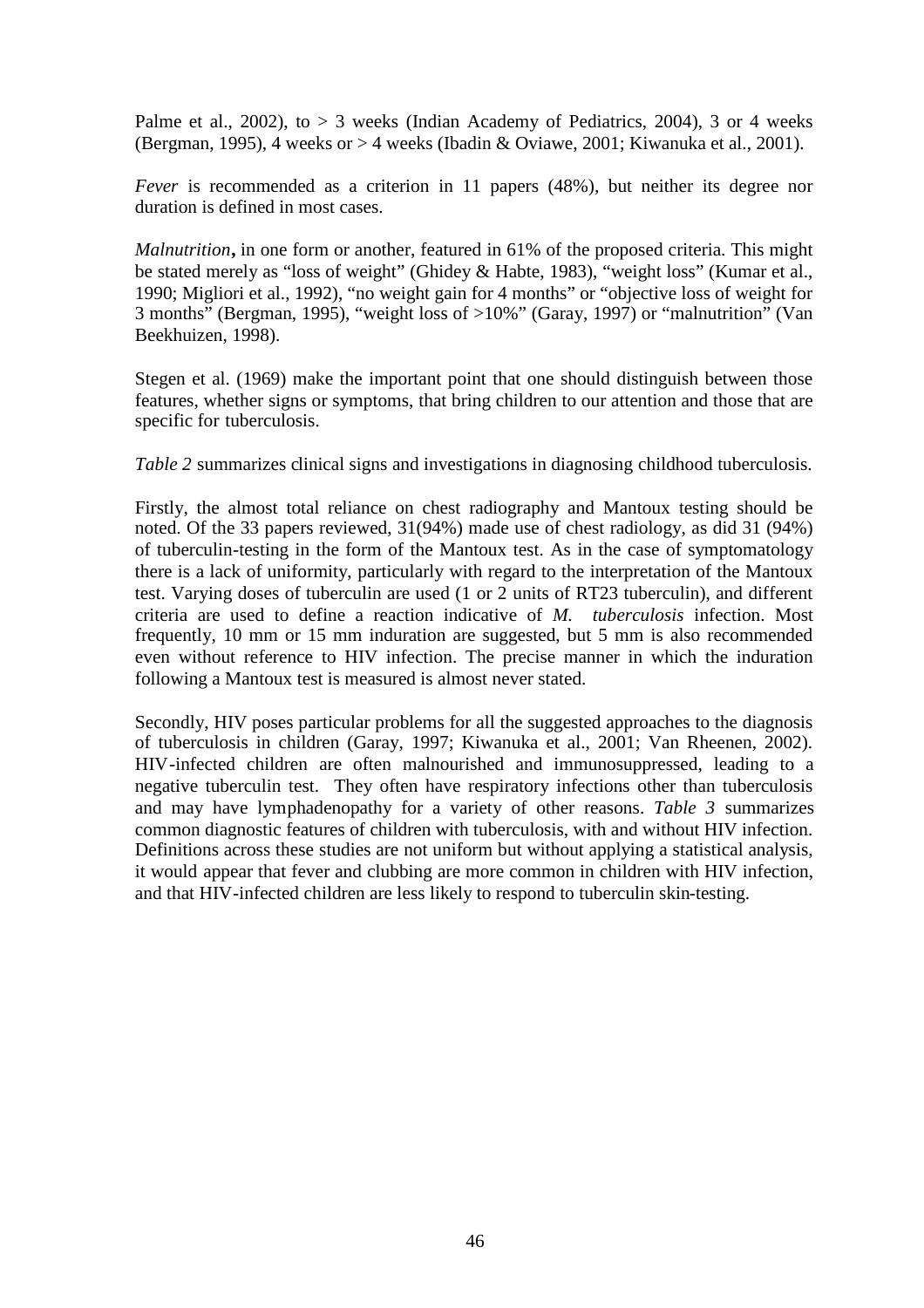|  | Table 2. Signs and investigations used in the diagnosis of childhood tuberculosis |  |  |
|--|-----------------------------------------------------------------------------------|--|--|
|  |                                                                                   |  |  |
|  |                                                                                   |  |  |

| <b>Authors</b>                      | <b>Culture</b>                   | Acid-fast<br>bacilli | <b>Histology</b>         | PCR*            | <b>Tuberculin</b><br>skin-test   | <b>Chest</b><br>radiograph       | <b>Malnutrition</b>     | <b>Clinical</b><br>features      | <b>Response to</b><br>treatment |
|-------------------------------------|----------------------------------|----------------------|--------------------------|-----------------|----------------------------------|----------------------------------|-------------------------|----------------------------------|---------------------------------|
| Stegen et al. (1969)                |                                  | $+$                  | $+$                      |                 | $\begin{array}{c} + \end{array}$ | $^{+}$                           |                         | $\begin{array}{c} + \end{array}$ |                                 |
| <b>Aderele</b> (1979)               | $+$                              | $+$                  | $+$                      |                 | $+$                              | $+$                              | $+$                     | $+$                              |                                 |
| <b>Ghidey &amp; Habte</b><br>(1983) | $+$                              |                      | $+$                      |                 | $+$                              | $+$                              |                         |                                  |                                 |
| <b>Cundall (1986)</b>               |                                  | $+$                  |                          |                 | $^{+}$                           | $+$                              |                         |                                  |                                 |
| Starke&T-Watts<br>(1989)            | $\begin{array}{c} + \end{array}$ |                      |                          |                 | $+$                              |                                  |                         | $+$                              | $+$                             |
| Kumar et al.                        | $+$                              | $+$                  | $+$                      |                 | $+$                              | $+$                              |                         |                                  |                                 |
| (1990)                              |                                  |                      |                          |                 |                                  |                                  |                         |                                  |                                 |
| Reis et al. (1990)                  |                                  | $+$                  | $\boldsymbol{+}$         |                 | $\begin{array}{c} + \end{array}$ | $+$                              |                         |                                  |                                 |
| Migliori et al.<br>(1992)           |                                  | $+$                  | $\pm$                    |                 | $+$                              | $+$                              |                         |                                  | $+$                             |
| Goodyear et al.<br>(1993)           | $+$                              |                      |                          |                 | $^{+}$                           | $^{+}$                           |                         | $+$                              |                                 |
| Pineda et al. (1993)                | $+$                              | $+$                  |                          |                 | $+$                              | $+$                              |                         |                                  | $+$                             |
| Seth et al. (1993)                  |                                  |                      |                          |                 | $\ddot{}$                        | $\ddot{}$                        | $+$                     |                                  |                                 |
| Luo et al. (1994)                   |                                  | $+$                  | $+$                      |                 | $+$                              | $+$                              |                         |                                  | $+$                             |
| Chintu et al.<br>(1995)             |                                  | $+$                  |                          |                 | $\ddot{}$                        | $\ddot{}$                        |                         | $+$                              | $+$                             |
| Schaaf et al. (1995)                |                                  |                      |                          |                 | $+$                              | $\overline{+}$                   | $+$                     |                                  | $\overline{+}$                  |
| Espinal et al.<br>(1996)            | $+$                              | $+$                  |                          |                 | $+$                              | $+$                              |                         |                                  | $+$                             |
| Jeena et al. (1996)                 |                                  |                      | $+$                      |                 | $+$                              | $+$                              |                         |                                  | $+$                             |
| Garay (1997)                        | $\boldsymbol{+}$                 | $+$                  |                          |                 | $+$                              | $\boldsymbol{+}$                 |                         |                                  | $\boldsymbol{+}$                |
| Mukadi et al.<br>(1977)             | $+$                              |                      |                          |                 |                                  | $\begin{array}{c} + \end{array}$ |                         |                                  | $+$                             |
| <b>Fourie et al. (1998)</b>         | $\boldsymbol{+}$                 |                      | $\boldsymbol{+}$         |                 | $\begin{array}{c} + \end{array}$ | $^{+}$                           | $+$                     |                                  |                                 |
| Houwert et al.<br>(1998)            | $+$                              |                      |                          |                 | $+$                              | $+$                              |                         |                                  |                                 |
| Van Beekhuizen<br>(1998)            | $+$                              |                      |                          |                 | $+$                              |                                  | $+$                     |                                  |                                 |
| <b>Neu et al. 1999)</b>             |                                  |                      |                          |                 |                                  | $+$ (CT)*                        |                         |                                  |                                 |
| Mahdi et al. (2000)                 | $+$<br>$+$                       | $+$                  | $+$<br>$\qquad \qquad +$ | $+$             |                                  |                                  |                         | $+$<br>$\qquad \qquad +$         |                                 |
| Ibadin & Oviawe<br>(2001)           |                                  | $^+$<br>$+$          |                          |                 | $\boldsymbol{+}$<br>$+$          | $^{+}$<br>$^{+}$                 |                         |                                  |                                 |
| Kiwanuka et al.<br>(2001)           | $+$                              | $+$                  |                          |                 | $+$                              | $+$                              |                         |                                  |                                 |
| Salazar et al.<br>(2001)            | $+$                              | $+$                  |                          | $+$             | $+$                              | $+$                              |                         |                                  |                                 |
| Wong et al. (2001)                  | $^{+}$                           |                      | $\ddot{}$                |                 |                                  | $^{+}$                           |                         |                                  |                                 |
| <b>Blussé</b> van<br>Oudblas et al. | $+$                              | $+$                  | $+$                      |                 | $+$                              | $+$                              |                         |                                  |                                 |
| (2002)                              |                                  |                      |                          |                 |                                  |                                  |                         |                                  |                                 |
| Palme et al. (2002)                 |                                  | $+$                  | $+$                      |                 | $+$                              | $+$                              |                         |                                  |                                 |
| S-Albisua et al.<br>(2002)          | $+$                              | $+$                  |                          |                 | $+$                              | $+$                              |                         | $+$                              |                                 |
| Van Reenen (2002)                   | $+$                              | $+$                  | $+$                      | $+$             | $\boldsymbol{+}$                 | $\boldsymbol{+}$                 | $+$                     |                                  |                                 |
| Kabra et al.<br>(2004)              |                                  | $+$                  | $+$                      | $^{\mathrm{+}}$ | $+$                              | $+$                              |                         |                                  |                                 |
| <b>Indian Acad Ped</b><br>(2004)    | $+$                              | $+$                  |                          |                 |                                  | $+$                              | $\pm$                   |                                  |                                 |
|                                     | 22 (66%) 21 (64%)                |                      | 17<br>(52%)              | 4(12%)          | 31<br>(94%)                      | 31<br>(94%)                      | 5 <sup>5</sup><br>(15%) | 8<br>(24%)                       | 10<br>$(30\%)$                  |

\* PCR = polymerase chain reaction; CT = computerized tomography.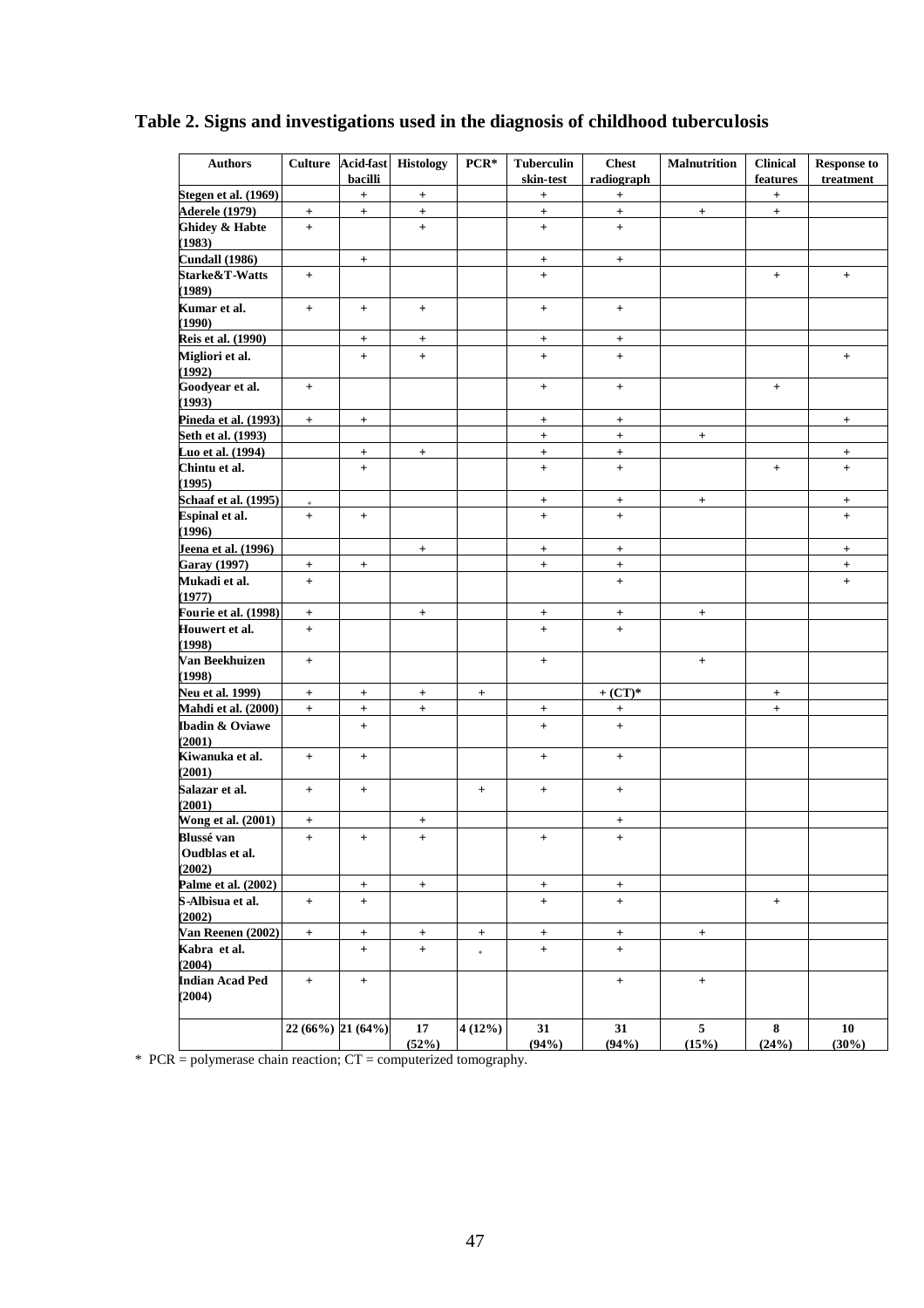| <b>Author</b>     | $HIV+$ | <b>TST</b>        | Cough                    | Fever | Weight | <b>PTB</b> | Adenop         | <b>Clubbing</b> |
|-------------------|--------|-------------------|--------------------------|-------|--------|------------|----------------|-----------------|
|                   | No.    | $pos*$            |                          |       | loss   | contact*   |                |                 |
| Espinal et        | $+26$  | 20                | 77                       | 85    | 65     |            | ۰              | ٠               |
| al. (1996)        | $-178$ | 70                | 73                       | 82    | 74     |            |                |                 |
| Garay<br>(1997)   | $+25$  | $\frac{1}{2}$     | 52                       | 40    | 20     |            |                |                 |
|                   | $-25$  |                   | 98                       | 8     | 20     |            |                |                 |
| Mahdi et al.      | $+68$  | 12                | 52                       | 73    | 61     | 37         |                |                 |
| (2000)            | $-93$  | Data not<br>given | 38                       | 61    | 36     | 37         |                |                 |
| Kiwanuka          | $+26$  | 54                | 96                       | 92    | 88     | 88         | 65             | 35              |
| et al.<br>(2001)  | $-19$  | 79                | 84                       | 63    | 68     | 63         | 47             | $\mathbf{0}$    |
| Jeena et al.      | $+57$  | 18                | ۰                        | ٠     | Ξ.     | 28         | 63             | 19              |
| (2002)            | $-44$  | 48                |                          |       |        | 36         | 7              | $\overline{2}$  |
| Palme             | $+58$  | 21                | 93                       | 93    | 79     | 69         | $\blacksquare$ | ۰               |
| (2002)            | $-459$ | 80                | 69                       | 79    | 78     | 52         |                | ۰               |
| Van               | $+23$  | $\boldsymbol{9}$  | $\overline{\phantom{a}}$ | 48    | Ξ.     | 43         | 87             |                 |
| Rheenen<br>(2002) | $-52$  | 31                | -                        | 38    |        | 27         | 71             |                 |
| Iriso et al.      | $+62$  | 24                | 98                       | 95    | 89     | 37         | 33             | 26              |
| (2005)            | $-64$  | 68                | 94                       | 95    | 78     | 44         | 34             | $\,8\,$         |

**Table 3. Presenting symptoms and clinical features in children with tuberculosis (%) with (+) and without (-) HIV infection**

\* TST pos = tuberculin skin-test positive; PTB = pulmonary tuberculosis.

In a critical review of various diagnostic approaches to childhood tuberculosis, Hesseling et al. (2002) identified a number of criteria, including many of those discussed above, where lack of uniformity hindered any attempts at comparison. They argued for standardization of definitions and for multicentre studies to validate the different approaches and determine the sensitivity, specificity and predictive value of the various criteria.

The recent paper of Iriso et al. (2005) is an example of the sort of study that is required to place the diagnosis of childhood tuberculosis on a more scientific foundation. Conducted in an HIV-endemic area, this study not only enrolled a considerable number of children as "suspect" cases, but was able to use culture-proven cases as a "gold standard", and to provide both sensitivity and specificity of the various criteria and determine their predictive value. Although a sensitivity of 94% was found for cough of  $> 2$  weeks, 92% for fever, 81% for a history of weight loss and 86% for the WHO scoring system, the specificity of these criteria was 0%, 3%, 12% and 22% respectively, and the positive predictive values 32%, 31%, 31% and 35%.

Finally, further evaluation of sputum induction as opposed to gastric aspirate, particularly in a primary care setting, is necessary.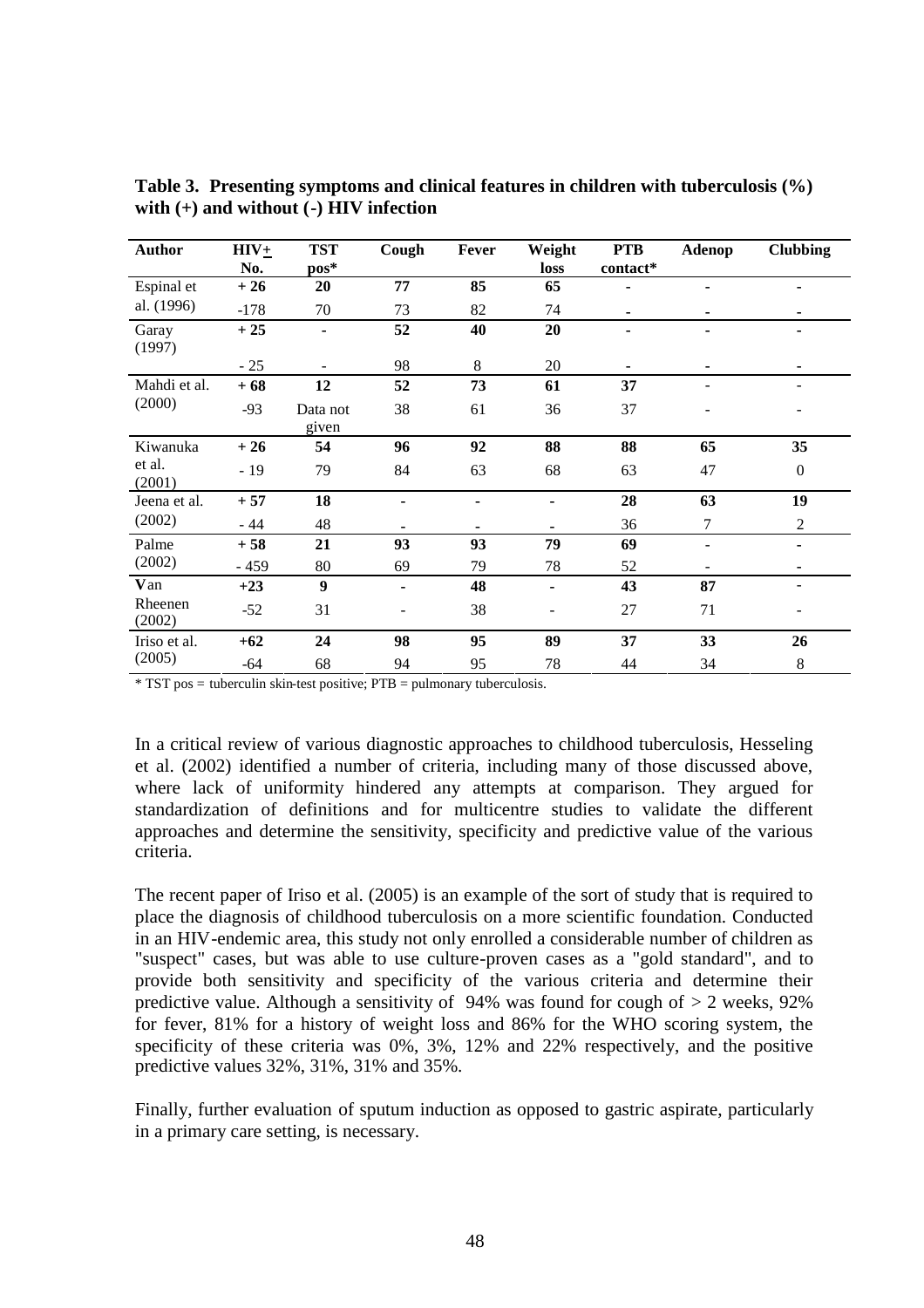### **Summary of each paper reviewed**

**Stegen G**, Jones K, Kaplan P **(1969)**. Criteria for guidance in the diagnosis of tuberculosis. *Pediatrics*, 43:260-263.

This was one of the first attempts to place the diagnosis of childhood tuberculosis on a firm systematic basis.

*Methodology***.** This descriptive paper outlines the use of a point scoring system for the diagnosis of childhood tuberculosis based on experience in Chile. The system is intended to give one of four possible answers: (1) tuberculosis unlikely; (2) tuberculosis possible, requires further investigation; (3) tuberculosis probable, may justify therapy; (4) tuberculosis appears unquestionable.

|  |  |  |  | "Jones criteria" for guidance in the diagnosis of tuberculosis in childhood |
|--|--|--|--|-----------------------------------------------------------------------------|
|  |  |  |  |                                                                             |

| Finding                                 | <b>Points</b> |
|-----------------------------------------|---------------|
| Acid-resistant bacilli                  | $+3$          |
| Tuberculous granuloma                   | $+3$          |
| Positive tuberculin test $> 10$ mm      | $+3$          |
| Suggestive X-ray                        | $+2$          |
| Suggestive physical examination         | $+2$          |
| Positive tuberculin test $> 5-9$ mm     | $+2$          |
| Conversion of negative to positive TST* | $+2$          |
| Known contact with positive sputum      | $+2$          |
| Non-specific X-ray                      | $+1$          |
| Compatible physical examination         | $+1$          |
| History of contact with tuberculosis    | $+1$          |
| Non-specific granuloma                  | $+1$          |
| $<$ 2 years of age                      | $+1$          |
| BCG during the last 2 years             |               |

 $*$  TST = tuberculin skin-test.

The authors then give several examples of applying these criteria to clinical cases. They note: "We do not take into account signs and symptoms such as fever, cough, erythrocyte sedimentation rate, etc. because we consider these non-specific and only useful in determining activity. They are no help in the differential diagnosis".

This last point of the authors is perhaps helpful in that it again emphasizes that one should distinguish between those features, whether signs or symptoms, that bring children to our attention and those features with the greatest specificity for tuberculosis.

**Mathur HC**, Saxena S, Bhardwaj RM **(1974)**. Evaluation of Kenneth Jones criteria for diagnosis of childhood tuberculosis. *Indian Journal of Pediatrics*, 41:349-355.

**------------------------------------------------------------------------------------------------------------**

*Summary***.** "The aim of the present study was to determine the utility of this point system in diagnosing children suffering from tuberculosis …". This study was undertaken in Jaipur (India) and the authors applied the point scoring system of Kenneth Jones to 100 children during the period June 1969–March 1970.

Without going into the precise results, the authors' conclusions contain some relevant remarks. They considered that the system clarifies dubious diagnoses based on "vague Xrays and doubtful Mantoux tests" but that "the evaluation has to be very rigid" and "there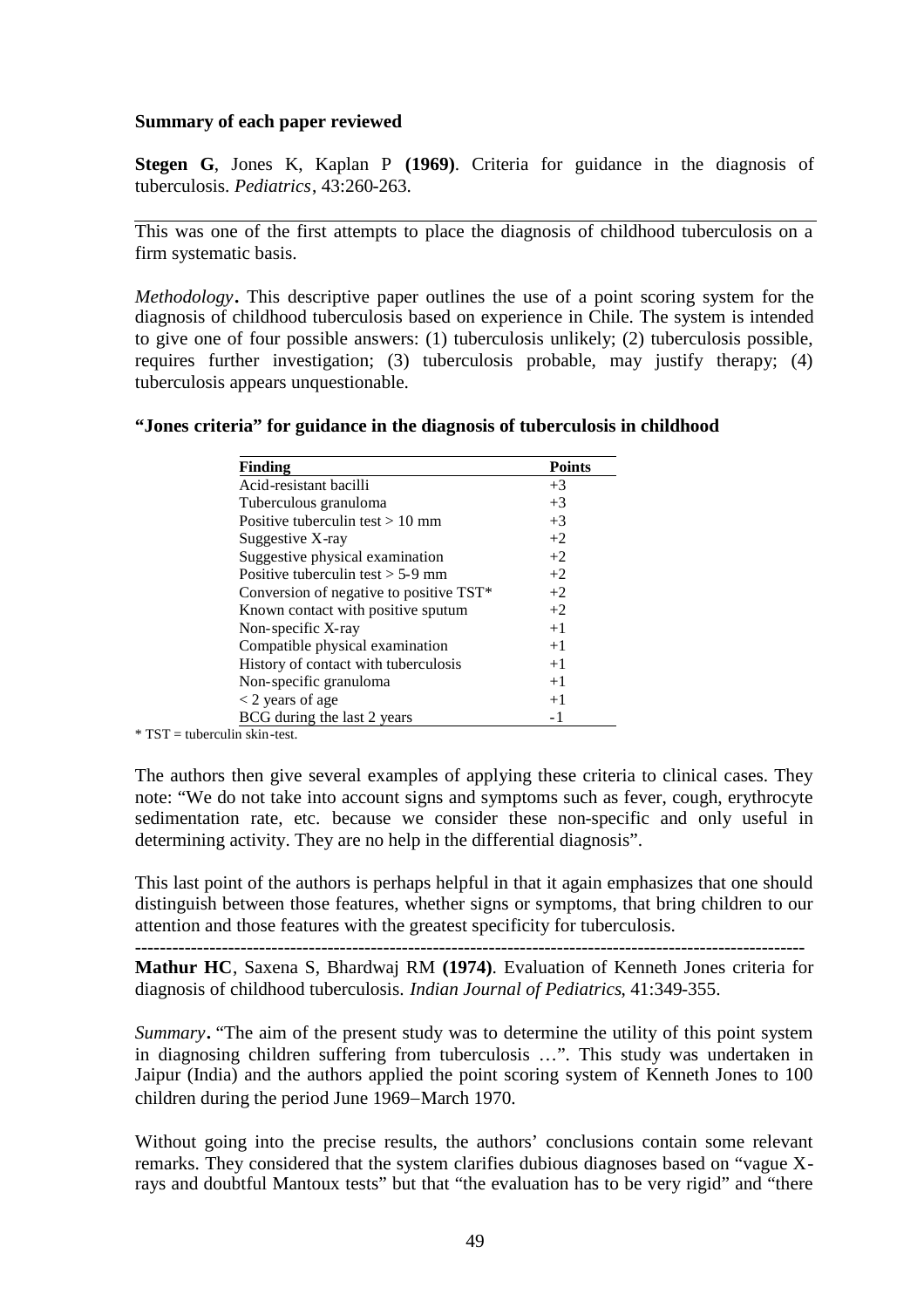is a long cumbersome list". Applying the system to their patients, they found it to have a sensitivity of 73%; if, however, they added one point for marasmus the sensitivity became 93%, but this would make the list of criteria even longer. One finds it difficult to imagine busy primary care staff finding the time and energy to fill in the list of 14 findings every time a child needs to be evaluated for possible tuberculosis.

**------------------------------------------------------------------------------------------------------------**

Laven GT (1977). Diagnosis of tuberculosis in children using fluorescence microscopic examination of gastric washings. *American Review of Respiratory Diseases*, 115:743-749.

*Population and methodology***.** This study was carried out in Lima (Peru) on "a select group of patients chosen by pediatricians for many clinical reasons". Also it should be noted that "the study group does not include the vast majority of children (usually outpatients) in whom tuberculosis was diagnosed during the study period on the basis of reaction to a skin-test using purified protein derivative and chest roentgenogram alone". In this study the use of fluorescent microscopy was compared with culture of gastric aspirate in 191 patients aged 2 months to 14 years. The children were severely ill and 18 deaths were recorded. Pulmonary tuberculosis was diagnosed in 107 children.

*Results***.** Tuberculosis was confirmed in 63 children by culture of gastric washings (61 children) or sputum or by autopsy in one child each. The results were then classified according to the extent of disease seen on chest radiographs, summarized in the table below. Among the children with less severe disease, the number of specimens per child was 2.7, and 2.9 among those with more severe disease. The results are interesting from several points of view. Firstly the percentage of positive smears is exceeded in the literature only by the results of Migliori et al. (1992). This suggests that the success of smear-microscopy in childhood is probably linked to the time and care taken to examine the smear. Secondly the sensitivity of the examination for both smear and culture increased with the severity of the disease, while the opposite effect was seen with regard to the tuberculin test results.

| Clinical and radiographic    | No. of   |    | Positive FM* $(\%)$ Positive GW* culture Positive TST* $(\%)$ |    |
|------------------------------|----------|----|---------------------------------------------------------------|----|
| diagnosis                    | children |    | $(\%)$                                                        |    |
|                              |          |    |                                                               |    |
| Miliary TB*                  | 13       | 54 | 69                                                            | 31 |
| Far-advanced cavitary TB     | 13       | 62 | 69                                                            | 62 |
| Far advanced non-cavitary TB | 26       | 73 | 65                                                            | 54 |
| Moderately advanced TB       | 21       | 14 | 43                                                            | 57 |
| Minimal TB or negative CR*   | 24       | 21 | 17                                                            | 75 |
| Total with TB                | 97       | 43 | 50                                                            | 58 |
| Total without TB             | 81       |    |                                                               |    |
| Total number patients        | 178      | 24 | 30                                                            | 35 |

\* TB = tuberculosis; FM = fluorescent microscopy; GW = gastric washing; CR = chest radiography; TST = tuberculin skin-test.

**------------------------------------------------------------------------------------------------------------- Aderele WI (1979)**. Pulmonary tuberculosis in childhood. *Tropical and Geographical Medicine*, 31:41-51.

*Site and population*. Children referred to the author at a childhood tuberculosis clinic in Ibadan (Nigeria) from January 1972 to December 1976; 263 children aged 3 months to 13 years with pulmonary tuberculosis were diagnosed and treated.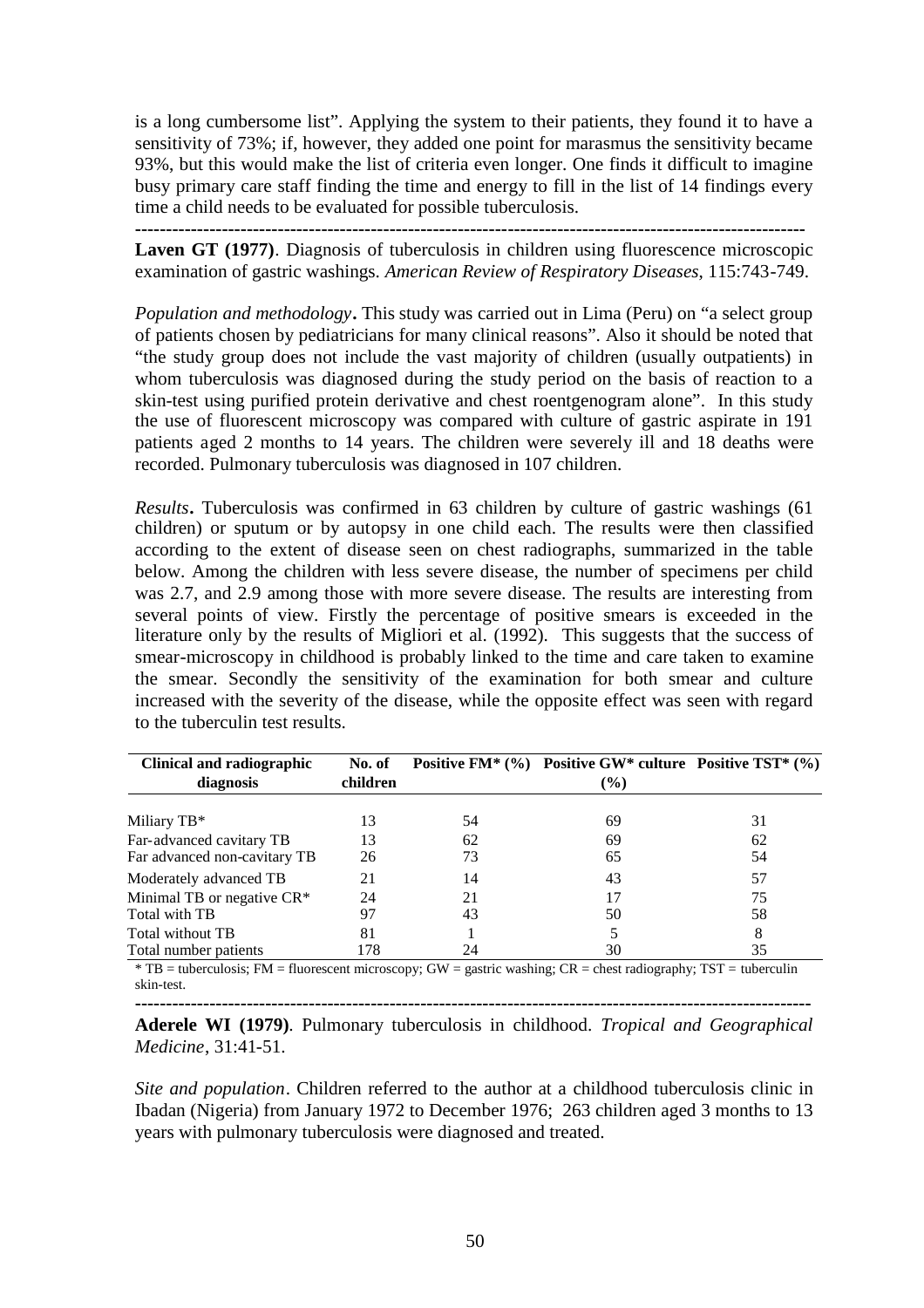*Diagnostic criteria***.** Criteria for inclusion in the study included any of the following:

- (1) Isolation of *M. tuberculosis* from sputum or gastric aspirate, plus CXR changes.
- (2) Histological diagnosis of tuberculosis by biopsy of gland, bone or skin plus CXR features.
- (3) Miliary shadowing on CXR plus features of tuberculosis elsewhere in the body.
- (4) Phlyctenular kerato-conjunctivitis plus a positive tuberculin skin-test of at least grade 2 and radiological changes.
- (5) CXR changes which persisted despite adequate antibiotic therapy plus a positive tuberculin test.
- (6) History of close contact with cases of tuberculosis plus positive skin test and radiological changes.
- (7) Necropsy confirmation of pulmonary tuberculosis.

The major presenting symptoms in this study were cough, fever and weight loss. The duration of cough (present in 180 children, 68%) varied from 2 weeks to 30 months with a mean of 2 months. Fever which is not defined was present in 149 children (57%) and had lasted for 2 weeks to 24 months (mean 3 months). Loss of weight was a symptom in 136 children (52%). In only 46 cases (17%) was there a history of contact with a case or a possible case of pulmonary tuberculosis. Of 224 children who were tuberculin-tested, 57 (25%) had a negative test, but most had a Heaf test done and it is difficult to compare the results with those after Mantoux testing. Bacteriological or histological confirmation was obtained in 60 children (23%): in 17 following lymph node biopsy and in 12 and 8 respectively from gastric aspirate and sputum culture.

*Outcome***.** Of the 219 children whose outcome could be analysed by the time of publication, 24 (11%) were known to have died.

The author comments specifically on the clinical value of the finding of supraclavicular nodes (found in 56 cases, 25%) for the diagnosis of childhood tuberculosis.

**------------------------------------------------------------------------------------------------------------**

**Ghidey Y**, Habte D **(1983)**. Tuberculosis in childhood: an analysis of 412 cases. *Ethiopian Medical Journal*, 21:161-167.

*Site and population***.** Children presenting to the chest clinic of the Ethio-Swedish Paediatric Clinic, Addis Ababa during the period May 1979 to April 1981. During this period 412 children were registered as suffering from tuberculosis.

*Diagnostic criteria***.** The presence of two or more of the criteria was required for the diagnosis of tuberculosis in children 4-6 years of age and at least three criteria for children > 6 years of age. Response to treatment was not utilized as a criterion.

- (1) History of contact with a tuberculous adult.
- (2) Suggestive symptom complex. In a footnote this is summarized "… includes nonspecific symptoms such as fever, night sweats and loss of weight and specific symptoms related to the site invaded, e.g. cough, swelling of lymph nodes, abdominal distension, difficulty walking …".
- (3) Radiological findings compatible with tuberculosis.
- (4) 2TU PPD reaction (positive): 10 mm or greater induration in a non-BCGvaccinated patient, or 15 mm or greater induration in a BCG-vaccinated patient.
- (5) Bacteriological or histological proof.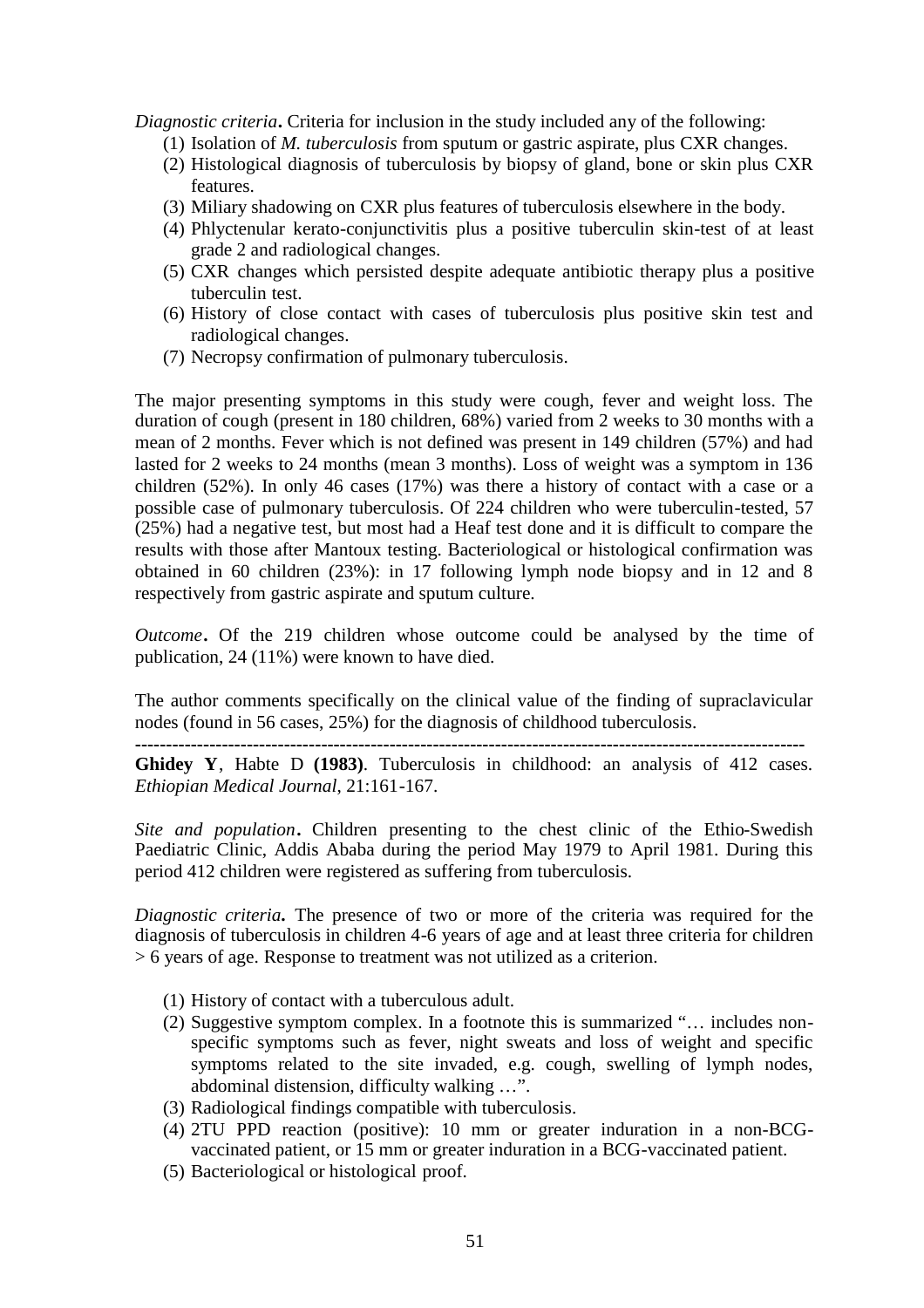From table 4 in the paper, it appears that a sedimentation rate of  $> 20$  mm/hour was also used as a criterion. In this table the tuberculosis symptom complex was found in 335 children (86%), contact with a tuberculous adult or *a person with chronic cough* in 212 (51%), a positive Mantoux test in 299 (73%) and a compatible X-ray in 339 (83%).

*Outcome***.** As with several other studies from developing countries, a very high rate of attrition was experienced during treatment. Of the 339 children who remained under the care of the clinic, 202 (60%) attended regularly, but 137 (40%) were lost to follow-up. There were 3 deaths.

This is one of the few papers to distinguish between children by age, at least three criteria (rather than two) being required for the diagnosis in children  $> 6$  years of age. ------------------------------------------------------------------------------------------------------------

**Cundall DB (1986)**. The diagnosis of pulmonary tuberculosis in malnourished Kenyan children. *Annals of Tropical Paediatrics*, 6:249-255.

*Site and population***.** This is a prospective study that records how the diagnosis of pulmonary tuberculosis was made in Maua Hospital (Kenya) during the 2-year period December 1981 to November 1983. "The aim of the study was to record how the diagnosis of pulmonary tuberculosis was made in order to define an appropriate diagnostic process for use in similar areas." The 144 children, aged from 6 weeks to 12 years, represented 4% of all paediatric admissions during the study period.

*Diagnostic criteria*

- (1) AFB positive: AFB identified on direct microscopy of sputum or gastric washings.
- (2) Mantoux positive: induration of 6 mm or more after the injection of 1 TU PPD RT23. In children who had received BCG, an induration of  $> 10$  mm was positive.
- (3) Contact positive: a person in the immediate household of the child had confirmed or probable tuberculosis.
- (4) Diagnostic X-ray: the CXR was strongly indicative of tuberculosis, showing for example miliary shadowing or segmental lesions and hilar enlargement consistent with a primary complex.
- (5) Suspicious X-ray: the appearance of the X-ray was suggestive, but not diagnostic, of tuberculosis

*Results***.** This study shows that children with pulmonary tuberculosis divided into confirmed, probable and suspect cases. As the author states, this represents "a hierarchy of diagnostic reliability, which may be used in a rational approach to suspected cases".

| No. of children |    | <b>Diagnostic criterion</b> | No. of children with<br>other criteria    | <b>Final classification</b> |
|-----------------|----|-----------------------------|-------------------------------------------|-----------------------------|
| 144             | 6  | AFB positive                | 2 contact<br>$1 X-ray$                    | Confirmed TB                |
| 138             | 19 | Mantoux positive            | 6 contact<br>2 contact & X-ray<br>4 X-ray | Probable TB                 |
| 119             | 34 | Contact positive            | $13$ X-ray                                |                             |
| 85              | 22 | Diagnostic X-ray            |                                           |                             |
| 63              | 23 | Suspicious X-ray            |                                           |                             |
| 40              |    |                             |                                           | Suspected TB                |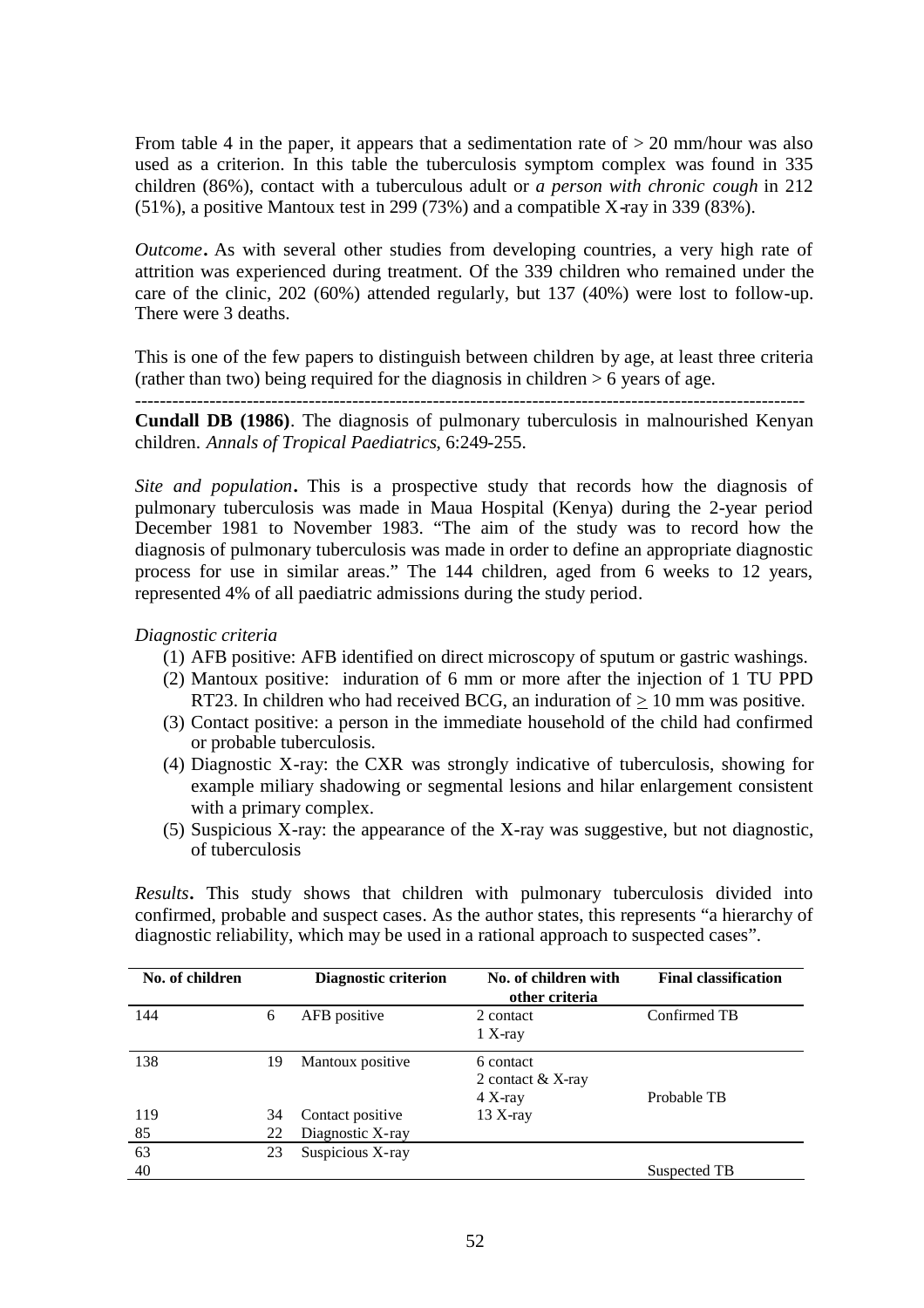This study, as with the WHO criteria (WHO, 1983), reflects the certainty with which the diagnosis of childhood tuberculosis is made in areas of high tuberculosis incidence. From a more practical point of view, once the decision has been made to institute antituberculosis therapy the children, whether confirmed, probable or only suspect cases of tuberculosis, become part of the burden imposed upon the health services by tuberculosis. What is not clear in this study is how the children entered the diagnostic process and became suspect cases.

**------------------------------------------------------------------------------------------------------------ Zimmerman BL** et al. **(1987)**. Children with AIDS – Is pathologic diagnosis possible based on chest radiographs? *Pediatric Radiology*, 17:303-307.

The authors review their experience with the interpretation of the chest radiographs of children with AIDS. Among 36 patients, 29 had pulmonary infections that, on either autopsy or biopsy, were shown to be lymphocytic interstitial pneumonitis, bronchusassociated lymphoid tissue, chronic interstitial pneumonitis, desquamative interstitial pneumonitis and immunoblastic sarcoma. The chest radiographs were not predictive in making a specific diagnosis.

Miliary tuberculosis was not one of the diseases found by these authors, but the number of diagnoses made when the histology was evaluated illustrates some of the confusion caused by HIV/AIDS in areas where tuberculosis and HIV/AIDS are common.

**Starke JR**, Taylor-Watts KT **(1989)**. Tuberculosis in the pediatric population of Houston, Texas. *Pediatrics*, 84:28-35.

*Population evaluated***.** 110 children with a median age of 24 months seen at the Children's Tuberculosis Clinic, Houston (Texas) between September 1984 and December 1987.

*Diagnostic criteria***.** The diagnosis of tuberculosis was confirmed if *M. tuberculosis* was isolated from any body site, or if the clinical findings were consistent with tuberculosis and at least two of the following criteria were also met:

- (1) a Mantoux 5-TU skin-test result of  $>10$  mm induration;
- (2) other disease entities were ruled out and the subsequent course was consistent with tuberculosis;
- (3) an adult source-case with contagious disease was discovered.

These criteria are fairly simple and do not rely on symptomatology at all. The tuberculin used is not stated and "contagious" is presumed to mean sputum smear-positive. A culture of *M. tuberculosis* was obtained from 39% of children with pulmonary involvement and this rose to 75% in those aged  $\langle 1 \rangle$  year. At the time of diagnosis, 10 children had a negative TST, but in 8 of these children this converted to positive when repeated within 3 months of commencing treatment.

*Treatment regimens***.** Initially the then-standard regimen of 12-18 months of INH and RMP was used, the duration of treatment later being reduced to 9 months, and then 6-9 months with pyrazinamide for the first two months of treatment.

Drug dosages: INH, 10-15 mg/kg/day; RMP, 10-20 mg/kg/day; PZA, 25-35 mg/kg/day. If given twice weekly, then INH 20-25 mg/kg/dose and RMP 10-20 mg/kg/dose.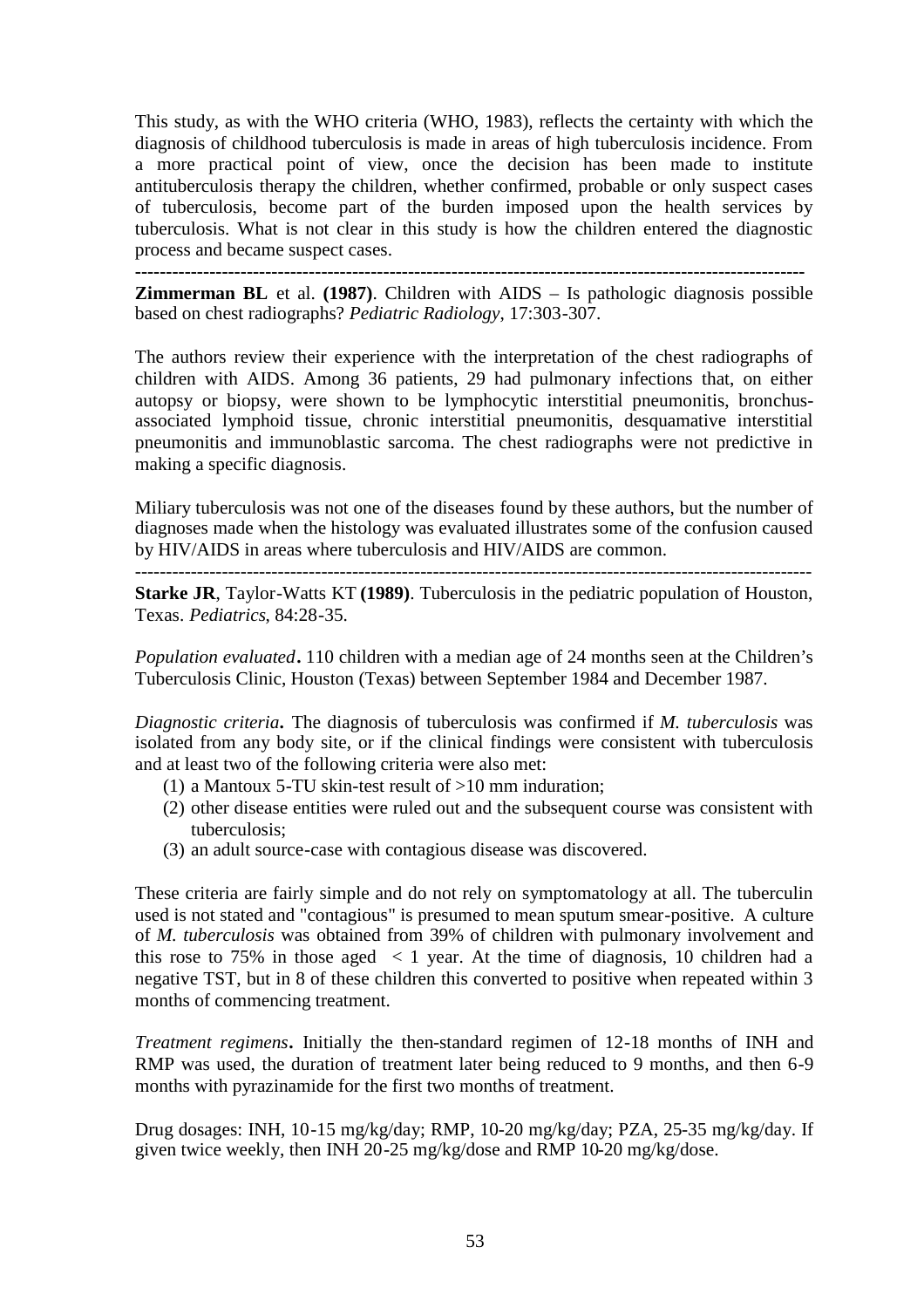Compliance with treatment was judged by self-report, parents' knowledge of the medicines, pill counts, clinical improvement and compliance with clinic visits. In the event of suspected non-compliance, patients were given twice-weekly supervised medications by a nurse or outreach worker after initial daily therapy for two months. Compliance was recognized to be a major problem and 39% of patients were considered significantly non-compliant. The ability to supervise treatment twice weekly enabled completion rates to reach 94%. Disease in those treated twice weekly resolved as quickly and completely as in those treated with daily regimens. In the entire series only two children relapsed and this was associated with drug-resistance in both cases.

### *Other points of interest*

Although 58 children had pulmonary parenchymal disease, only 20 (35%) had respiratory tract symptoms and 14 of these children were  $\lt 1$  year of age. The fact that children with significant radiological findings may be asymptomatic needs to be considered in drawing up algorithms or scoring systems for the diagnosis of childhood tuberculosis.

------------------------------------------------------------------------------------------------------------

**Kumar L** et al. **(1990)**. A randomized trial of fully intermittent vs. daily followed by intermittent short course chemotherapy for childhood tuberculosis. *Pediatric Infectious Disease Journal*, 9:802-806.

*Population evaluated***.** 76 newly-diagnosed children aged 1-15 years from Chandigarh (India).

*Diagnostic criteria***.** For the purpose of evaluating two therapeutic regimens the authors had to define tuberculosis in their subjects. "A diagnosis of tuberculosis was considered when at least 3 of the following criteria were met":

- (1) tuberculous lymphadenopathy
- (2) pulmonary tuberculosis
- (3) disseminated tuberculosis.

Criteria are then further provided for each of these different categories.

### *Tuberculous lymphadenopathy*

- (a) enlargement of lymph nodes either regionally or generalized;
- (b) positive Mantoux reaction (10 mm or more induration at 72 hours after 1 TU unit of PPD);
- (c) caseous granulomata on histopathology;
- (d) acid-fast bacilli (AFB) in histopathological sections or smears from lymph node aspirates or cultured on Lowenstein-Jensen slants.

### *Pulmonary tuberculosis*

- (a) history of fever, cough, sputum production (older children), chest pain or haemoptysis, malaise, fatigue, weakness and weight loss;
- (b) CXR evidence of consolidation, cavitation, collapse, pleural effusion or pneumothorax;
- (c) positive Mantoux test;
- (d) gastric lavage, deep laryngeal swab or sputum positive for AFB in smears or on culture.

## *Disseminated tuberculosis*

(a) involvement of multiple organs;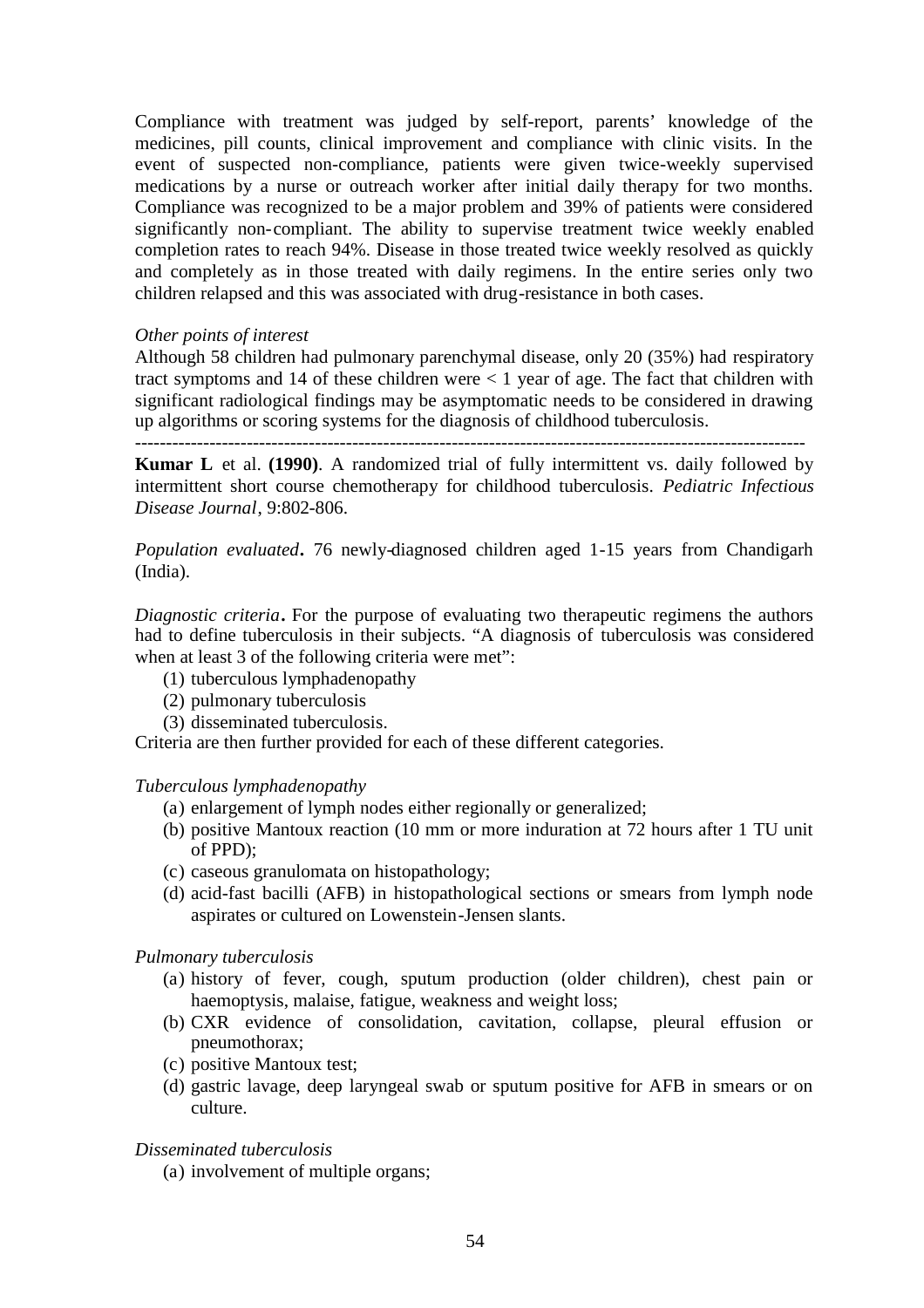- (b) miliary mottling on chest roentgenogram either alone or with other radiological features;
- (c) histopathological evidence of tuberculosis as caseous granulomata in biopsies of lymph nodes or the liver;
- (d) demonstration of AFB in gastric lavage, sputum or tissue biopsies and/or positive culture.

A positive Mantoux test was not included in the last group because of the frequency of a negative test in the presence of malnutrition and the frequency of malnutrition in disseminated tuberculosis.

These are fairly comprehensive criteria, but it is uncertain how many of the children actually had the different features. The Mantoux test was positive in 94% of children, and a positive culture was obtained in 9%, compatible histopathology in 38% and a positive smear in 36%, but it is not clear in how many cases these findings overlapped in the same children.

What is valuable in this paper is that the authors also gave criteria for assessment of efficacy of therapy:

- *General improvement* was defined as normalization of body temperature, improvement in appetite and weight gain.
- Improvement in *pulmonary tuberculosis* was graded according to general improvement and the regression of radiological lesions or conversely the appearance of new lesions. In the case of *lymphadenitis* the size of the nodes was relied upon, while for disseminated tuberculosis the criteria were similar to the other classes but included a decrease in the size of enlarged organs. Improvement in these various features should have taken place within 3-4 months.

**----------------------------------------------------------------------------------------------------------**

**Reis FJ** et al. **(1990)**. Six-month isoniazid-rifampin treatment for pulmonary tuberculosis in children. *American Review of Respiratory Diseases*, 142:996-999.

*Population evaluated***.** For the purpose of a therapeutic trial 152 children diagnosed as having pulmonary tuberculosis in Minas Gerais (Brazil) were enrolled.

The *diagnosis* was based on a chest roentgenogram that showed parenchymal changes or mediastinal lymph nodes suggestive of tuberculosis, plus two or more of the following criteria:

- (1) suggestive symptoms and clinical signs;
- (2) direct contact with a tuberculous adult, bacillary-positive or -negative;
- (3) tuberculin test (PPD RT23 2TU) positive ( $\geq$  5 mm induration);
- (4) acid-fast bacilli in the sputum or gastric washings, or the presence of granulomata in any histology specimen.

The most frequent symptoms were cough (59%), fever (28%) and weight loss (27%), and 55% had contact with a sputum smear-positive adult. All the children had radiological changes suggestive of tuberculosis, but none had miliary tuberculosis or cavitation. In this study the criteria for improvement are not clearly defined, but it is stated that at the end of treatment there was radiological improvement in all patients, and weight gain with no recurrence in those patients followed up. HIV/AIDS was not evaluated and was probably not yet a significant factor in this community.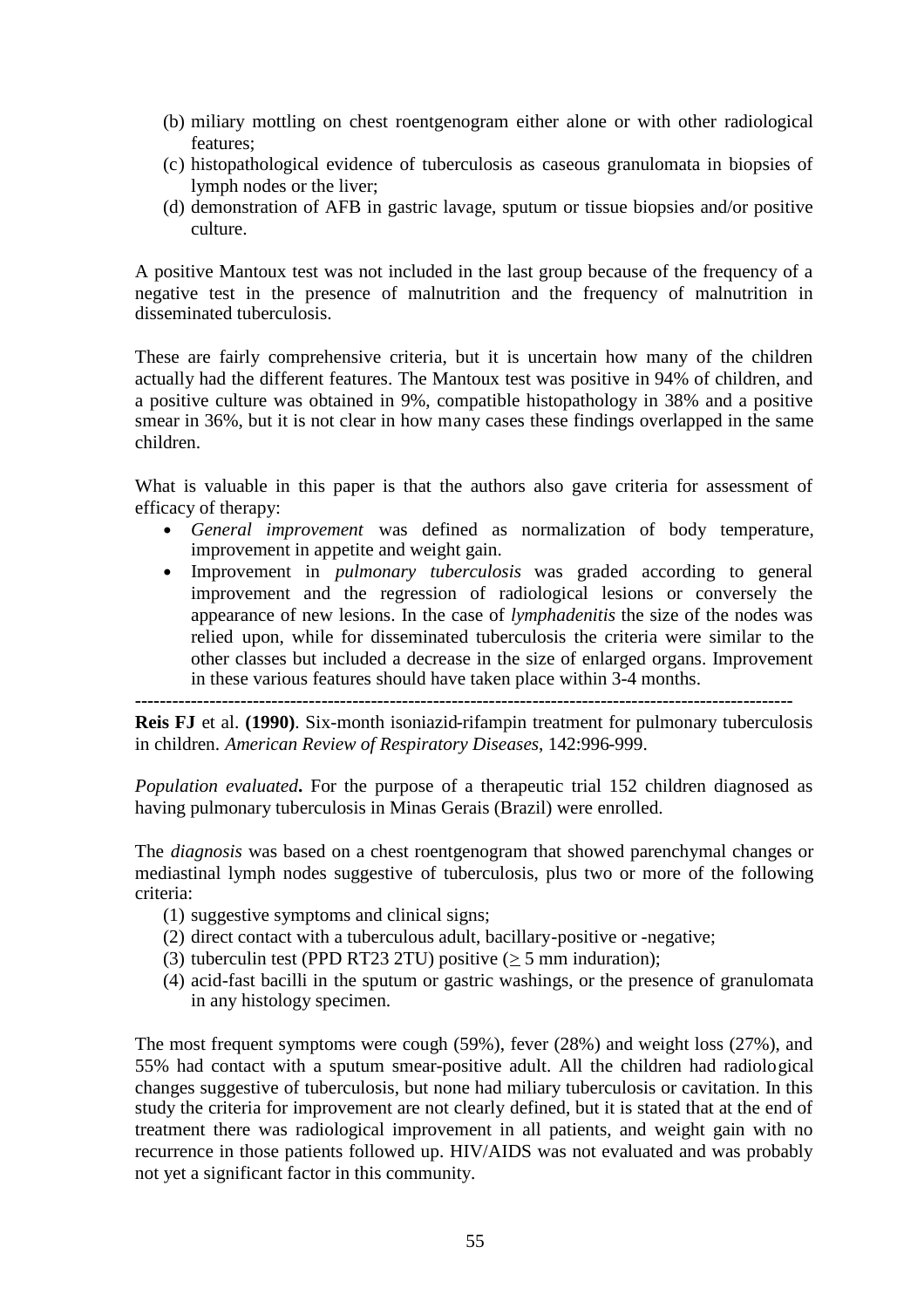---------------------------------------------------------------------------------------------------------

**Migliori GB** et al. **(1992)**. Proposal of an improved score method for the diagnosis of pulmonary tuberculosis in childhood in developing countries. *Tubercle and Lung Disease*, 73:145-149.

*Site and population evaluated***.** Children aged < 5 years referred for suspected pulmonary tuberculosis to the Regional Antituberculosis Centre Arua Hospital (northern Uganda) from June 1987 to August 1989.

*Methodology***.** In this study the authors considered the clinical criteria used by Ghidey & Habte (1983) to provide the "gold standard" diagnosis of pulmonary tuberculosis in childhood, and then evaluated against this standard gastric aspirate for acid-fast bacilli and response to treatment (RTT). At least two of the criteria of Ghidey & Hapte were required for the diagnosis of pulmonary tuberculosis.

*Diagnostic criteria*

- (1) Medical history was considered "sufficient" if the child had household contact with a tuberculous adult.
- (2) Cough persisting for more than two consecutive weeks was considered suspicious of tuberculosis. Weight loss, fever and sweats were looked on as non-specific symptoms.
- (3) Chest radiograph was performed "on all the children when a consistent suspicion of pulmonary tuberculosis was present after clinical examination".
- (4) A Mantoux test with 2 TU of PPD RT23 was regarded as positive if the induration was  $\geq 10$  mm in those without a BCG scar or  $\geq 15$  mm in those with BCG scars.
- (5) Bacteriological or histological proof: three early-morning nasogastric aspirations were performed; further, in the event of negative results three new aspirations were performed.
- (6) In those children placed on treatment, RTT was evaluated and this was defined as clinical improvement (body-weight increase of more than 10% of the starting weight and not less than 0.7 kg, and cough and non-specific symptoms disappearing after two months of treatment).

*Results***.** On the basis of the clinical score the children were classified as:

- (a) Pulmonary tuberculosis cases (31 children, 15%) ... more than 2 points with or without a positive gastric washing or positive RTT.
- (b) Highly suspected pulmonary tuberculosis (23 children, 11%) …1 point and in addition a positive gastric washing or RTT.
- (c) Suspected pulmonary tuberculosis (156 children, 74%) …1 point allocated but GW negative and RTT not evaluated as the children were not treated.

One is left wondering what would have been found if the children in group (c) had been placed on treatment: would some of them not have gained in weight and could they then have been classified as cases?

One of the features of this paper is the very high incidence with which acid-fast bacilli were found in the gastric aspirate and equally the enthusiasm with which this was pursued, three new aspirations being undertaken if the first three were negative. Of the 31 children diagnosed with pulmonary tuberculosis, 30 (97%) had a positive gastric aspirate for AFB; and 14 of the 23 suspected cases (61%). By contrast the percentage of children with a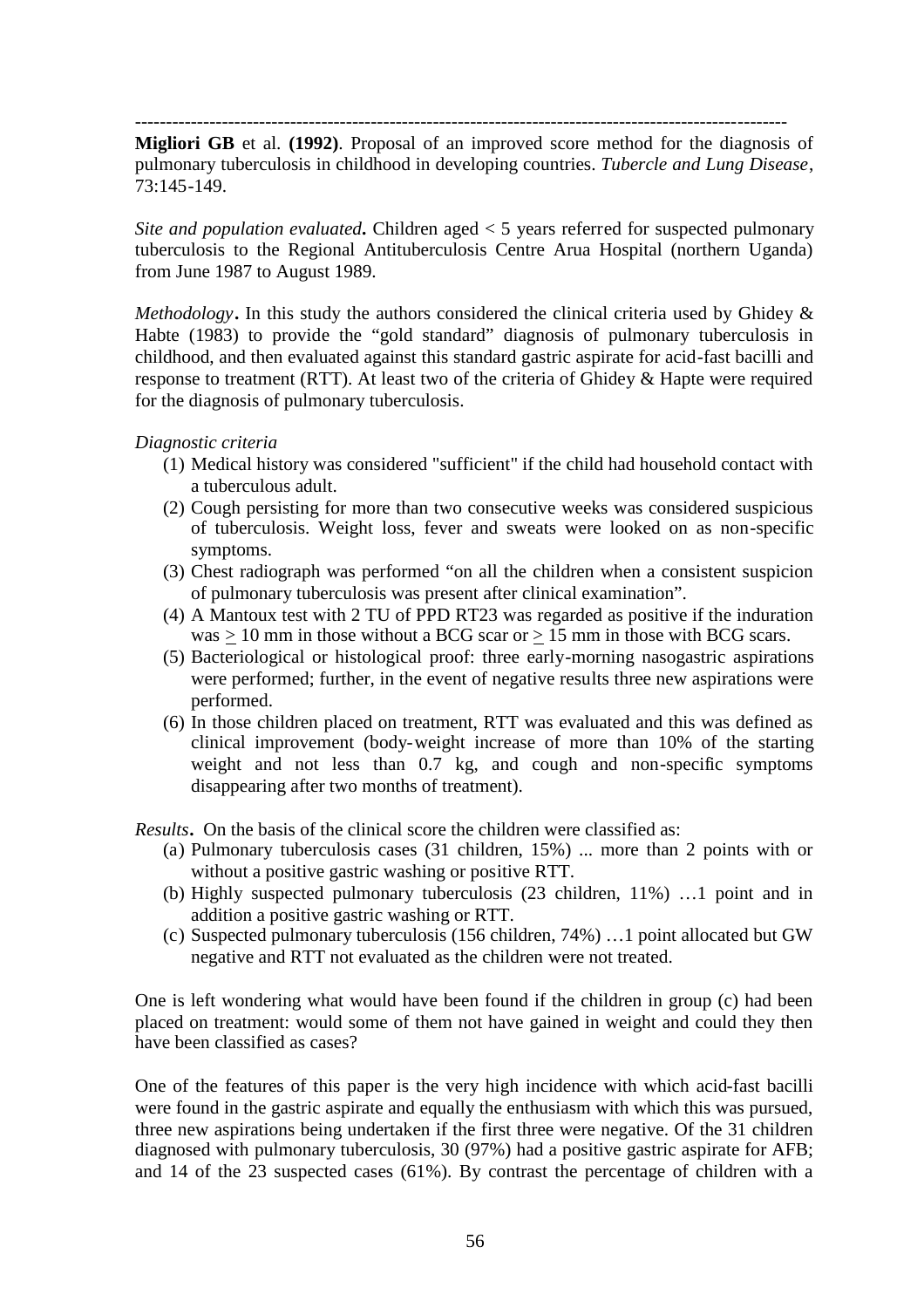positive Mantoux result is relatively low, overall only 37%. What is valuable is the existence of a group thought not to have tuberculosis, although not many of their details are given. It is stated that 13 of 40 non-tuberculosis children had a chest radiograph considered compatible with tuberculosis, but that all of them improved after antibiotic treatment.

**---------------------------------------------------------------------------------------------------------**

**Starke JR**, Jacobs RF, Jereb J **(1992)**. Resurgence of tuberculosis in children. *Journal of Pediatrics*, 120:839-855.

This is a conventional review article discussing the current "state of the art". There are, however several potentially valuable definitions.

*Tuberculous infection without disease***.** This is the preclinical stage of infection with *M. tuberculosis.* The tuberculin-test reaction is positive, but the chest radiograph is normal and the child is free of signs or symptoms. (But how does one classify the case should the culture of gastric aspirate be positive for *M. tuberculosis*?)

*Tuberculous disease***.** This occurs when clinical manifestations of pulmonary or extrapulmonary tuberculosis become apparent, either by chest radiograph or by clinical signs and symptoms. In general an infected child with any radiographic or clinical manifestations consistent with tuberculosis is considered to have disease, even if no symptoms are present.

Several studies have demonstrated that if chest radiographs are taken shortly after infection, a majority of children have evident radiological changes, especially mediastinal lymphadenopathy. This could be described as a diagnostic "grey area" and leads to a discussion of whether these children have infection or disease. This becomes important in deciding if these children need chemoprophylaxis or treatment.

**------------------------------------------------------------------------------------------------------------**

**Goodyear HM** et al. **(1993)**. Mycobacterial infection in an inner city children's hospital. *Archives of Disease in Childhood*, 69:229-231.

*Population evaluated***.** Children with tuberculosis admitted to the Queen Elizabeth Hospital for Children, Hackney, London (England).

*Diagnostic criteria***.** "The diagnosis of mycobacterial infection was based on a positive culture, or clinical and radiological features suggestive of tuberculosis, in the presence of a positive tuberculin test". No further description of the criteria is given. The most common complaints were cough, night fever and weight loss, but the number of children with these complaints is not given.

*Treatment regimens***.** "Conventional regimens" were applied, but details are not given.

*Results***.** 64 cases of mycobacterial disease were encountered, but 11 were due to atypical mycobacteria. A culture of *M. tuberculosis* was obtained in 20 cases (38%). The principal sites of disease were pulmonary in 39 children (74%) and in 9 (17%) cervical lymph nodes.

**------------------------------------------------------------------------------------------------------------**

**Oviawe O**, Ojemudia E **(1993)**. The problem of non-attendance at a paediatric tuberculosis outpatient clinic. *Annals of Tropical Paediatrics*, 13:243-247.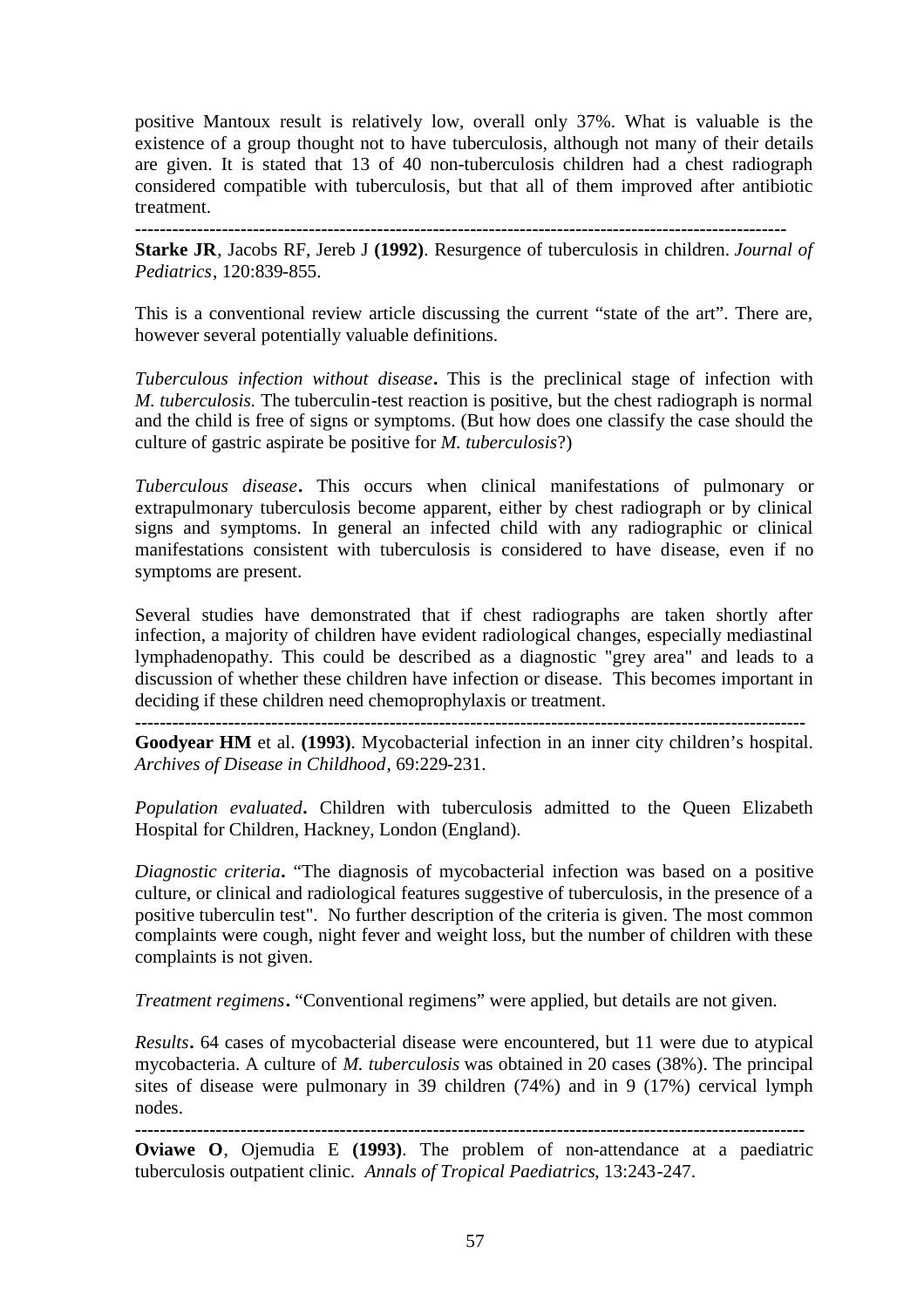The authors relate their experience with clinic non-attendance in a group of 146 children receiving treatment for pulmonary tuberculosis. There were 70 (48%) non-attenders and the mean time to non-attendance was 20 weeks. Low maternal education, disruptive family events and the perception that the disappearance of symptoms indicated cure were associated with non-attendance. Of the 70 non-attenders, 19 (27%) were found still to have major health problems when they were traced. The authors state that financial constraints and the enormous scale of the tuberculosis problem mitigate against routine home visits.

The findings of this study are of interest in that with modern short-course chemotherapy that includes rifampicin, pyrazinamide and isoniazid, a majority of paucibacillary patients might be cured by 20 weeks of treatment.

-----------------------------------------------------------------------------------------------------------

**Seth V** et al. **(1993)**. Childhood tuberculosis in a referral centre: clinical profile and risk. *Indian Pediatrics*, 30:479-485.

This paper gives clinical details of 196 children diagnosed with pulmonary tuberculosis attending the Pediatric Tuberculosis Clinic at the All India Institute of Medical Sciences (New Delhi) between January 1988 and December 1989. The Mantoux test in this study was considered positive if an induration of more than 10 mm was found using 1 TU of PPD RT 23. Of the children, 61% were severely malnourished, the Mantoux test was positive in 77% and 34% of children had family contact with tuberculosis. The chest radiograph showed parenchymal infiltration in 51% of cases, infiltration and mediastinal adenopathy in a further 17%, and adenopathy alone in 32%.

------------------------------------------------------------------------------------------------------------

**Pineda PR** et al. **(1993)**. Intrathoracic tuberculosis: a report of 202 cases. *Tubercle and Lung Disease*, 74:261-266.

This paper describes experience with paediatric intrathoracic tuberculosis in British Columbia during the period 1979-1988. Notification is centralized in British Columbia so that the authors were aware of all cases reported. Nonetheless a rate is not given in the paper. Data from 202 cases were analysed.

*Diagnostic criteria***.** Demonstration of *M. tuberculosis* either by smear or culture or following a positive response to 5 TU of PPD  $(> 5 \text{ mm})$ , a history of contact, with appropriate chest X-rays and a favourable response to treatment. Contact investigation led to diagnosis in 154 children (76%) and 48 were referred because of symptoms. On questioning, 40% of patients had symptoms, the most frequent of which were cough (51%) and fever (28%). In 45 patients (22%) sputum was positive for smear and/or culture, and gastric washings done in 72 cases were positive in 24%.

**------------------------------------------------------------------------------------------------------------**

**Gutman LT** et al. **(1994)**. Tuberculosis in human immunodeficiency virus-exposed or infected United States children. *Pediatric Infectious Disease Journal*, 13:963-968.

*Population evaluated***.** This retrospective study was undertaken to document the occurrence of tuberculosis among HIV-infected or -exposed children aged under 12 years between 1991 and 1992 in the United States of America. A survey by questionnaire was conducted among HIV-referral centres that were participating in the Pediatric Acquired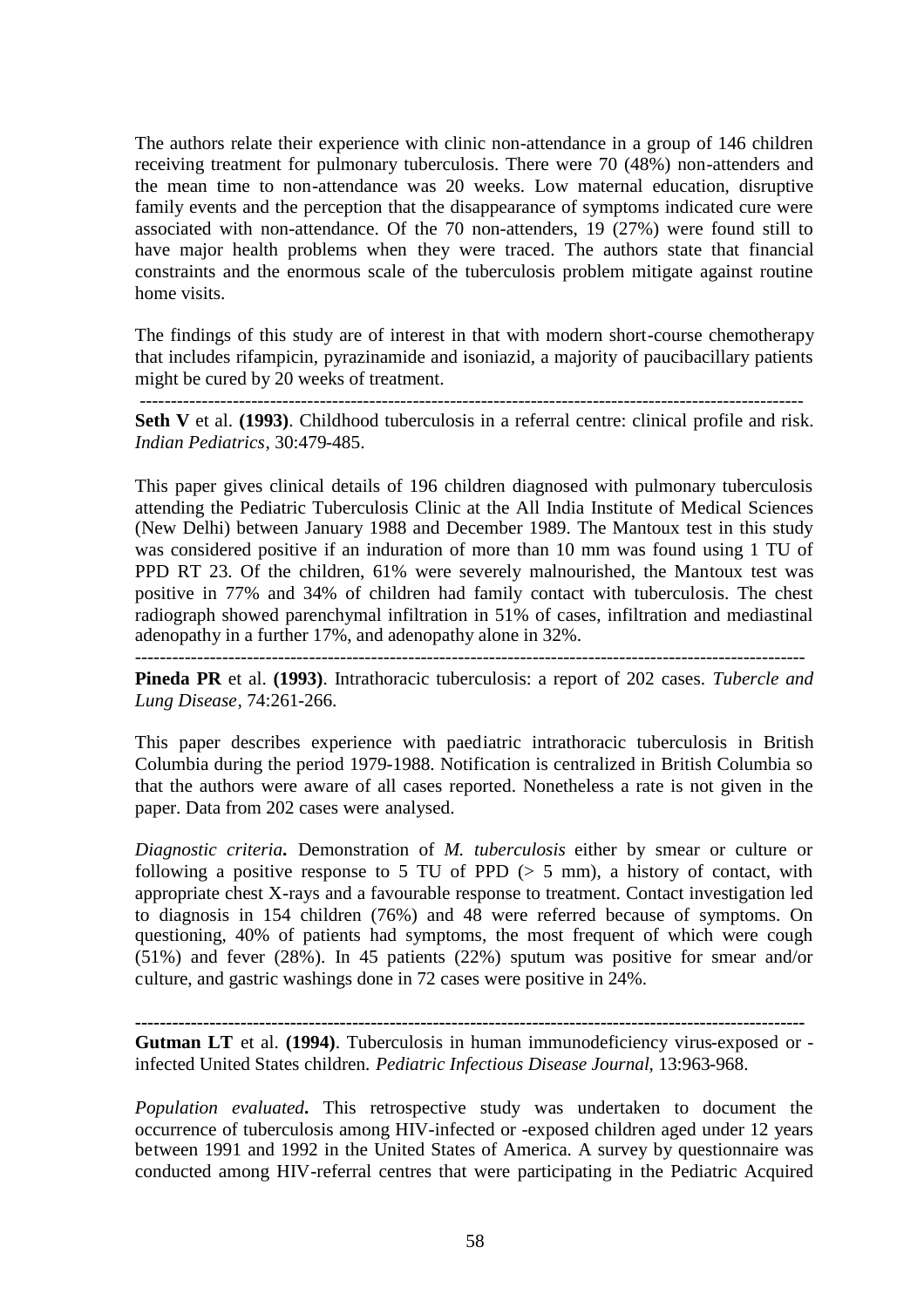Immunodeficiency Syndrome Clinical Trials Group (PACTG); 75 cumulative cases of tuberculosis were identified among 14 038 children.

*Diagnostic criteria***.** The study defined children with tuberculosis disease as those who were treated with two or more drugs since the PACGT site was established and who were clinically symptomatic with known or presumed *M. tuberculosis* infection.

*Relevant findings***.** An isolate of *M. tuberculosis* was obtained from 34 (45%) of the 75 children. Of these isolates, 5 of 25 (20%) were resistant to both INH and RMP; 11 of the children (15%) failed to respond to therapy. Treatment regimens are not discussed.

------------------------------------------------------------------------------------------------------------

**Luo C** et al. **(1994)**. Human immunodeficiency virus type-1 infection in Zambian children with tuberculosis: changing seroprevalence and evaluation of a thioacetazone-free regimen. *Tubercle and Lung Disease*, 74:110-115.

*Population evaluated***.** All consecutively seen, newly-diagnosed cases of tuberculosis in children aged 1 month to 15 years admitted to the Paediatric Department of the University Teaching Hospital, Lusaka (Zambia) between October 1991 and May 1992. These patients were compared with children aged 1 month to 15 years admitted to the same hospital with traumatic injuries.

*Diagnostic criteria***.** The diagnosis of tuberculosis was defined as the presence of three of the following:

- (1) symptoms and signs suggestive of tuberculosis;
- (2) sputum smear or gastric washings positive for acid-fast bacilli;
- (3) lymph node or other tissue biopsy revealing acid-fast bacilli or suggestive of tuberculosis;
- (4) radiological features suggestive of tuberculosis;
- (5) response to antituberculosis treatment;
- (6) history of close contact with a case of tuberculosis;
- (7) positive skin reaction to PPD.

Details of suggestive symptoms and signs are not given, nor is it stated what were regarded as suggestive radiological features on chest radiography. Certain clinical features are tabulated in the results.

*Treatment regimen***.** Zambian national guidelines were followed:

- SM 20 mg/kg for 2 months
- INH 10 mg/kg for 6 months
- RMP 15 mg/kg for 6 months
- PZA 35 mg/kg for 6 months

It is not stated whether the drugs were given daily or intermittently.

*Relevant results***.** The main thrust of this paper was the increased HIV-positive seroprevalence among Zambian children. Of the 120 children enrolled, 67 (57%) were HIV-seropositive compared to 16 (10%) among the 167 controls. While a satisfactory response to treatment was noted among all the HIV-negative children with tuberculosis, 16 (24%) of the HIV-positive children died within an average of 60 days from the time of diagnosis.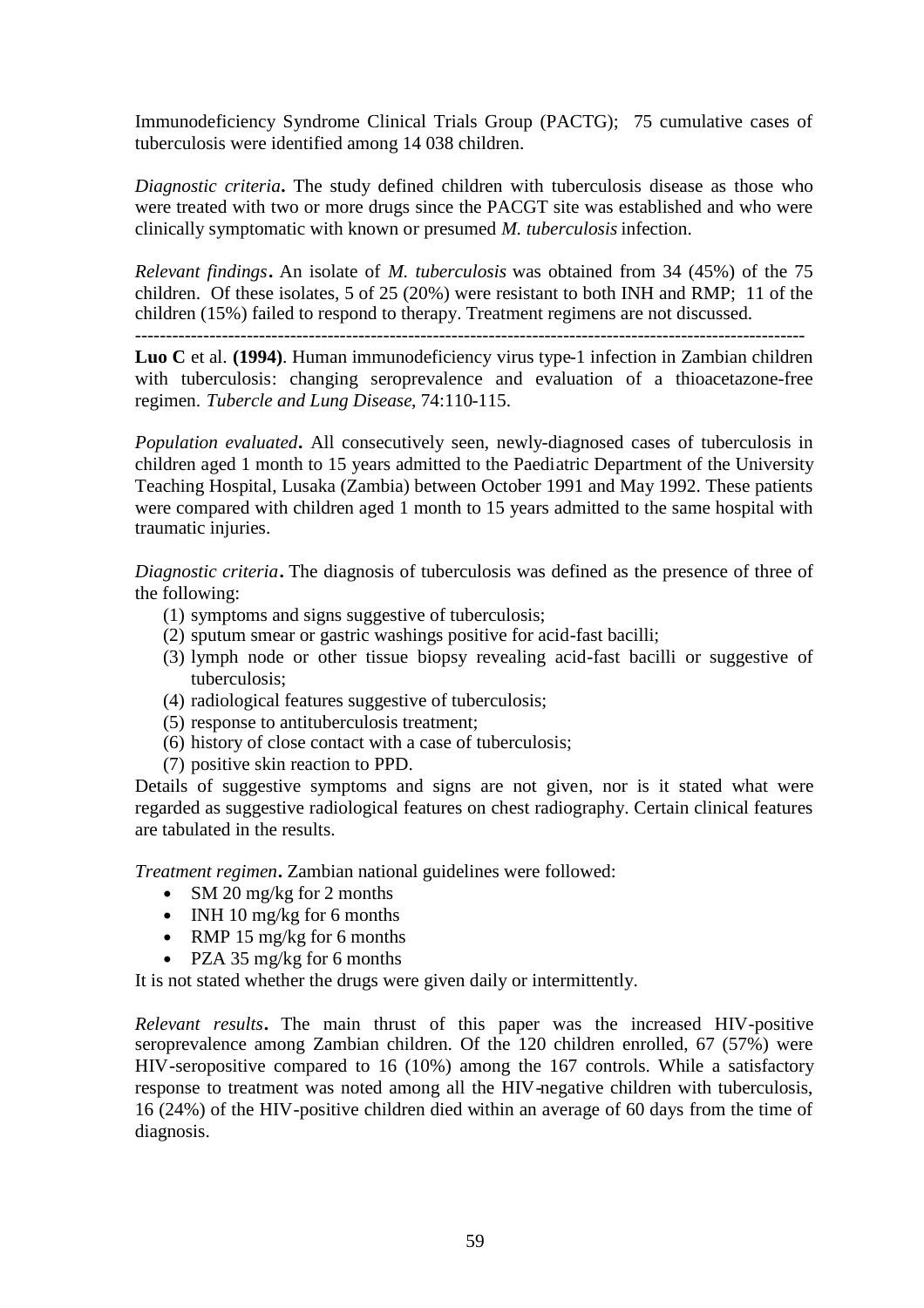Although one might quibble about the accuracy with which tuberculosis was identified in this study, the paper was one of the first to draw widespread attention to the various problems caused by the interaction of HIV and tuberculosis among children. -----------------------------------------------------------------------------------------------------------

**Bergman N (1995)**. A "treatment score" for primary and pulmonary tuberculosis. *Central African Medical Journal*, 41:1-6.

*Summary***.** This paper presents another proposal for a "scoring" system to diagnose childhood tuberculosis. The difficulty of arriving at a diagnosis of tuberculosis in childhood is discussed and it is pointed out that it is the "total picture" that is important and not only certain specific findings, and also that certain findings are often given more credence than others and therefore are "weighted". No data on the use of the score is presented, but there is reference to cases that did not qualify for treatment, but then had a positive culture of *M. tuberculosis*. On follow-up, some of these children remained well and it is assumed that they represent "the natural history of healing of a primary focus."

| Diagnostic feature*   | Score | Diagnostic feature*             | Score |
|-----------------------|-------|---------------------------------|-------|
| GL AFB positive       | 8     | Cough 4 or 3 weeks              |       |
| Cut > 5 col           |       | Previous TB                     |       |
| Cult 3-4 col          |       | Close TB contact                |       |
| Cult 1-2 col          | 3     | Contact sputum positive         |       |
| Pleural cult $>3$ col | 8     | Sputum positive mother          |       |
| Pleural cult 1-2 col  |       | LOW subjective                  |       |
| Any repeat cult       | 2X    | No weight gain 4 months         |       |
| Biopsy positive       | 8     | Objective LOW 3 months          |       |
| Biopsy compatible     |       | FTT on ward diet                |       |
|                       |       | Hypersensitivity                |       |
|                       |       | Hypomelanosis                   |       |
| Cavity                | 6     | <b>Accelerated BCG response</b> |       |
| Miliary               |       | Hb <8 G/L                       |       |
| Hilar nodes           |       | Hb <9 G/L                       |       |
| Pneum not responding  | 6     | Mantoux<10mm                    |       |
| Ghon complex          |       | Mantoux >10mm                   |       |
|                       |       | Mantoux blistering              |       |
|                       |       | $HIV+$                          |       |

 $*$  Cult = culture; CXR = chest radiograph; FTT = failure to thrive; GL = gastric lavage; LOW = loss of weight; col = colonies; pneum = pneumonia.

This is a very complex chart and, again, it is difficult to imagine it being completed regularly by primary health care personnel who are responsible for much of the day-to-day administration of a tuberculosis control programme in a developing community.

**------------------------------------------------------------------------------------------------------------**

**Chintu C** et al. **(1995)**. Impact of human immunodeficiency virus type-1 on common pediatric illnesses in Zambia. *Journal of Tropical Pediatrics*, 41:348-353.

*Study site***.** This study was undertaken at the University Teaching Hospital, Lusaka (Zambia) and documents the impact of HIV infection on the admissions profile of the hospital for the period October 1990 to July 1991.

*Diagnostic criteria***.** The criteria used previously by the Lusaka group of researchers were applied in this study. The presence of three of the following was used to make a clinical diagnosis of tuberculosis:

• symptoms and signs suggestive of tuberculosis;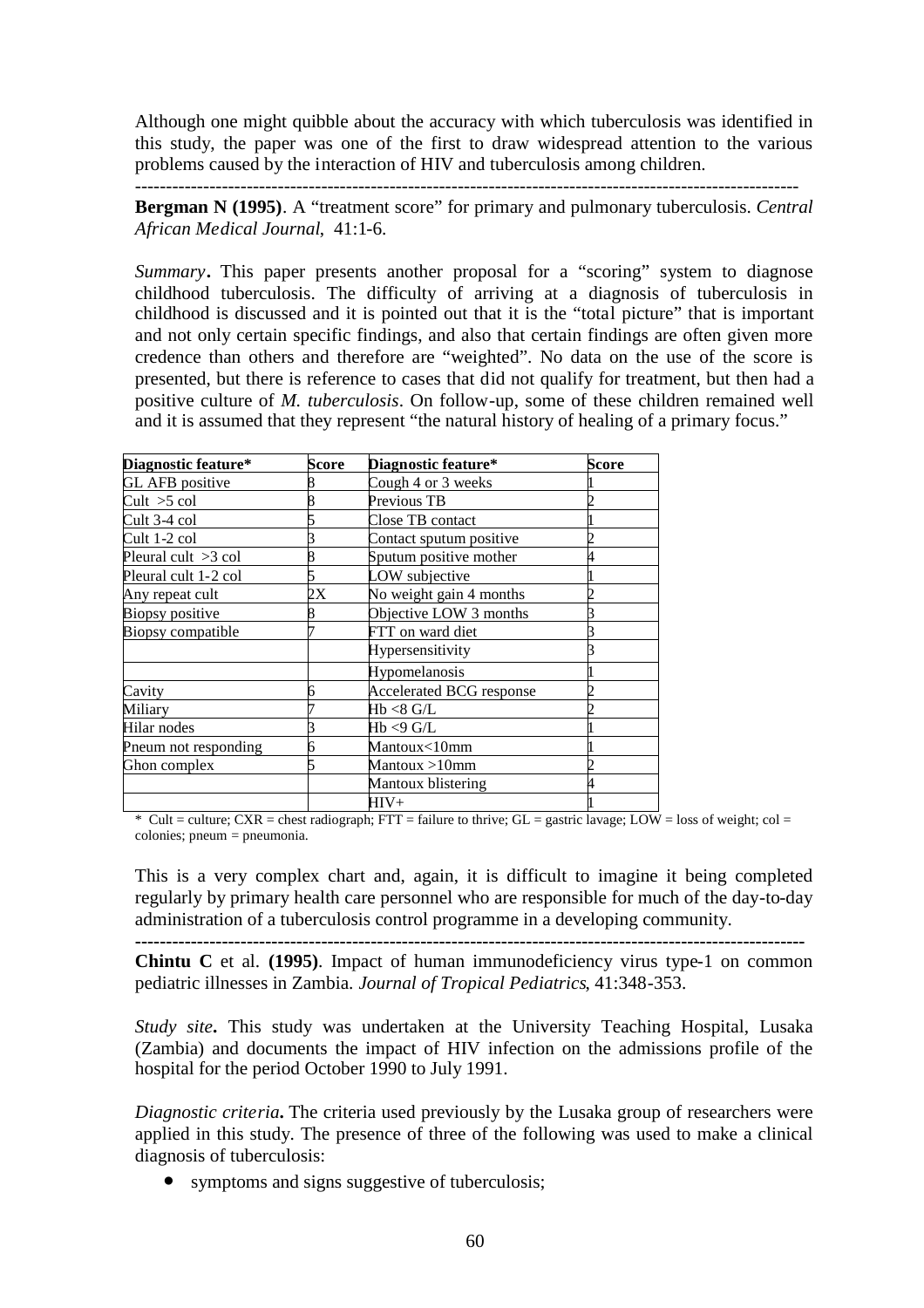- sputum-smear or gastric washings positive for acid-fast bacilli;
- lymph node or other tissue biopsy revealing acid-fast bacilli or suggestive of tuberculosis;
- radiological features suggestive of tuberculosis;
- response to antituberculous treatment:
- history of close contact with a case of tuberculosis;
- positive skin reaction to PPD.

No further description of the criteria is provided, but the main thrust of the paper was the burden of disease and not tuberculosis per se.

From the point of view of tuberculosis control, this study quantified the burden of childhood tuberculosis at a Zambian hospital and found it to be the fifth most common diagnosis, and responsible for 5% of all admissions to the Department of Paediatrics and Child Health.

----------------------------------------------------------------------------------------------------------

**Schaaf HS** et al. **(1995)**. Respiratory tuberculosis in childhood: the diagnostic value of clinical features and special investigations. *Pediatric Infectious Disease Journal*, 14:189- 194.

*Site and population evaluated***.** Children presenting to a paediatric outpatient facility in the Western Cape Province of South Africa with suspected tuberculosis were investigated, followed up and finally classified on the basis of results of investigations and clinical course as probable, confirmed tuberculosis or not tuberculosis.

*Results***.** Of the 258 children admitted to the study, 109 children (42%) were eventually confirmed to have tuberculosis by positive culture for *M. tuberculosis* from one or more sources, 86 children (33%) were considered to have probable tuberculosis, whereas 63 (24%) children were, after follow-up, thought not to have tuberculosis. Household contact with adult pulmonary tuberculosis was found in 43% of the confirmed tuberculosis cases and 56% of the probable cases, but also in 21% of the not-tuberculosis cases  $(P < 0.01)$ . There was however no difference in the prevalence of weight loss, cough or other respiratory symptoms or the duration of any symptoms between the different diagnostic groups. As in some of the other papers reviewed above, 10% of the children with confirmed tuberculosis had a normal chest radiograph.

This study was carried out at a time when the prevalence of HIV infection in the area was very low. In the presence of a significant incidence of HIV infection among children, the diagnostic utility of signs and symptoms such as prolonged cough or loss of weight will be even more compromised.

------------------------------------------------------------------------------------------------------------

**Espinal MA** et al. **(1996)**. Human immunodeficiency virus infection in children with tuberculosis in Santa Domingo, Dominican Republic: prevalence, clinical findings, and response to antituberculosis treatment. *Journal of Acquired Immune Deficiency Syndrome and Human Retrovirus*, 13:155-159.

*Population evaluated***.** All newly-diagnosed cases of tuberculosis in children aged 18 months to 5 years residing in Santo Domingo (Dominican Republic) and examined at the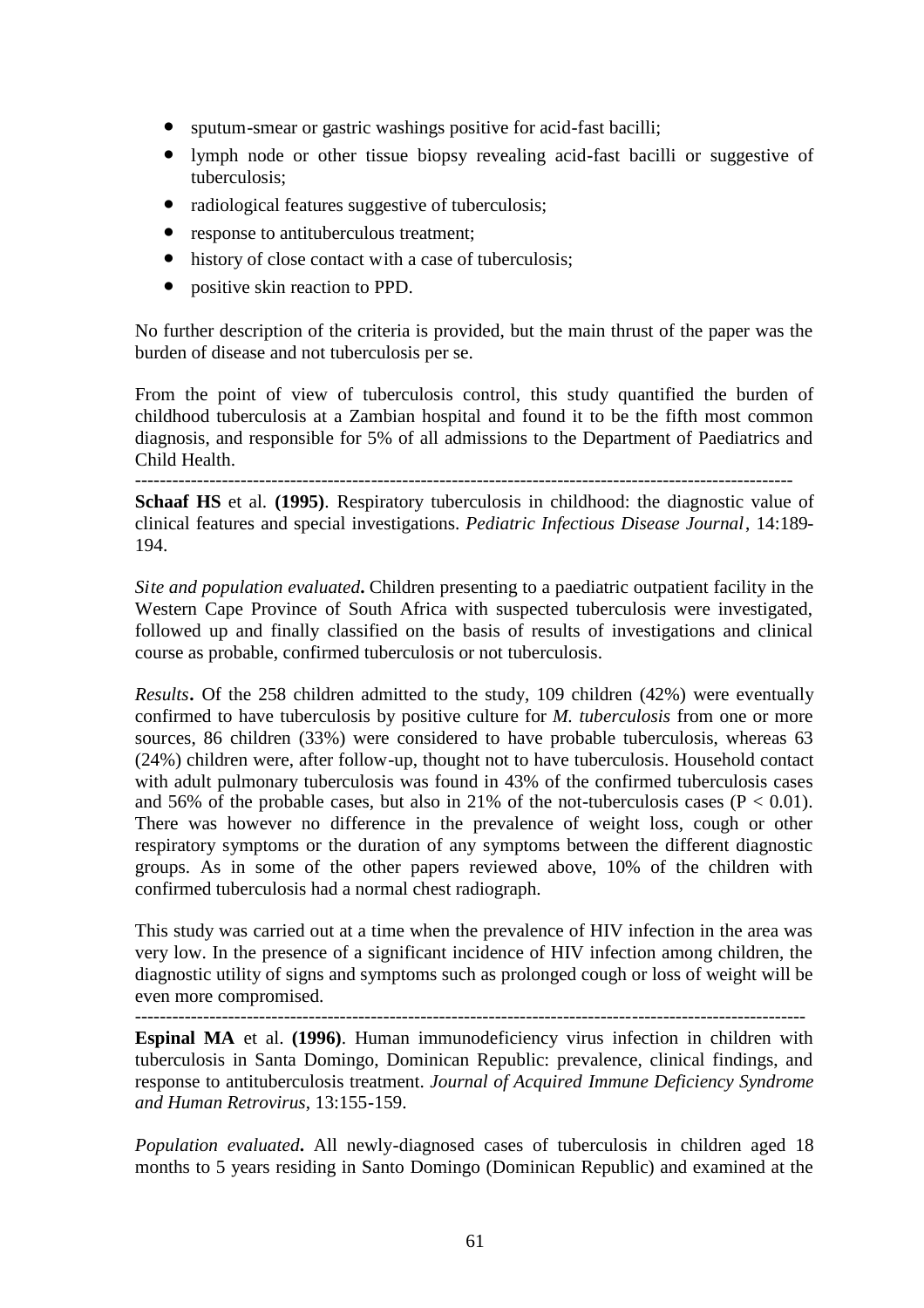Pulmonary Department of the Robert Reid Children's Hospital and the Santa Socorro Tuberculosis Sanatorium between September 1991 and July 1994. In all, 204 children were enrolled; 26 (13%) were HIV-infected.

*Diagnostic criteria***.** An active case of tuberculosis fulfilled the following criteria:

- (1) three or more signs and symptoms suggestive of active tuberculosis (fever, cough, weight loss, sweating, anorexia and node enlargement);
- (2) and either laboratory evidence of disease caused by *M. tuberculosis* as manifested by a positive culture or acid-fast bacillus smear of a clinical specimen;
- (3) or all of the following: chest radiograph findings suggestive of active tuberculosis, evidence of prior contact with *M. tuberculosis* documented by recent known exposure to an active case of tuberculosis or by a positive PPD skin-test, and clinical response to antituberculosis treatment.

The criteria for a positive TST are not given, although in the results mention is made of the proportions of children responding with an induration  $> 5$  mm. Radiographic features regarded as suggestive of tuberculosis are not given.

*Treatment regimen***.** The children were treated with a standard short-term regimen of 6 months of daily INH and RMP, together with SM and PZA for the first 2 months. "Treatment doses were in accord with WHO recommendations."

*Other relevant results***.** Only 2 (9%) of 23 HIV-infected children from whom specimens were submitted were positive on AFB smear, and none was culture-positive compared with 20 (11%) of 175 HIV-negative children, who were culture-positive. Four HIVpositive children died and no HIV-negative children; 6 (29%) of HIV-positive children were treatment failures, but only 5 (3%) of HIV-negative children.

**Jeena PM** et al. **(1996)**. Effects of the human immunodeficiency virus on tuberculosis in children. *Tubercle and Lung Disease*, 77:437-443.

*Population evaluated***.** Systematically selected cases and controls with and without HIV infection were prospectively enrolled between 1992 and 1994 at King George V Tuberculosis Hospital, Durban (South Africa); 40 children with HIV infection (mean age 25 months) were compared to 40 children with tuberculosis only (mean age 31 months).

*Diagnostic criteria***.** The diagnosis of probable tuberculosis was made in the presence of three or more of the following:

- (1) history compatible with the symptoms and signs of tuberculosis;
- (2) history of contact with a diagnosed tuberculosis case;
- (3) suggestive radiological findings;
- (4) lymph node or other biopsy tissue with caseation;
- (5) non-response to a 2-week course of antibiotic treatment;
- (6) response to antituberculosis treatment;
- (7) a positive tuberculin skin-test.

Although precise details of the radiological findings in the two groups are given, the criteria used for diagnosing tuberculosis on chest radiography are not discussed. Similarly the symptoms and signs are not given.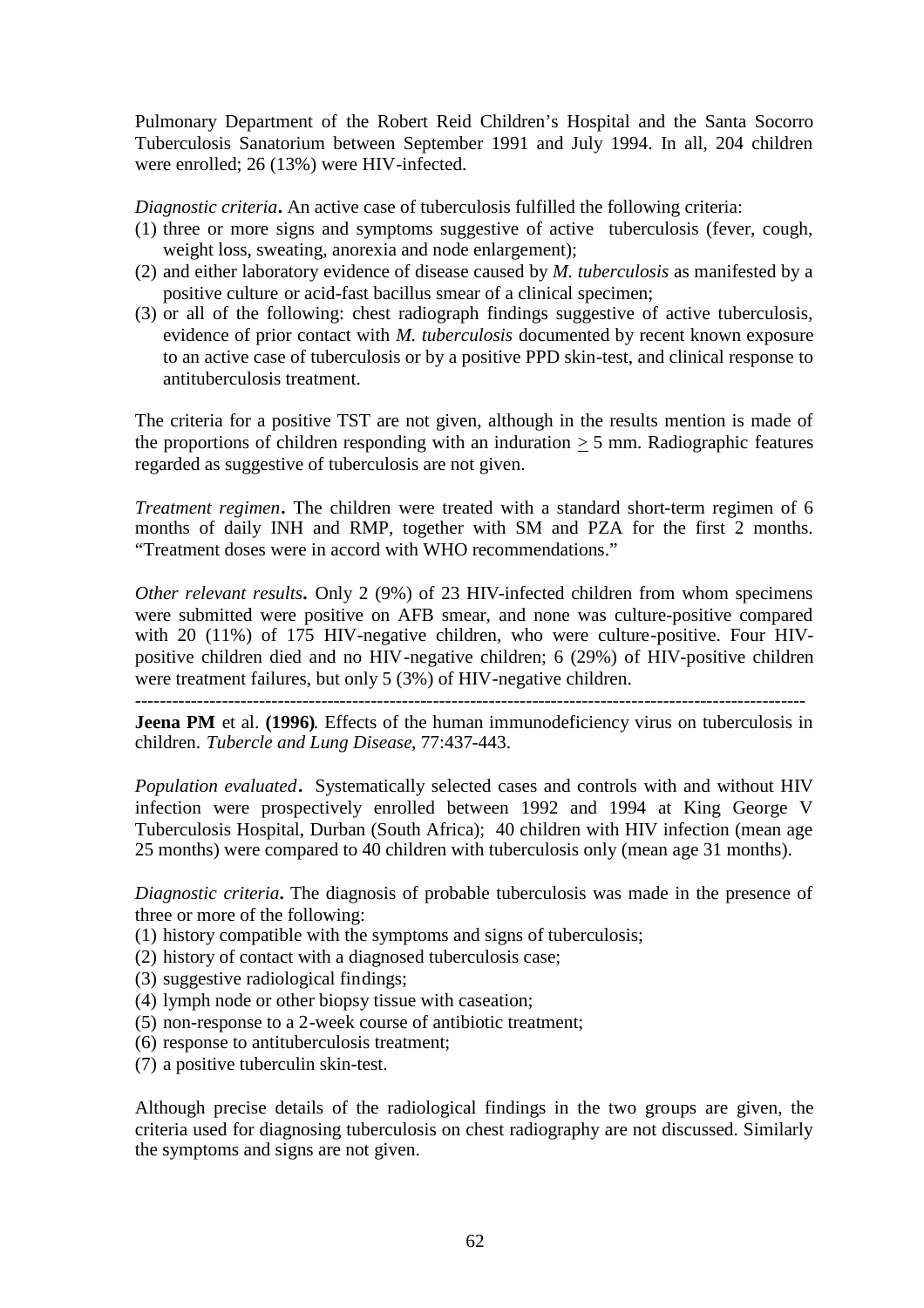*Tuberculin skin-testing* was with 2 TU of RT23 tuberculin and was regarded as positive if > 14 mm in those children who had received BCG immunization, > 10 mm without BCG immunization, and  $> 5$  mm in all of those HIV-infected.

*Significant results***.** Significantly more of the HIV-infected children had symptoms and signs of tuberculosis (97% vs 70%). The TST was more frequently non-reactive among the HIV-infected children (63% vs 13%). No differences in radiological features were found between the two groups. There were 6 deaths (15%) among the HIV-infected children and none among the non-HIV-infected children, and the response to treatment of the HIV-infected children, measured by weight gain, radiological response and clinical signs, was slower.

------------------------------------------------------------------------------------------------------------- **Munyard P**, Bush A **(1996)**. How much coughing is normal? *Archives of Disease in Childhood*, 74:531-534.

Persistent cough is one of the most common symptoms used to raise suspicion of tuberculosis in a child. This paper is of interest in that it provides, perhaps for the first time, an objective measure of the frequency of coughing in a normal population of children. The frequency of cough was determined with the aid of a multiparametric apparatus employing a number of electronic leads and a recording device: 44 children aged 8-12 years were studied and had a cough frequency of 11.3/24 hours. Despite this surprising frequency, nocturnal and prolonged coughing episodes were unusual. This paper suggests that attention should perhaps also be given to the nature of a cough and not only its duration.

------------------------------------------------------------------------------------------------------------

**Shata AM** et al. **(1996)**. Sputum induction for the diagnosis of tuberculosis. *Archives of Disease in Childhood*, 74:535-537.

This paper decribes the use of sputum induction following the inhalation of nebulized saline to assist the confirmation of the diagnosis of tuberculosis in children. Induction was attempted in 30 Malawian children aged 3-15 years and was successful in 29. Four sputa were smear-positive and *M. tuberculosis* was cultured from 3, and a further 4 specimens were culture-positive although smear-negative. The authors found the procedure to be safe in children as young as 3 years, but considered gasric aspirate to remain the method of choice particularly in infants. At the time there were no comparisons of gastric aspirate with sputum induction.

------------------------------------------------------------------------------------------------------------

**Garay JE (1997)**. Clinical presentation of pulmonary tuberculosis in under 10s and differences in AIDS-related cases: a cohort study of 115 patients. *Tropical Doctor*, 27:139-142.

*Site and population studied***.** Children with tuberculosis seen at a peripheral hospital in Matabeleland South (Zimbabwe) during 1993 and 1994; 25 (22%) of 115 children were HIV-infected, and findings were compared to a matched group of non-HIV-infected children selected from the larger population of children with tuberculosis seen during this period.

*Results***.** When the HIV-infected children were compared to those not infected significantly more presented with fever (40% vs 8%), but more of the non-HIV-infected children presented with cough (98% vs 52%). Similar percentages of both groups had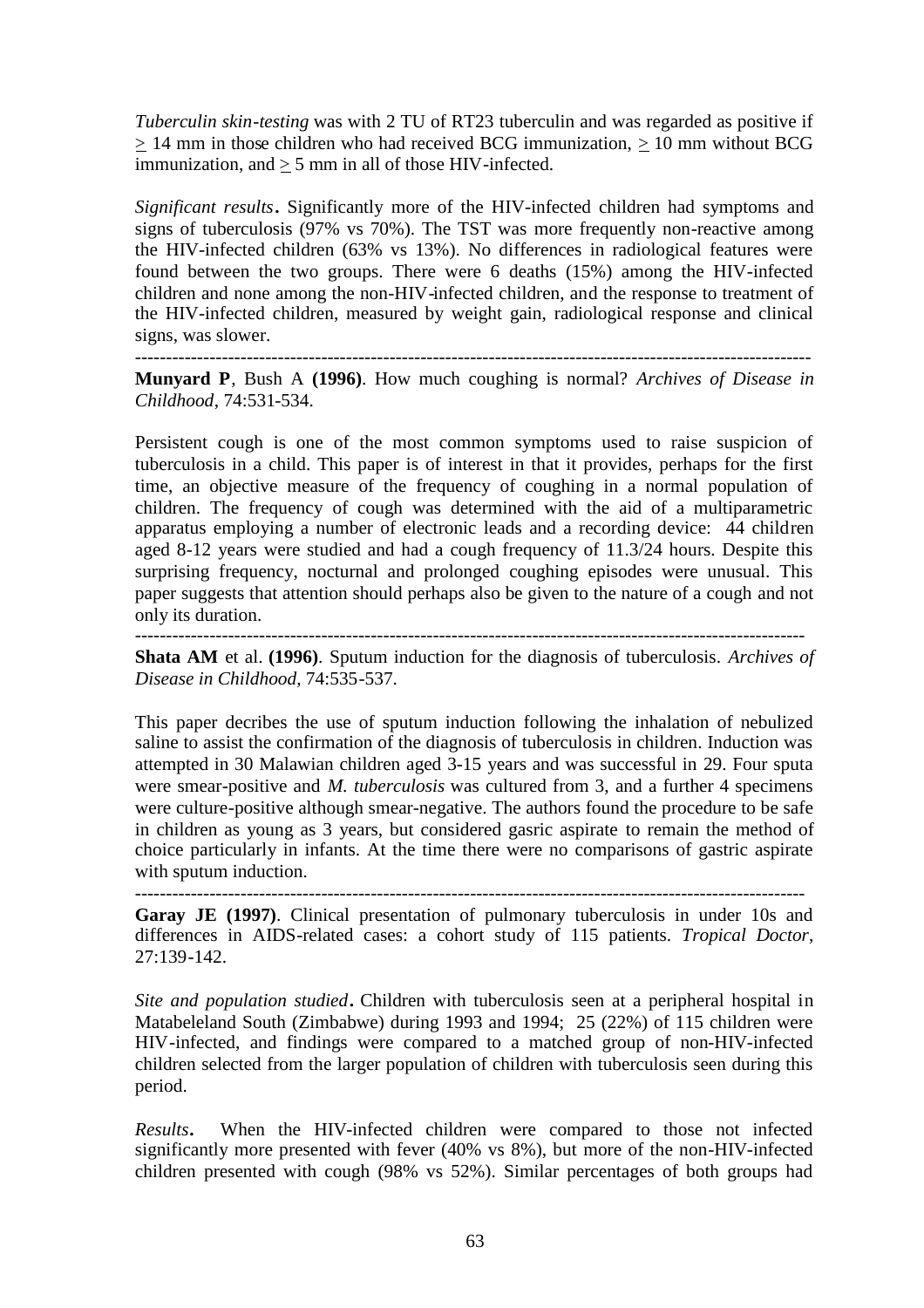weight loss of  $> 10\%$ , failure to thrive, diarrhoea and cavitation on chest radiograph, although more non-HIV-infected children had adenopathy on chest radiograph (64% vs 32%). More non-HIV-infected children had a positive culture of *M. tuberculosis* (56% vs 24%). In the HIV-infected group, 36% had lower lobe infiltrates, but only 8% of the noninfected group. In the larger group of 115 children, 81% presented with cough, which the author then regards as an important indication to suspect tuberculosis, and 50% had a household contact.

-----------------------------------------------------------------------------------------------------------

**Mukadi YD** et al. **(1997)**. Impact of HIV infection on the development, clinical presentation, and outcome of tuberculosis among children in Abidjan, Côte d'Ivoire. *AIDS*, 11:1151-1158.

*Population evaluated***.** 161 children aged 0-9 years with newly-diagnosed tuberculosis were enrolled at two outpatient tuberculosis centres and two university hospitals in Abidjan (Côte d'Ivoire). Of the 161 children, 39 (24%) had culture-confirmed pulmonary tuberculosis, 80 (50%) clinically-diagnosed pulmonary tuberculosis and 42 (26%) extrapulmonary tuberculosis. Of these children, 31 (19%) were HIV1-seropositive. The findings in these children were compared with those in a group of 161 children randomly selected from among the healthy siblings of the patients who were referred for tuberculin skin-testing.

*Diagnostic criteria***.** Three groups of children were identified:

- *(1) Confirmed pulmonary tuberculosis*. These children had pulmonary tuberculosis diagnosed using specific clinical and radiological criteria (fever and cough of more than 2-weeks duration, and pulmonary infiltrates with or without adenopathy on chest radiograph) confirmed by a positive culture of *M. tuberculosis.*
- (2) *Clinical pulmonary tuberculosis*. Those with pulmonary tuberculosis diagnosed according to the above criteria, and whose symptoms and radiological abnormalities did not respond to a 10-14 day course of antibiotics, but did improve after 2 months of antituberculosis treatment.
- (3) *Clinical extrapulmonary tuberculosis*. Defined as extrapulmonary or disseminated tuberculosis, the symptoms of which responded clinically (and when applicable radiologically). These cases were not confirmed by culture or histology.

Children completing 6 months of therapy were defined as "improved" if they had a continued absence of symptoms and improved radiological findings, and as "not improved" if they continued to have clinical or radiological abnormalities, even if no positive sputum-smear was documented.

*Tuberculin tests* were performed by the intradermal injection of 5 TU of PPD (Institut Merieux).

*Treatment regimen***.** Children were treated with the National Tuberculosis Control Programme regimen of 2HRZ 4HR; the doses are not given.

*Significant results***.** 7 (23%) of the HIV-positive children died and 5 (4%) of the HIVnegative children. There were no differences between the HIV-positive and -negative children as regards loss to follow-up, non-compliance or improvement among survivors at the end of 6 months of treatment.

------------------------------------------------------------------------------------------------------------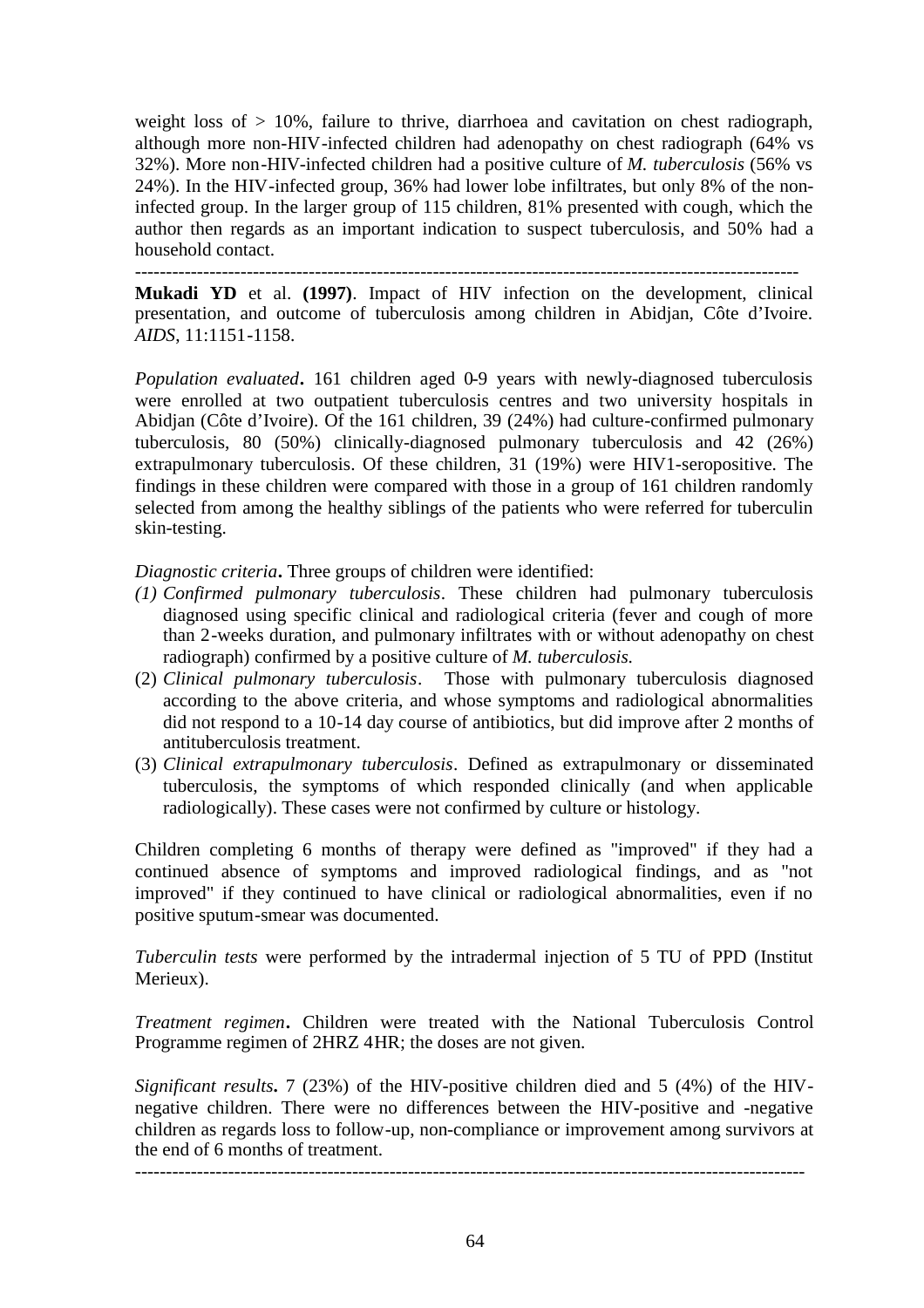**Fourie PB** et al. **(1998)**. Procedures for developing a simple scoring method based on unsophisticated criteria for screening children for tuberculosis. *International Journal of Tuberculosis and Lung Disease*, 2:116-123.

This study took place under the auspices of the IUATLD and brought together data from cases of childhood tuberculosis from 10 countries that included a spectrum of developing and developed communities. Data from 794 children were evaluated and bacteriology, histology and chest radiography utilized, either collectively or singly, as definitive reference standards. The more subjective criteria (symptoms, clinical signs and skin-test) were then evaluated against these standards. The relative importance accorded to each criterion was then evaluated by a statistical methodology and a weight assigned to each of the criteria.

In settings with low tuberculosis prevalence, heavy reliance was placed on a history of close contact with a case of tuberculosis and a positive skin-test, in high prevalence countries a more or less equal weighting was assigned to low body weight, prolonged fever, cough, household contact and skin-test positivity. Table 5 from the paper summarizes the frequency with which the criteria were encountered in the cases analysed. Parts of this table are shown below. Later a weighting is assigned to the various criteria (table 9 in the paper). In a way this is another self-fulfilling prophecy in that it still does not answer the question of how many children presented with these criteria and then how many of the children with the criterion actually had tuberculosis according to the "gold standard" criteria. For this a prospective evaluation is needed.

A valuable point made in this paper is that the emphasis was on "providing a screening tool" for use in resource-poor countries where radiographic and bacteriological facilities might not be within reach of the health worker in the periphery. This scoring system would then not be used so much to diagnose tuberculosis in a child as to select those who should be further evaluated at district hospitals. Arising out of this point is the question: where is the decision made to commence antituberculosis treatment in most countries? Is it made in peripheral primary care clinics or is it made on referral to district or secondary hospitals? At least one attempt has been made to evaluate these criteria and the authors considered that the criteria were too liberal and would lead to the "overdiagnosis " of childhood tuberculosis and unnecessary treatment of a large number of children (Suryanarayana & Jagannatha, 2001).

| <b>Criterion used</b>      | <b>Criterion positive</b> |     |               |  |
|----------------------------|---------------------------|-----|---------------|--|
|                            | n                         | n   | $\frac{6}{9}$ |  |
| Total cases                | 794                       |     |               |  |
| Low body weight            | 773                       | 696 | 90            |  |
| Mantoux                    | 738                       | 471 | 64            |  |
| Chest radiograph           | 756                       | 452 | 60            |  |
| Contact history            | 690                       | 407 | 59            |  |
| Weight loss                | 700                       | 357 | 51            |  |
| Gastric aspirate (culture) | 293                       | 146 | 50            |  |
| Cough                      | 758                       | 333 | 44            |  |
| Fever                      | 751                       | 324 | 43            |  |
| Listlessness               | 690                       | 253 | 37            |  |
| Histology                  | 246                       | 81  | 33            |  |

# **Ten criteria most commonly associated with a diagnosis of probable/confirmed tuberculosis in study of Fourie et al. (1998)**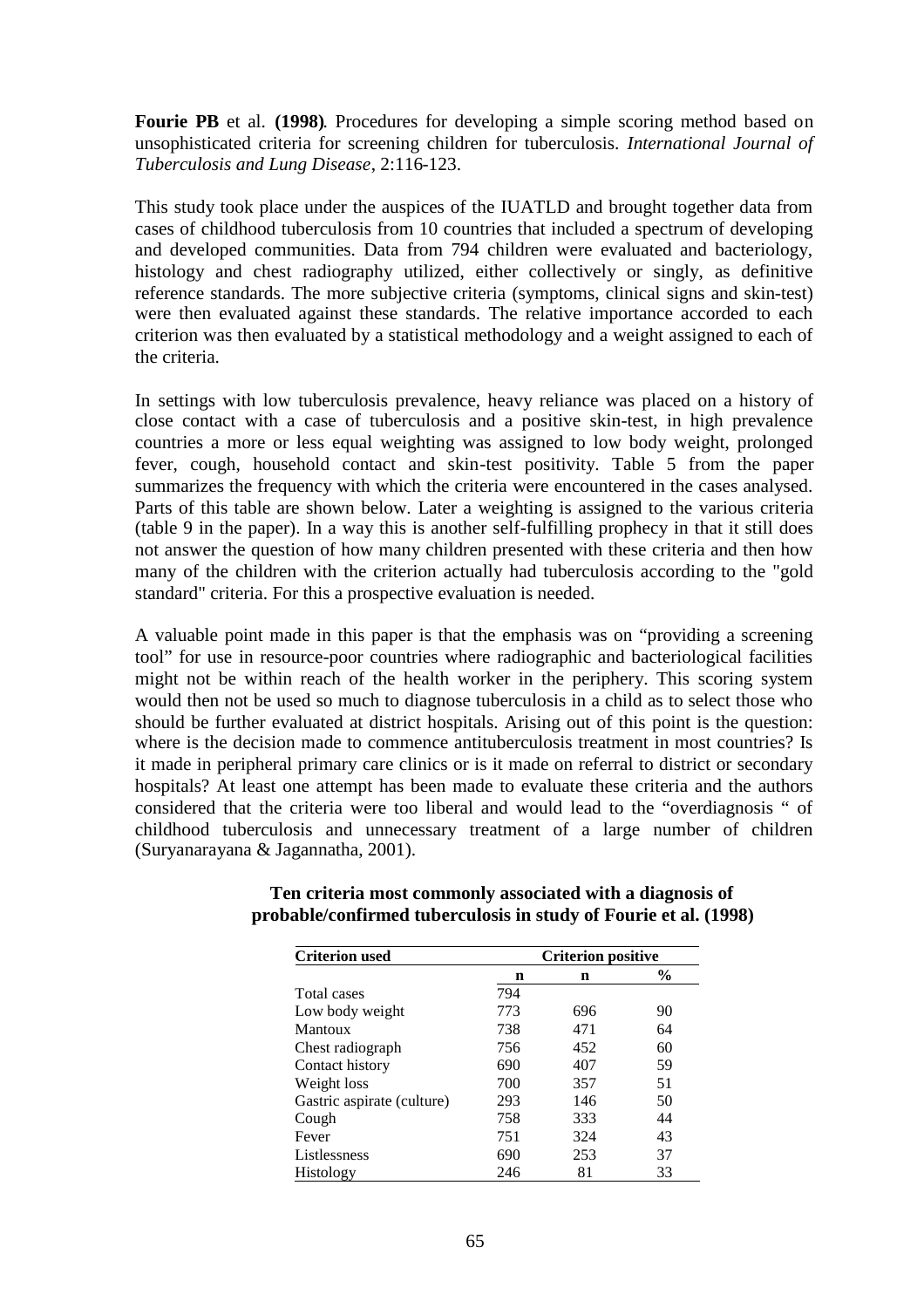------------------------------------------------------------------------------------------------------------

**Franchi LM** et al. **(1998)**. Detection of *Mycobacterium tuberculosis* in nasopharyngeal aspirate samples in children. *Lancet*, 352:1681-1682.

*Summary***.** The authors of this paper describe the use of nasopharyngeal aspirate to assist the confirmation of the diagnosis of tuberculosis in children. Children aged 1 month to 16 years from Lima (Peru) were enrolled and specimens for culture collected by both gastric aspiration and nasopharyngeal aspiration on two consecutive days. A comparable yield was obtained for AFB staining and PCR, although gastric aspirate was slightly more sensitive for culture (92% vs 73%). This is a potentially important study as it suggests a relatively simple technology that can be applied in the community to improve the confirmation of the diagnosis of childhood tuberculosis.

------------------------------------------------------------------------------------------------------------

**Houwert KA** et al. **(1998)**. Prospective evaluation of World Health Organization criteria to assist diagnosis of tuberculosis in children. *European Respiratory Journal*, 11:1116- 1120.

*Site and population evaluated***.** Children presenting to the outpatient department of a tertiary care hospital in a community with high tuberculosis incidence close to Cape Town with recent weight loss or failure to gain weight, cough of more than 2-weeks duration or close household contact with an adult with active pulmonary tuberculosis.

*Methodology***.** Children with one or more of the criteria were investigated by chest radiography, tuberculin-testing and gastric aspirate for culture of *M. tuberculosis*.

*Results.* One or more of the criteria were present in 206 (33%) of 627 children evaluated. Tuberculosis was confirmed by culture of *M. tuberculosis* in 10 children (5%) and a further 23 children were considered to have probable tuberculosis. After 8 weeks followup, 173 children (84%) were considered not to have tuberculosis; 7 (64%) of 11 children who had all three of the criteria evaluated had either confirmed tuberculosis (3 children) or probable tuberculosis (4 children). Perhaps one of the more interesting aspects of this study was that it provided a glimpse of how many children presenting for medical treatment in a developing community have persistent cough (27%), weight loss or failure to gain (77%) and household contact with tuberculosis (24%). As HIV infection was not a significant factor at the time of this study, the advent of HIV/AIDS is likely to lead to many more children presenting with persistent cough and weight loss.

**Lobato MN** et al. **(1998)**. Detection of *Mycobacterium tuberculosis* in gastric aspirates collected from children: hospitalization is not necessary. *Pediatrics*, 102: (http://www.pdiatrics.org/cgi/content/full/102/4/e40).

*Summary***.** In this retrospective study, the yield of gastric aspirates in a paediatric hospital was compared with that from two tuberculosis control programmes in California. Of 100 children who had tuberculosis, 80 had at least one gastric aspirate collected and *M. tuberculosis* was identified on culture from 33 (41%). Among inpatients, 48% had a positive culture compared to 37% among outpatients, but this difference was not statistically significant. This study demonstrates that with planning, the collection of gastric aspirate is possible in community facilities, and the children should be kept nil per mouth until the specimen has been collected.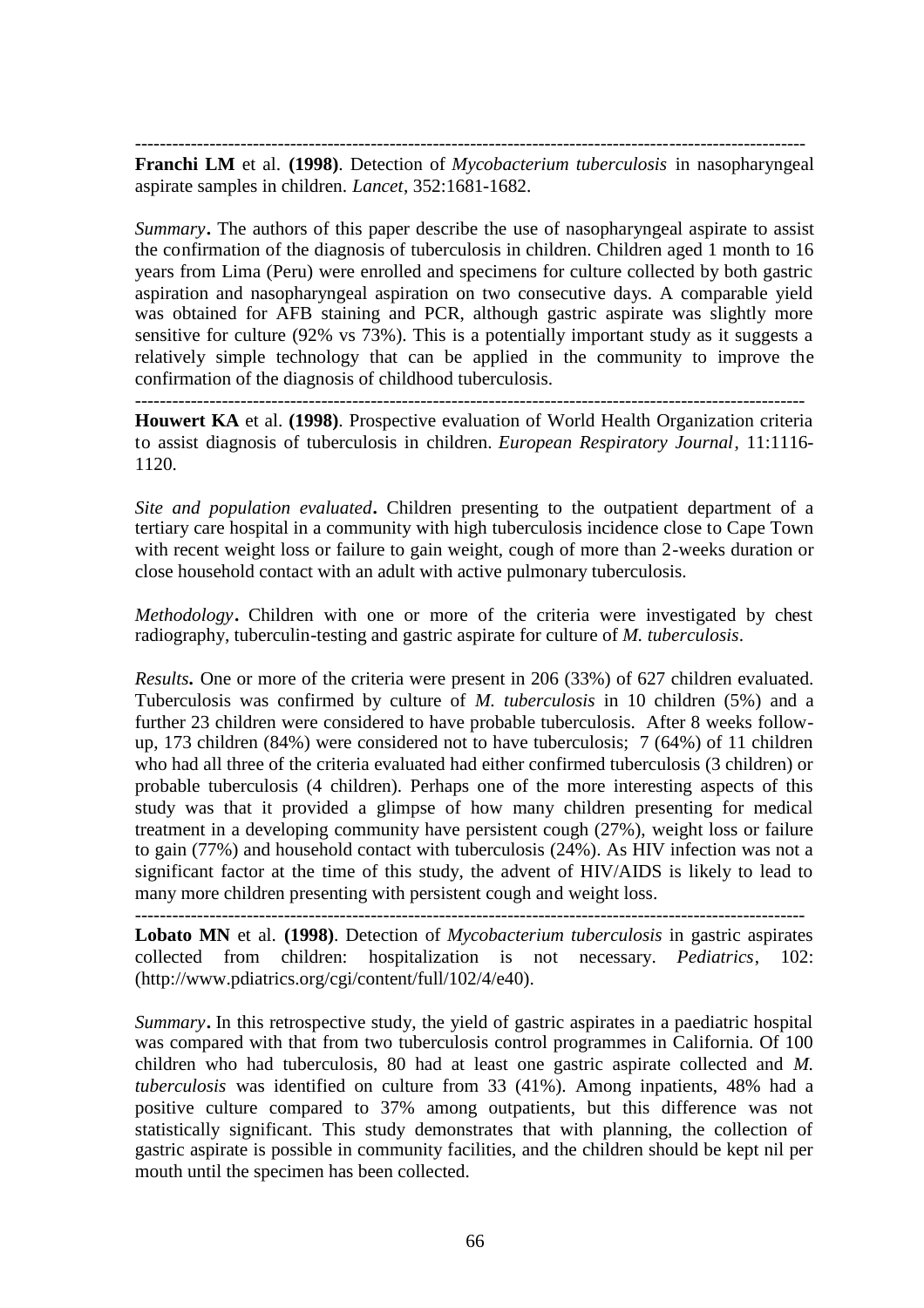------------------------------------------------------------------------------------------------------------

**Qazi SA**, Khan S, Kahn MA **(1998)**. Epidemiology of childhood tuberculosis in a hospital setting. *Journal of the Pakistan Medical Association*, 48:164-167.

*Study site and population***.** Study of 200 children "up to 12 years of age" with pulmonary tuberculosis presenting to the Federal Government Services Hospital (Islamabad).

*Diagnostic criteria***.** "Children were diagnosed as having tuberculosis in the light of suggestive clinical features, history of contact, positive Mantoux test,  $ESR \ge 30$  mm and evidence of tuberculosis in chest radiograph for pulmonary tuberculosis". The Mantoux test was considered positive if  $> 10$  mm induration in children without a BCG scar and  $> 10$ 15 mm among those with a BCG scar.

The most commonly affected age group was 2-5 years that included 52% of the cases studied. A history of contact with a case of tuberculosis was elicited in 129 cases (65%). The most common presenting complaints were fever in 81% and both cough and weight loss or failure to thrive in 70% of cases. Pulmonary tuberculosis was diagnosed in 79% of the children. Culture facilities were not available but the Mantoux test was positive in 83% of cases and had an induration of  $\geq 20$  mm in 59% of cases despite the high incidence of malnutrition. This is one of the few studies to make use of the erythrocyte sedimentation rate to support the diagnosis of tuberculosis in children.

-----------------------------------------------------------------------------------------------------------

**Van Beekhuizen HJ (1998)**. Tuberculosis score chart in children in Aitape, Papua New Guinea. *Tropical Doctor*, 29:155-160.

*Site and population***.** A tuberculosis score chart developed by Edwards (1987) to assist the diagnosis of childhood tuberculosis was evaluated during 1994 and 1995 among 349 patients in Aitape (Papua New Guinea).

*Diagnostic criteria and results***.** The score chart is set out in the table and the diagnosis of tuberculosis can be made without recourse to a chest radiograph. A score of  $> 7$  indicates probable tuberculosis. After exclusions 301 children were evaluated with the help of the score chart and in 82 children the initial score was  $> 7$ . Of the 82 children, 11 initially had a score  $\lt$  7; admitted for malnutrition, they failed to gain weight over the period of one month and on rescoring had a count of  $> 7$ . Nine patients did not improve on antituberculosis treatment and further investigations were done leading to other diagnoses. In one case the child re-presented and had a score of  $> 7$ .

| <b>Feature</b>             | 0 points    | point          | 3 points        |
|----------------------------|-------------|----------------|-----------------|
| Illness length             | $<$ 2 weeks | 2-4 weeks      | $>4$ weeks      |
| Nutritional status         | $>80\%$     | $60\% - 80\%$  | $<60\%$         |
| Family TB history          | None        | Verbal history | Sputum positive |
| <b>Significant Mantoux</b> |             |                | 3               |
| Enlarged neck glands       |             |                | 3               |
| Night sweats, FUO*         |             |                | 2               |
| Spinal deformity           |             |                | 4               |
| Malnutrition               |             |                | 3               |
| persisting after a month   |             |                |                 |
| Joint swelling             |             |                | 3               |
| Abdominal swelling         |             |                | 3               |
| $Coma > 48$ hours          |             |                |                 |

\* FUO = fever of unknown origin.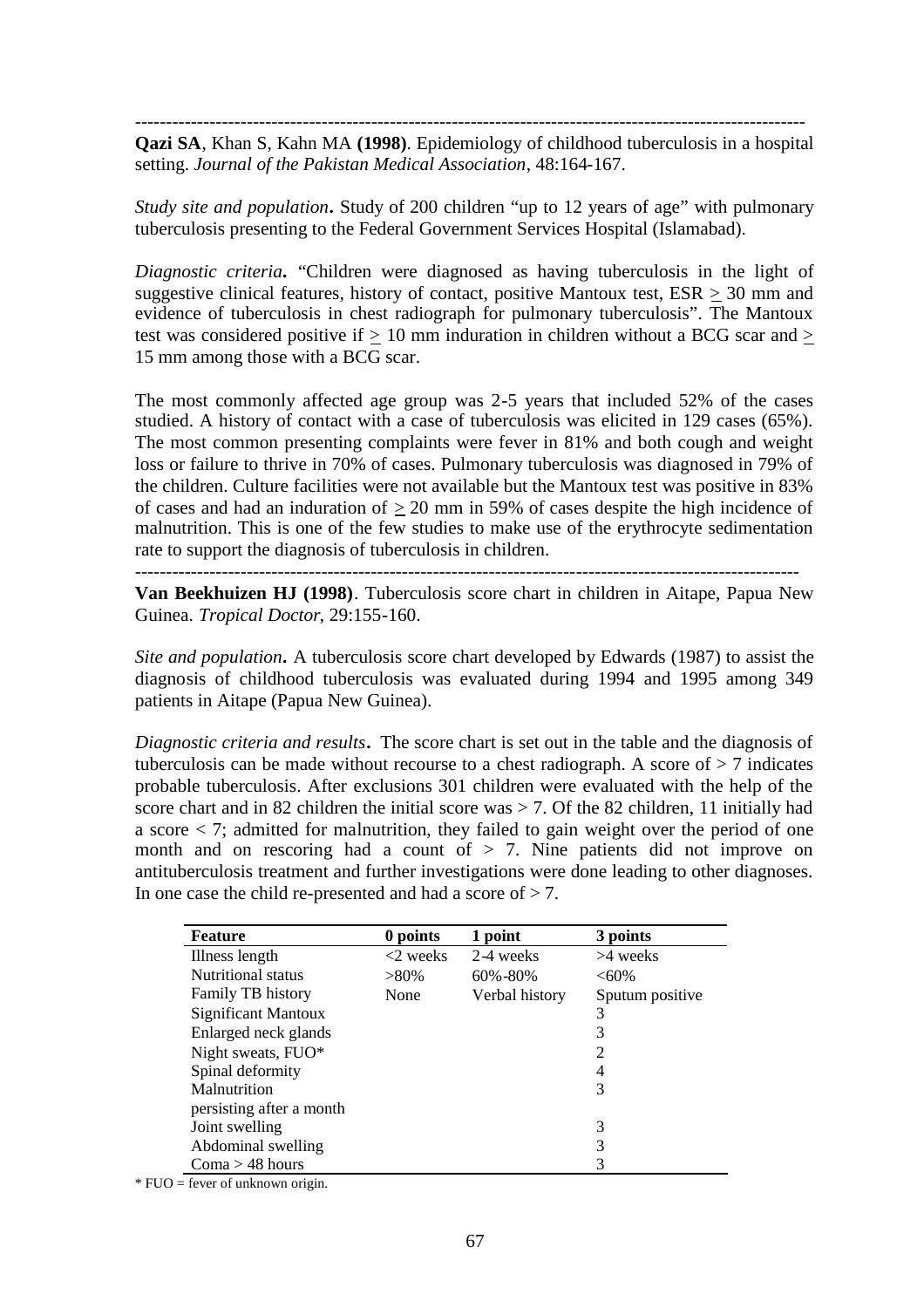The Mantoux test was regarded as positive if  $\geq$  15 mm or more in a child who had received BCG and > 5 mm in a child who did not have a BCG scar.

As noted by other investigators working in areas with a high incidence of childhood HIV/AIDS and tuberculosis, the advent of HIV has complicated the use of score charts considerably and HIV/AIDS on its own could generate more than the 7 points needed to diagnose tuberculosis in a child.

------------------------------------------------------------------------------------------------------------

**Neu N** et al. **(1999)**. Diagnosis of pediatric tuberculosis in the modern era. *Pediatric Infectious Disease Journal*, 18:122-126.

The primary aim of this study was to evaluate the utility of a commercially available PCR assay to facilitate the detection of *M. tuberculosis* in children with suspected tuberculosis. Although *M. tuberculosis* was cultured from gastric aspirate of 5 of 76 (6.6%) specimens from 27 children, PCR detected *M. tuberculosis* DNA in only 3 of these specimens, and there was a poor correlation between culture and PCR. CT scans were undertaken in 19 children and were diagnostic of hilar adenopathy in 6 children with equivocal chest radiographs, and confirmed the presence of hilar adenopathy in another 8 children. Alternative diagnoses were made in 8 children. In 2 children infiltrates not visible on conventional chest radiography were detected by CT. Although the main interest in this study was the evaluation of a PCR methodology for detecting *M. tuberculosis,* part of the interest in the study is the gap that it demonstrates between the facilities in a developed country and those in a developing country where even tuberculin may not be available.

------------------------------------------------------------------------------------------------------------

**Mahdi SA** et al. **(2000)**. HIV-1 co-infection in children hospitalized with tuberculosis in South Africa. *International Journal of Tuberculosis and Lung Disease*, 4:448-454.

*Population evaluated***.** Children aged 2 months to 12 years presenting to the hospitals associated with the University of Witwatersrand, Johannesburg (South Africa) from August 1996 to January 1997. Of 161 children enrolled, 42% were HIV-infected: 67/137 with pulmonary tuberculosis and  $1/24$  with extrapulmonary tuberculosis.

#### *Diagnostic criteria*

- (1) A positive tuberculin skin-test defined as  $>$  5 mm in an immunocompromised child or  $\geq$  10 mm in those immunocompetent. RT23 PPD 2TU was used for tuberculintesting and read in transverse diameter after 48-72 hours.
- (2) An adult contact with active tuberculosis and/or who had received treatment within the previous 6 months.
- (3) A chest radiograph suggestive of tuberculosis. Radiographs were considered suggestive of tuberculosis if there was hilar adenopathy, a miliary pattern or cavitation. For those children with a history of contact with tuberculosis or a significantly reactive tuberculin test, any lung infiltrate was considered indicative of tuberculosis.
- (4) Signs and symptoms of tuberculosis (signs and symptoms not stated).
- (5) Positive auramine fluorochrome stain on gastric washings or sputum.
- (6) Histology suggestive of tuberculosis.

#### *Case definitions*

• Clinical TB: clinical and/or radiological evidence of tuberculosis.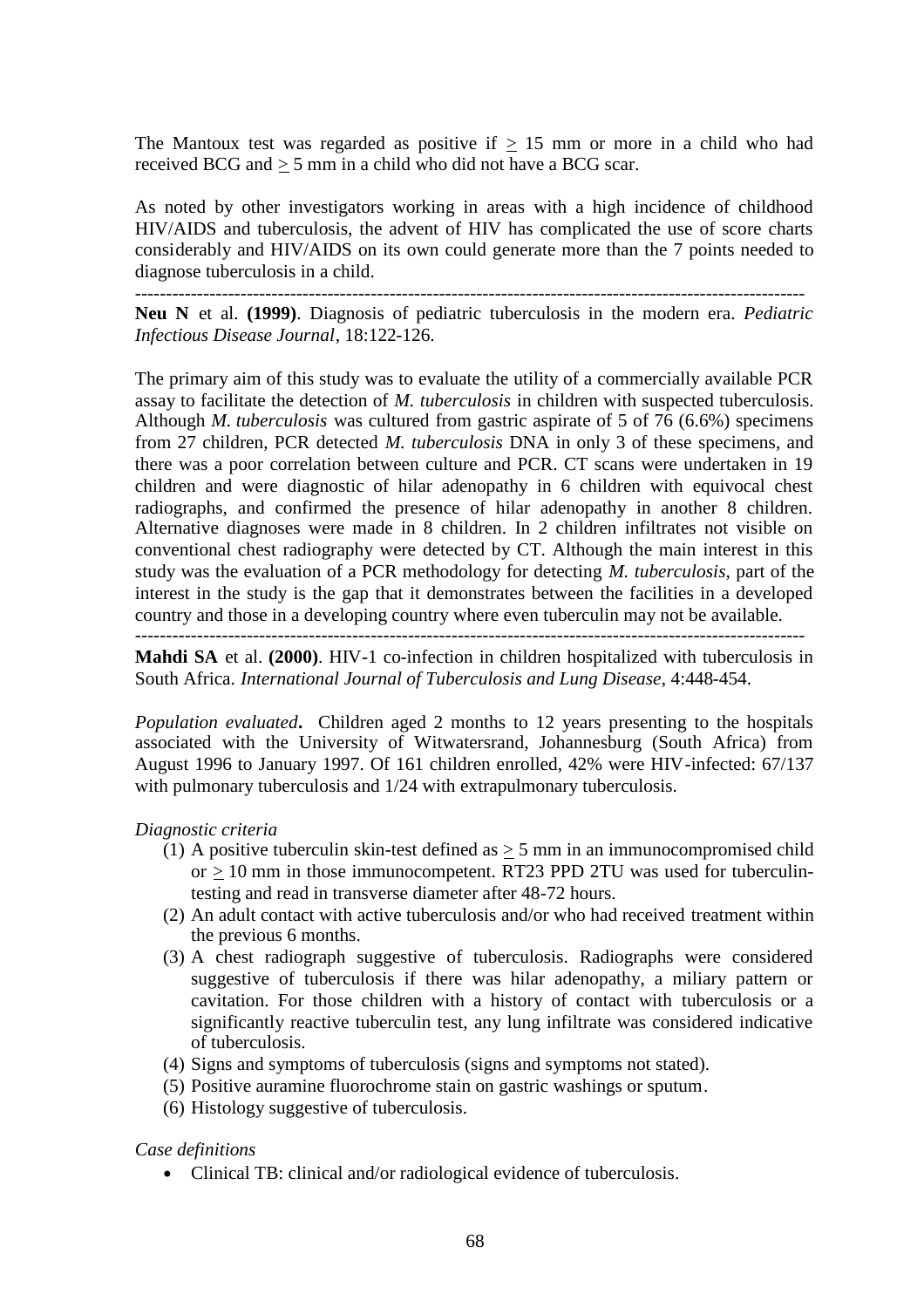- Probable TB: positive auramine fluorochrome stain on any specimen submitted for microscopy and/or histology suggestive of TB in the presence of other clinical signs and symptoms of TB.
- Culture-confirmed TB: *M. tuberculosis* isolated from any site.

Treatment regimen not stated. Extrapulmonary tuberculosis was defined as tuberculosis at any extrathoracic site and those with EPTB and pulmonary involvement were classified as EPTB.

*Significant results.* Of the 137 children with HIV results, 42% were HIV-infected. Of the 137 children with pulmonary tuberculosis, 67 (50%) were HIV-infected but only 1 (4%) of those with EPTB. The odds of producing no measurable reaction to tuberculin were 12.11 times higher in HIV-infected than in non-infected children.

------------------------------------------------------------------------------------------------------------

**De Charnace G**, Delacourt C **(2001)**. Diagnostic techniques in paediatric tuberculosis. *Paediatric Respiratory Reviews*, 2:120-1125.

This paper reviews the diagnosis of tuberculosis in childhood.

*Tuberculin skin-test.* The authors give a definition of the standard preparation for the tuberculin test. This "is the dose that corresponds to 5 tuberculin units, i.e. biologically equivalent to 0.1 mg/0.1 ml of PPD-S or 0.4 mg/0.1 ml of PPD-RT 23". They discuss which cut-points should be used for diagnosing tuberculosis infection and state: "Usually *Mycobacterium tuberculosis* infection is associated with an induration of 10 mm or more. However a cut-point of 5 mm or more may be considered for individuals with falsenegative results and those who are at greater risk of developing clinical tuberculosis." They also state that an increase in size of  $\geq 10$  mm within a period of 2 years is "important".

*Chest radiograph.* They consider that a chest radiograph is indicated for all children when a diagnosis of possible tuberculosis is being considered. They also discuss the value of computed tomography, but although valuable do not think that the systematic use of CT is justified in cases of suspected tuberculosis. With reference to the finding of hilar nodes on CT with a "normal" chest radiograph, they consider this to indicate "minimal active disease" and that this finding should not alter the treatment regimen.

*Flexible bronchoscopy***.** It is the authors' practice to perform flexible bronchoscopy (FB) in all cases when the chest radiograph is abnormal, however the culture and smear results of bronchial aspirates or bronchiolar lavage do not yield better results than gastric aspiration, and they consider that the value of bronchoscopy lies in selecting patients for corticosteroid therapy or resection of granulation tissue in the presence of airway narrowing.

*Microbiological investigations***.** The authors emphasize the importance of technique in the success of gastric lavage and point out that even with radiometric broth systems, three serial respiratory specimens are necessary for a "firm diagnosis".

*Nucleic acid amplification techniques and immunodiagnosis*. The authors discuss the sensitivity and specificity of the various available investigations, but conclude that despite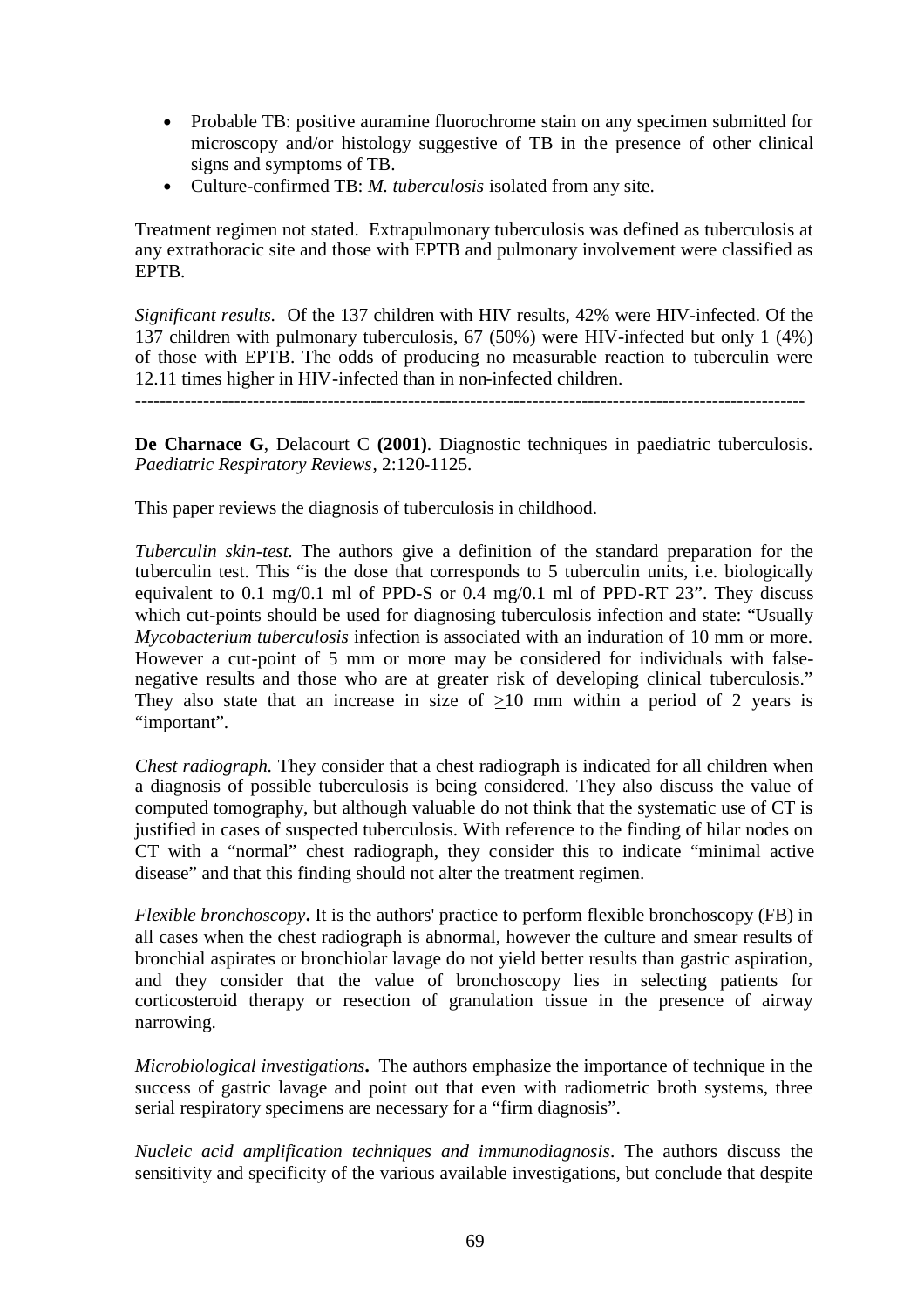some promising results, contradictory results from different workers indicate the need for further refinement of these investigations.

This paper touches on several points of research interest. Once again the validity of choosing a cut-point of 5 mm in immunosuppressed children requires further study, and the value of nucleic acid amplification and immunodiagnostic tests could be best assessed in multicentre prospective trials under the supervision of a central laboratory.

------------------------------------------------------------------------------------------------------------

**Ibadin MO**, Oviawe O **(2001)**. Trend in childhood tuberculosis in Benin City, Nigeria. *Annals of Tropical Paediatrics*, 21:141-145.

*Population evaluated***.** Children diagnosed and treated for tuberculosis at the paediatric tuberculosis clinic of the University of Benin Teaching Hospital between January 1981 and December 1995. Altogether 1026 children were enrolled. The age range of the children included is not stated, but in a table is given as 0.25–15 years.

*Diagnostic criteria.* Microbiological identification of AFB from sputum, gastric washings or other body fluids by Ziehl-Neelsen stain.

# *Clinical criteria*

A. Major

- (a) Cough for more than 4 weeks
- (b) Progressive weight loss.

# B. Minor

- (a) Adult in close contact with open PTB
- (b) Positive Mantoux test (10TU)  $\ldots \ge 10$  mm
- (c) ESR (Westergren) > 8 mm/hr
- (d) Abnormal auscultation of the chest on absence of other evidence of disease
- (e) Abnormal chest X-ray consistent with PTB.

The presence of one or both major criteria plus three or more minor manifestations supported the diagnosis of PTB. Culture of *M. tuberculosis* was not undertaken. Definitions of disease features were not stated.

*Treatment***.** "All cases were treated with antituberculosis chemotherapy regimens that included various combinations of streptomycin, isoniazid, rifampicin, ethambutol and pyrazinamide …Completion of therapy by 931 (90.7%) cases among whom there were no relapses ... Chemotherapy was continued on average for 12 months and thereafter patients were followed for another 24 months to detect relapses."

Only 17 children were screened for HIV infection, all of whom were negative. The most common presenting complaints were cough, weight loss and evening fever, but the number of children presenting with these complaints is not given.

------------------------------------------------------------------------------------------------------------ **Kiwanuka J** et al. **(2001)**. Diagnosis of pulmonary tuberculosis in children in an HIVendemic area, Malawi. *Annals of Tropical Paediatrics*, 21:5-14.

*Population evaluated***.** Children with suspected TB selected for further evaluation from among children attending Queen Elizabeth Central Hospital, Blantyre (Malawi). The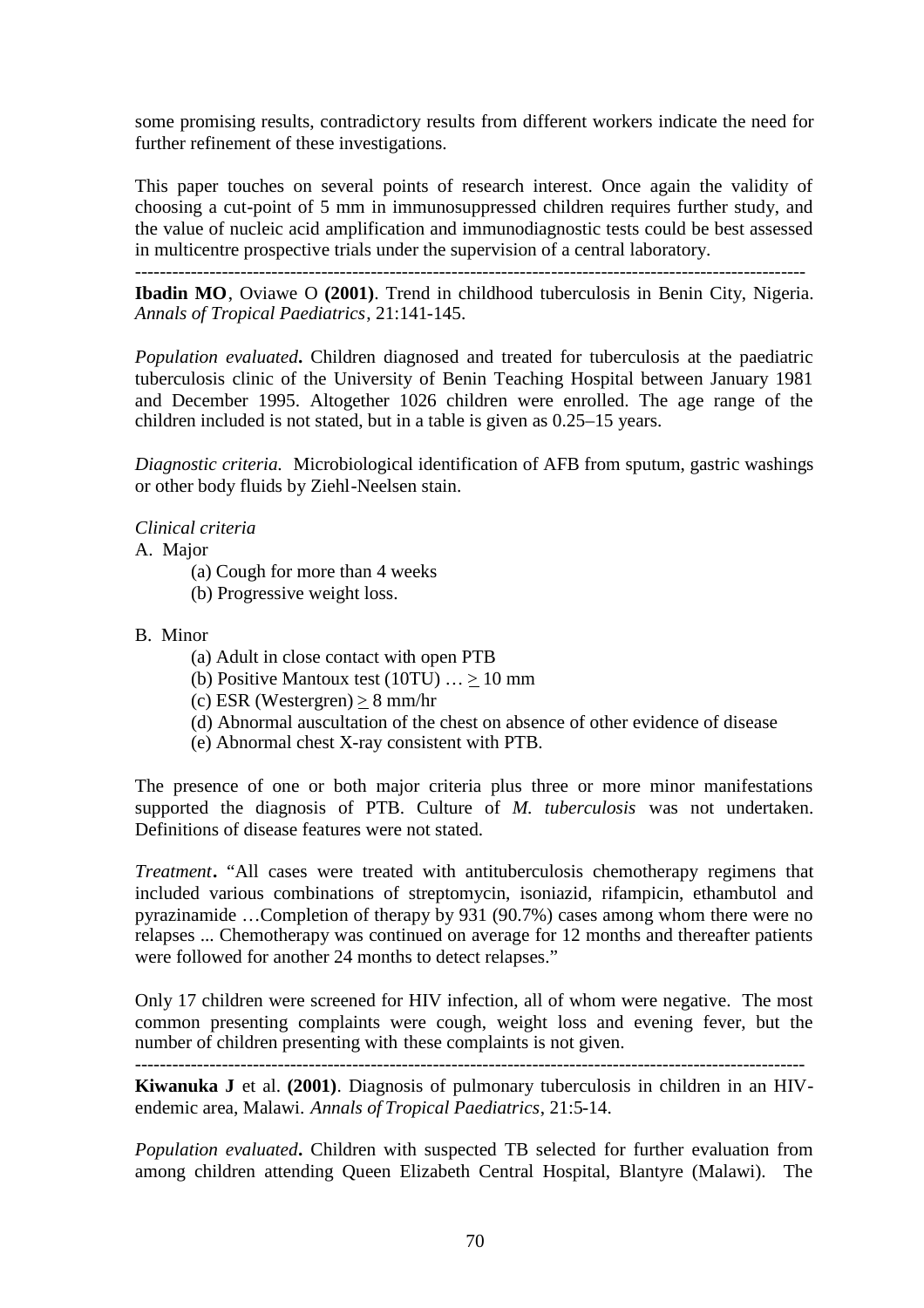children with suspected TB had persistent cough and/or weight loss for  $> 1$  month and no response to antibiotics; 110 children were then further investigated.

*Investigations* included:

- A Mantoux test with 10 IU of RT23 PPD and an induration of  $> 10$  mm was regarded as positive, irrespective of BCG status, and > 5 mm in those known to be HIV-infected.
- Microscopy and culture for *M. tuberculosis* of three sputa samples from those old enough to supply a specimen; gastric aspirate and laryngeal swab in the first 60 children evaluated.
- Chest radiography.

# *Definition of pulmonary tuberculosis*

- (a) Confirmed PTB: **s**mear or culture of *M. tuberculosis* from sputum, gastric aspirate or laryngeal swab.
- (b) Probable PTB: **a** positive Mantoux test and/or a chest radiograph with unilateral hilar/mediastinal adenopathy and focal infiltration/consolidation, cavitation or calcification.

*Treatment regimens.*  $2R_3H_3Z_3/6HE$  for smear-negative PTB;  $2R_3H_3Z_3E_3/6HE$  for smearpositive PTB. All the children received antituberculosis treatment and were followed up to completion of treatment.

*Outcome.* 49 children were finally found to have confirmed (8) or probable (41) PTB; of these 45 were HIV-tested and 26 (53%) were HIV-infected. A final diagnosis could not be established in 43 children (40 HIV-tested and 30 (75%) positive); 61 children could be followed up, 1/26 HIV-positive children with confirmed or probable PTB died, and 4 (15%) had a poor response to treatment, compared to no deaths and a good response among all the HIV-negative children. Among the "unknown" group of 40 children who were followed up and whose HIV status was known, 4 (10%) died and 5 (13%) were considered to have had a poor response.

*Comment.* This is one of the few studies to include a group of children among whom a final diagnosis could not be made. The majority of these children were HIV-infected. This reflects the real world of clinical practice in those countries most severely affected by the HIV/AIDS epidemic.

---------------------------------------------------------------------------------

**Suryanarayana L**, Jagannatha PS **(2001)**. Scoring method for diagnosis of tuberculosis in children: an evaluation. *Indian Journal of Tuberculosis*, 48:101-103.

This very ambitious study was undertaken by the National Tuberculosis Institute, Bangalore (India) in 62 randomly-selected villages surrounding Bangalore. The aim of the study was to evaluate the scoring system suggested in the paper by Fourie et al. (1998). A total of 24 069 children were registered for the study; 20 063 were permanent residents in the villages.

The children were examined clinically and a Mantoux test carried out. A group of 6071 was identified for further evaluation including mass miniature chest radiography and sputum evaluation in those older than 5 years. These children had one or more of: an induration on Mantoux test of  $> 10$  mm, undernutrition according to the Quillet Index,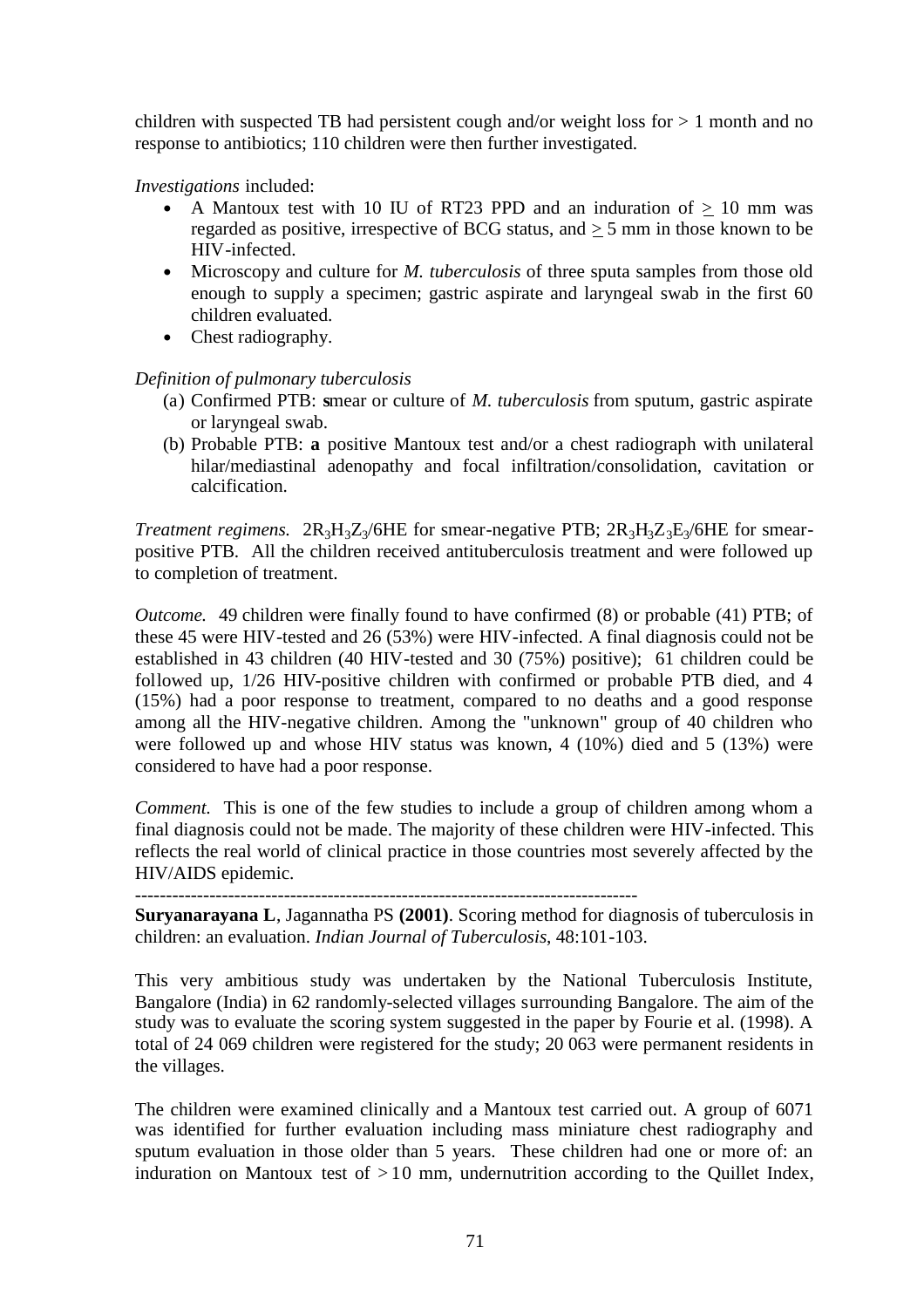symptoms suggestive of tuberculosis, lymph node enlargement or history of contact with a case of tuberculosis.

Bacteriology detected 17 children, radiological examination 50 children, but by the proposed scoring system 941 children had a score of 5 and a further 73 a score of 6.

The authors list a number of problems with the application of the scoring system including the undue influence of malnutrition, cough and fever as these are often non-specific. They suggest that the scoring system could perhaps serve as a screening tool to identify children for further investigation.

-----------------------------------------------------------------------------------------------------------

**Wong KS** et al. **(2001)**. Childhood and adolescent tuberculosis in northern Taiwan: an institutional experience during 1994-1999. *Acta Paediatrica*, 90:943-947.

*Population evaluated***.** Children and adolescents up to 18 years of age admitted to a referral children's hospital in northern Taiwan between 1994 and 1999.

*Diagnostic criteria***.** TB was defined as the presence of chronic symptoms (chronic cough, fever, weight loss or failure to thrive) in association with the radiological appearance (hilar lymphadenopathy, miliary shadows) and the histological appearance of biopsy material resembling the appearance of TB-affected tissue (granulomatous tubercles or caseous necrosis); or the isolation of *M. tuberculosis* from sputum, gastric aspirates, body secretions and/or surgical specimens.

During the study period, 62 patients were identified. The most common presenting symptoms were fever (18, 23%), cough (18, 23%) and swelling and/or pain of the extremities (17, 22%). Pulmonary TB was found in 31% of children aged  $<$  5 years, but in 85% of adolescents (15-18 years). Conversely extrapulmonary TB was found in 69% of children aged  $\lt 5$  years and only 15% of adolescents aged 15-18 years. Loss of weight was noted in only 2 (3%) patients. *M. tuberculosis* was isolated from sputum (20 patients), gastric aspirates (8 patients), and other tissues or body fluids in a further 19 patients. Details of treatment and outcome are not given.

-----------------------------------------------------------------------------------------------------------

**Zar HJ** et al. **(2001)**. Aetiology and outcome of pneumonia in human immunodeficiency virus-infected children hospitalized in South Africa. *Acta Paediatrica*, 90:119-125.

This study evaluated the etiology and outcome of pneumonia in 250 hospitalized children of whom 151 were HIV-infected. *M. tuberculosis* was identified in 11 (7.4%) HIVinfected children and 8 (8.3%) non-HIV-infected children. This study and a similar study from Johannesburg (Mahdi et al., 2000) suggest that tuberculosis should be considered in the differential diagnosis of children even when they appear to have an acute bacterial infection. In some cases it may well be that the acute bacterial infection serves to bring the child to hospital and that further investigation uncovers the additional presence of tuberculosis.

------------------------------------------------------------------------------------------------------------

**Blussé van Oud-Alblas HJ** et al. **(2002)**. Human immunodeficiency virus infection in children hospitalized with tuberculosis. *Annals of Tropical Paediatrics*, 22:115-123.

*Site and population studied***.** Children admitted to a tuberculosis hospital in the Western Cape Province of South Africa between January 1998 and December 1999.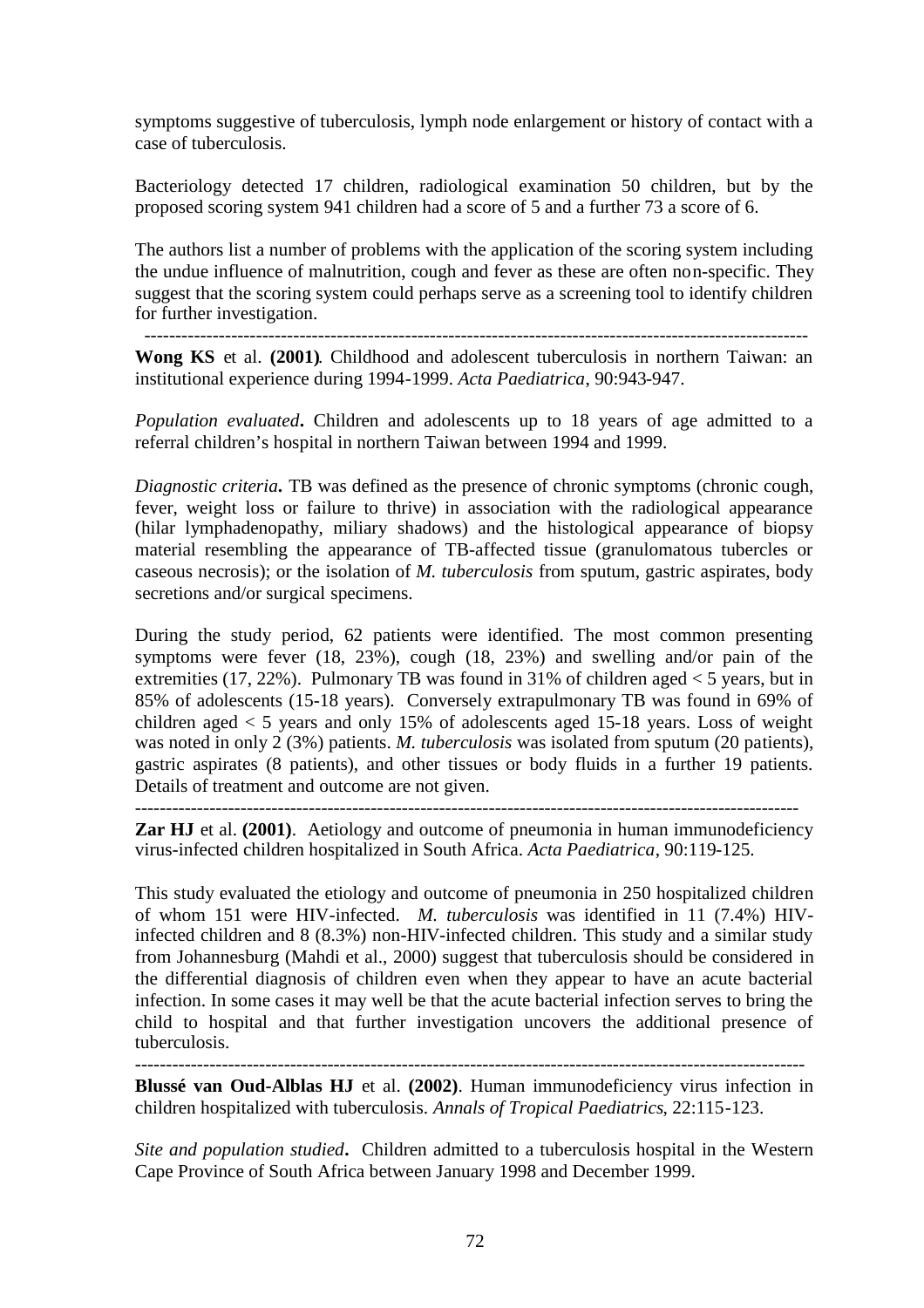### *Diagnostic criteria*

A diagnosis of *confirmed tuberculosis* was made in the presence of a culture of *M. tuberculosis* from any source or sputum-smear microscopy or histology showing acid-fast bacilli.

A diagnosis of *probable tuberculosis* was accepted in the presence of two or more of the following:

- (1) A Mantoux test with 2 TU of RT23 PPD (Statens Serum Institut, Denmark) giving an induration of  $\geq$  15 mm in immunocompetent children or  $\geq$  5 mm in HIV-infected children.
- (2) A chest radiograph showing clear hilar or paratracheal adenopathy.
- (3) A history of recent close household contact with a sputum microscopy smear-positive case of pulmonary tuberculosis.
- (4) In the case of tuberculous meningitis, a CT scan showing hydrocephalus and basal enhancement indicative of a granulomatous meningitis.

*Results***.** Of 261 children admitted to the hospital, HIV serology was evaluated in 150 and was positive in 36 (24%). More HIV-infected children died (17% vs 2%), and while only 10% of non-HIV-infected children had a Mantoux test of < 5 mm induration, 56% of the HIV-infected children had a negative result. As with a number of other studies from the developing world, the incidence of extrapulmonary tuberculosis was similar in those children who were HIV-infected and those who were not infected.

------------------------------------------------------------------------------------------------------------

**Hesseling AC** et al. **(2002)**. A critical review of diagnostic approaches used in the diagnosis of childhood tuberculosis. *International Journal of Tuberculosis and Lung Disease*, 6:1038-1045.

In this paper the authors review and describe 16 published approaches intended to assist the diagnosis of tuberculosis in childhood. Without discussing their results in detail it can be stated that the authors came to the conclusion that definitions and characteristics used had not been standardized, that almost no studies had validated the approaches suggested, and that only a minority of systems had been adapted for use in malnourished and/or HIVinfected children. Studies using previously-agreed standards are necessary to validate any new approach to the diagnosis of childhood tuberculosis, and such an approach should also be applicable in communities with a high incidence of malnutrition and HIV infection.

Other points made include:

- Response to therapy in non-HIV-infected children is not well defined.
- The cut-off point of 5 mm induration on tuberculin testing of HIV-infected children is of uncertain accuracy for such children and requires validation in communities with a high HIV incidence.
- The value of repeating the tuberculin test after nutritional rehabilitation should be quantified.
- The majority of studies were conducted in hospital-based populations and the validity of the sensitivity and specificity of the criteria used is thus of doubtful value.

Finally the authors conclude that multicentre studies are needed to assess the validity of diagnostic approaches in a variety of epidemiological settings.

**------------------------------------------------------------------------------------------------------------**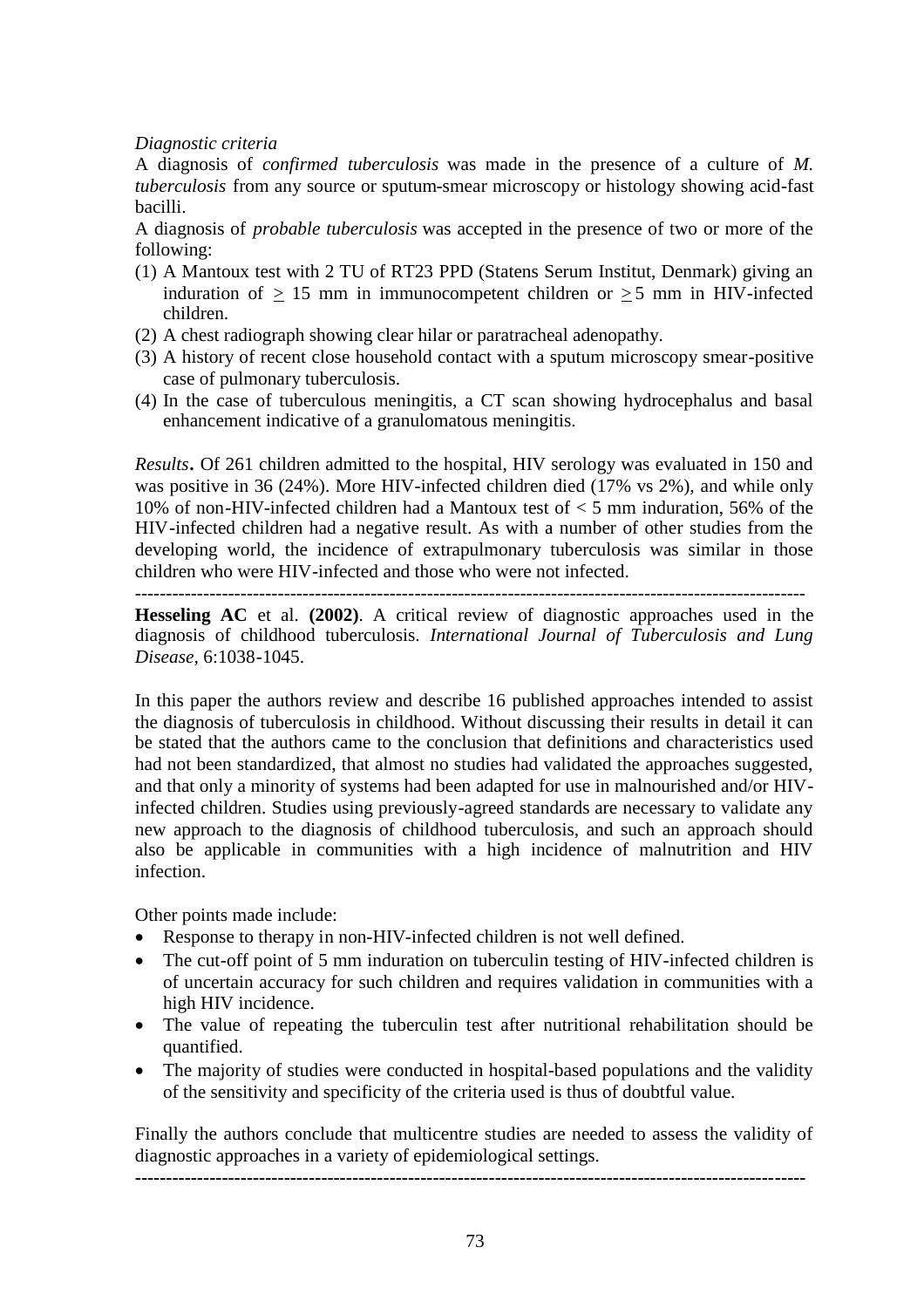**Jeena PM** et al. (2002). Impact of HIV-1 co-infection on presentation and hospital-related mortality in children with culture proven pulmonary tuberculosis in Durban, South Africa. *International Journal of Tuberculosis and Lung Disease*, 6:672-678.

*Population studied***.** Children with culture-proven pulmonary tuberculosis admitted to the King Edward VII Hospital, Durban (South Africa). The children were identified by a review of positive cultures of *M. tuberculosis* obtained from the microbiology service of the hospital. The children were classified as HIV-infected, non-HIV-infected and HIVundetermined.

*Results***.** Medical records were available for 118 (86%) of the 138 children from whom a positive culture was obtained. Of these, 40 (34%) had close contact with an adult with tuberculosis; a Mantoux test gave an induration of  $> 15$  mm in 41 (35%), and in 36 children (31%) AFB were identified in the clinical specimen. The chest radiograph suggested a diagnosis of TB in 93 cases (79%).

In 25 of the children, the diagnosis of TB was not initially made; 15 of these children were HIV-infected. Among these children the clinical features and chest radiology findings were not suggestive of TB; cough of less than 10 days in all 25 children and non-specific bilateral lung opacities in 18 (72%).

*Outcome*. The overall mortality of the group was  $14\%$  ( $n = 16$ ) and was 18% among the HIV-infected children and 11% among those not HIV-infected. Clinical markers such as clubbing (P < 0.02), generalized lymphadenopathy (P < 0.01), malnutrition (P < 0.009) and a high globulin concentration  $(P < 0.01)$  were more common among the HIV-infected children.

------------------------------------------------------------------------------------------------------------ **Palme IB** et al. (2002). Impact of human immunodeficiency virus 1 infection on the clinical presentation, treatment outcome and survival in a cohort of Ethiopian children with tuberculosis. *Pediatric Infectious Disease Journal*, 21:1053-1061.

*Population evaluated***.** Ethiopian children presenting to the main paediatric hospital in Addis Ababa from December 1995 to January 1997.

*Diagnostic criteria* applied: adaptation of WHO criteria (WHO, 1983); any two of the following:

- (1) Symptom complex of fever  $> 2$  weeks, cough  $> 2$  weeks, night sweats, weight loss.
- (2) Household contact with proven TB or with symptoms highly suggestive of TB.
- (3) Suggestive chest radiography findings (primary complex, hilar adenopathy, cavitation, miliary pattern, pleural effusion and any opacity or infiltration not explained by other disease).
- (4) Identification of mycobacteria by acid-fast staining.
- (5) A positive tuberculin skin-test defined as an induration of  $\geq 10$  mm with 2 TU of PPD RT23 (Statens Serum Institut, Denmark).
- (6) Pathology findings compatible with TB from cerebrospinal fluid, fine-needle aspiration, biopsy or other surgically-removed lesion.

# *Definitions*

- Pulmonary TB: manifestations restricted to the lungs.
- Extrapulmonary TB: TB affecting organs other than the lungs.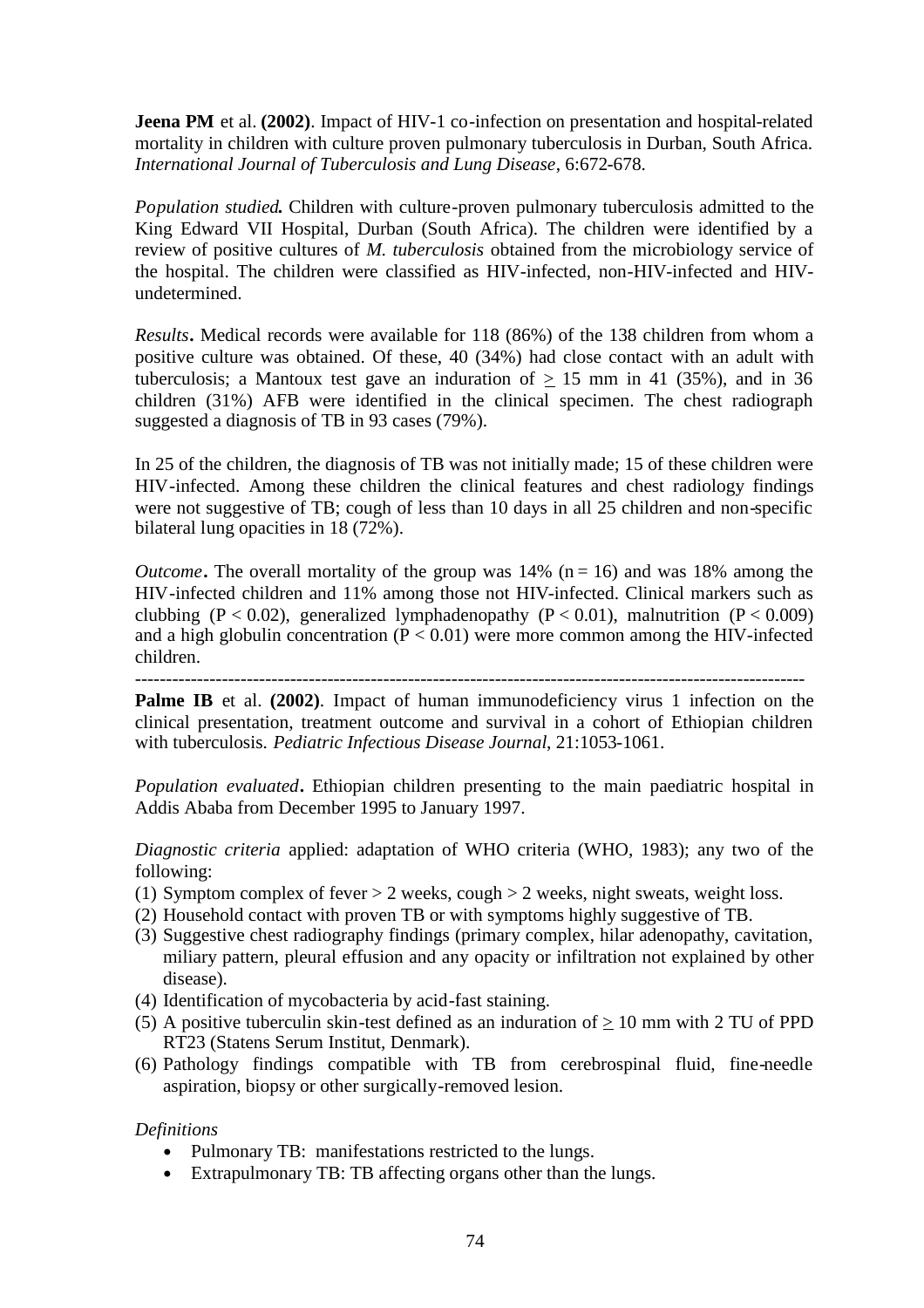• Disseminated TB: TB affecting more than one organ.

*Treatment regimens.* A 2-month intensive phase of SHRZ, SHR or SHE was used followed by a 6- or 10-month continuation phase of either HR or HE/HT respectively.

This was a prospective study that enrolled more than 500 children and attempted to follow up the children for at least 6 months after treatment was completed. An excellent documentation of the eventual outcome in all the children was achieved and illustrated again a very high death rate among the HIV-positive children (41% compared to 7% among those not HIV-infected). In common with many paediatric studies, cure is equated to treatment completion.

------------------------------------------------------------------------------------------------------------

**Sánchez-Albisua I** et al. **(2002)**. Twenty years of pulmonary tuberculosis in children: what has changed. *Pediatric Infectious Disease Journal*, 21:49-53.

*Population studied***.** Children aged under 15 years diagnosed with pulmonary tuberculosis from 1978 through 1997, and seen at the Unit for Infectious Diseases of the Children's Hospital, La Paz (Madrid, Spain).

### *Diagnostic criteria*

- (1) A tuberculin skin-test giving an induration of  $\geq$  5 mm 48 hours after intradermal injection of 2TU of RT23 tuberculin, and an abnormal chest radiograph. Clinical, epidemiological and laboratory data were also considered.
- *(2)* A culture or smear-positive for *M. tuberculosis.*

*Results.* During the 20 years, 405 cases of tuberculosis in children aged < 15 years were diagnosed. Between 65% and 67% of cases occurred in children  $\lt$  5 years age, and the mean age was between 4 and 5 years; 54 children were tested for HIV infection, but only 4 were positive. The most common reason for evaluating the children was a contact investigation (37%-38%). During the period 1978-1987, 25% of cases were culturepositive and 3% in the period 1988-1997. The isolation rate was significantly higher in children  $\lt$  3 years of age (43% compared to 36% in those older). Only 6 children (2%) had cavitation; pulmonary infiltrates were seen in 62 children (15%).

*Treatment.* From 1978-1980, patients received INH and RMP for 12 months; between 1981 and 1985 the same drugs were given for 9 months; thereafter all patients received short-course treatment 2HRZ/ 4HR and treatment was extended to 9 months in the presence of extrapulmonary tuberculosis. There is no comment on the response to treatment.

---------------------------------------------------------------------------------------------------------- **Van Rheenen P (2002)**. The use of the paediatric tuberculosis score chart in an HIVendemic area. *Tropical Medicine and International Health*, 7:434-441.

*Study site***.** St Theresa's Mission Hospital in the Copperbelt Province of Zambia.

*Study population*. All children up to 12 years of age with chronic cough (> 3 weeks) or a body weight < 80% of the NCHS median admitted to the paediatric ward between January and December 1999 were screened for TB and HIV. This selected population was then evaluated by tuberculin skin-testing, chest radiography, Ziehl-Neelsen staining and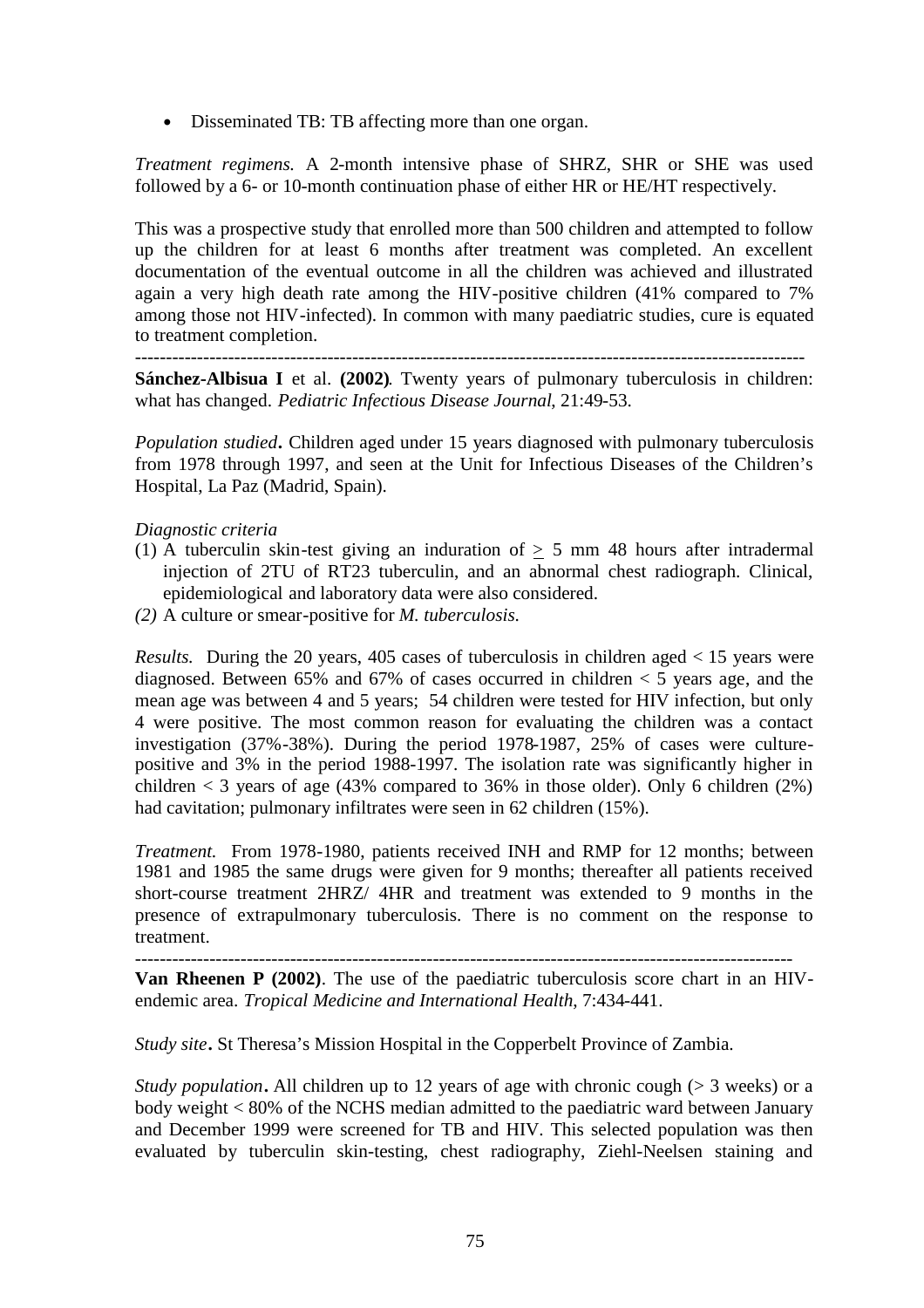microscopy, culture, PCR and HIV-testing. Children were excluded only if an HIV test was refused.

*Tuberculin skin-testing* was with "0.1 ml of purified protein derivative", but the number of TU is not stated. If HIV-negative without a  $\overline{BCG}$  scar  $> 15$  mm induration was accepted as positive, if there was no BCG scar  $\geq 10$  mm and in HIV-positive children any induration  $\geq$ 5 mm was regarded as positive.

Details of *chest radiograph* interpretation are not given.

*Paediatric score chart (PSC)*. The details of the PSC are modified from that of Edwards (1987).

|    | <b>Feature</b>                                        | 0 points   | 1 point    | 3 points      |
|----|-------------------------------------------------------|------------|------------|---------------|
|    | Duration (weeks)                                      | $\lt 2$    | $2 - 4$    | >4            |
| 2  | Nutritional status                                    | Above 80\% | 60-80%     | $<60\%$       |
| 3  | TB in family                                          | None       | <b>Yes</b> | $S$ putum $+$ |
| 4  | <b>Positive Mantoux</b>                               |            |            |               |
| 5  | Enlarged painless neck glands                         |            |            |               |
| 6  | Night sweat or prolonged fever                        |            |            |               |
| 7  | Angle deformity of spine                              |            |            | 4             |
| 8  | Malnutrition not improved after 1 month               |            |            |               |
| 9  | Firm non-fluid, non-traumatic joint swelling          |            |            |               |
| 10 | Ascites or abdominal masses                           |            |            |               |
| 11 | $Coma > 48$ h or slowly developing neurological signs |            |            |               |
|    | Total score                                           |            |            |               |

*Results***.** A total of 147 were enrolled, 75 children with TB (23 HIV-positive, 52 HIVnegative) and 72 children without TB (21 HIV-positive and 51 HIV-negative). The differences in the TB scores between the four groups were not significant. The sensitivity of the score was 88%, however the specificity was only 25% and the positive and negative predictive values were 55% and 67% respectively. Malnutrition and AIDS were the most serious confounding elements and the author concluded that the PSC in its present form could not be used in an HIV-endemic area.

This is an important study as it also included children who were evaluated and considered not to have tuberculosis, thus enabling the calculation of specificity and predictive values.

------------------------------------------------------------------------------------------------------------

**Weismuller MM** et al. **(2002)**. Diagnosis of childhood tuberculosis in Malawi: an audit of hospital practice. *International Journal of Tuberculosis and Lung Disease*, 6:432-438.

*Setting and population evaluated***.** This was a cross-sectional study of all children 14 years of age or younger receiving antituberculosis treatment in Malawi during April to June 2001.The focus of the study was to evaluate the criteria used for the diagnosis of tuberculosis in these children.

*Results***.** There were 150 children identified with a median age of 3 years, of whom 98 had PTB and 52 EPTB. Only four hospitals had access to tuberculin. In 93 children, a chest radiograph was performed and of these 7 were lost or of poor quality and could not be assessed. Of those remaining 4 (5%) were thought to be normal, 9 (10%) were abnormal but not consistent with tuberculosis while 72 (84%) were thought to be compatible with a diagnosis of tuberculosis. The WHO score chart or a modification was used in only 13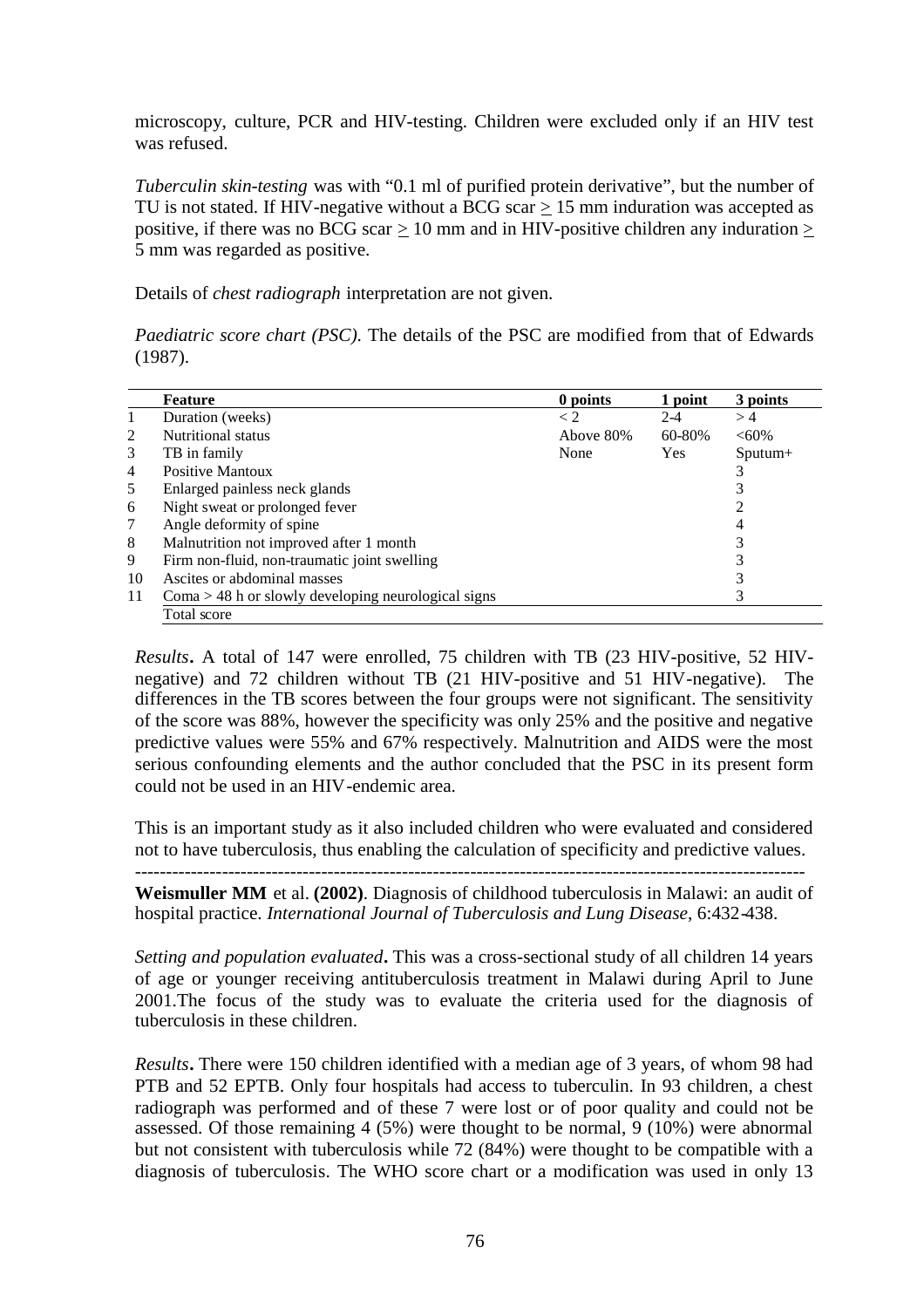(9%) patients and all 13 children scored more than the 7 points needed to support a diagnosis of tuberculosis. The investigators used the chart themselves on all 150 patients and found a score of  $> 7$  in 53 children with pulmonary tuberculosis (54%) and in 38 of the children with extrapulmonary tuberculosis (73%). HIV-testing was done in only a small minority of patients (8%). Tuberculin-testing was carried out in only 12 children (8%).

The authors comment that the scores of many children tended to be low because so few children were tuberculin-tested and because many malnourished children were removed from hospital before nutritional rehabilitation could be assessed. Chest radiography also played a prominent part in the diagnostic process and the "availability of chest X-ray services would appear to be essential for the diagnosis of childhood TB *as well as* adult smear-negative PTB".

------------------------------------------------------------------------------------------------------------

**Indian Academy of Pediatrics (2004)**. Consensus statement of IAP Working Group: status report on diagnosis of childhood tuberculosis. *Indian Pediatrics*, 41:146-155

This document is an important contribution to the debate surrounding the need for consistent criteria for the diagnosis of childhood tuberculosis.

Clinical criteria for suspecting tuberculosis include:

- Fever and cough  $>$  3weeks.
- Unexplained loss of weight and appetite; unexplained poor weight gain is regarded as relevant in infants, but not older children.
- "Contact is defined as any child who lives in a household with an adult taking anti-TB therapy or who has taken such a therapy in the past 2 years."
- "Significant superficial lymphadenopathy should be specially looked for ..."

Therapeutic trial with anti-TB drugs is not recommended.

*Tuberculin-testing***.** 1 TU PPD with RT 23 Tween 80 (or 5 TU PPD without Tween 80) is recommended and an "induration of 10 mm or more is considered suggestive of natural infection irrespective of prior BCG vaccination".

The routine use of PCR and serological tests for the diagnosis of childhood tuberculosis is not recommended.

*Superficial lymphadenopathy* is to be considered significant if the nodes are > 1.5 cm in size in the inguinal region or  $> 1$  cm in the axilla or neck.

A number of other definitions and suggestions are provided and the issues touched on should be referred to when attempting to reach international consensus in due course.

------------------------------------------------------------------------------------------------------------

**Kabra SK**, Lodha R, Seth V **(2004)**. Category based treatment of tuberculosis in children. *Indian Pediatrics*, 41:927-937.

*Site and population***.** All children with freshly diagnosed tuberculosis presenting to the paediatric tuberculosis clinic of a tertiary care hospital in northern India.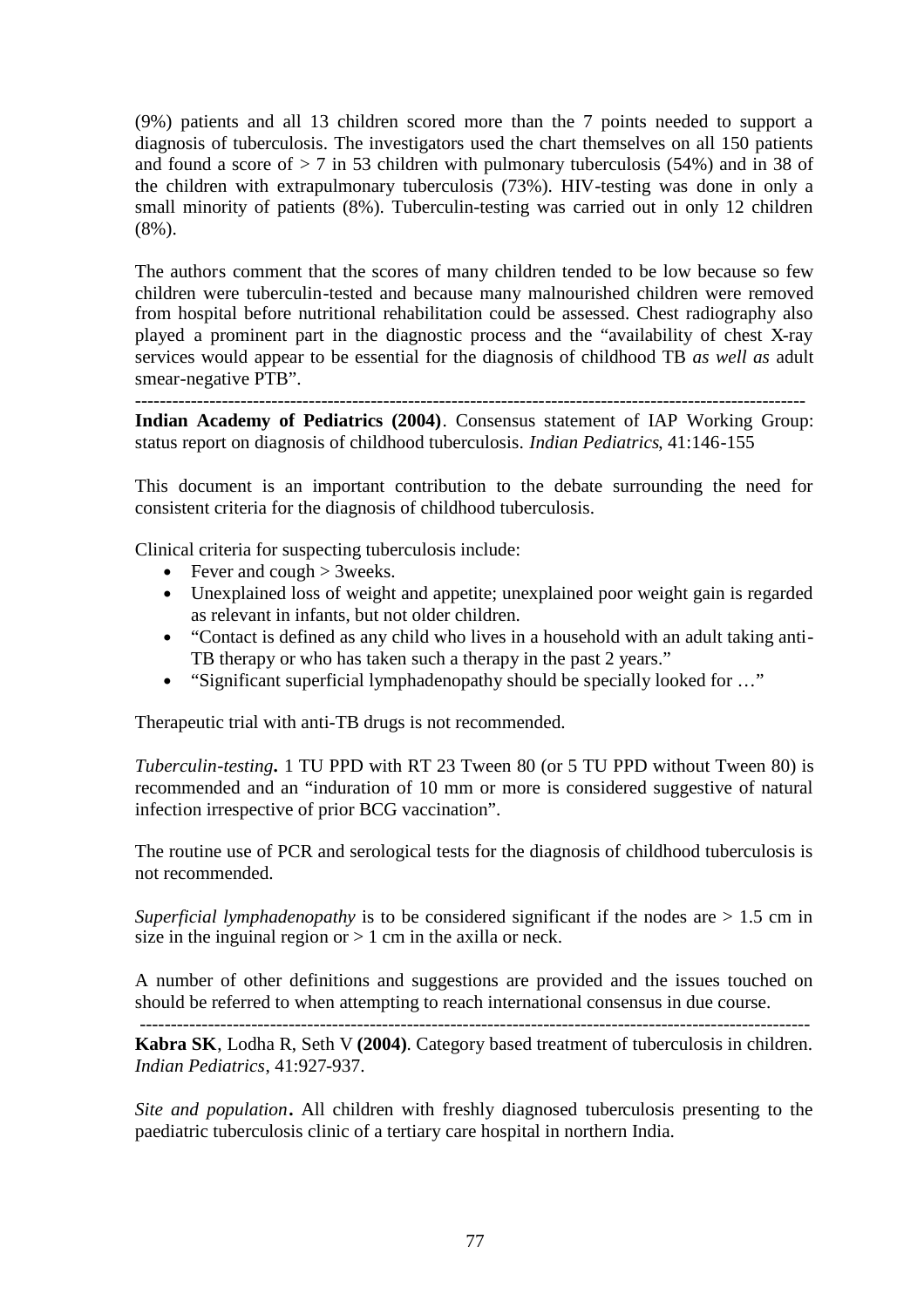*Diagnostic criteria***.** The diagnosis of pulmonary tuberculosis was based on clinical presentation (including family history), abnormal chest X-ray with a positive Mantoux test (using 5 TU of PPD-S) or non-clearance of the chest radiograph after a course of antibiotics. Other forms of extrapulmonary tuberculosis were diagnosed following appropriate radiological investigations assisted by biopsy and/or aspiration of the relevant fluids, and culture and histology when available.

*Categorization of patients***.** Depending on these results patients were then assigned to one of the WHO categories for treatment (WHO, 2003):

*Category I*. "All freshly diagnosed serious cases were included in category I". Patients with joint tuberculosis were also included, the rationale for this being that if inadequately treated, serious long-term sequelae would result.

*Category II*. Children who received full antituberculosis treatment in the past and were cured and presented again (relapse cases) were included in category II, as were patients inadequately treated in the past, or who interrupted treatment and had subsequently deteriorated. Children who failed to respond, or deteriorated despite compliance with treatment, were also placed in category II.

*Category III*. Patients with primary pulmonary complex, single lymph node tuberculosis, minimal pleural effusion and isolated skin tuberculosis were included in category III.

*Category IV***.** This included patients who did not improve despite administration of five drugs, as recommended by category II, for at least two months.

*Outcome.* "Cure" was defined as absence of clinical symptoms with regression of radiological findings of less than two-thirds of the original lesion.

*Extension of treatment* occurred when the duration of treatment was longer than that initially assigned. Treatment was extended by three months when radiological lesions of pulmonary tuberculosis regressed by less than two-thirds of their original extent. In the case of lymphadenitis, treatment was also extended by three months when nodes increased in size or when fresh nodes developed despite treatment. Patients who did not complete the assigned regimens were considered lost to follow-up.

*Results***.** The mean age of the patients referred to the clinic was 93 months and 459 patients were available for analysis after exclusions; of these 323 (70%) were placed in category I, 12 (3%) in category II, 120 (26%) in category III and 4 (1%) in category IV. Of the 459 patients 365 (83%) completed the assigned treatment, of whom 302 (83%) were cured with the primary regimen to which they were assigned; 63 (17%) patients failed and 54 (15%) were cured by an extension of treatment, while 9 (3%) required a change of regimen.

This is one of the first attempts to apply the WHO treatment categories as developed for adults to children with tuberculosis. If children are to be successfully integrated into the DOTS programmes some similar categorization of childhood tuberculosis will be necessary. None of these children appear to have been evaluated for HIV infection.

-----------------------------------------------------------------------------------------------------------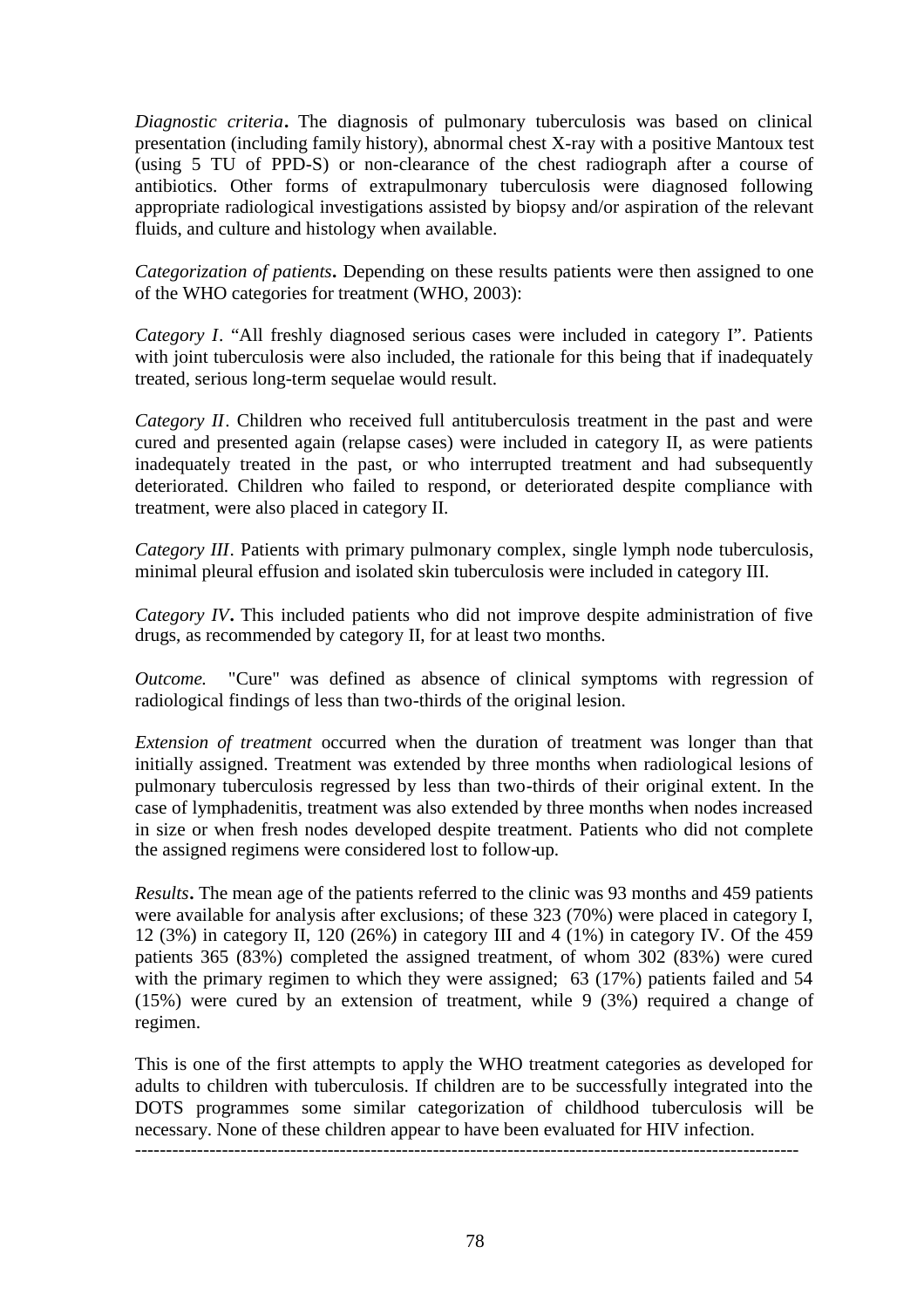**Kabra SK**, Lodha R, Seth V **(2004)**. Some current concepts on childhood tuberculosis. *Indian Journal of Medical Research*, 120:387-397.

The authors provide a very thorough overview of the various issues related to childhood tuberculosis. They make the relevant point that one of the problems in evaluating the response of children to treatment is the slow resolution of chest radiographic abnormalities. They refer to the preceding article and conclude again that it is possible to manage childhood tuberculosis making use of the same diagnostic and management categories as those used for adults.

------------------------------------------------------------------------------------------------------------

**Palme IB** et al. **(2004)**. Detection of *Mycobacterium tuberculosis* in gastric aspirate and sputum collected from Ethiopian HIV-positive and HIV-negative children in a mixed inand out-patient setting. *Acta Paediatrica*, 93:311-315.

This is a further addition to a series of publications from Ethiopia and attempts to answer the frequently asked question: how many gastric aspirates are really necessary to give an optimum yield? Overall a positive culture of *M. tuberculosis* was obtained from 183 of 355 (52%) children and a positive smear from 55 of 355 (15%).

In the age group  $< 5$  years, 15% had a positive smear and 55% a positive culture. In this group gastric aspirate only was collected. In the group aged 5-9 years, 11% had a positive smear and 46% a positive culture. Approximately half the children in this group also produced a sputum specimen that was smear-positive in 18% and culture-positive in 47%. In the group 10-14 years, 27% had a positive smear and 52% a positive culture from sputum specimens.

From the 54 HIV-positive children, all of whom were below 10 years of age, only 28% had a positive culture and 9% a positive smear compared to 56% and 17% respectively from among the 301 HIV-negative children. Two gastric aspirates for culture were obtained from 259 children of whom 16 (6%) had a negative first and a positive second culture, and 14 (5%) a positive first and a negative second sample. In this setting therefore one gastric aspirate specimen gave satisfactory results.

-----------------------------------------------------------------------------------------------------------

**Zar HJ** et al. **(2005)**. Induced sputum versus gastric lavage for microbiological confirmation of pulmonary tuberculosis in infants and young children: a prospective study. *Lancet*, 365:130-134.

*Setting and population***.** This paper reports on the investigation of 250 children, median age 13 months, with suspected pulmonary tuberculosis investigated in Cape Town (South Africa) by sputum induction and gastric lavage done on three consecutive days.

*Results***.** A positive smear for acid-fast bacilli or culture for *M. tuberculosis* was obtained overall from 62 children (25%), and of these 58 (94%) were positive by culture. Samples from induced sputum and gastric aspirate were positive on culture in 51 children (20%) and 38 (15%) respectively. The first induced sputum specimen was positive in 37 children (15%) and the first gastric lavage in 19 (8%). The yield from the first induced sputum of 37 positive cultures (15%) was equal to that from all three gastric lavages of 38 positive cultures (15%).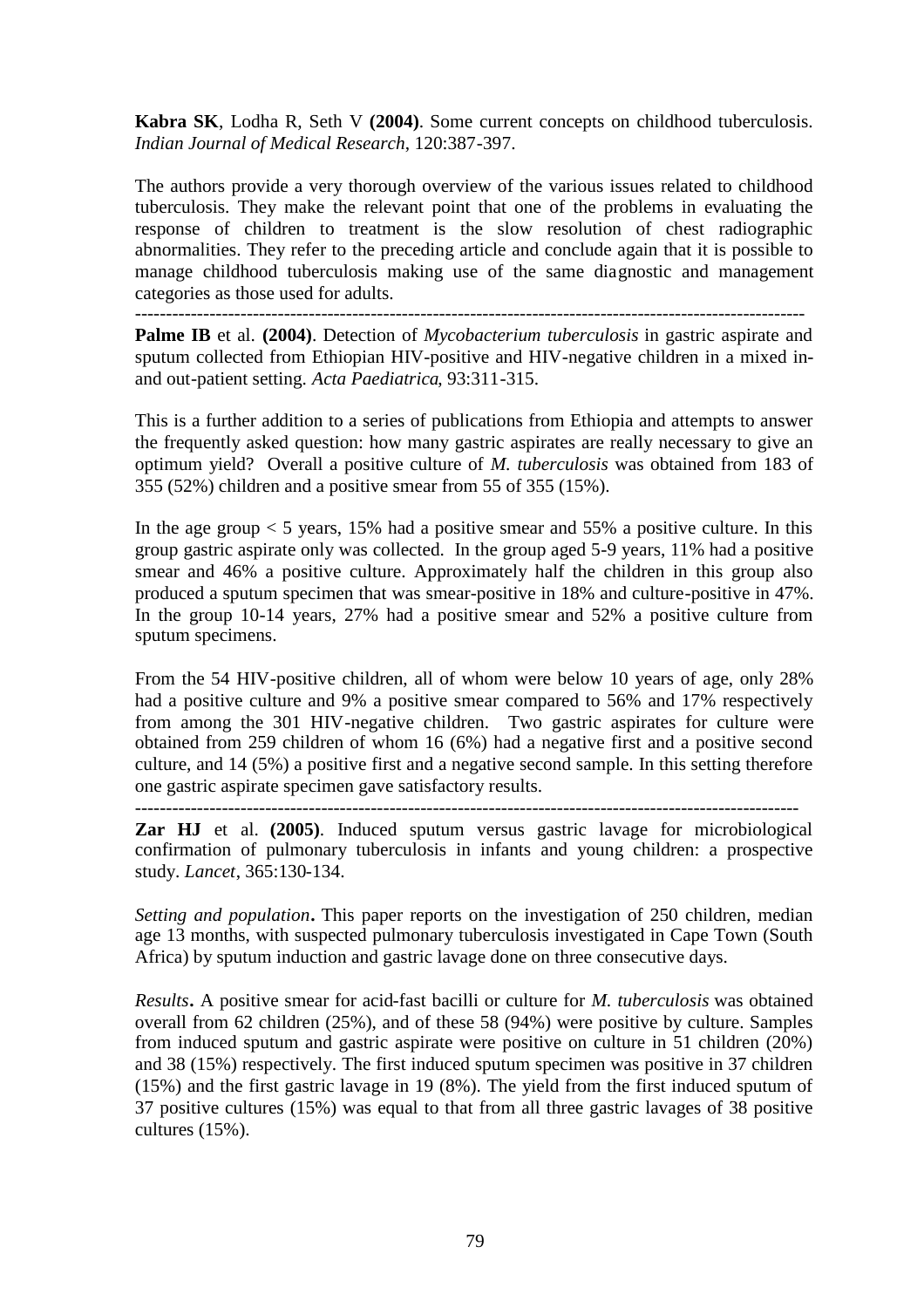*Comment***.** The possibility that one investigation might be sufficient to confirm the diagnosis of childhood tuberculosis as opposed to the traditional three gastric lavages is obviously attractive. One concern, pointed out in an accompanying editorial (Mwinga, 2005) and hinted at by the authors is possible nosocomial cross-infection from the procedure, particularly in the presence of other HIV-infected children, and the need for infection control measures. An exclusion criterion for the study was an oxygen saturation of  $\langle 92\%$  in room air and one wonders how many primary care facilities in high tuberculosis incidence communities would be able to measure arterial oxygen saturation.

See also Zar et al., 2000.

------------------------------------------------------------------------------------------------------------- **Iriso R** et al. **(2005)**. The diagnosis of childhood tuberculosis in an HIV-endemic setting

and the use of induced sputum. *International Journal of Tuberculosis and Lung Disease*, 9:716-726.

*Setting***.** This cross-sectional study was undertaken in the holding ward of the Mulago Hospital, Kampala (Uganda). Children were screened for "suspect tuberculosis" according to the WHO guidelines (WHO, 1983) and those with suspect tuberculosis were then further investigated for probable tuberculosis.

*Investigations***.** A standardized questionnaire was administered emphasizing among other factors cough for  $> 2$  weeks, and contact with an adult with "active PTB" within the previous 12 months. Tuberculin skin-testing was with 5 units PPD and a significant induration was taken as an induration of  $> 10$  mm, or  $> 5$  mm in those with possible immunosuppresion. A feature of this study was that a single specimen of induced sputum was used to attempt confirmation of the diagnosis of tuberculosis by culture. A list of definitions of various alternative diagnoses (LIP, bronchiectasis, pulmonary Kaposi sarcoma) is also provided.

*Results.* Of the 750 children with suspected tuberculosis, 126 (17%) were recruited as probable cases of whom 62 (49%) were HIV-positive; 36 (32%) of 112 children from whom specimens for culture were obtained had a positive culture for *M. tuberculosis*. For possibly the first time, this study provides sensitivity, specificity *and* predictive values for a number of the symptoms, signs and investigations frequently suggested for the diagnosis of childhood tuberculosis. Taking culture positivity as the "gold standard", a sensitivity of 94%, 92%, 81% and 86% was reached for cough  $> 2$  weeks, fever, a history of weight loss, and the WHO scoring system respectively, but the specificity of these criteria was 0%, 3%, 12 % and 22% and the positive predictive values 32%, 31%, 31% and 35% respectively.

*Comment***.** This study contains a wealth of information only hinted at above; as in many other studies wasting, stunting, digital clubbing and insensitivity to Mantoux testing were associated with HIV infection, while other clinical and radiological features were similar in HIV-infected and non-infected children. This study could serve as a model for the studies that are required at a number of sites throughout the world.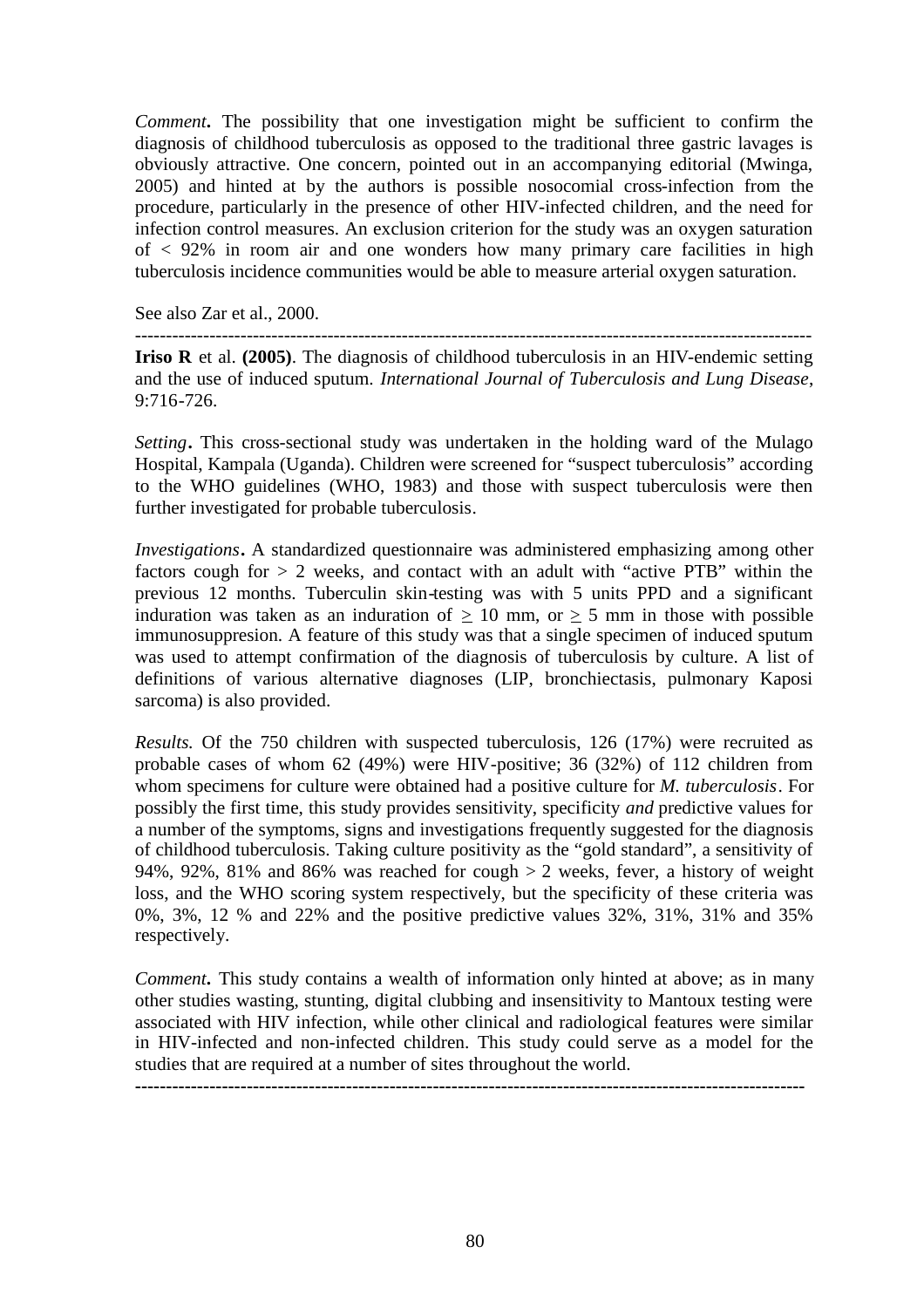# **References**

Aderele WI (1979). Pulmonary tuberculosis in childhood. *Tropical and Geographical Medicine*, 31:41-51.

Bergman N (1995). A "treatment score" for primary and pulmonary tuberculosis. *Central African Medical Journal*, 41:1-6.

Blussé van Oud-Alblas HJ et al. (2002). Human immunodeficiency virus infection in children hospitalized with tuberculosis. *Annals of Tropical Paediatrics*, 22:115-123.

Chintu C et al. (1995). Impact of human immunodeficiency virus type-1 on common pediatric illnesses in Zambia. *Journal of Tropical Pediatrics*, 41:348-353.

Cundall DB (1986). The diagnosis of pulmonary tuberculosis in malnourished Kenyan children. *Annals of Tropical Paediatrics*, 6:249-255.

De Charnace G, Delacourt C (2001). Diagnostic techniques in paediatric tuberculosis. *Paediatric Respiratory Reviews*, 2:120-1125.

Espinal MA et al. (1996). Human immunodeficiency virus infection in children with tuberculosis in Santa Domingo, Dominican Republic: prevalence, clinical findings, and response to antituberculosis treatment. *Journal of Acquired Immune Deficiency Syndrome and Human Retrovirus*, 13:155-159.

Fourie PB et al. (1998). Procedures for developing a simple scoring method based on unsophisticated criteria for screening children for tuberculosis. *International Journal of Tuberculosis and Lung Disease*, 2:116-123.

Franchi LM et al. (1998). Detection of *Mycobacterium tuberculosis* in nasopharyngeal aspirate samples in children. *Lancet*, 352:1681-1682.

Garay JE (1997). Clinical presentation of pulmonary tuberculosis in under 10s and differences in AIDS-related cases: a cohort study of 115 patients. *Tropical Doctor*, 27:139-142.

Ghidey Y, Habte D (1983). Tuberculosis in childhood: an analysis of 412 cases. *Ethiopian Medical Journal*, 21:161-167.

Goodyear HM et al. (1993). Mycobacterial infection in an inner city children's hospital. *Archives of Disease in Childhood*, 69:229-231.

Gutman LT et al. (1994). Tuberculosis in human immunodeficiency virus-exposed or infected United States children. *Pediatric Infectious Disease Journal*, 13:963-968.

Harries AD et al. (2002). Childhood tuberculosis in Malawi: nationwide case-finding and treatment outcomes. *International Journal of Tuberculosis and Lung Disease*, 6:424-431.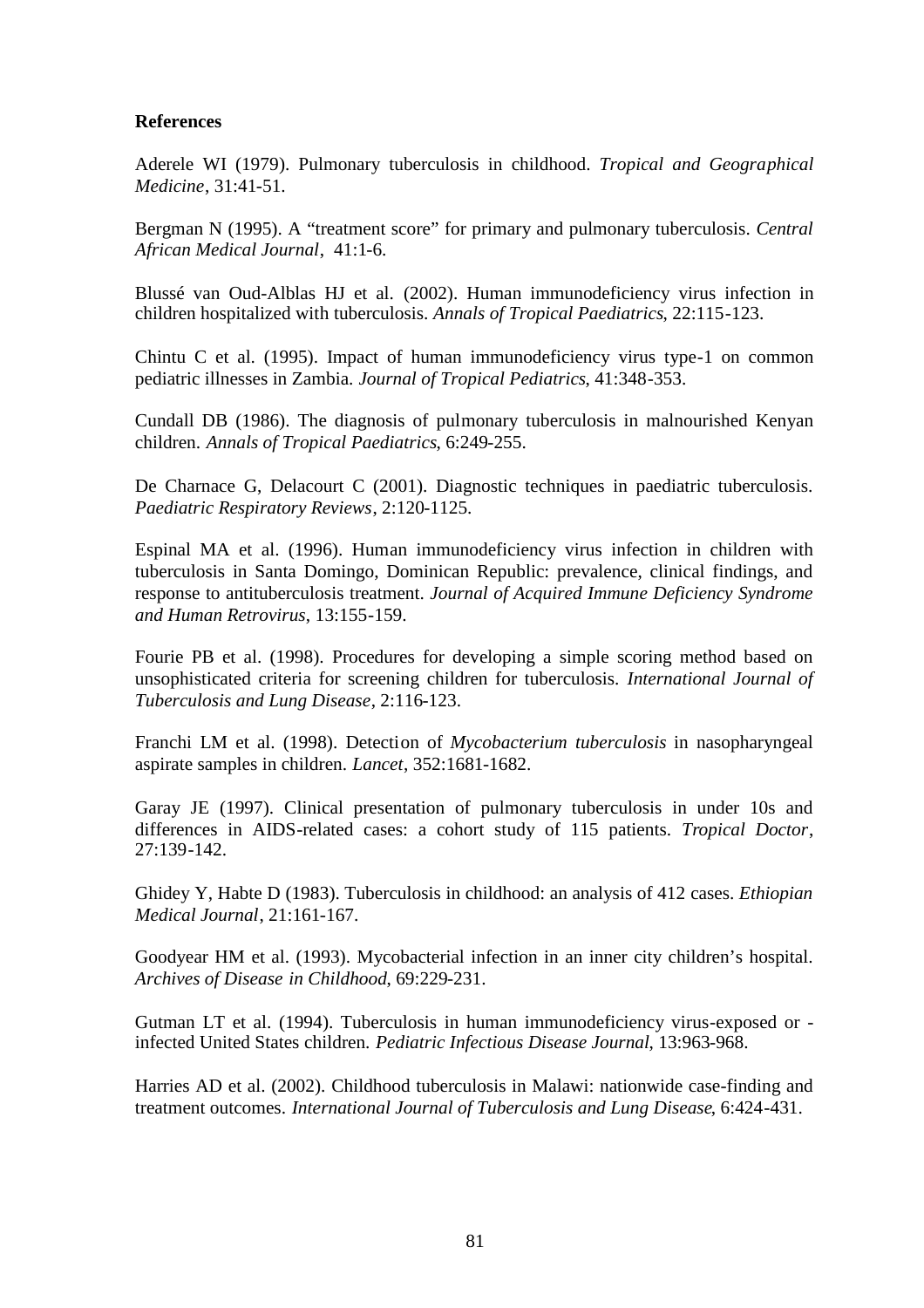Hesseling AC et al. (2002). A critical review of diagnostic approaches used in the diagnosis of childhood tuberculosis. *International Journal of Tuberculosis and Lung Disease*, 6:1038-1045.

Houwert KA et al. (1998). Prospective evaluation of World Health Organization criteria to assist diagnosis of tuberculosis in children. *European Respiratory Journal*, 11:1116-1120.

Ibadin MO, Oviawe O (2001). Trend in childhood tuberculosis in Benin City, Nigeria. *Annals of Tropical Paediatrics*, 21:141-145.

Indian Academy of Pediatrics (2004). Consensus statement of IAP Working Group: status report on diagnosis of childhood tuberculosis. *Indian Pediatrics*, 41:146-155

Iriso R et al. (2005). The diagnosis of childhood tuberculosis in an HIV-endemic setting and the use of induced sputum. *International Journal of Tuberculosis and Lung Disease*, 9:716-726.

Jeena PM et al. (1996). Effects of the human immunodeficiency virus on tuberculosis in children. *Tubercle and Lung Disease*, 77:437-443.

Jeena PM et al. (2002). Impact of HIV-1 co-infection on presentation and hospital-related mortality in children with culture proven pulmonary tuberculosis in Durban, South Africa. *International Journal of Tuberculosis and Lung Disease*, 6:672-678.

Kabra SK, Lodha R, Seth V (2004). Category based treatment of tuberculosis in children. *Indian Pediatrics*, 41:927-937.

Kabra SK, Lodha R, Seth V (2004). Some current concepts on childhood tuberculosis. *Indian Journal of Medical Research*, 120:387-397.

Kendig EL (1956). Early diagnosis of tuberculosis in childhood. *American Journal of Diseases in Children*, 92:558-561.

Kiwanuka J et al. (2001). Diagnosis of pulmonary tuberculosis in children in an HIVendemic area, Malawi. *Annals of Tropical Paediatrics*, 21:5-14.

Kumar L et al. (1990). A randomized trial of fully intermittent vs. daily followed by intermittent short course chemotherapy for childhood tuberculosis. *Pediatric Infectious Disease Journal*, 9:802-806.

Laven GT (1977). Diagnosis of tuberculosis in children using fluorescence microscopic examination of gastric washings. *American Review of Respiratory Diseases*, 115:743-749.

Lobato MN et al. (1998). Detection of *Mycobacterium tuberculosis* in gastric aspirates collected from children: hospitalization is not necessary. *Pediatrics*, 102: (http://www.pdiatrics.org/cgi/content/full/102/4/e40).

Luo C et al. (1994). Human immunodeficiency virus type-1 infection in Zambian children with tuberculosis: changing seroprevalence and evaluation of a thioacetazone-free regimen. *Tubercle and Lung Disease*, 74:110-115.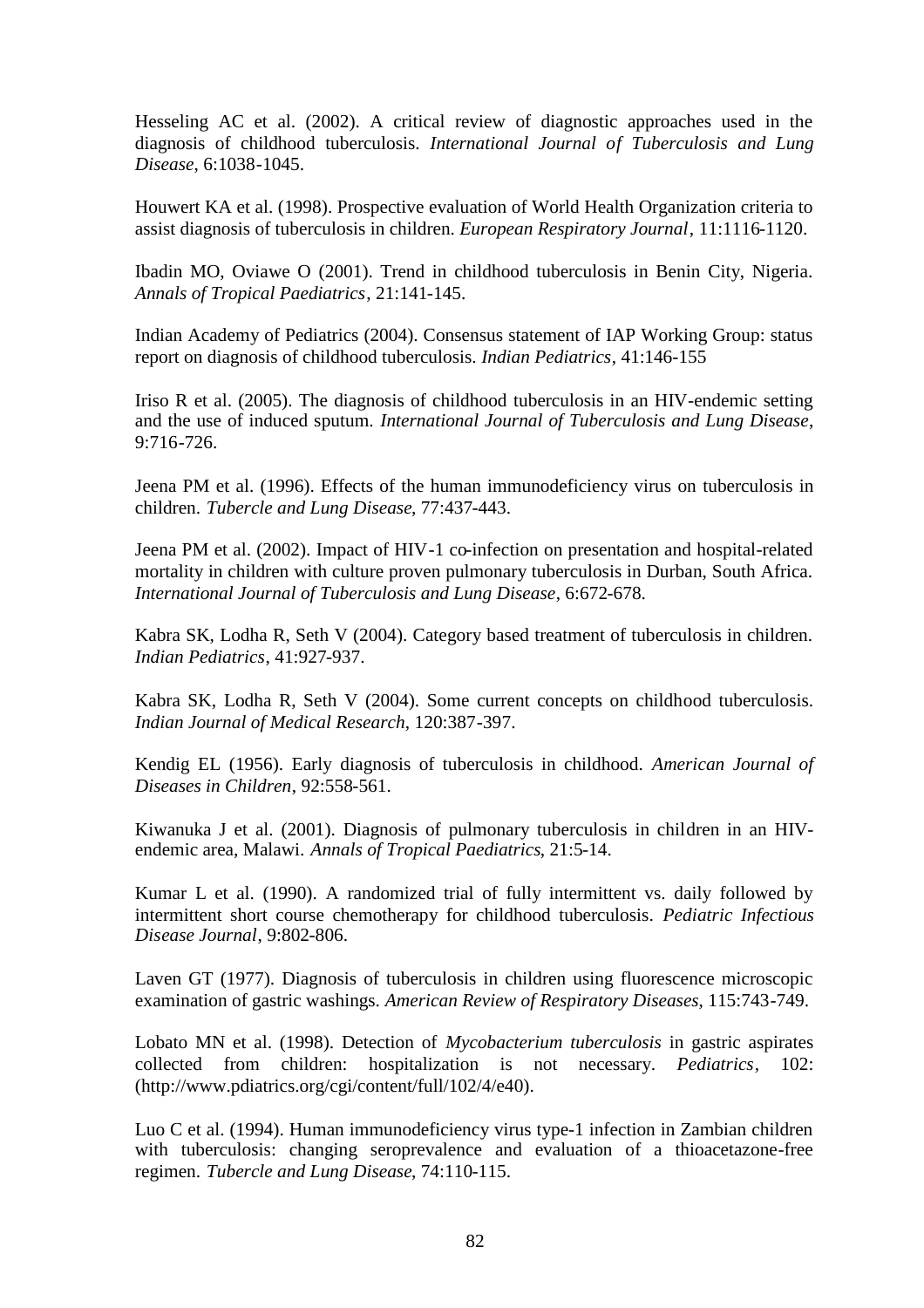Mahdi SA et al. (2000). Increased disease burden and antibiotic resistance of bacteria causing severe community-acquired lower respiratory tract infections in human immunodeficiency virus type 1-infected children. *Clinical Infectious Diseases*, 31:170- 176.

Mahdi SA et al. (2000). HIV-1 co-infection in children hospitalized with tuberculosis in South Africa. *International Journal of Tuberculosis and Lung Disease*, 4:448-454.

Mathur HC, Saxena S, Bhardwaj RM (1974). Evaluation of Kenneth Jones criteria for diagnosis of childhood tuberculosis. *Indian Journal of Pediatrics*, 41:349-355.

Migliori GB et al. (1992). Proposal of an improved score method for the diagnosis of pulmonary tuberculosis in childhood in developing countries. *Tubercle and Lung Disease*, 73:145-149.

Mukadi YD et al. (1997). Impact of HIV infection on the development, clinical presentation, and outcome of tuberculosis among children in Abidjan, Côte d'Ivoire. *AIDS*, 11:1151-1158.

Munyard P, Bush A (1996). How much coughing is normal? *Archives of Disease in Childhood*, 74:531-534.

Mwinga A (2005). Challenges and hope for the diagnosis of tuberculosis in infants and young children. *Lancet*, 365:97-98.

Neu N et al. (1999). Diagnosis of pediatric tuberculosis in the modern era. *Pediatric Infectious Disease Journal*, 18:122-126.

Oviawe O, Ojemudia E (1993). The problem of non-attendance at a paediatric tuberculosis outpatient clinic. *Annals of Tropical Paediatrics*, 13:243-247.

Palme IB et al. (2002). Impact of human immunodeficiency virus 1 infection on the clinical presentation, treatment outcome and survival in a cohort of Ethiopian children with tuberculosis. *Pediatric Infectious Disease Journal*, 21:1053-1061.

Palme IB et al. (2004). Detection of *Mycobacterium tuberculosis* in gastric aspirate and sputum collected from Ethiopian HIV-positive and HIV-negative children in a mixed inand out-patient setting. *Acta Paediatrica*, 93:311-315.

Pineda PR et al. (1993). Intrathoracic tuberculosis: a report of 202 cases. *Tubercle and Lung Disease*, 74:261-266.

Qazi SA, Khan S, Kahn MA (1998). Epidemiology of childhood tuberculosis in a hospital setting. *Journal of the Pakistan Medical Association*, 48:164-167.

Reis FJ et al. (1990). Six-month isoniazid-rifampin treatment for pulmonary tuberculosis in children. *American Review of Respiratory Diseases*, 142:996-999.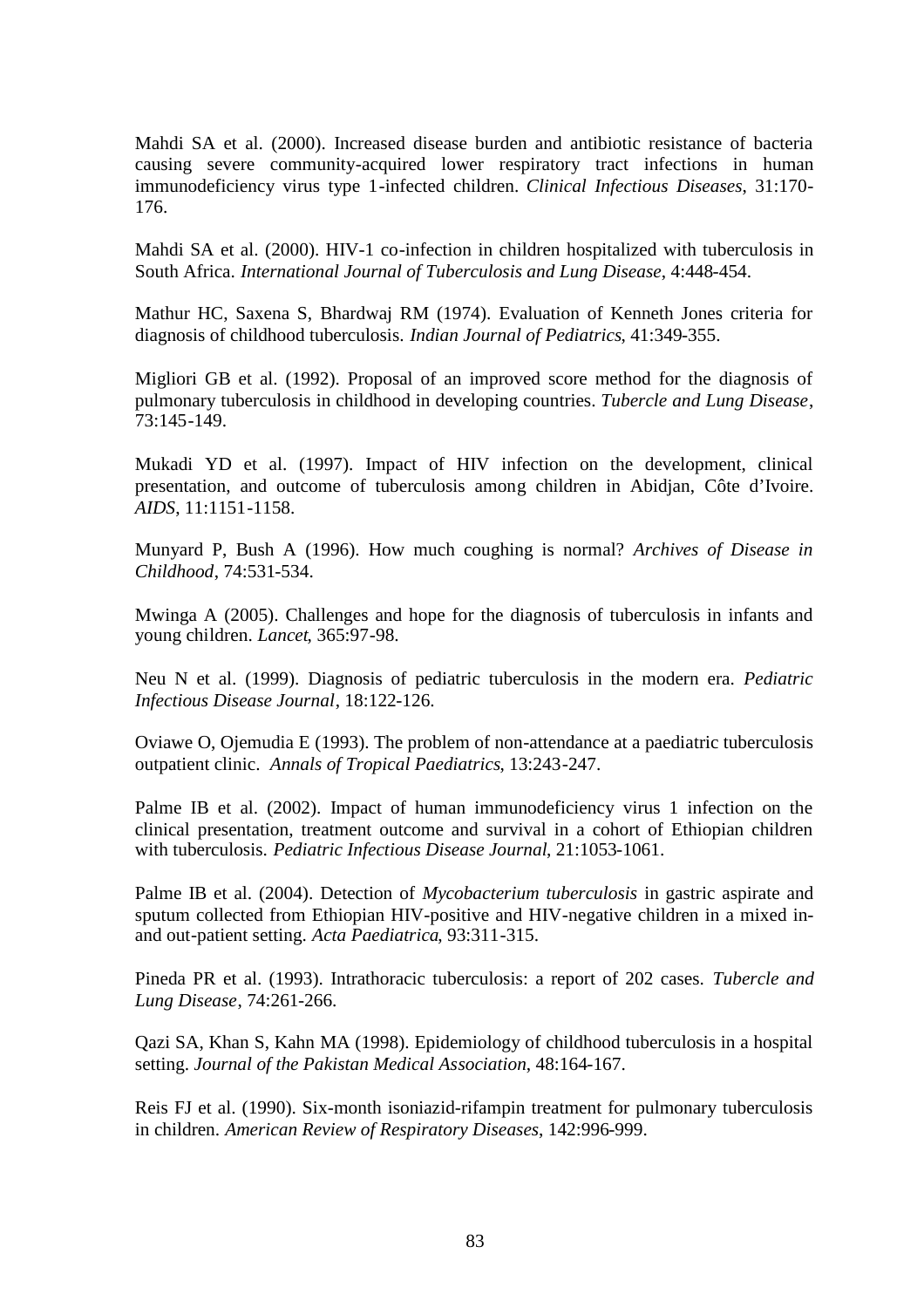Salazar GE et al. (2001). Pulmonary tuberculosis in children in a developing country. *Pediatrics*, 108:448-453.

Sánchez-Albisua I et al. (2002). Twenty years of pulmonary tuberculosis in children: what has changed. *Pediatric Infectious Disease Journal*, 21:49-53.

Schaaf HS et al. (1995). Respiratory tuberculosis in childhood: the diagnostic value of clinical features and special investigations. *Pediatric Infectious Disease Journal*, 14:189- 194.

Seth V (1986). Antituberculous therapy in children. *Indian Journal of Pediatrics*, 53:179- 98.

Seth V et al. (1993). Childhood tuberculosis in a referral centre: clinical profile and risk. *Indian Pediatrics*, 30:479-485.

Shata AM et al. (1996). Sputum induction for the diagnosis of tuberculosis. *Archives of Disease in Childhood*, 74:535-537.

Starke JR, Taylor-Watts KT (1989). Tuberculosis in the pediatric population of Houston, Texas. *Pediatrics*, 84:28-35.

Starke JR, Jacobs RF, Jereb J (1992). Resurgence of tuberculosis in children. *Journal of Pediatrics*, 120:839-855.

Stegen G, Jones K, Kaplan P (1969). Criteria for guidance in the diagnosis of tuberculosis. *Pediatrics*, 43:260-263.

Suryanarayana L, Jagannatha PS (2001). Scoring method for diagnosis of tuberculosis in children: an evaluation. *Indian Journal of Tuberculosis*, 48:101-103.

Van Beekhuizen HJ (1998). Tuberculosis score chart in children in Aitape, Papua New Guinea. *Tropical Doctor*, 29:155-160.

Van Rheenen P (2002). The use of the paediatric tuberculosis score chart in an HIVendemic area. *Tropical Medicine and International Health*, 7:434-441.

Weismuller MM et al. (2002). Diagnosis of childhood tuberculosis in Malawi: an audit of hospital practice. *International Journal of Tuberculosis and Lung Disease*, 6:432-438.

Wong KS et al. (2001). Childhood and adolescent tuberculosis in northern Taiwan: an institutional experience during 1994-1999. *Acta Paediatrica*, 90:943-947.

WHO (1983). Provisional guidelines for the diagnosis and classification of the EPI target diseases for primary health care surveillance and special studies. Geneva, World Health Organization (EPI/GEN/83/4).

WHO (2003). Standardized treatment regimen. In: *Treatment of tuberculosis: guidelines for national programmes*. Geneva, World Health Organization (WHO/CDS/TB/2003.313):37-38.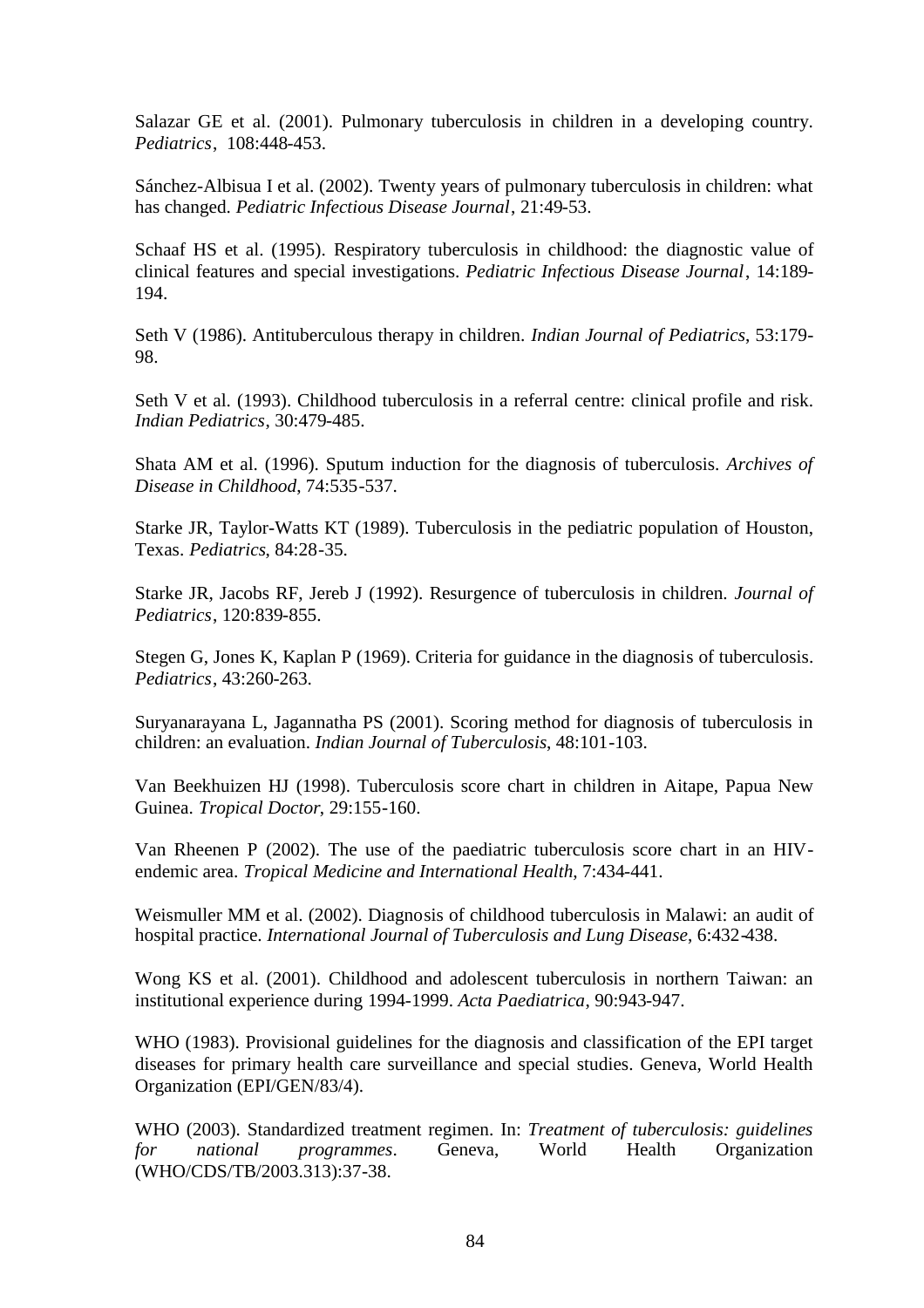Zar HJ et al. (2000). Sputum induction for the diagnosis of pulmonary tuberculosis in infants and young children in an urban setting in South Africa. *Archives of Disease in Childhood*, 82:305-308.

Zar HJ et al. (2001). Aetiology and outcome of pneumonia in human immunodeficiency virus-infected children hospitalized in South Africa. *Acta Paediatrica*, 90:119-125.

Zar HJ et al. (2005). Induced sputum versus gastric lavage for microbiological confirmation of pulmonary tuberculosis in infants and young children: a prospective study. *Lancet*, 365:130-134.

Zimmerman BL et al. (1987). Children with AIDS- Is pathologic diagnosis possible based on chest radiographs? *Pediatric Radiology*, 17:303-307.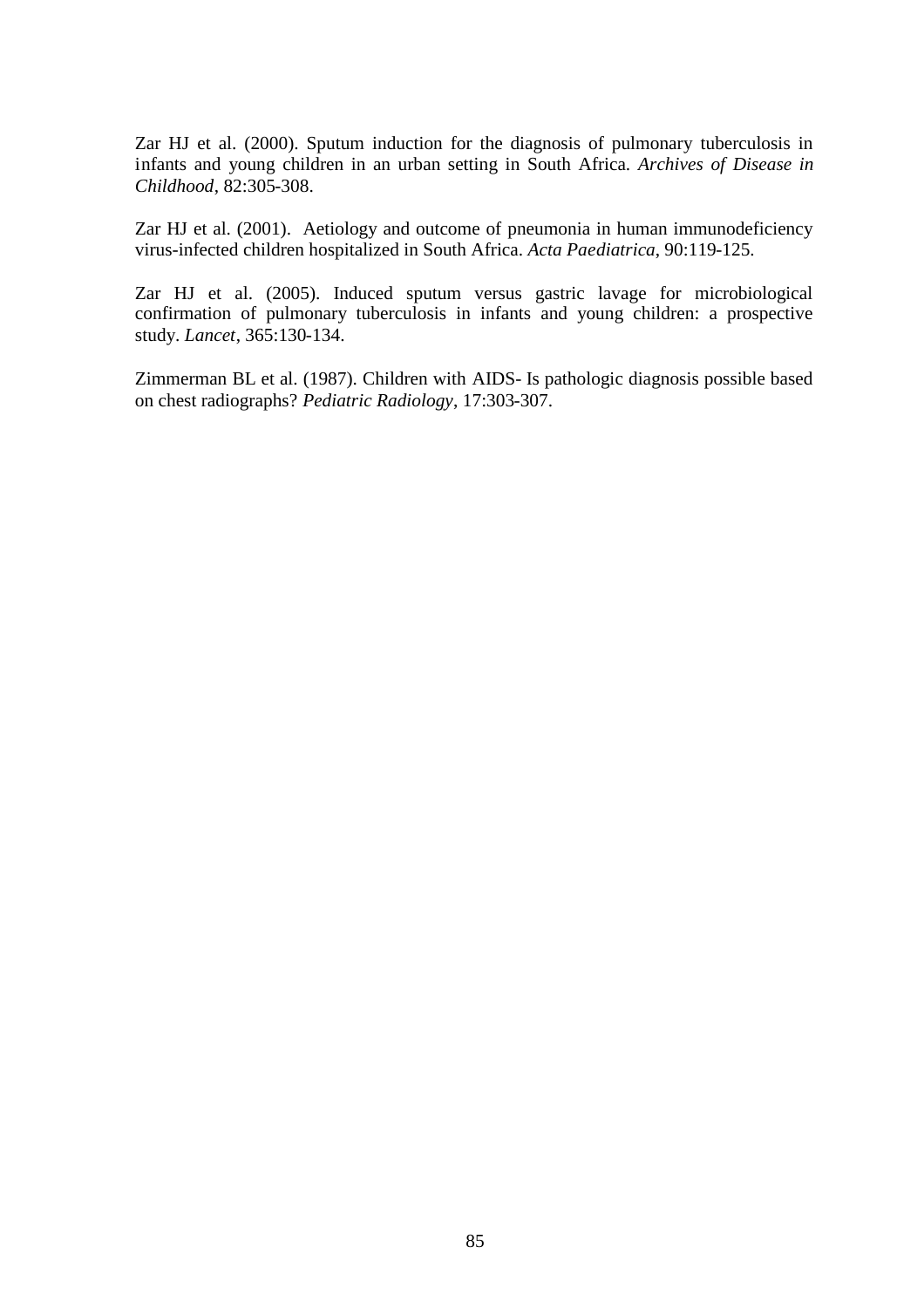# **Annex 3 Treatment**

### **Summary of findings from the papers reviewed**

The low importance granted to childhood tuberculosis has had a number of consequences in the field of treatment. Therapeutic trials have focused, understandably, on adult tuberculosis where verifiable microbiological endpoints are available to accurately measure success. Very few studies have thus been undertaken in children. Perhaps of more practical importance, contrary to accepted pharmacological principles, children tend to be given the same mg/kg body-weight dosages of antituberculosis agents as adults. This approach can be summarized as "one size fits all". In some instances this might be acceptable but recent experience suggests caution (Schaaf et al., 2005). In addition to the above problem, there are a number of different recommendations for the doses of all the antituberculosis agents used in children (*Table 4*).

|                                 | Daily $(mg/kg)$ |                 |                  |                          |                | Inter <u>mittent</u> (mg/kg) |                          |                          |                          |                   |
|---------------------------------|-----------------|-----------------|------------------|--------------------------|----------------|------------------------------|--------------------------|--------------------------|--------------------------|-------------------|
|                                 | <b>INH</b>      | <b>RMP</b>      | <b>PZA</b>       | <b>EMB</b>               | <b>SM</b>      | <b>INH</b>                   | <b>RMP</b>               | <b>PZA</b>               | <b>EMB</b>               | <b>SM</b>         |
| Abernathy et al.                | $10 - 20$       | 10-20           | ٠                |                          |                | 20-40                        | 10-20                    | ÷.                       |                          | $\qquad \qquad -$ |
| (1983)                          |                 |                 |                  |                          |                |                              |                          |                          |                          |                   |
| Varudkar (1985)                 | 15              | 10              | 30               | 15                       |                |                              |                          |                          |                          |                   |
| Biddulph et al.<br>$(1987)^{a}$ | $10 - 20$       | $10 - 20$       | 25-40            |                          | 20-40          | $15-30$                      | $10 - 20$                |                          |                          |                   |
| Biddulph et al.<br>(1988)       | 10              | 10              | 25               |                          | 20             | 15                           | 10                       |                          |                          |                   |
| Snider et al. (1988)            | $10-20$         | $10-20$         | $15-30$          | $15 - 25$                | 20-40          | 20-40                        | $10-20$                  | $50-70$                  | 50                       | $25 - 30$         |
| Starke et al. (1989)            | $10-15$         | $10-20$         | 25-35            | 20-25                    | 20-25          | 20-25                        | $10-20$                  | $\overline{\phantom{0}}$ | ٠                        | -                 |
| Starke (1990)                   | 10              | $10-15$         | 30               | 15                       | 20             | $20 - 25$                    | $10-15$                  | $\overline{\phantom{0}}$ | -                        | -                 |
| Acocella (1990)                 | 10              | 12              | 30               |                          |                |                              |                          | ۰                        | -                        | -                 |
| Kumar et al. 1990)              | $10-15$         | $10-15$         | 20-30            | $\blacksquare$           | -              | 20-30                        | $10-15$                  | $50-60$                  | $\overline{\phantom{a}}$ | ۰                 |
| Reis et al. (1990)              | $10-15$         | $10-15$         | -                |                          | ۰              |                              | $\overline{\phantom{a}}$ | ۰                        | ۰                        |                   |
| <b>IUATLD</b> (1991)            | 5               | $10-20$         | $30 - 35$        | $25/15^b$                | 20             |                              | $\equiv$                 |                          |                          |                   |
| Crofton et al. (1992) 5         |                 | 10              | 35               | Do not<br>use            | 10             |                              |                          |                          |                          |                   |
| Starke et al. (1992)            | $10-15$         | $10-20$         | 20-40            | $15 - 25$                | 20-40          | 20-40                        | $10-20$                  | $50-70$                  | 50                       | $20-40$           |
| Al-Dossary et al.<br>(2002)     | $10-15$         | $10 - 20$       | 20-40            | $\overline{\phantom{a}}$ |                | 20-40                        | $10 - 20$                | 50-70                    | $\overline{a}$           |                   |
| WHO (2003)                      | $5(4-6)$        | $10(8 -$<br>12) | $25(25 -$<br>30) | $15(15 -$<br>20)         | 15 (12-<br>18) | $8-12$                       | $8-12$                   | $30 - 40$                | 20-35                    |                   |
| Swaminathan et al.<br>(2005)    | 6               | 12              | 45               |                          |                | 15                           | 12                       |                          |                          |                   |

#### **Table 4. Doses of antituberculosis agents recommended for the treatment of children**

<sup>a</sup> The lower doses were used whenever possible.

 $b$  25 mg/kg for the first 6-8 weeks and 15 mg/kg/day thereafter.

Treatment of children is often unsupervised, and parents or caregivers return to clinics at weekly or monthly intervals for supplies of drugs without any assurance that these drugs will be given. This situation is further complicated by the fact that child-friendly formulations are frequently unavailable. Clinic staff or parents have to crush tablets to make ad hoc suspensions to treat children. A further complication arises when children are placed on antiretroviral treatment as there is very little understanding of the drug-drug interactions that might occur in children, and of the most appropriate dosages of the relevant drugs when given together. What is well established is that HIV-infected children treated for tuberculosis have a significantly poorer response to treatment and a higher mortality. *Table 5* summarizes published data relating to the short-term response to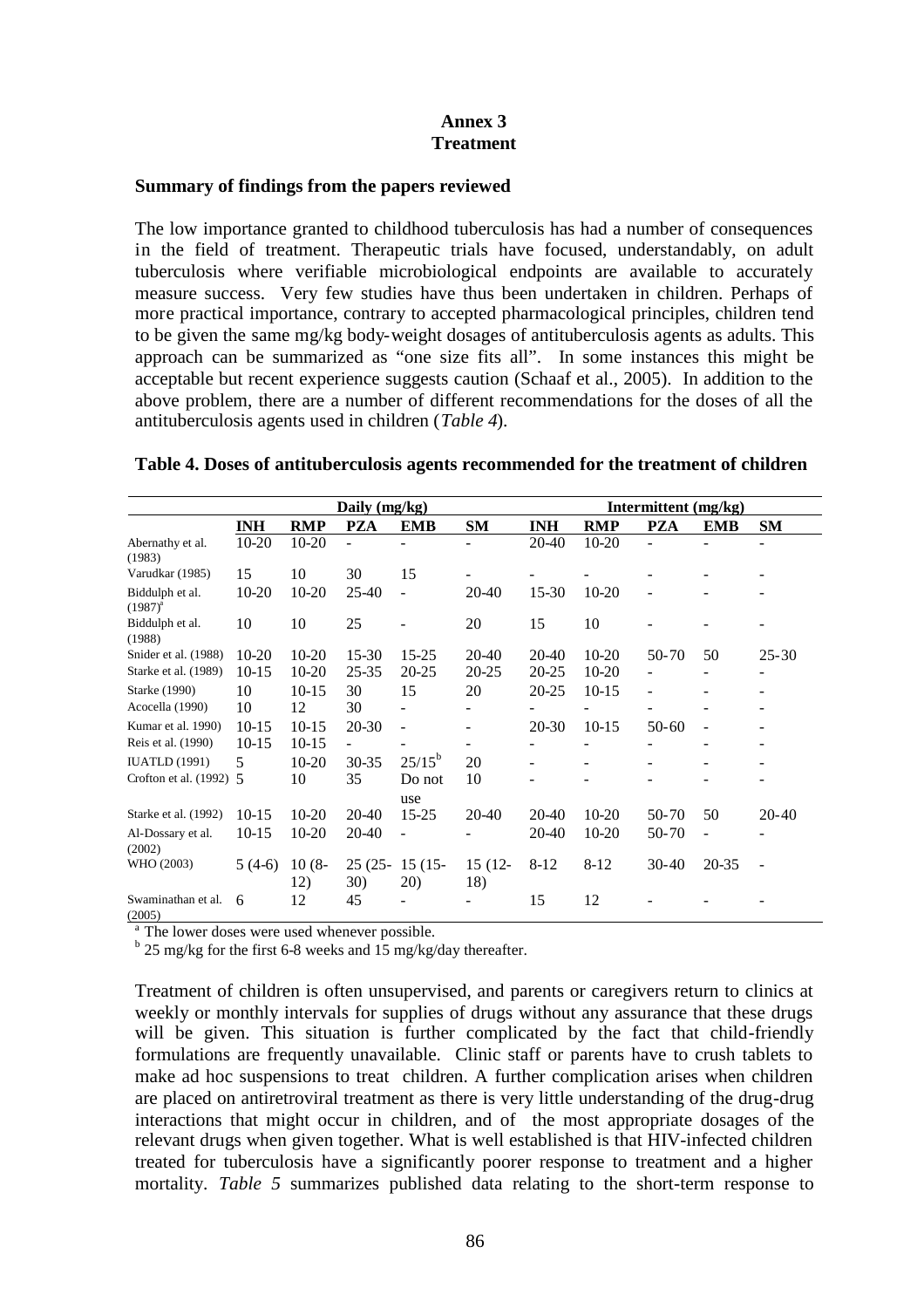treatment and mortality among HIV-infected and non-HIV-infected children treated for tuberculosis.

| Author                 | $HIV_{\pm}No$ | Cure         | Death    |
|------------------------|---------------|--------------|----------|
| Espinal (1996)         | $+26$         | 71           | 16       |
|                        | -178          | 97           | $\theta$ |
| Jeena et al. (1996)    | $+40$         |              | 15       |
|                        | $-40$         |              | $\Omega$ |
| Mukadi et al. (1997)   | $+31$         | 68           | 23       |
|                        | - 129         | 81           | 4        |
| Mahdi et al. (2000)    | $+68$         |              | 13       |
|                        | -93           |              |          |
| Kiwanuka et al. (2001) | $+26$         | 58           | 4        |
|                        | - 19          | 79           | $_{0}$   |
| Blussé van Oudblas     | $+36$         |              | 17       |
| et al. $(2002)$        | $-114$        |              | 2        |
| Jeena et al. $(2002)$  | $+57$         |              | 18       |
|                        | - 44          |              | 11       |
| Palme et al. (2002)    | $+58$         | 58 (32/55)   | 41       |
|                        | - 459         | 89 (335/337) |          |

**Table 5. Outcome of treatment of children (%) with and without HIV infection**

Because of the diversity of disease in childhood, many studies of the treatment of childhood tuberculosis enrol children with a wide spectrum of disease. The natural history of these manifestations can vary considerably, making it difficult to judge the success of treatment among subgroups of children. It is thus essential that in evaluating the success of the treatment of childhood tuberculosis, the spectrum of disease being treated is accurately defined.

With regard to the treatment of drug-resistant tuberculosis in children, there is even less information about the pharmacokinetics in children of the second-line agents that must be used than there is about the standard drugs. The doses recommended for children are once again based upon inadequate data.

Priority areas for this research include reviewing existing published studies and undertaking pharmacokinetic studies of the first- and second-line agents used in children.

*Review existing published studies* of the treatment of tuberculosis with emphasis on the methods used to stratify cases and evaluate the response to treatment, the outcome of treatment and the pharmacokinetics of antituberculosis agents in childhood.

*Pharmacokinetic studies* of the first- and second-line agents used in children. These studies should also include evaluation of drug-drug interactions and cover all the paediatric age groups (children aged  $\lt 2$  years, 2-6 years and 7-14 years) and include children with HIV/AIDS. There is now a considerable literature documenting poor absorption of antituberculosis agents in adults with tuberculosis and HIV infection (Berning et al., 1992; Peloquin et al., 1996; Sahai et al., 1997), although not all studies have demonstrated poorer drug absorption in HIV-infected tuberculosis patients (Chuodri et al., 1997; Taylor & Smith, 1998). Few data are available describing the absorption of antituberculosis agents in children with tuberculosis and HIV infection, and this is obviously an important area for study.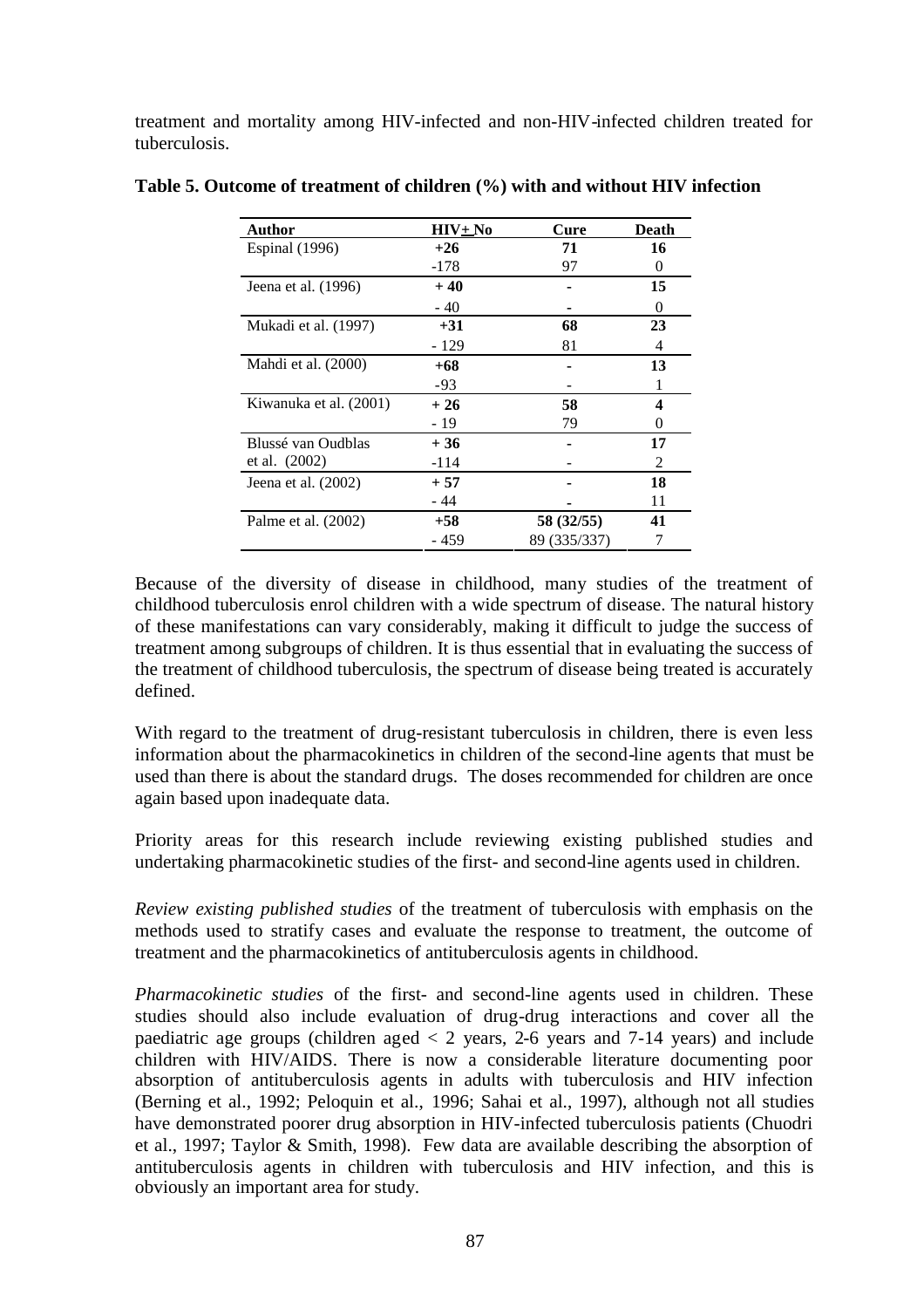*Long-term follow up of children after treatment*. The recurrence of tuberculosis, whether due to relapse or reinfection, is reported in a significant number of children, particularly in the presence of HIV infection. Very few studies of childhood tuberculosis record treatment success or failure, or relapse rates in children followed up for a substantial length of time. As with criteria for diagnosis, the evaluation of treatment success or cure in children is seldom based on well-defined consistent criteria. If a positive culture has been obtained, then culture negativity can obviously contribute to the assessment of treatment success, but most often the child's well-being is evaluated making use of weight and the opinion of a caretaker with regard to activity or appetite. Some authors have attempted to classify radiological response, but this is complicated by the fact that some features, such as mediastinal adenopathy, may take several years to respond to treatment. The assessment of different treatment regimens in children require the development and evaluation of previously agreed crtiteria for treatment success.

### **Summary of each paper reviewed**

**Smith MH (1982)**. What about short course and intermittent chemotherapy for tuberculosis in children? *Pediatric Infectious Disease*, 1:298-303.

This review of the treatment of tuberculosis in childhood featured in the first volume of *Pediatric Infectious Disease* later to become the *Pediatric Infectious Disease Journal*. In this review, a number of points are touched on that are still relevant today, more than 20 years later. These include:

- The treatment regimens used in childhood have been crudely adapted from those used for cavitary tuberculosis in adults, one of the reasons for this being that children rarely produce sputum to enable those precise quantitative studies that established the validity of the various regimens used in adults.
- "The paucity of pharmacokinetic data and well-controlled clinical studies in children leads, in the United States, to "orphan" clauses for all but the two oldest drugs, STM (streptomycin) and INH. Thus physicians treating tuberculosis must either use suboptimal regimens or risk serious criticism." This is still true to a greater or lesser extent for most of the major drugs and certainly the second-line agents and the attitude of "one size fits all" is still prevalent in tuberculosis-control circles.
- Reference is made to the evaluation of 5-, 4- and 3-month regimens, but with the addendum that the relapse rates of 10%-15% were unacceptably high. In adult pulmonary tuberculosis patients with sputum smear-negative, but culture-positive, pulmonary tuberculosis, 4-month regimens had 5-year relapse rates of 2% among 293 patients with initial drug-sensitive cultures and 4% among 325 patients with initially negative sputum cultures. Among 709 patients with all their cultures negative initially, the combined relapse rate for a 3-month regimen was 7% (Hong Kong Chest Service/Tuberculosis Research Centre, Madras/British Medical Research Council, 1989). During an earlier study by the same group, 1019 Chinese patients with radiologically active, but sputum smear-negative pulmonary tuberculosis were studied and treated with 2-month, 3-month or 12-month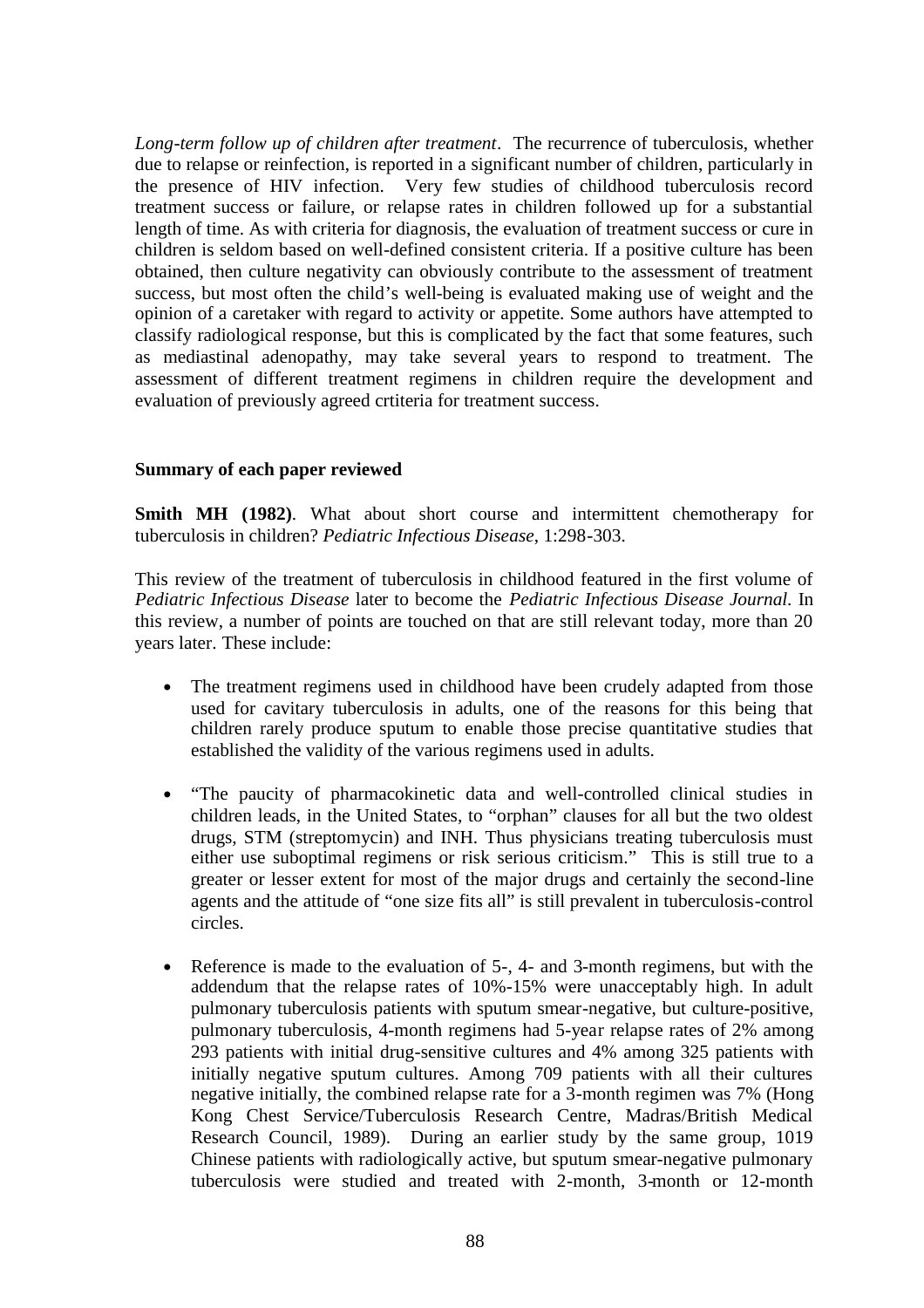regimens. Of the 161 patients whose initial cultures were all negative, 7% of those treated for 3 months relapsed during a 5-year follow-up (Hong Kong Chest Service/Tuberculosis Research Centre, Madras/British Medical Research Council, 1984). Similar results were reported by American researchers for 4-month regimens of INH and RMP (Dutt et al., 1989). It is not unlikely that similar results might be obtained in children with negative cultures and smears and nothing more on chest radiography than hilar adenopathy and minimal parenchymal involvement. Such regimens would however require considerable numbers of children to be enrolled to achieve statistically significant results.

**------------------------------------------------------------------------------------------------------------**

**Abernathy RS** et al. **(1983)**. Short-course chemotherapy for tuberculosis in children. *Pediatrics*, 72:801-806.

This is one of the first evaluations of short-course chemotherapy in children, although the short course for most of the children was 9 months rather than the now accepted 6-month course.

*Population treated***.** Children aged 15 years or less were eligible for the study unless it was thought likely that they were infected by drug-resistant organisms. Between May 1977 and March 1982, 50 children, median age 3 years, 47 (94%) of whom had pulmonary involvement were enrolled in the study. Of the 47 children with pulmonary disease, only 15 were symptomatic: 5 had cavitary disease; 3 hilar adenopathy only; 5 hilar adenopathy and pulmonary infiltrate; and 2 a pleural effusion. Of the 32 asymptomatic children, 21 had hilar adenopthy only and 11 had pulmonary infiltrates in addition to adenopathy. A culture of *M. tuberculosis* was obtained from 6 children (12%).

*Regimens***.** INH 10-20 mg/kg, RMP 10-20 mg/kg daily for the first 30 days and then twice weekly in doses of INH 20-40 mg/kg and RMP 10-20 mg/kg for a further 8 months. Later children with only hilar adenopathy were treated for 6 months.

*Results***.** Results were judged by the resolution of symptoms, the development of negative sputum cultures, disappearance of extrapulmonary findings and clearing of chest radiograph abnormalities. Symptoms responded rapidly, sputum cultures became negative within 2 months, and pulmonary infiltrates cleared by the end of 9 months in the majority of patients. Hilar adenopathy resolved much more slowly and in 12 children did not resolve for 2-3 years.

**------------------------------------------------------------------------------------------------------------**

**Varudkar BL (1985)**. Short course chemotherapy for tuberculosis in children. *Indian Journal of Pediatrics*, 52:593-597.

*Population studied, regimens and results***.** Three short-course regimens were evaluated over a period of five years. No details are given regarding the allocation of patients and whether the allocation was randomized or not, nor how many were culture-positive. Patients with more serious forms of disease were not included. The regimens evaluated were:

- 2RHE/4HE: 100 patients
- 2HZE/4HE: 50 patients
- 6HRE: 50 patients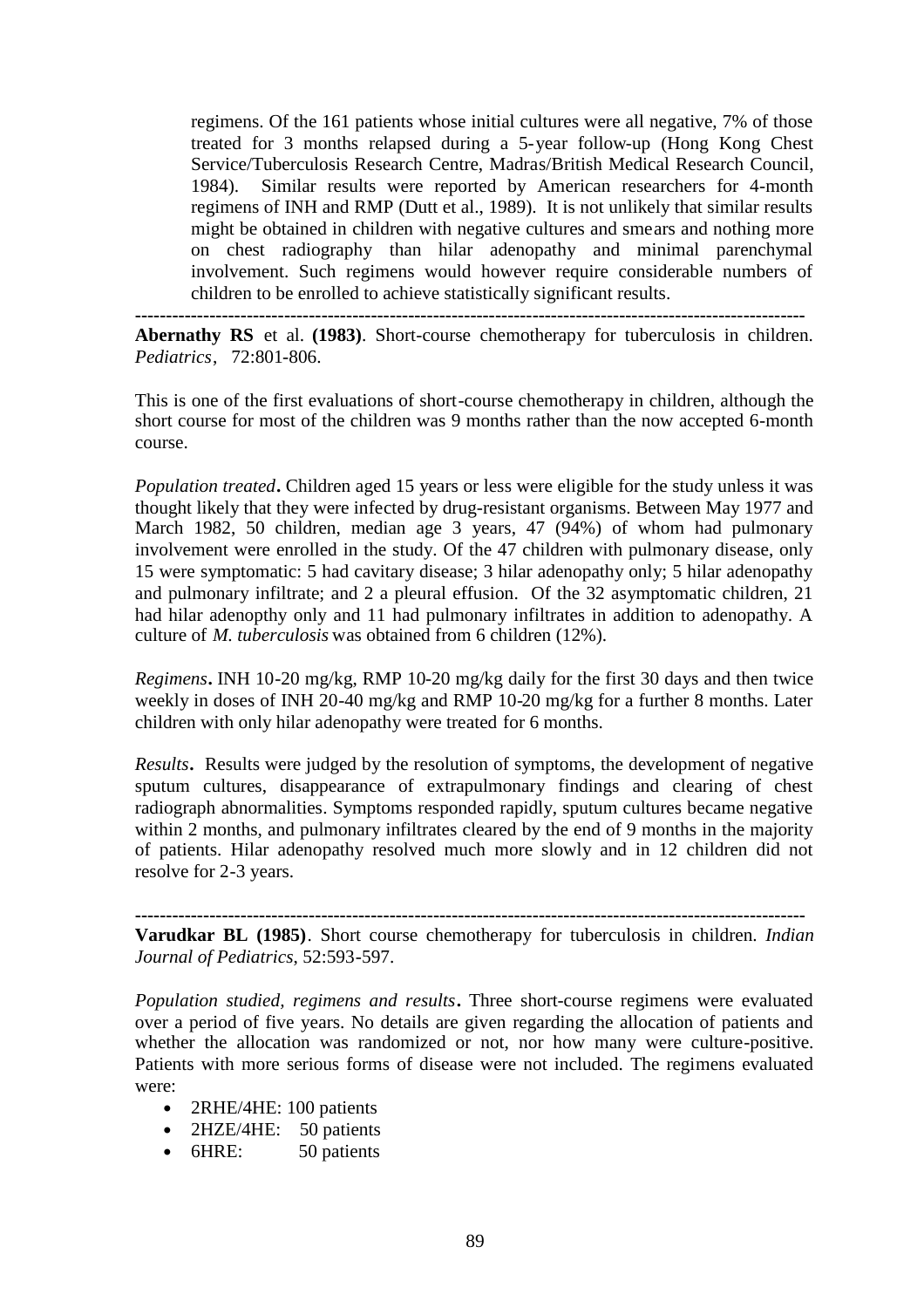The response, given as a percentage, to these regimens was noted as excellent in 90%, 90% and 86% respectively. Less than 10% of patients were not compliant compared to a figure of more than 50% previously. No statistical evaluation is given and there is probably no difference between the three regimens in the patients evaluated.

**------------------------------------------------------------------------------------------------------------**

**Jacobs RF**, Abernathy RS **(1985)**. The treatment of tuberculosis in children. *Pediatric Infectious Disease*, 4:513-517.

This review highlights the role of RMP in enabling the shortening of treatment to 9 months. The advantages in cost-saving, enhanced compliance, less supervision time and the opportunity for direct supervision of each dose are emphasized. Mention is again made of the Hong Kong studies and the Arkansas studies of 4-month regimens in adults with pulmonary tuberculosis who were culture-negative, but "radiologically positive" and after regimens of 3 months in Hong Kong experienced relapse rates of only 7% (Hong Kong Chest Service, 1984). The potential for using such abbreviated regimens for prophylaxis in children is discussed but, given that much childhood tuberculosis is culture-negative with limited lung parenchymal involvement, such shorter regimens could also be considered for many other children.

**------------------------------------------------------------------------------------------------------------**

**Seth V (1986)**. Antituberculous therapy in children. *Indian Journal of Pediatrics*, 53:179- 98.

This paper reviews the treatment of tuberculosis in children. Perhaps the most interesting aspect is the discussion of an incomplete trial of 2- and 3-drug regimens given for 6-12 months. *Radiological improvement* is taken as an objective criterion of success and the response was graded:

- I. complete clearance
- II. moderate to significant clearance
- III. mild clearance
- IV. no clearance or deterioration.

These criteria remain subjective to a certain extent, but represent an attempt to introduce some consistency into an important area of evaluation, if multicentre drug trials in paediatric tuberculosis are to be carried out. It is also important that a relationship was noted between radiological response and compliance with treatment. The author states an obviously important principle: "The efficacy of a new drug can only be measured if the patient takes the recommended drug for the required duration".

**Biddulph J**, Mokela D, Sharma S **(1987)**. Compliance of children with tuberculosis treated by short-course intensive chemotherapy. *Papua New Guinea Medical Journal*, 30:159-187.

*Population studied and aims***.** This paper describes the implementation of short-course chemotherapy in children with tuberculosis managed from Port Moresby General Hospital in Papua New Guinea. The main thrust of the paper is the improved compliance that resulted from the introduction of short-course chemotherapy. With a 6-month regimen, compliance was 75% as compared to 25% with the previous 18-month regimen.

*Regimen*. The 6-month regimen consisted of an A component (intensive–phase) … 2 months of daily INH, RMP, PZA and SM followed by a B component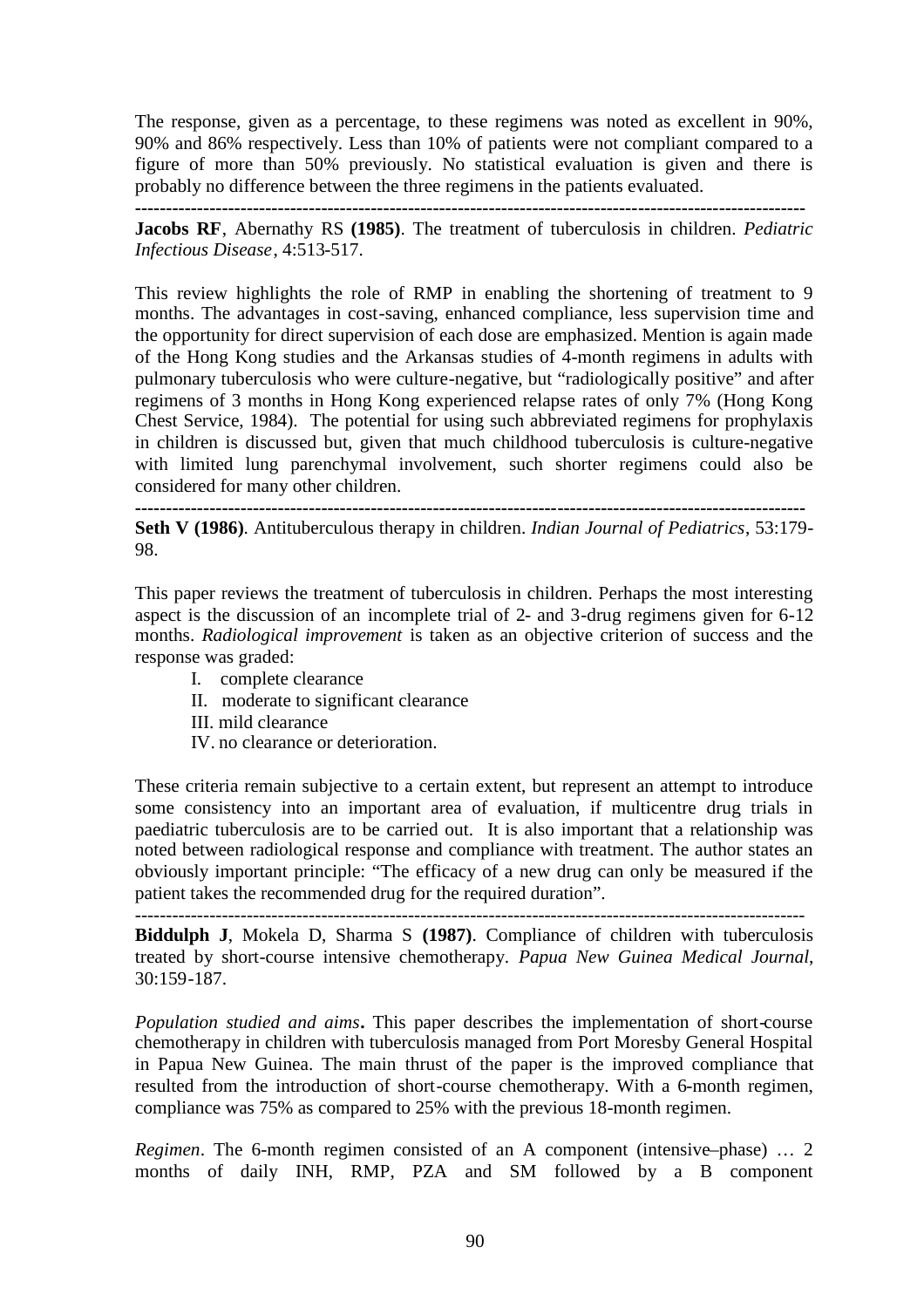(continuation/sterilizing phase) consisting of 4 months INH and RMP; this is then the conventional 2RHZ/4RH. When it was considered likely that there would be poor compliance with the B portion of the regimen, the A component was extended to 3 months and followed by 3 months of INH alone.

*Results***.** Of the 328 children placed on the A regimen, 28 completed 3 months, 4 died while on the A regimen, and 25 (8%) of the 324 survivors absconded. On completion of the A regimen or intensive phase, 299 children were placed on the B regimen and 115 were 100% compliant, 11 transferred out, 2 died, and 38 defaulted treatment. The final failure rate on the B regimen was 16%. Compliance for all aspects of the approach was 75%.

This regimen and the compliance figures should be seen in the light of the very difficult circumstances prevailing in a poorly developed area such as Papua New Guinea, where any gain in compliance is to be welcomed. Several later publications (see below) gave more details of the treatment of tuberculosis in children in Papua New Guinea. In the discussion the authors emphasize the importance of an efficient organizational framework for the management of tuberculosis treatment and the importance of gaining the trust and cooperation of the patients.

**------------------------------------------------------------------------------------------------------------**

**Biddulph J**, Kokoha V, Sharma SS **(1988)**. Short course chemotherapy in childhood tuberculosis. *Journal of Tropical Pediatrics*, 34:20-23.

*Population studied***.** Children registered with tuberculosis admitted to the paediatric wards of Port Moresby General Hospital, Papua New Guinea. Between November 1984 and June 1986, 437 children (286 with pulmonary tuberculosis and 151 with extrapulmonary tuberculosis) were registered and entered prospectively in the study. This study is a continuation of the study described above in Biddulph et al. (1987).

*Results***.** 269 children (62%) completed both the A and B components of the regimen (see above), and a further 32 (7%) completed the alternative regimen of 3 months of the A regimen and 3 months of INH, 2 children died and 101 (23%) defaulted during either the A or B regimens. Only 2 children were known to have relapsed but, as acknowledged by the authors, the follow-up of the patients was very poor. The authors considered, however, that most children who relapsed would have returned to the Port Moresby General Hospital as the only facility available to them.

One can view the low relapse rate reported in this study from two points of view: firstly it may reflect the relatively benign nature of much childhood tuberculosis that is such that even a truncated course of treatment may be sufficient to control the progression of hilar adenopathy and limited parenchymal infiltration; alternatively a more cynical view might be that a number of children may have died without the authors becoming aware of this.

**------------------------------------------------------------------------------------------------------------**

**Snider DE** et al. **(1988)**. Tuberculosis in children. *Pediatric Infectious Disease Journal*, 7:271-278.

This review paper was written immediately prior to the first realization of the implications of HIV/AIDS, and it discusses all aspects of tuberculosis in childhood in an era of declining case rates. With regard to treatment, the principles underlying modern treatment are set out and each drug is discussed together with details of pharmacokinetics, when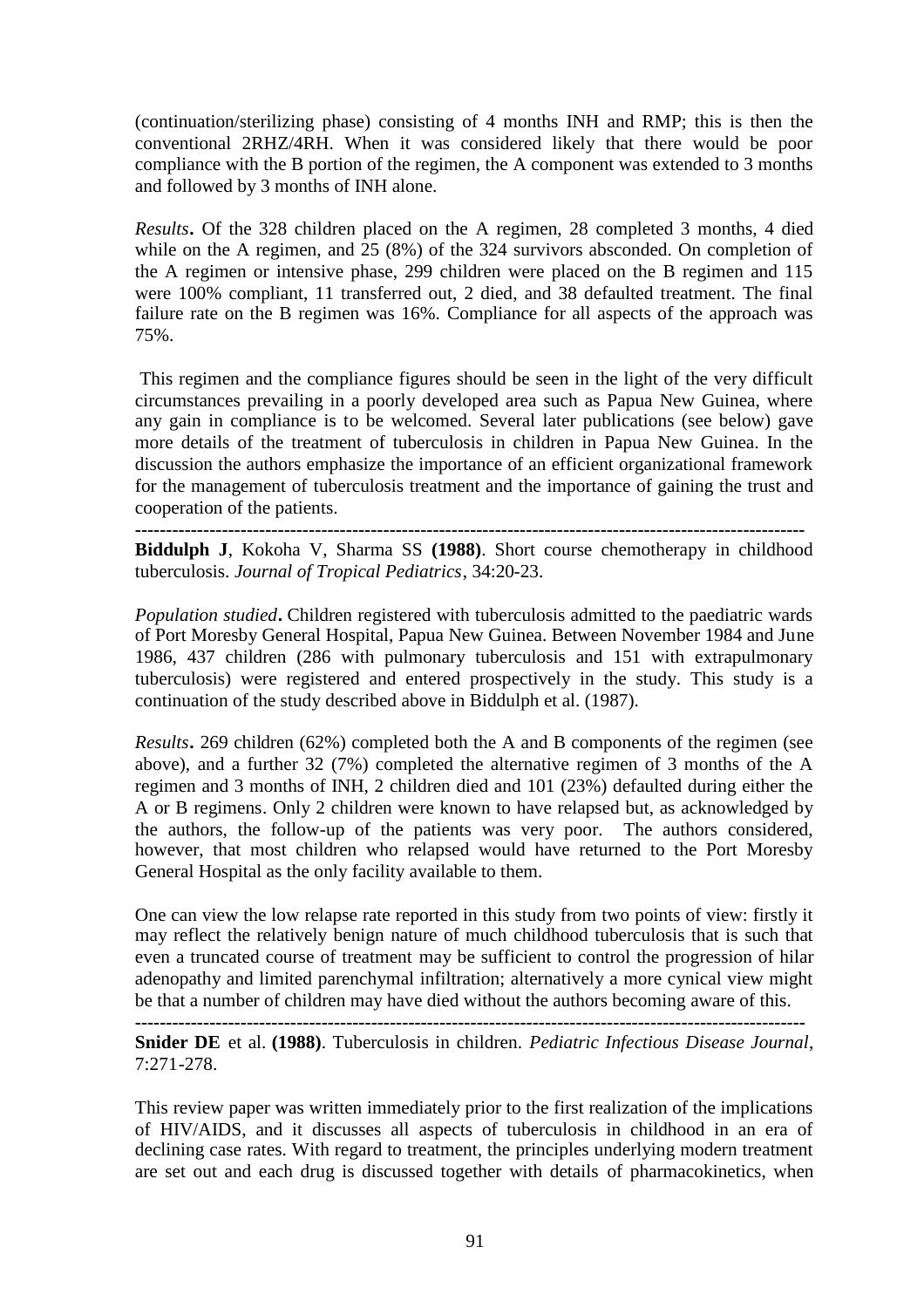available. The relatively high doses recommended for INH and RMP should be noted. This was accompanied by the note that "there is mounting evidence that INH doses of 10- 20 mg/kg/day are not necessary, and the Committee of Treatment, International Union Against Tuberculosis and Lung Disease, has recently recommended a dose of only 5 mg/kg/day for children". There was only one death and all but 15 children completed treatment satisfactorily.

**------------------------------------------------------------------------------------------------------------**

**Medical Research Council Tuberculosis and Chest Diseases Unit (1989)**. Management and outcome of chemotherapy for childhood tuberculosis. *Archives of Disease in Childhood*, 64:1004-1012.

*Population evaluated and results***.** This retrospective study describes the management and outcome of childhood tuberculosis in England and Wales during 1983. It thus reviews medical practice rather than making recommendations on the basis of results. Of the 393 children included in the survey, 313 (80%) had respiratory disease and nearly all the remainder had extrathoracic lymph node disease. The disease was confirmed in 58 (19%) of those with respiratory disease only. A pulmonary lesion was noted in the lung fields in 122 (44%) of those with a radiograph available. All but 15 children (4%) completed treatment satisfactorily.

*Treatment* was most commonly with INH and RMP with added EMB in 96 children, and the mean duration of therapy was 9 months. For all the drugs used, a very wide range of doses was prescribed: for INH, for example, doses varied from 2-5 mg/kg in 15% of cases to 15-21 mg/kg in 3% of cases. Two (1%) children only, of 278 treated for respiratory tuberculosis, were reported to have relapsed. The authors comment on the fact that only 5% of the children appear to have been given PZA. **------------------------------------------------------------------------------------------------------------**

**Starke JR**, Taylor-Watts KT **(1989)**. Tuberculosis in the pediatric population of Houston, Texas. *Pediatrics*, 84:28-35.

*Population studied***.** This paper describes the features and management of tuberculosis in 110 children managed at the children's tuberculosis clinic, Houston, Texas from September 1984 to December 1987.

*Treatment regimens***.** At the start of the study children with thoracic disease received 18 months of INH and RMP. In early 1986 those with thoracic disease received 9 months of INH and RMP, which later that same year was further reduced to 6 months of INH and RMP with PZA added for the first two months of treatment. Directly observed therapy was not practised from the start of treatment, but in patients who were not compliant, twice-weekly supervised treatment was given by nurses or outreach workers. Treatment was successfully completed in all 103 patients who remained in the area. Only two relapses occurred in children who had drug-resistant disease.

**------------------------------------------------------------------------------------------------------------**

**Starke JR (1990)**. Multidrug therapy for tuberculosis in children. *Pediatric Infectious Disease Journal*, 9:785-793.

This is a very comprehensive review of the treatment of childhood tuberculosis and of the hypotheses, principles and clinical trials that support our understanding of the various drugs and their actions. What is noteworthy is the slightly more conservative approach to the dosages of the drugs in children that can be seen emerging here.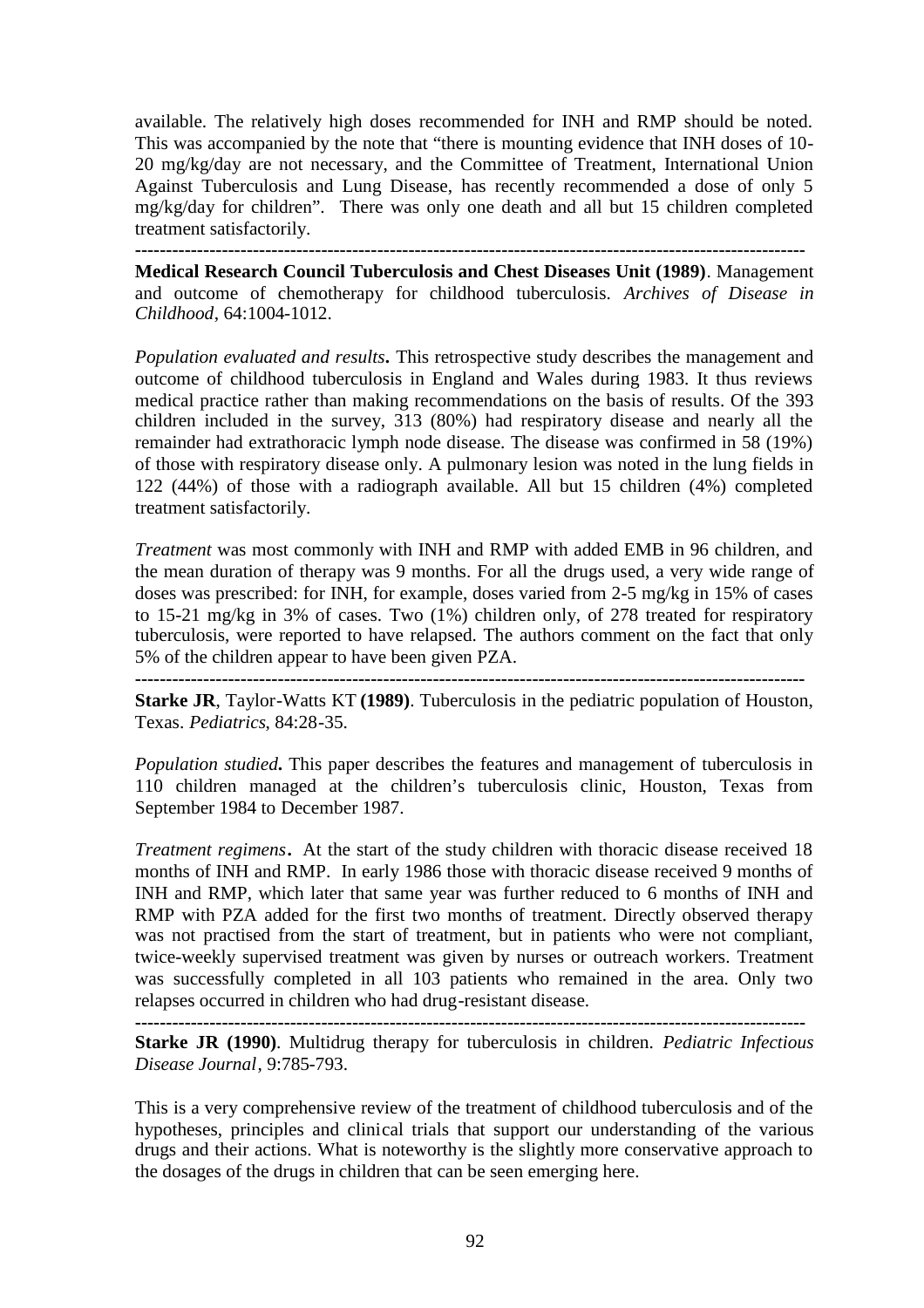**------------------------------------------------------------------------------------------------------------**

**Acocella G (1990)**. The use of fixed dose combinations in antituberculous chemotherapy. Rationale for their application in daily, intermittent and pediatric regimens. *Bulletin of the International Union against Tuberculosis and Lung Disease*, 65:77-83.

This paper discusses, for the first time, the possible use of fixed-dose combinations (FDC) in children. It also represents one of the first occasions when the needs of children were "officially" recognized. The author, realizing the need for children's formulations, suggests that tablets be constituted to provide for 1-tablet increments for each 5 kg body weight, as opposed to 10 kg in adults. The doses of drugs suggested in this calculation were INH 10 mg/kg, RMP 12 mg/kg and PZA 30 mg/kg. Interestingly the dosage of INH differs from the 5 mg/kg recommended for adults, and a dose of 6 mg/kg has been used in the subsequent manufacture of some paediatric FDC formulations. At the top extremes of some of the weight categories, this leads to a dose of  $\lt 5$  mg/kg. These suggestions were, of course, made without the backing of any pharmacokinetic data from children.

**------------------------------------------------------------------------------------------------------------**

**Kumar L** et al. **(1990)**. A randomized trial of fully intermittent vs daily followed by intermittent short course chemotherapy for childhood tuberculosis. *Pediatric Infectious Disease Journal*, 9:803-806.

*Population studied***.** Newly-diagnosed children aged 1-15 years with pulmonary, lymph node or disseminated tuberculosis from Chandigarh (India) were studied.

*Treatment regimens***.** Two fully-supervised 6-month regimens were studied in 76 children: 2HRZ/4HR

 $2H_2R_2Z_2/4H_2R_2$ 

The dose of INH for daily use was 10-15 mg/kg, for RMP 10-15 mg/kg and for PZA 20- 30 mg/kg; for intermittent use the doses were INH 20-30 mg/kg, RMP 10-15 mg/kg and for PZA 50-60 mg/kg.

Patients on intermittent therapy took their doses in the clinic and those on daily therapy took a week's supply home at a time.

*Results***.** 27 children had tuberculous lymphadenopathy; 15 received regimen A and 12 regimen B. 18 children (10 and 8 in groups A and B respectively) were considered to have had a good response and 8 (5 in group A and 3 in group B) a moderate response. Similarly, of the 43 children with pulmonary tuberculosis (20 in group A and 23 in group B), there were 4 and 6 "drop-outs" in groups A and B respectively, 1 death in each group, and 13 and 16 children were considered to have had a marked response to treatment. Of 6 children with disseminated tuberculosis, 2 received the A regimen and 4 the B regimen, and all were considered to have had marked improvement. The two deaths that were reported appeared not to be related to tuberculosis.

These results were encouraging although the numbers of patients were not large when compared to adult studies, and the loss of patients to follow-up always creates a sense of unease about the final conclusions.

**------------------------------------------------------------------------------------------------------------**

**Reis FJ** et al. **(1990)**. Six-month isoniazid-rifampin treatment for pulmonary tuberculosis in children. *American Review of Respiratory Diseases*, 142:996-999.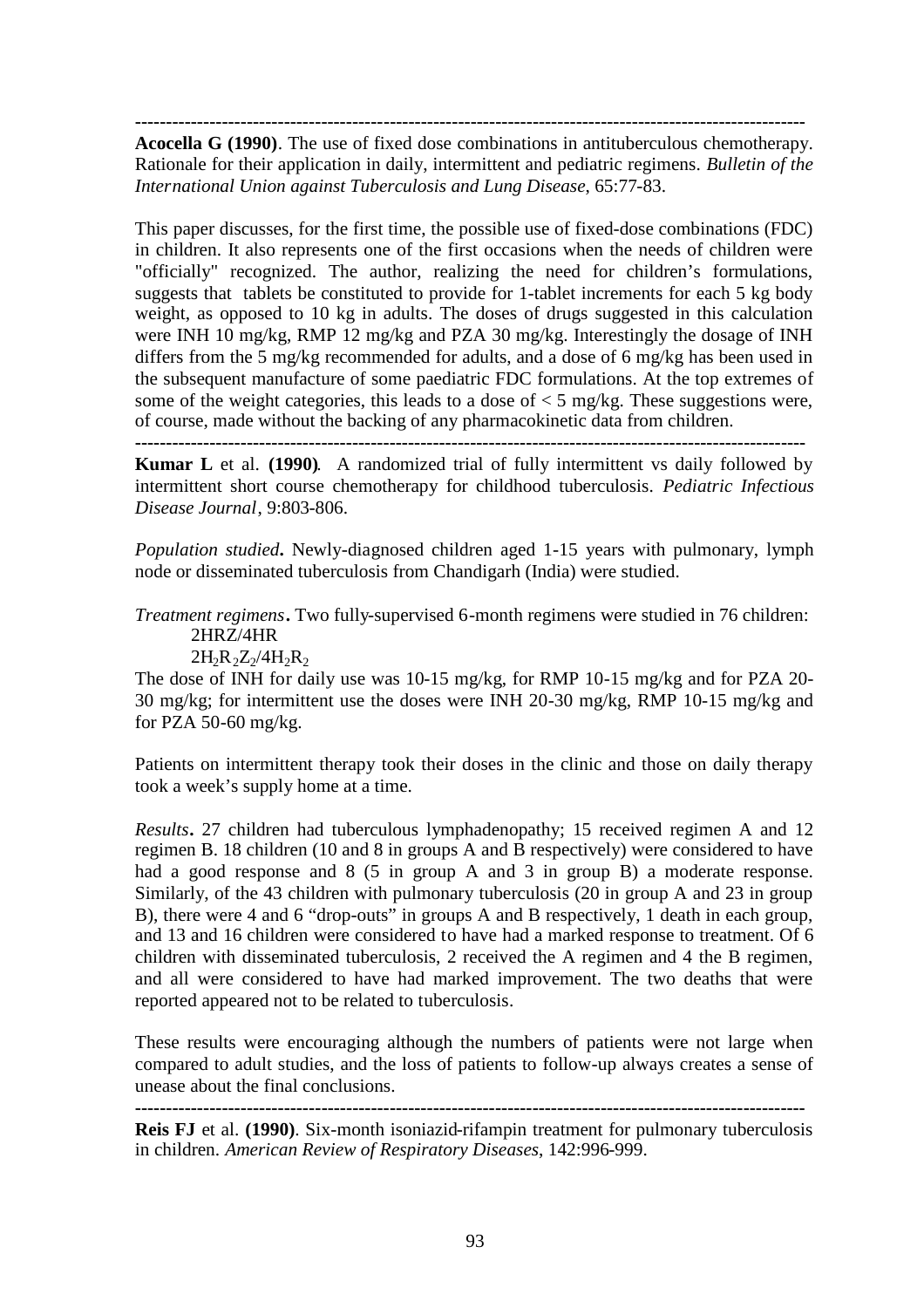*Population studied***.** Children < 15 years of age, from Minas Gerais (Brazil) diagnosed as having pulmonary tuberculosis between July 1979 and December 1988. The diagnosis was based on chest radiographs showing parenchymal infiltration or mediastinal lymph nodes plus at least two further criteria: suggestive symptoms and signs, direct contact with a tuberculous adult, a positive tuberculin test or acid-fast bacilli in sputum or gastric washings. Of 152 children diagnosed in the period of the study, 117 were being treated for the first time.

Mediastinal nodes were present in 80% of children, parenchymal infiltration in 44%, calcification in 13% and a pleural effusion in 4%. No patients had cavitation or collapse or miliary lesions.

*Regimen***.** The treatment was INH 10-15 mg/kg and RMP 10-15 mg/kg/day and the majority of the children were treated as outpatients. Treatment does not appear to have been supervised, but "the use of medications was checked at each visit".

*Results***.** At 6 months there was radiological improvement in all patients, and in 22% the chest radiographs were completely normal. Calcifications were present in 32% and mediastinal nodes persisted in 36%. The authors state that the mean follow-up period was 21.4 months and that no recurrence of tuberculosis had occurred, but do not state how many children were successfully followed up.

This study is encouraging with regard to the majority of cases of childhood tuberculosis that are managed by health services, but the description of the radiology changes suggests that few of the children had really serious forms of tuberculosis.

------------------------------------------------------------------------------------------------------------

**International Union against Tuberculosis and Lung Disease Scientific Committee (1991)**. Tuberculosis in children. *Bulletin of the International Union against Tuberculosis and Lung Disease*, 66:61-67.

This statement by the Scientific Committee of the IUATLD addressed a number of issues related to tuberculosis in children, and also made recommendations regarding the doses of antituberculosis agents to be used in children. These included:

- Isoniazid,  $5 \text{ mg/kg/day}$
- Streptomycin, 20 mg/kg/day
- Rifampicin, 10-20 mg/kg/day
- Pyrazinamide,  $30-35$  mg/kg/day
- Ethambutol, 25 mg/kg/day for the first 6-8 weeks and thereafter 15 mg/kg/day.

**Starke JR**, Jacobs RF, Jereb J **(1992)**. Resurgence of tuberculosis in children. *Journal of Pediatrics*, 120:839-855.

------------------------------------------------------------------------------------------------------------

This review paper takes the paediatric tuberculosis literature into the era of HIV/AIDS and all its complications. There are several carefully-worded definitions of what should be considered to be tuberculosis infection in children and what should be considered disease. These are given in the section dealing with diagnosis. The suggested dosages of INH, RMP and PZA are given again in the table and the upper limits are fairly generous in contrast to those of WHO and some other official bodies. This may well be appropriate taking into account what is known of the pharmacokinetics of the drugs, especially in young children.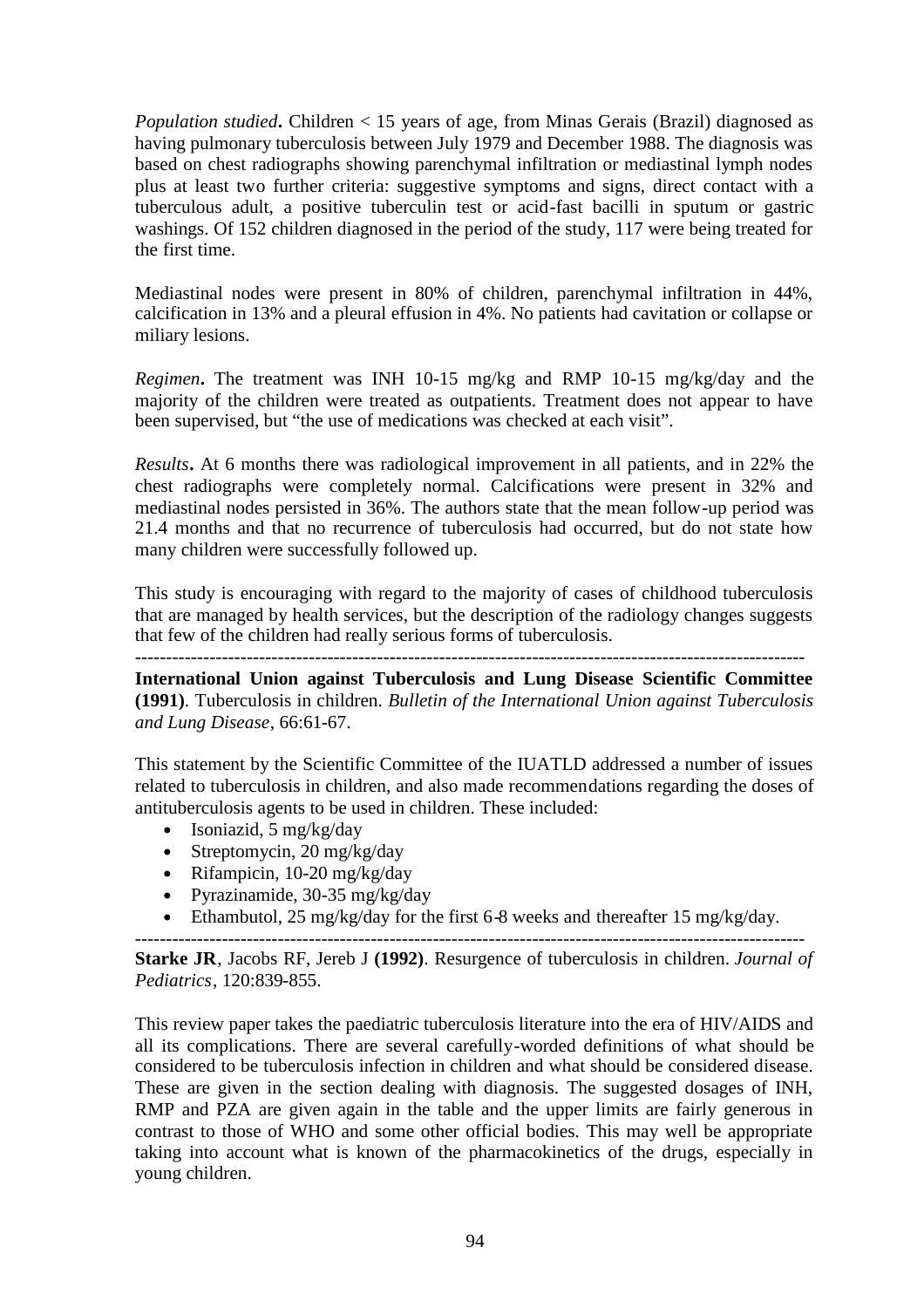**------------------------------------------------------------------------------------------------------------**

**Ramachandran P**, Kripasankar AS, Duraipandian M **(1998)**. Short course chemotherapy for pulmonary tuberculosis in children. *Indian Journal of Tuberculosis*, 45:83-87.

This study reports on the treatment of 137 children with respiratory tuberculosis "stratified" to receive one of two regimens: (a) 9HR; or (b)  $2H_3R_3Z_3/4H_2R_2$ . The dosages of the drugs were RMP 12 mg/kg, INH 6 mg/kg and PZA 45 mg/kg, this last dosage being somewhat higher than usual.

The diagnosis was confirmed by culture of *M. tuberculosis* in 32% of the children; on chest radiograph 56 (41%) children were classified as most probably having tuberculosis and the remainder as probable tuberculosis.

The results were similar in both groups of patients. It is of interest that, as with other paediatric studies, despite a satisfactory clinical outcome, residual lesions were still present on completion of treatment in 60 (44%) of the children. These continued to improve and at the end of follow-up (24 months after starting treatment), only 20 children had minimal residual lesions. Three patients died while on therapy and all had been culture-positive. Two of these children were among the 10 children who had cavitary lesions upon admission to the study; their organisms were fully sensitive, but the remaining child that died harboured organisms that were resistant to SHR.

This appears to be a well-conducted study that once again illustrates the complexity of studying treatment regimens in paediatric tuberculosis.

-------------------------------------------------------------------------------------------------------------

**Wilkinson D**, Davies GR **(1998)**. Pediatric tuberculosis in rural South Africa. *Journal of Tropical Pediatrics*, 44:266-269.

*Patient population***.** This is a retrospective description of certain clinical features and epidemiology of childhood tuberculosis and an analysis of its community management in the Hlabisa district of KwaZulu/Natal, a province of South Africa. Between 1991 and 1995, 679 children < 16-years of age were diagnosed with tuberculosis. These children constituted 19% of the case-load in the district (this then confirming the often-quoted assumption that children in high-incidence communities may make up 20% of the tuberculosis case-load).

*Regimen***.** Daily INH, RMP and PZA "in standard doses" while (and if) hospitalized, followed by the same drugs twice-weekly "in higher dose". If the patient is discharged from hospital, the drugs are given either by clinic staff or by community supervisors, often store managers.

*Outcome***.** The majority of children (75%) were managed in the community, and of these 46% (215/464) were managed by volunteer lay people. Most children (513, 85%) completed treatment successfully. HIV-infected children were more likely to die than those not infected (20% vs 3%). More children managed in the community failed to complete treatment (13% vs 4%), but among those managed in the community non-health workers were just as efficient as health workers at case-holding.

Although local factors and personalities probably played a role in the successful implementation of community treatment in this area, this report holds out some hope for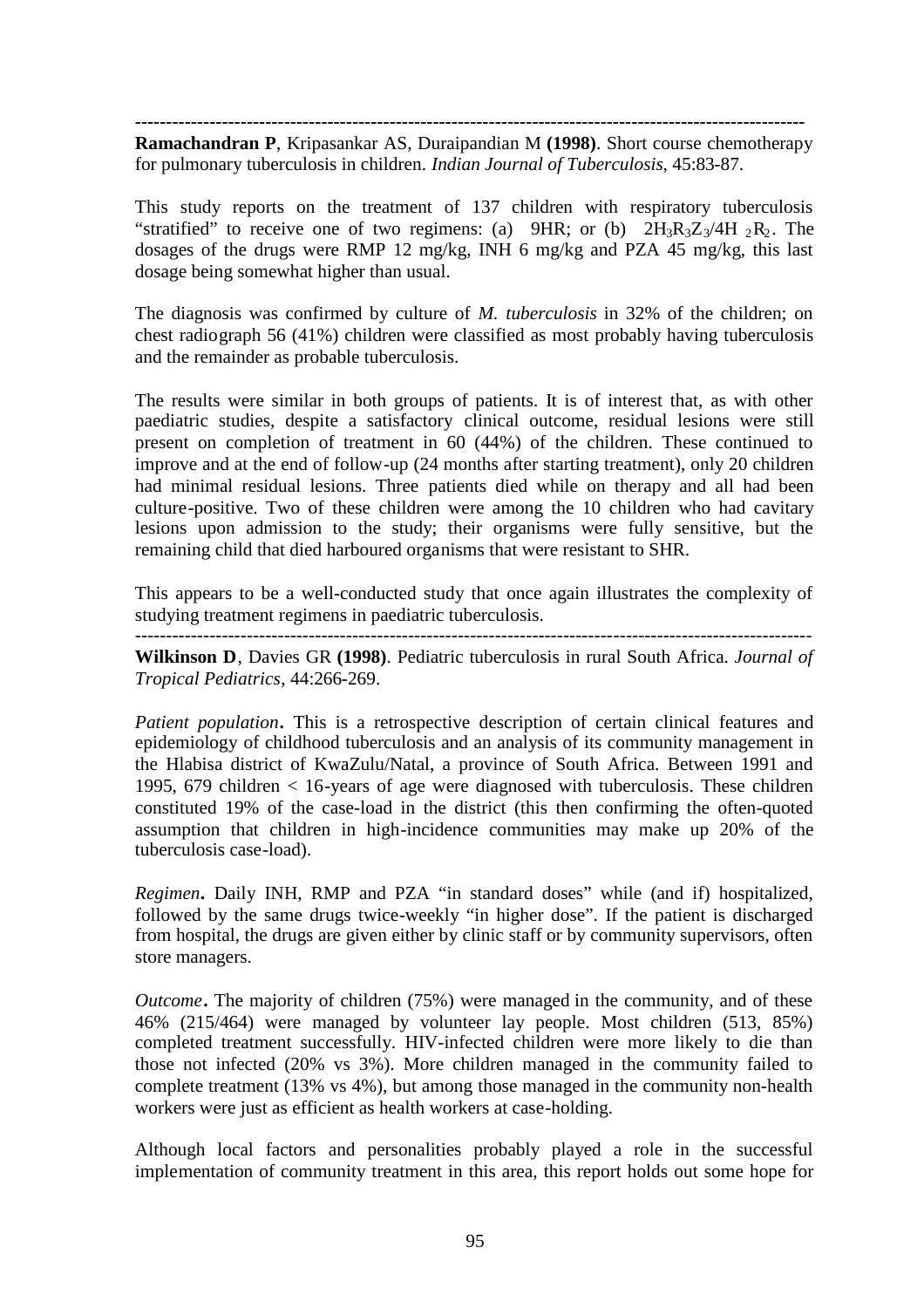the successful management of childhood tuberculosis in economically deprived areas affected by the HIV epidemic.

**------------------------------------------------------------------------------------------------------------**

**McMaster P,** Isaacs D **(2000)**. Critical review of evidence for short course therapy for tuberculous adenitis in children. *Pediatric Infectious Disease Journal*, 19:401-404.

This is a comprehensive review of the various regimens that have been evaluated for the management of tuberculous adenitis. Of a total of 22 studies, the authors selected 7 in which the outcome for children could be identified. In all the studies in which regimens of less than one year were applied, 1526 patients were reported on with a relapse rate of 2.2%. The authors found that there were no studies for two of the WHO-recommended regimens (2-months INH, RMP and PZA followed by 4-months daily INH and RMP or 2 months INH, RMP and PZA daily followed by INH and RMP 3 times weekly for 4 months). They suggest in conclusion that "well-designed studies of the treatment of childhood lymph-node TB in areas of high prevalence would be helpful", and that "although short-course therapy may be appropriate, good studies would ensure that the WHO-recommended regimens are based on the best evidence".

In certain respects, there is more to this debate than just the management of cervical adenopathy. A review of many studies of childhood tuberculosis shows that a considerable proportion of the disease being treated is intrathoracic lymphadenopathy. It might also be possible to manage these cases with less than 6 months of treatment.

**Al-Dossary FS** et al. **(2002)**. Treatment of childhood tuberculosis with a six month directly observed regimen of only two weeks daily therapy. *Pediatric Infectious Disease Journal*, 21:91-97.

*Population studied***.** Children 1 month to 18 years of age seen at the Children's Tuberculosis Clinic at the Ben Taub General Hospital, Houston (Texas) with pulmonary, lymph node or pleural tuberculosis were enrolled in this prospective observational study of short-course chemotherapy. From February 1994 through May 2000, 185 children were eligible for enrolment and after exclusions, 175 patients could be evaluated.

*Regimen***.** Two weeks of daily INH, RMP and PZA were followed by 6 weeks of twiceweekly INH, RMP and PZA and then 16 weeks of twice-weekly INH and RMP. All therapy was given directly observed from the local health department.

*Results***.** Of the 175 children that could be evaluated, 159 with pulmonary or thoracic node disease, 4 with pleural disease and 12 with cervical lymph node disease completed therapy in 6 months. The 33 patients who received extended treatment did so because of physician choice (3), inadequate response (17), significant adverse drug reactions (2) and poor adherence (16). Only 37% of patients had complete resolution of disease, although all continued to improve after the completion of treatment. Only one relapse was documented and this occurred four years after treatment completion in a child who later acknowledged cryptic non-compliance.

This study documents the considerable problems attached to the management of tuberculosis even in a developed society with the application of considerable resources. The persistence of radiological and physical signs, such as persistently enlarged cervical nodes, again emphasizes the difficulty of documenting the success of therapy in children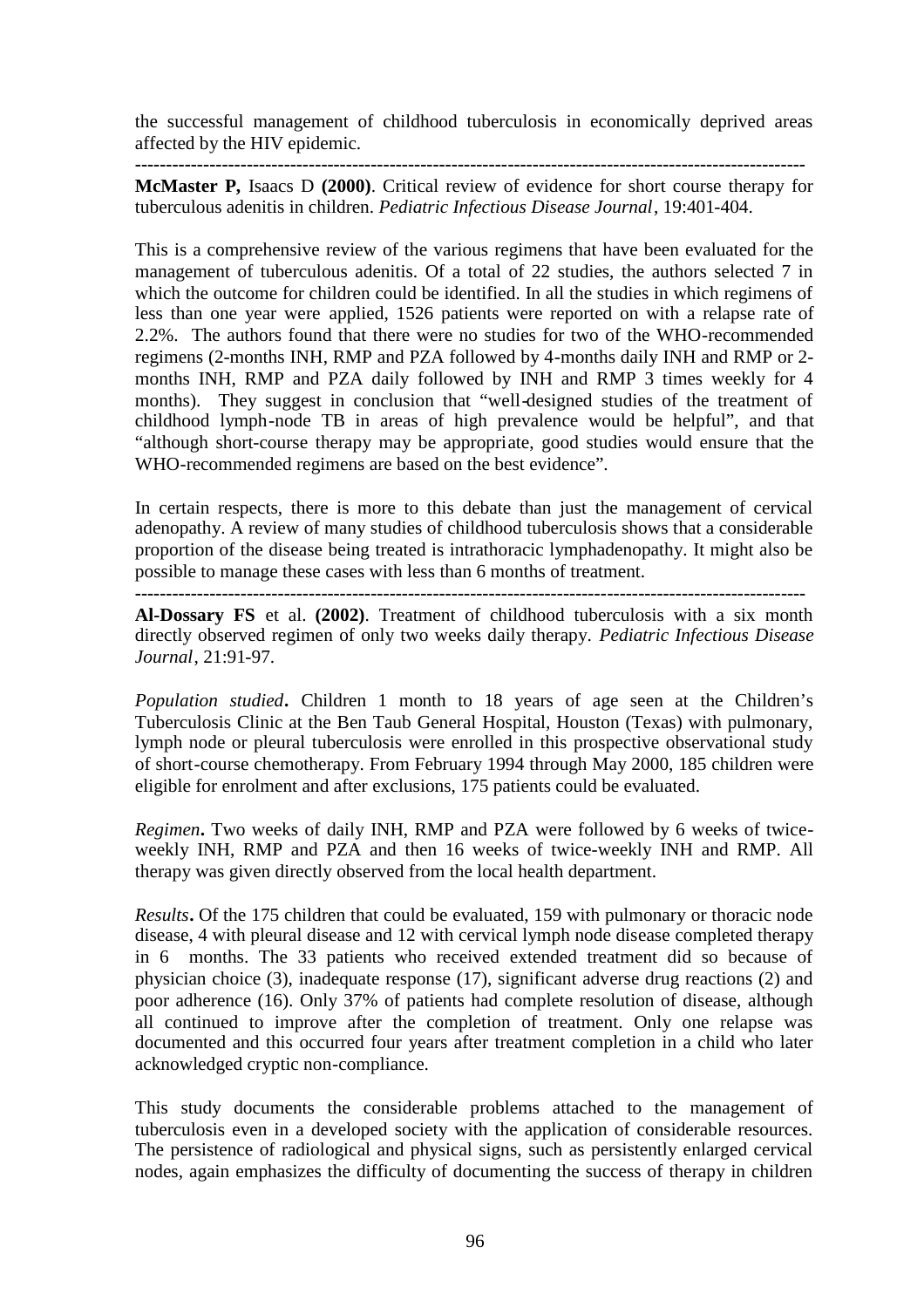in the absence of microbiological markers. The clinician is frequently left with nonspecific parameters such as weight gain and the presence or absence of abnormal sounds on chest auscultation.

------------------------------------------------------------------------------------------------------------ **Swaminathan S** et al. **(2005)**. Short-course chemotherapy for paediatric tuberculosis: 5 year report. *International Journal of Tuberculosis and Lung Disease*, 9:693-696.

*Patient population and methodology***.** This was a prospective randomized controlled trial of short-course chemotherapy conducted in a group of 137 children with pulmonary involvement ( $56\% < 5$  years of age) by the Institute of Child Health, Egmore, Chennai (India). Culture-confirmation was obtained in 47 children (34%); parenchymal lung lesions were present in 68% of children, but only 2 had cavitation.

# *Regimens*

I. 9RH (collection of drugs once weekly with dose observed on day of drug collection). II.  $2R_3H_3Z_3$  /  $4H_2R_2$  (all doses directly observed).

*Drug dosages*

- INH: 6 mg/kg daily (max 150 mg); 15 mg/kg intermittent (max 300 mg).
- RMP: 12 mg/kg (max 300 mg) for daily and intermittent dosages.
- PZA:  $45 \text{ mg/kg}$  (max 1g).

*Outcome.* By the end of 2 years, 71% of chest radiographs were normal; at 6 years, 8% of children had residual changes (excluding calcification found in 7 patients). Residual fibrosis was present in 7 patients, atelectasis in 2, persistent adenopathy in 1 and bronchiectasis in 1. Only one child experienced a relapse with fully drug-sensitive organisms. These are very good results, but it should be kept in mind that the lesions in these children reflect the relatively mild nature of much childhood tuberculosis; only 10 children (7%) were noted to have cavitation on chest radiography.

------------------------------------------------------------------------------------------------------------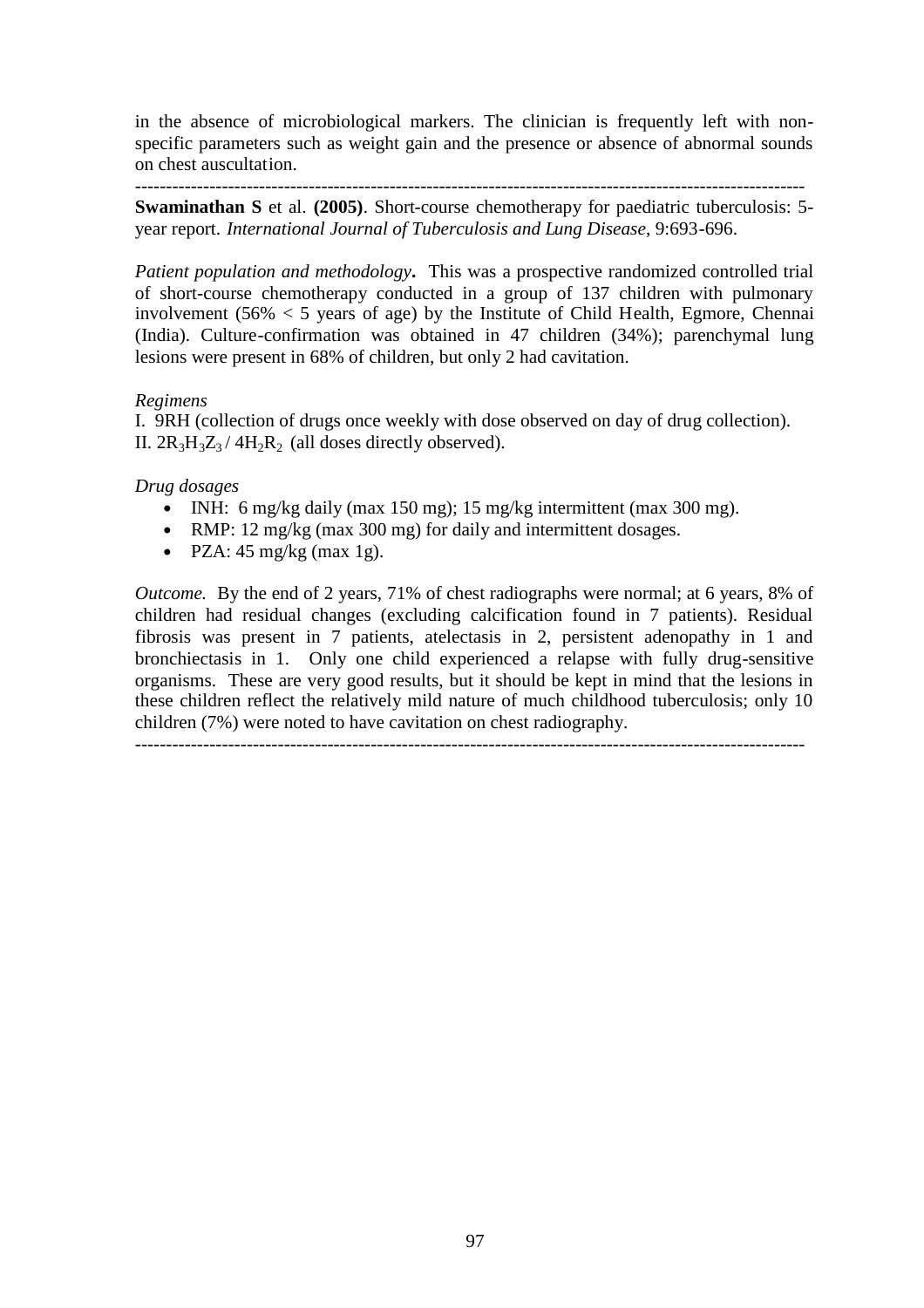# **References**

Abernathy RS et al. (1983). Short-course chemotherapy for tuberculosis in children. *Pediatrics*, 72:801-806.

Acocella G (1990). The use of fixed dose combinations in antituberculous chemotherapy. Rationale for their application in daily, intermittent and pediatric regimens. *Bulletin of the International Union against Tuberculosis and Lung Disease*, 65:77-83.

Al-Dossary FS et al. (2002). Treatment of childhood tuberculosis with a six month directly observed regimen of only two weeks daily therapy. *Pediatric Infectious Disease Journal*, 21:91-97.

Berning SE et al. (1992). Malabsorption of antituberculosis medications by a patient with AIDS. *New England Journal of Medicine*, 327:1817-1818.

Biddulph J, Mokela D, Sharma S (1987). Compliance of children with tuberculosis treated by short-course intensive chemotherapy. *Papua New Guinea Medical Journal*, 30:159- 187.

Biddulph J, Kokoha V, Sharma SS (1988). Short course chemotherapy in childhood tuberculosis. *Journal of Tropical Pediatrics*, 34:20-23.

Blussé van Oud-Alblas HJ et al. (2002). Human immunodeficiency virus infection in children hospitalized with tuberculosis. *Annals of Tropical Paediatrics*, 22:115-123.

Choudri SH et al. (1997). Pharmacokinetics of antimycobacterial drugs in patients with tuberculosis, AIDS and diarrhea. *Clinical Infectious Diseases*, 25:104-111.

Crofton J, Horne N, Miller F (1992). Drugs used in chemotherapy. In: *Clinical tuberculosis*. London, Macmillan:167-175.

Dutt AK, Moers D, Stead WM (1989). Smear- and culture-negative pulmonary tuberculosis: four-month short-course chemotherapy. *American Review of Respiratory Diseases*, 139:167-970.

Espinal MA et al. (1996). Human immunodeficiency virus infection in children with tuberculosis in Santa Domingo, Dominican Republic: prevalence, clinical findings, and response to antituberculosis treatment. *Journal of Acquired Immune Deficiency Syndrome and Human Retrovirus*, 13:155-159.

Hong Kong Chest Service (1984). A controlled trial of 2-month, 3-month, and 12-month regimens of chemotherapy for sputum smear-negative pulmonary tuberculosis: results at 60 months. *American Review of Respiratory Diseases*, 130:23-28.

Hong Kong Chest Service/Tuberculosis Research Centre, Madras/British Medical Research Council (1989). A controlled trial of 3-month, 4-month, and 6-month regimens of chemotherapy for sputum-smear-negative pulmonary tuberculosis. *American Review of Respiratory Diseases*, 139:871-876.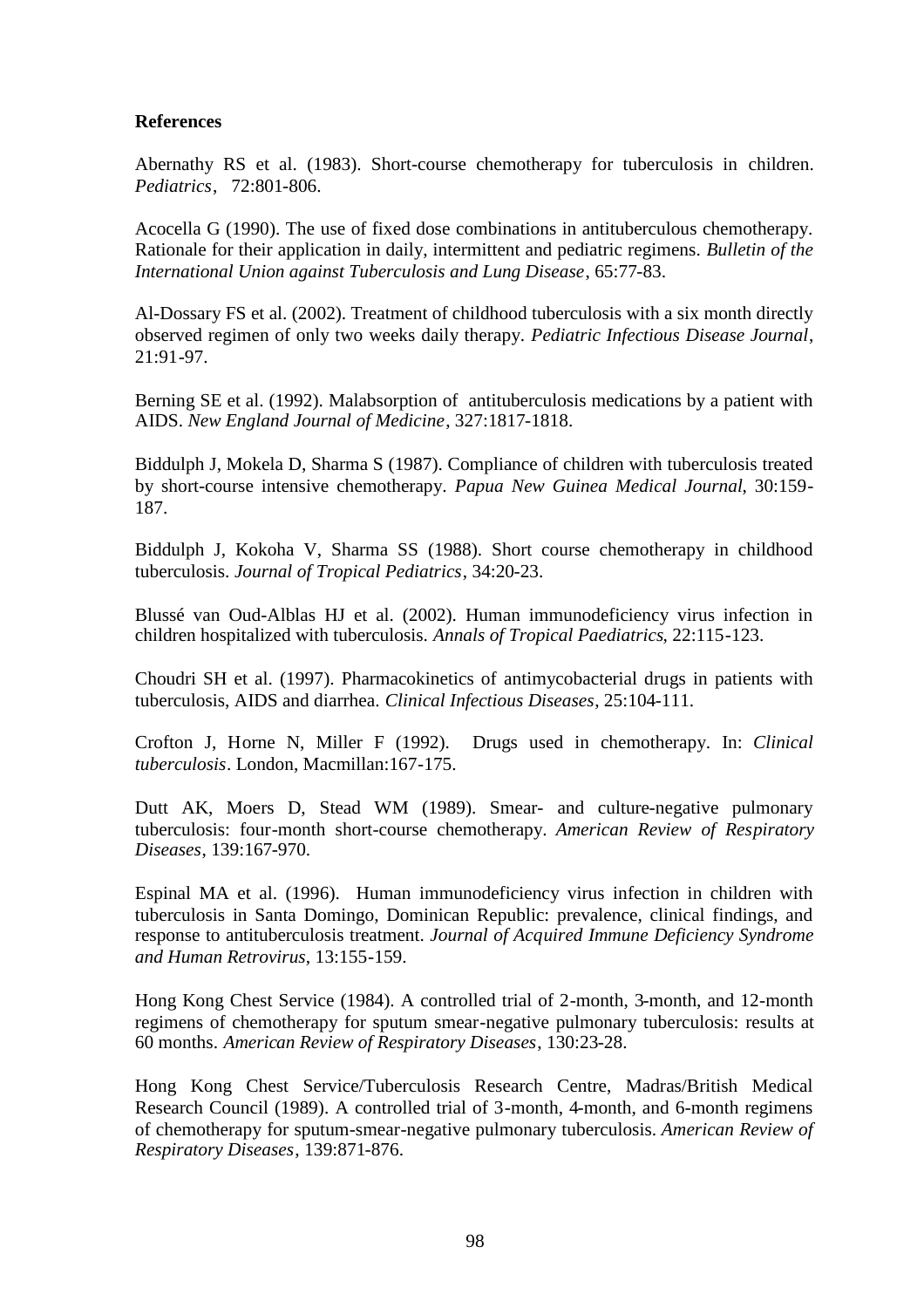Hong Kong Chest Service/Tuberculosis Research Centre, Madras/British Medical Research Council (1992). A double-blind placebo-controlled clinical trial of three antituberculosis chemoprophylaxis regimens in patients with silicosis in Hong Kong. *American Review of Respiratory Diseases*, 145:36-41.

International Union against Tuberculosis and Lung Disease Scientific Committee (1991). Tuberculosis in children. *Bulletin of the International Union against Tuberculosis and Lung Disease*, 66:61-67.

Jacobs RF, Abernathy RS (1985). The treatment of tuberculosis in children. *Pediatric Infectious Disease*, 4:513-517.

Jeena PM et al; (2002). Impact of HIV-1 co-infection on presentation and hospital-related mortality in children with culture proven pulmonary tuberculosis in Durban, South Africa. *International Journal of Tuberculosis and Lung Disease*, 6:672-678.

Kiwanuka J et al. (2001). Diagnosis of pulmonary tuberculosis in children in an HIVendemic area, Malawi. *Annals of Tropical Paediatrics*, 21:5-14.

Kumar L et al. (1990). A randomized trial of fully intermittent vs daily followed by intermittent short course chemotherapy for childhood tuberculosis. *Pediatric Infectious Disease*, 9:803-806.

Mahdi SA et al. (2000). HIV-1 co-infection in children hospitalized with tuberculosis in South Africa. *International Journal of Tuberculosis and Lung Disease*, 4:448-454.

McMaster P, Isaacs D (2000). Critical review of evidence for short course therapy for tuberculous adenitis in children. *Pediatric Infectious Disease Journal*, 19:401-404.

Medical Research Council Tuberculosis and Chest Diseases Unit (1989). Management and outcome of chemotherapy for childhood tuberculosis. *Archives of Disease in Childhood*, 64:1004-1012.

Mukadi YD et al. (1997) Impact of HIV infection on the development, clinical presentation, and outcome of tuberculosis among children in Abidjan, Côte d'Ivoire. *AIDS*, 11:1151-1158.

Palme IB et al. (2002). Impact of human immunodeficiency virus 1 infection on the clinical presentation, treatment outcome and survival in a cohort of Ethiopian children with tuberculosis. *Pediatric Infectious Disease Journal*, 21:1053-61.

Peloquin CA et al. (1996). Low antituberculosis drug concentrations in patients with AIDS. *Annals of Pharmacotherapy*, 30:919-925.

Ramachandran P, Kripasankar AS, Duraipandian M (1998). Short course chemotherapy for pulmonary tuberculosis in children. *Indian Journal of Tuberculosis*, 45:83-87.

Reis FJ et al. (1990). Six-month isoniazid-rifampin treatment for pulmonary tuberculosis in children. *American Review of Respiratory Diseases*, 142:996-999.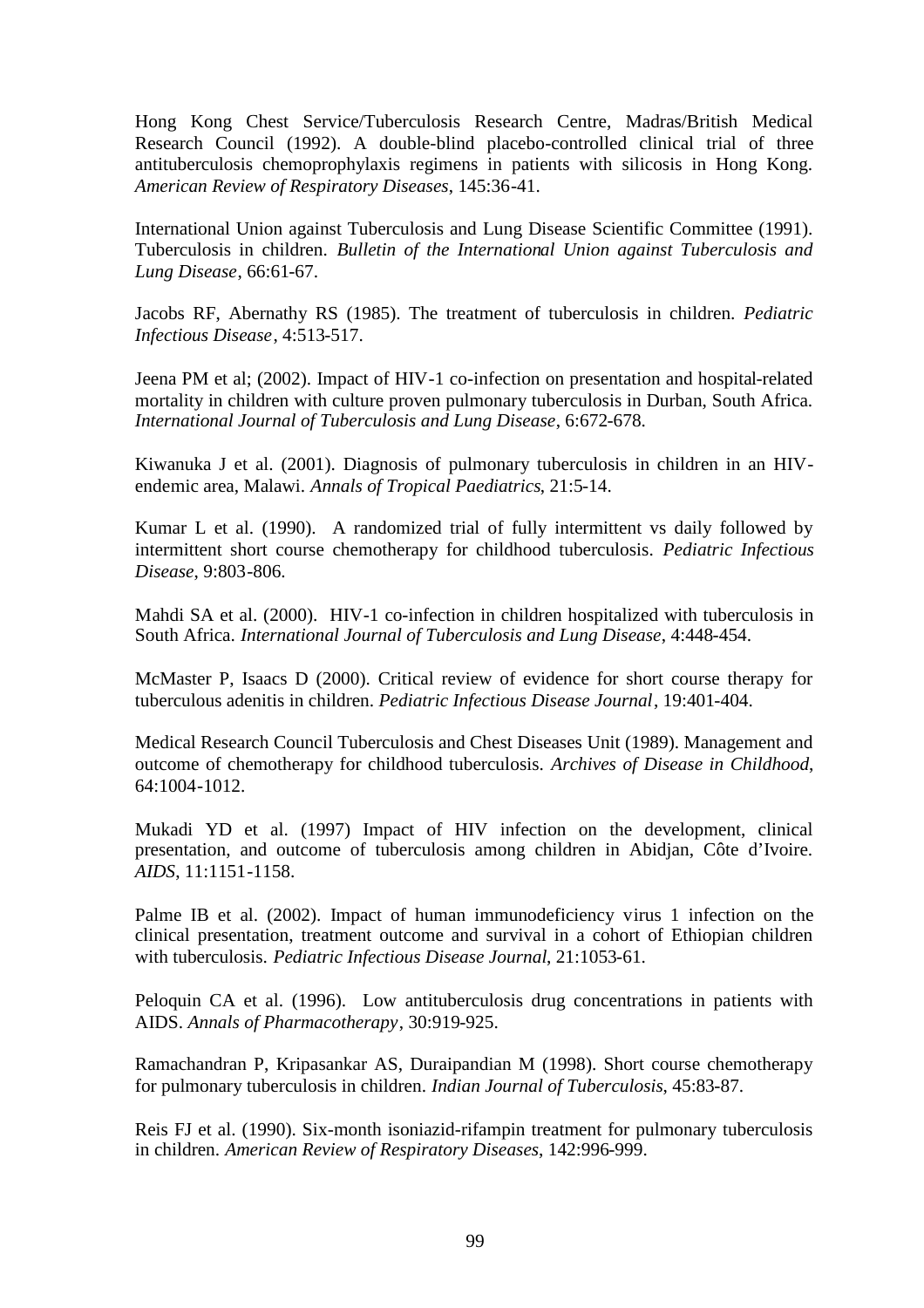Sahai J et al. (1997) Reduced plasma concentrations of antituberculosis drugs in patients with HIV infection. *Annals of Internal Medicine*, 127:289-293.

Schaaf HS et al. (2005) Isoniazid pharmacokinetics in children treated for respiratory tuberculosis. *Archives of Disease in Childhood*, 90:614-618.

Seth V (1986). Antituberculous therapy in children. *Indian Journal of Pediatrics*, 53:179- 98.

Smith MH (1982). What about short course and intermittent chemotherapy for tuberculosis in children? *Pediatric Infectious Disease*, 1:298-303.

Snider DE et al. (1988). Tuberculosis in children. *Pediatric Infectious Disease Journal*, 7:271-278.

Starke JR, Taylor-Watts KT (1989). Tuberculosis in the pediatric population of Houston, Texas. *Pediatrics*, 84:28-35.

Starke JR (1990). Multidrug therapy for tuberculosis in children. *Pediatric Infectious Disease Journal*, 9:785-793.

Starke JR, Jacobs RF, Jereb J (1992). Resurgence of tuberculosis in children. *Journal of Pediatrics*, 120:839-855.

Stout JE, Engemann JJ, Cheng AC, Fortenberry ER, Hamilton CD. Safety of 2 months of rifampin and pyrazinamide for treatment of latent tuberculosis. Am J Respir Crit Care Med 2003; 167: 824-827.

Swaminathan S et al. (2005). Short-course chemotherapy for paediatric tuberculosis: 5 year report. *International Journal of Tuberculosis and Lung Disease*, 9:693-696.

Taylor B, Smith PJ (1998). Does AIDS impair the absorption of antituberculosis agents. *International Journal of Tuberculosis and Lung Disease*, 2:670-674.

Varudkar BL (1985). Short course chemotherapy for tuberculosis in children. *Indian Journal of Pediatrics*, 52:593-597.

Whalen CC et al. (1997). A trial of three regimens to prevent tuberculosis in Ugandan adults infected with human immunodeficiency virus. *New England Journal of Medicine*, 337:801-808.

WHO (2003). Standardized treatment regimen. In: *Treatment of tuberculosis: guidelines for national programmes*. Geneva, World Health Organization (WHO/CDS/TB/2003.313).

Wilkinson D, Davies GR (1998). Pediatric tuberculosis in rural South Africa. *Journal of Tropical Pediatrics*, 44:266-269.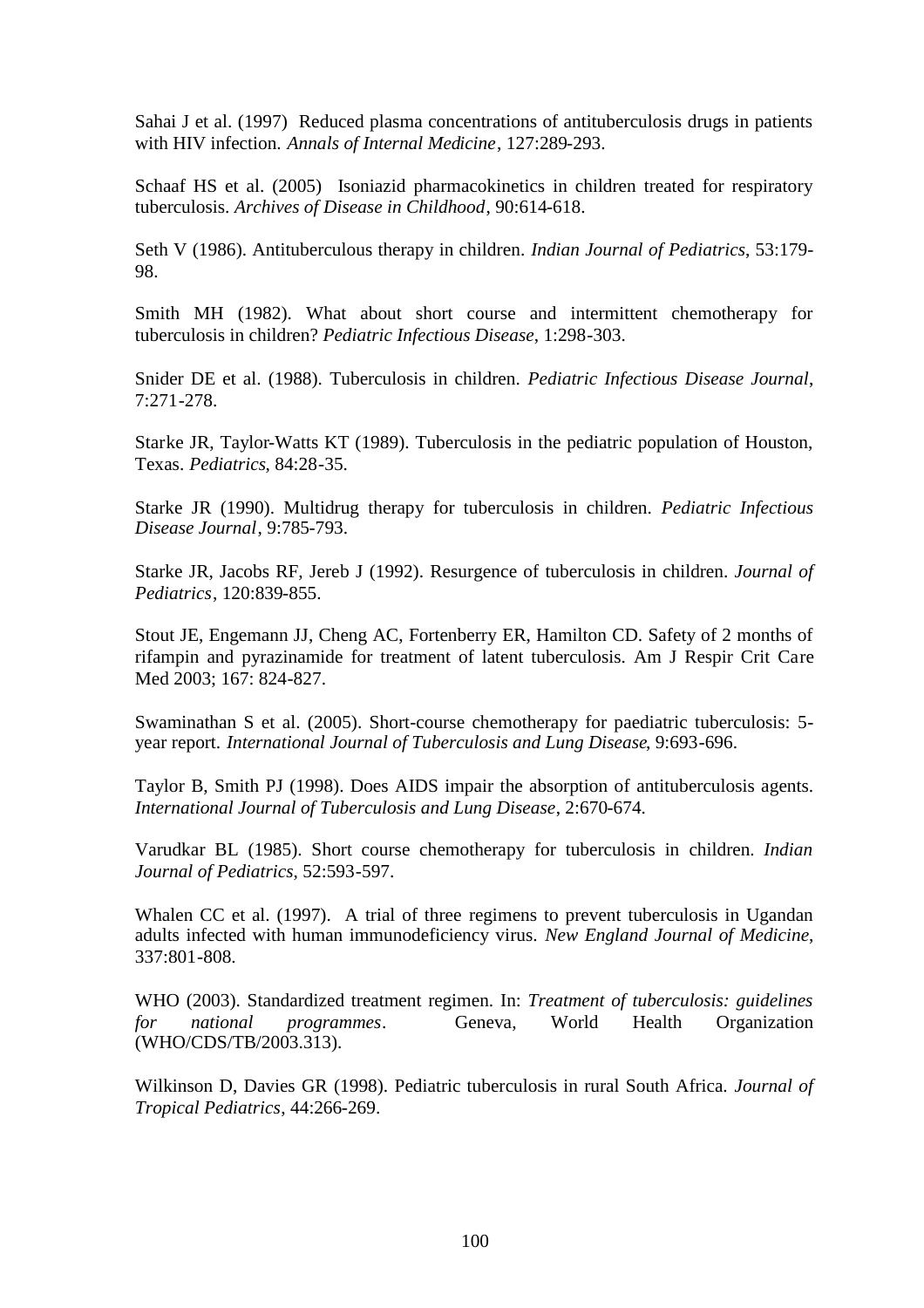Wilkinson D et al. (1998). Effect of preventive treatment of tuberculosis in adults infected with HIV: a systematic review of randomized placebo controlled trials. *British Medical Journal*, 317:625-629.

Wong KS et al. (2001), Chiu CH, Huang YC, Lin TY. Childhood and adolescent tuberculosis in northern Taiwan: an institutional experience during 1994-1999. *Acta Paediatrica*, 90:943-947.

Footnote: Publication of this document is not intended to signify any attribution to "Taiwan" other than as a Province of China and to "Hong Kong" other than as a Special Administrative Region of China. Therefore, references to "Taiwan" and to "Hong Kong" in this publication, including in the bibliography, should be interpreted respectively as "China (Province of Taiwan)" and "Hong Kong, Special Administrative Region".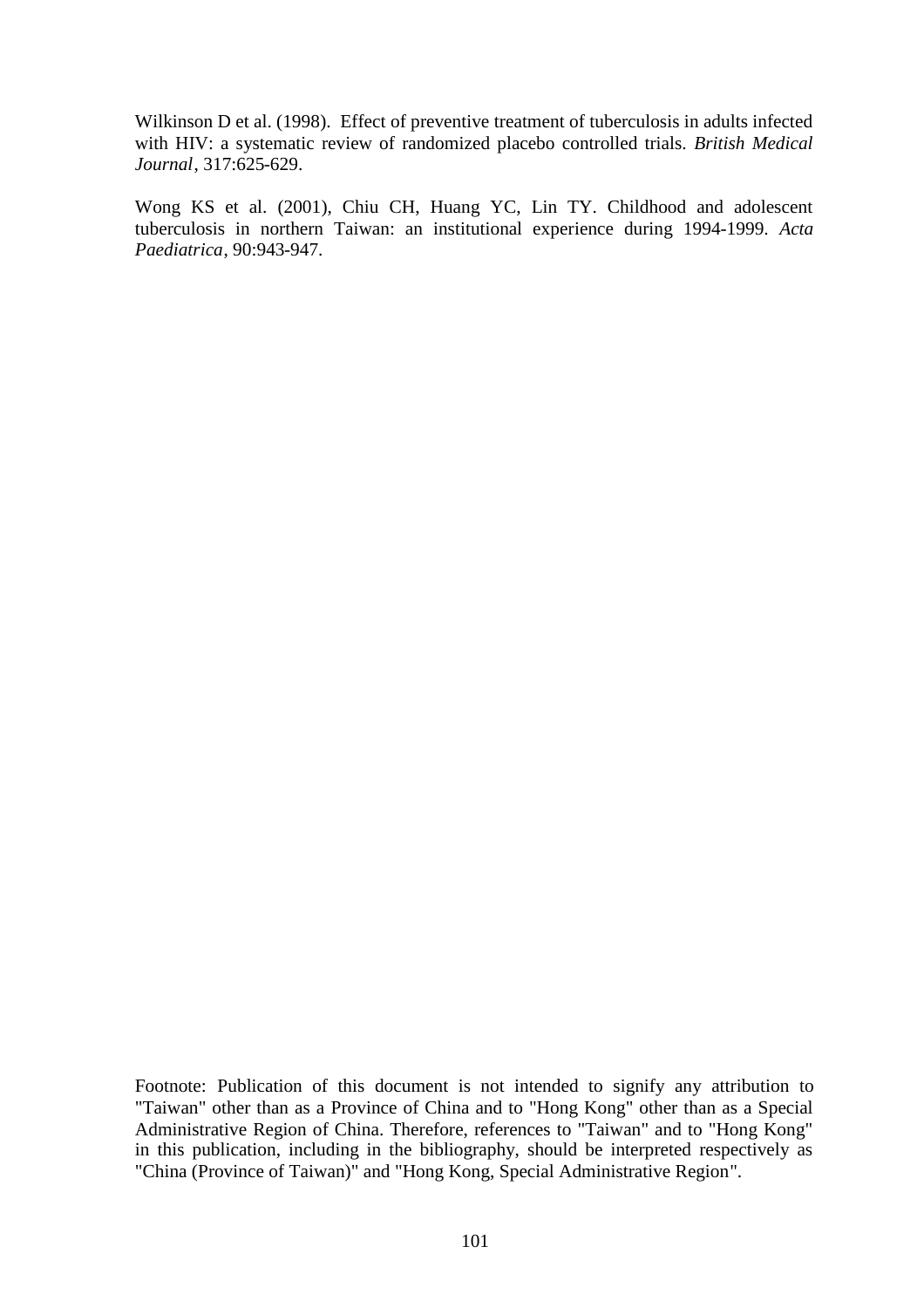## **Annex 4 Incidence and management of BCG-related disease**

#### **Summary of findings from the papers reviewed**

BCG is a most successfully administered vaccine and is given to almost 90% of children throughout the world. Although there is considerable doubt as to its effect on the occurrence of adult forms of tuberculosis, it is thought to assist in the prevention of disseminated forms of tuberculosis in young children. While vaccine development probably does not fall within the ambit of this proposal, the occurrence and management of the complications of BCG vaccination, in particular as they affect HIV-infected children, are certainly of importance to national programmes. In the past, disseminated BCG disease was relatively unusual and nearly always associated with severe forms of immunosuppression (Lotte et al., 1988). There was therefore understandable concern regarding the possible susceptibility of the newborn HIV-infected infant to disseminated BCG disease (Von Reyn et al., 1987; Reichman, 1989). Prospective evaluation of immunization practices has tended to suggest that HIV infection is not associated with an increased incidence of BCG disease (Ryder et al., 1993), but case reports have indicated that some degree of caution is needed (Talbot et al., 1997; Hesseling et al., 2003). During a study in Zambia, the occurrence of bacteraemia due to mycobacteria was studied in HIV-infected adults and children (Waddel et al., 2001). Among 387 children (median age 15 months) hospitalized with symptomatic HIV disease, only 1 (0.26%) child had a blood culture positive for *M. bovis* BCG. Although the authors claimed that this illustrated that bacteraemia due to BCG was a rare event, this translates into an incidence of 258/100 000, a not inconsiderable incidence for a potentially lethal complication of vaccination. More recently the development of resistance in *M. bovis* BCG Danish strain has also been described in a child with disseminated disease, together with inherent resistance to isoniazid (Hesseling et al., 2004).

Current WHO policy recommends that BCG vaccine should be given to children as soon after birth as possible, and that it should also be used in asymptomatic HIV-infected infants, but not in those who are symptomatic. This in effect means that all newborns should receive the vaccine. Prospective surveillance of the occurrence of BCG disease is urgently needed to inform both national and international policies with regard to the use of BCG in populations with a high prevalence of HIV infection. There is also a need for a systematic evaluation of the most appropriate treatment for BCG-related disease.

#### **Summary of each paper reviewed**

**Von Reyn CF**, Clements CJ, Mann JM **(1987)**. Human immunodeficiency virus infection and routine childhood immunization. *Lancet*, 2:669-672.

In this review the authors considered the evidence available at the time to support decisions about the use of routine immunizations in childhood in the era of HIV infection. With regard to BCG they concluded that the rate of dissemination in HIV-infected patients could not be determined, but that case reports that they cite "… raise the possibility of an increased risk of this otherwise unusual complication of BCG immunization".

------------------------------------------------------------------------------------------------------------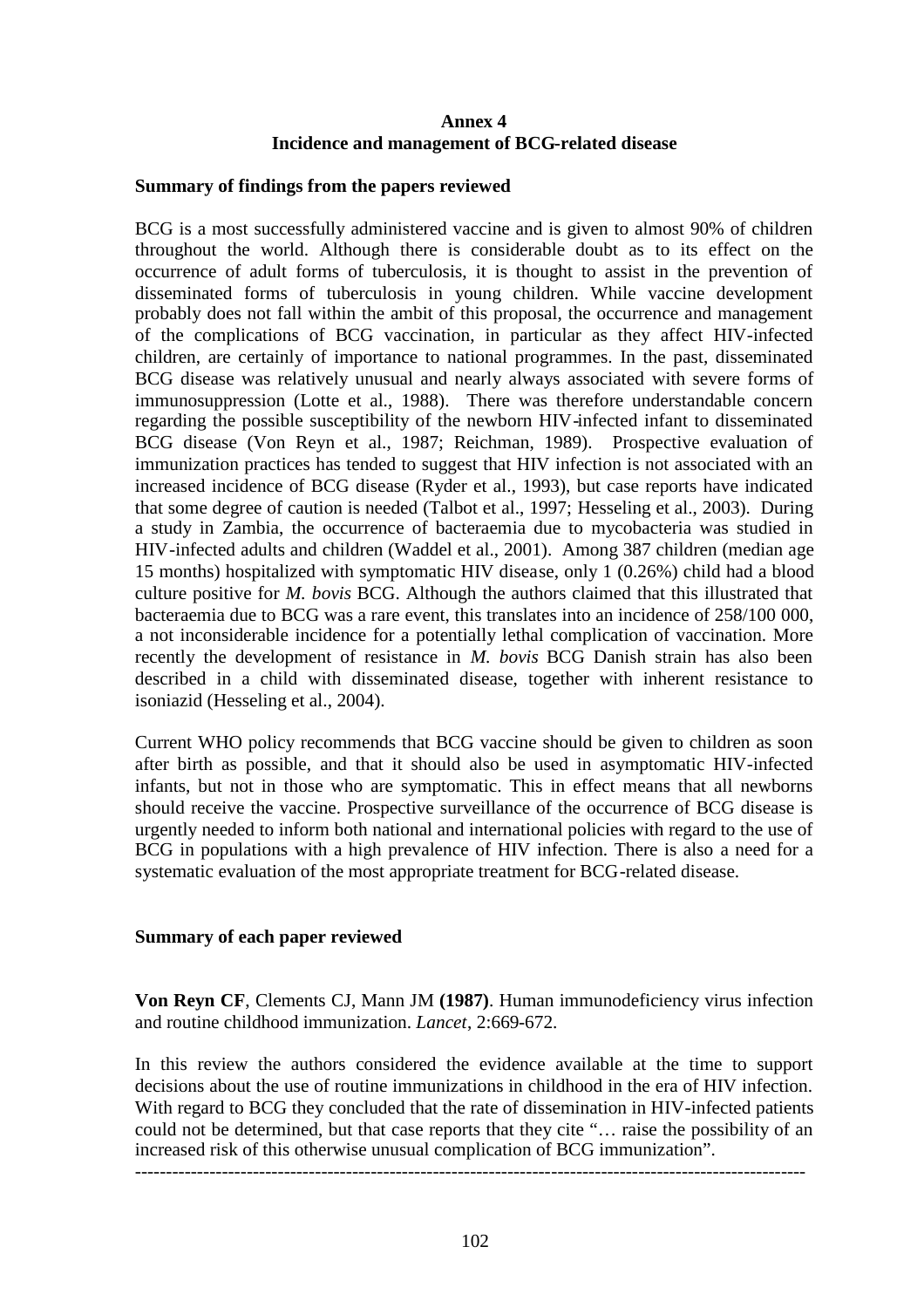**Ryder RW** et al. **(1993)**. Safety and immunogenicity of bacillus Calmette-Guérin, diphtheria-tetanus-pertussis and oral polio vaccines in newborn children in Zaire infected with human immunodeficiency virus type 1. *Journal of Pediatrics*, 122:697-702.

This prospective cohort study enrolled 474 children born to 466 HIV-seropositive women in Zaire. BCG was administered at an age of 2 days. The incidence of regional lymphadenopathy and ulceration at the site of vaccination was similar in HIV-infected and non-infected children, and in control children. No case of disseminated BCG was diagnosed, but the authors acknowledge that their study enrolled an insufficient number of children with HIV infection and they were also unable to systematically examine all children who died before their first birthday.

------------------------------------------------------------------------------------------------------------

**Talbot EA** et al. **(1997)**. Disseminated Bacille Calmette-Guérin disease after vaccination: case report. *Clinical Infectious Diseases*, 24:1139-1146.

This case report describes the occurrence of disseminated BCG disease in an HIV-infected infant who had been vaccinated with BCG at the age of 10 days. The authors also reviewed the recent literature and identified 28 cases of disseminated BCG disease that had been reported since 1980. Of the 28 cases, 24 (86%) occurred in association with HIV infection, and the response to treatment was poor with a mortality of 71%. The authors speculate that the relative scarcity of cases reported from developing countries may be due to inadequate facilities to identify *M. bovis* BCG as a pathogen. Most prospective studies undertaken to date are relatively small and patient follow-up inadequate to predict the risk of disseminated BCG disease in HIV-infected children with accuracy.

The authors provide a useful *Working definition of disseminated BCG disease* (see table 2 in the article). In abbreviated form this definition includes:

- 11. BCG cultured and identified.
- 12. Evidence of dissemination either by blood or bone-marrow culture, or evidence of disease located beyond the region of vaccination.
- 13. A compatible systemic syndrome complex.

------------------------------------------------------------------------------------------------------------ **Hoft DF** et al. **(1999)**. Clinical reactogenicity of intradermal Bacille Calmette-Guérin vaccination. *Clinical Infectious Diseases*, 28:785-790.

In this study healthy volunteers were vaccinated with intradermal BCG and observed for clinical reactogenicity. Of the 48 volunteers, all but one developed an ulcerative lesion that drained for nearly a month. Viable mycobacteria could be cultured from these lesions. Aside from the other findings of this study, this finding has significant implications for communities with a high prevalence of HIV infection. The implication is that newly BCGvaccinated infants could potentially serve as a source of infection with *M. bovis* BCG for their close contacts, especially parents and health workers, and clinical complications have been reported following the accidental contact spread of BCG vaccine organisms.

------------------------------------------------------------------------------------------------------------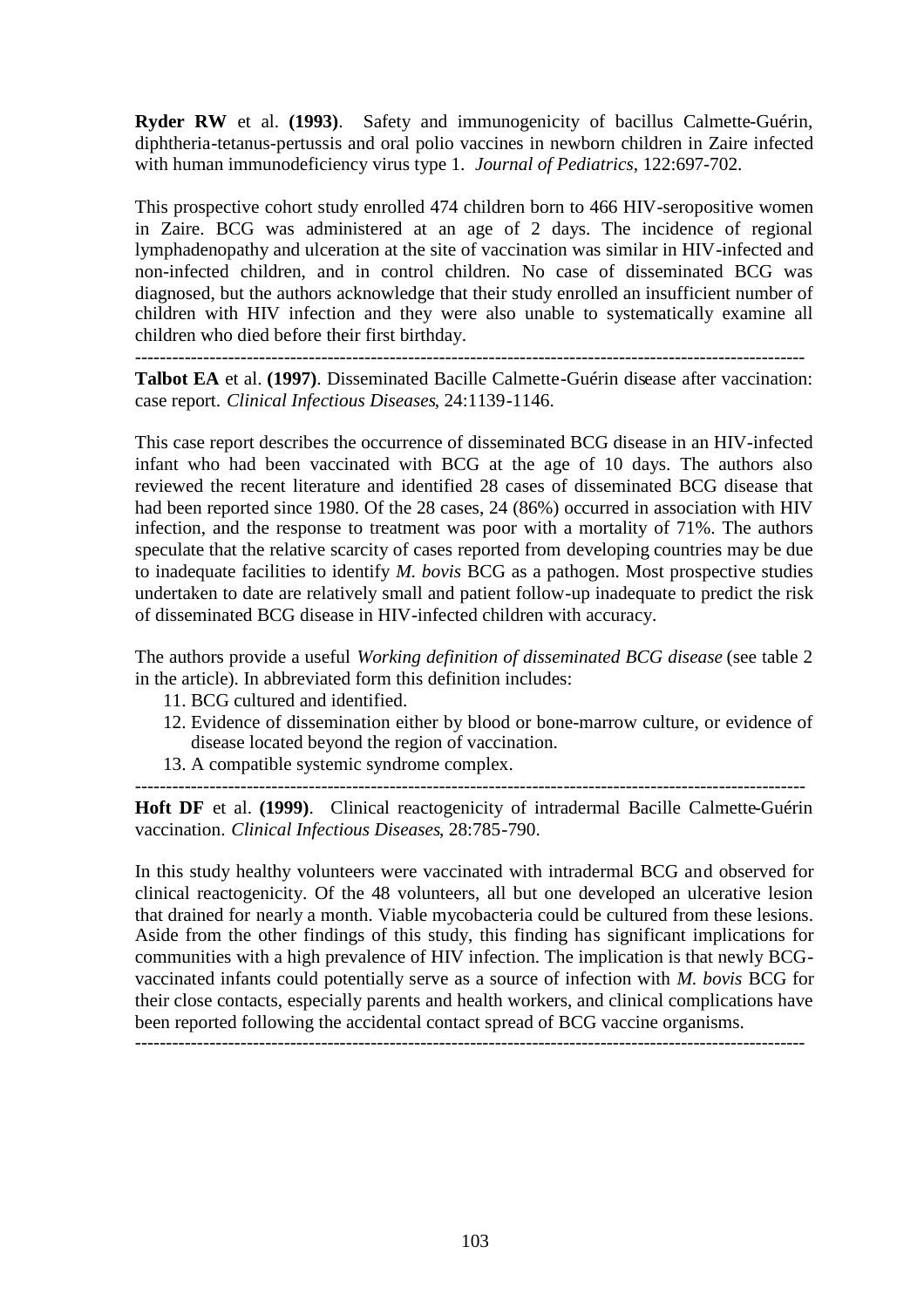**Hesseling AC** et al. **(2003)**. Danish Bacille Calmette-Guérin vaccine-induced disease in human immunodeficiency virus-infected children. *Clinical Infectious Diseases*, 37:1226- 1233.

During this study the authors analysed isolates of *M. tuberculosis* complex obtained from 49 HIV-infected children, and identified *M. bovis* BCG from 5 children. In two instances the children suffered from BCG pulmonary disease. The authors acknowledge that their data did not allow them to estimate the true risk of disease, and they suggest that prospective community-wide surveillance of a population of at least 10 000 vacinees annually would be necessary to establish such a risk.

------------------------------------------------------------------------------------------------------------

**Hesseling AC** et al. **(2004)**. Resistant *Mycobacterium bovis* Bacillus Calmette-Guérin disease in human immunodeficiency virus-infected children. *Pediatric Infectious Disease Journal*, 23:476-479.

In this case report, the authors describe the presence of inherent isoniazid resistance in an isolate of *M. bovis* BCG Danish strain and the further acquisition of rifampicin resistance following the use of an inadequate regimen in the face of unappreciated isoniazid resistance. The need to develop appropriate regimens for the management of BCG-related disease in countries with a high prevalence of HIV infection is emphasized.

------------------------------------------------------------------------------------------------------------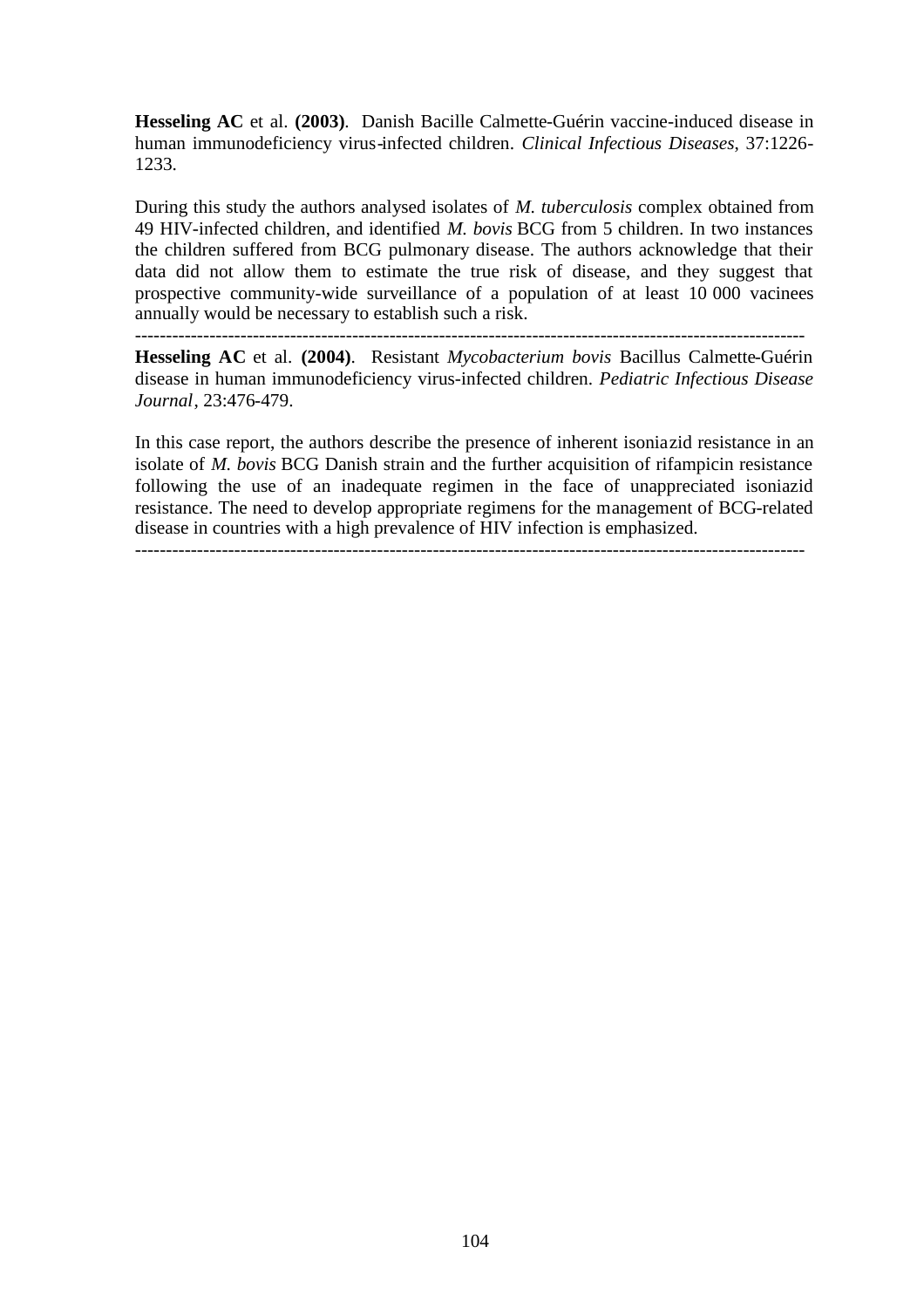## **References**

Hesseling AC et al. (2003). Danish Bacille Calmette-Guérin vaccine-induced disease in human immunodeficiency virus-infected children. *Clinical Infectious Diseases*, 37:1226- 1233.

Hesseling AC et al. (2004). Resistant *Mycobacterium bovis* Bacillus Calmette-Guérin disease in human immunodeficiency virus-infected children. *Pediatric Infectious Disease Journal*, 23:476-479.

Hoft DF et al. (1999). Clinical reactogenicity of intradermal Bacille Calmette-Guérin vaccination. *Clinical Infectious Diseases*, 28:785-790.

Lotte A et al. (1988). Second IUATLD study on complications induced by intradermal BCG-vacination. *Bulletin of the International Union against Tuberculosis and Lung Disease*, 63:47-59.

Reichman LB (1989). Why hasn't BCG proved dangerous in HIV-infected patients? *JAMA*, 261:3246.

Ryder RW et al. (1993). Safety and immunogenicity of bacillus Calmette-Guérin, diphtheria-tetanus-pertussis and oral polio vaccines in newborn children in Zaire infected with human immunodeficiency virus type 1. *Journal of Pediatrics*, 122:697-702.

Talbot EA et al. (1997). Disseminated Bacille Calmette-Guérin disease after vaccination: case report. *Clinical Infectious Diseases*, 24:1139-1146.

Von Reyn CF, Clements CJ, Mann JM (1987). Human immunodeficiency virus infection and routine childhood immunization. *Lancet*, 2:669-672.

Waddel RD et al. (2001). Bacteremia due to *Mycobacterium tuberculosis* or *M bovis*, Bacille Calmette-Guérin (BCG) among HIV-positive children and adults in Zambia. *AIDS*, 15:55-60.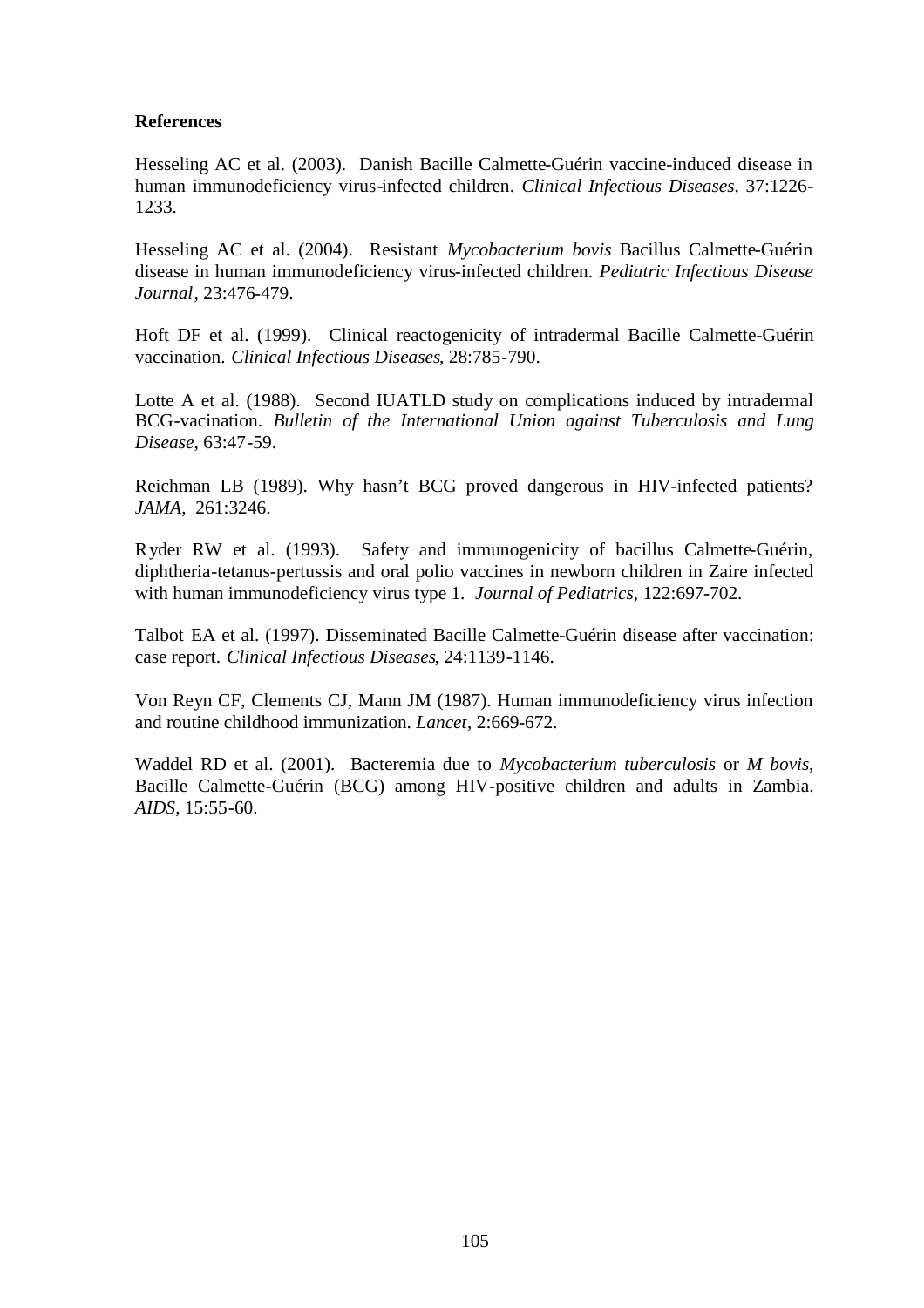# **Annex 5**

## **Proposed research to improve the management of childhood tuberculosis as part of national tuberculosis programme activities**

### **Summary of research suggestions from the papers reviewed**

# *Epidemiology*

- Determine the precise burden of childhood tuberculosis under different epidemiological situations.
- Check whether national or regional notifications reflect the burden of childhood tuberculosis.
- Carry out annual risk-of-infection studies in different countries and communities.
- Utilize existing national and regional programme data to determine the burden of childhood tuberculosis.
- Determine the risk of infection and disease in HIV-infected children and in children in contact with HIV-infected adults.
- Establish where the infection of children of different ages occurs under different epidemiological settings.

# *Diagnosis*

- Evaluate the value of nasopharyngeal aspirate in the diagnosis of childhood tuberculosis.
- Study the value of polymerase chain reaction (PCR) in the diagnosis of childhood tuberculosis.
- Prospectively evaluate score charts as a diagnostic methodology for childhood tuberculosis.
- Evaluate the various cut-points suggested for Mantoux testing of children under different epidemiological circumstances.
- While carrying out the above diagnostic studies, evaluate newer technologies for the diagnosis of childhood tuberculosis.
- Determine the diagnostic yield if children who are contacts of sputum smearnegative cases of pulmonary tuberculosis are also evaluated.
- Develop and evaluate serological tests for the diagnosis of childhood tuberculosis.
- Evaluate the enzyme-linked T-cell-based (ELISPOT) assay to aid diagnosis.
- Determine the sensitivity, specificity and predictive value of the various criteria suggested for the diagnosis of tuberculosis in children.
- Undertake clinical and autopsy studies of children with acute and chronic pneumonia to determine the incidence of tuberculosis.

# *Treatment*

- Develop and evaluate family-centred services for treatment and for prophylaxis.
- Evaluate the feasibility of mothers or other caregivers acting as DOTS providers and supervisors.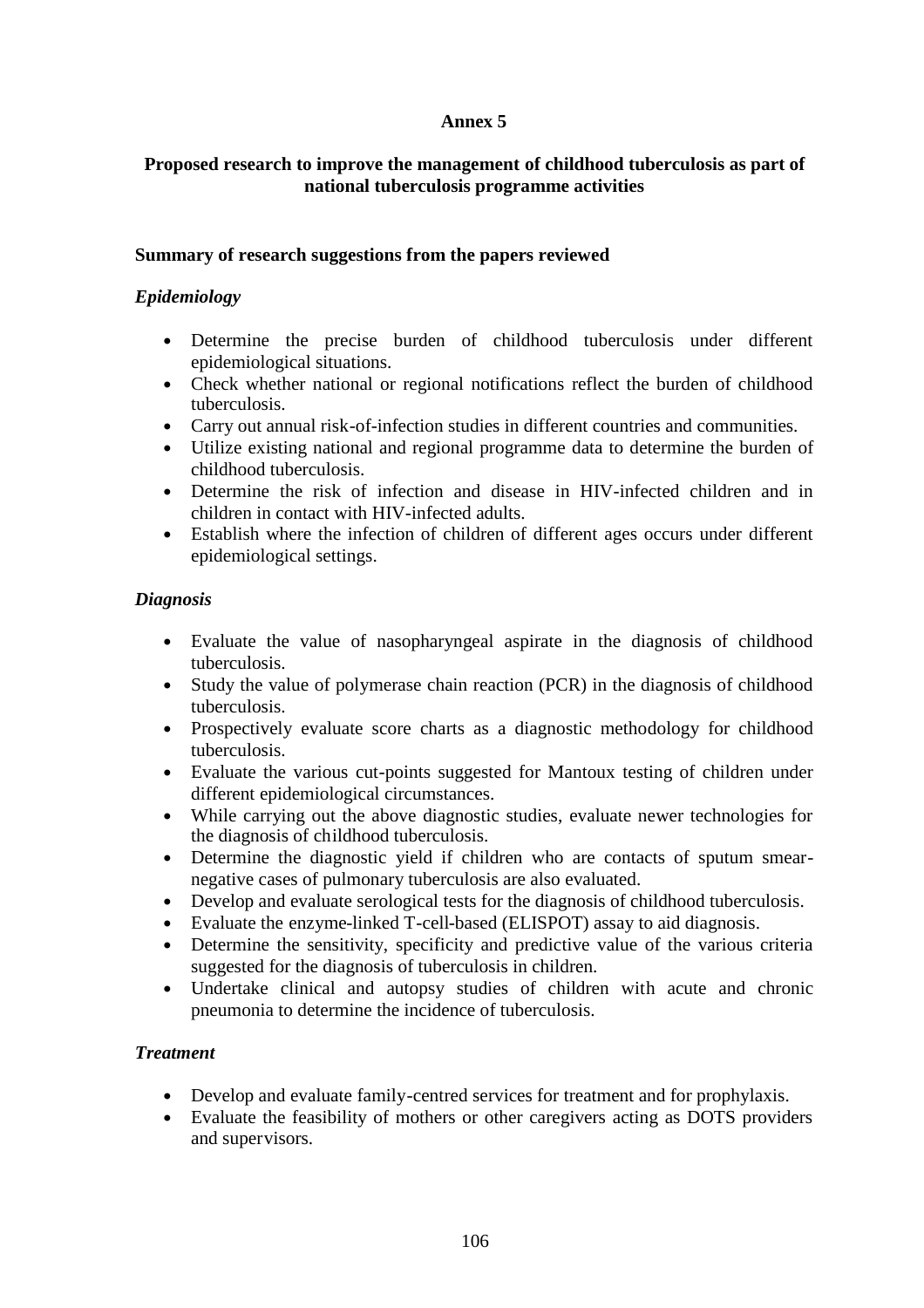- Determine treatment outcome in childhood tuberculosis, particularly in relation to compliance, the drugs used and the doses of the drugs, and whether recurrences are due to reinfection or relapse.
- Establish whether certain forms of childhood tuberculosis could be treated for a shorter period and whether HIV-infected children require a longer period of treatment.
- Evaluate the pharmacokinetics of antituberculosis drugs in children and the efficacy of shorter courses of combinations of drugs for prophylaxis.
- Establish a network of field sites for the conduct of the above studies, in particular the evaluation of new diagnostic methodologies and treatment regimens.
- Establish a data bank to collect and collate epidemiological and other data related to childhood tuberculosis.

## **Summary of each paper reviewed**

**Uke BT**, Seth V **(1991)**. National tuberculosis programme in India: lacunae in relation to childhood tuberculosis. *Indian Pediatrics*, 28:239-241.

This paper reviews the development of the Indian National Tuberculosis Programme up to the point of publication. Problems related to childhood tuberculosis are pointed out. The annual incidence of infection is given as  $0.8\%$  at age  $< 5$  years, 1.1% at  $5\text{-}9\text{-}years$ , 1.3% at 10-14 years and 1.6% for all ages. They plead for urgent attention to the following:

- "Uniform diagnostic criteria for common forms of childhood tuberculosis.
- Dosage and regimens as for short-course antituberculosis treatment.
- Children of sputum-positive patients must be considered as high risk for the disease and need at least a tuberculin test and an X-ray test.
- Pharmacokinetic studies in children should be done at referral centres so that proper dosages can be recommended."

This programme is not very different from that now being promoted to advance the integration of childhood tuberculosis into national tuberculosis programmes. **------------------------------------------------------------------------------------------------------------**

**Eamranond P**, Jaramillo E **(2001)**. Tuberculosis in children: reassessing the need for improved diagnosis in global control strategies. *International Journal of Tuberculosis and Lung Disease*, 5:594-603.

The emphasis in this paper is placed on improving the diagnosis of childhood tuberculosis. By improving the accuracy of diagnosis, the impact of tuberculosis on child health will be better quantified and recognized. The point is also made that, irrespective of the role of childhood tuberculosis in tuberculosis control, there is a moral imperative to effectively manage, prevent and control childhood tuberculosis. Some of the points made include:

- The global strategy for tuberculosis control would benefit by incorporating childhood tuberculosis.
- The precise burden of childhood tuberculosis is not actually known.
- Issues related to compliance and outcome among children have not been well studied.
- Alternative methods of diagnosis such as PCR, nasopharyngeal aspirate and even computerized tomography have not been systematically studied with regard to the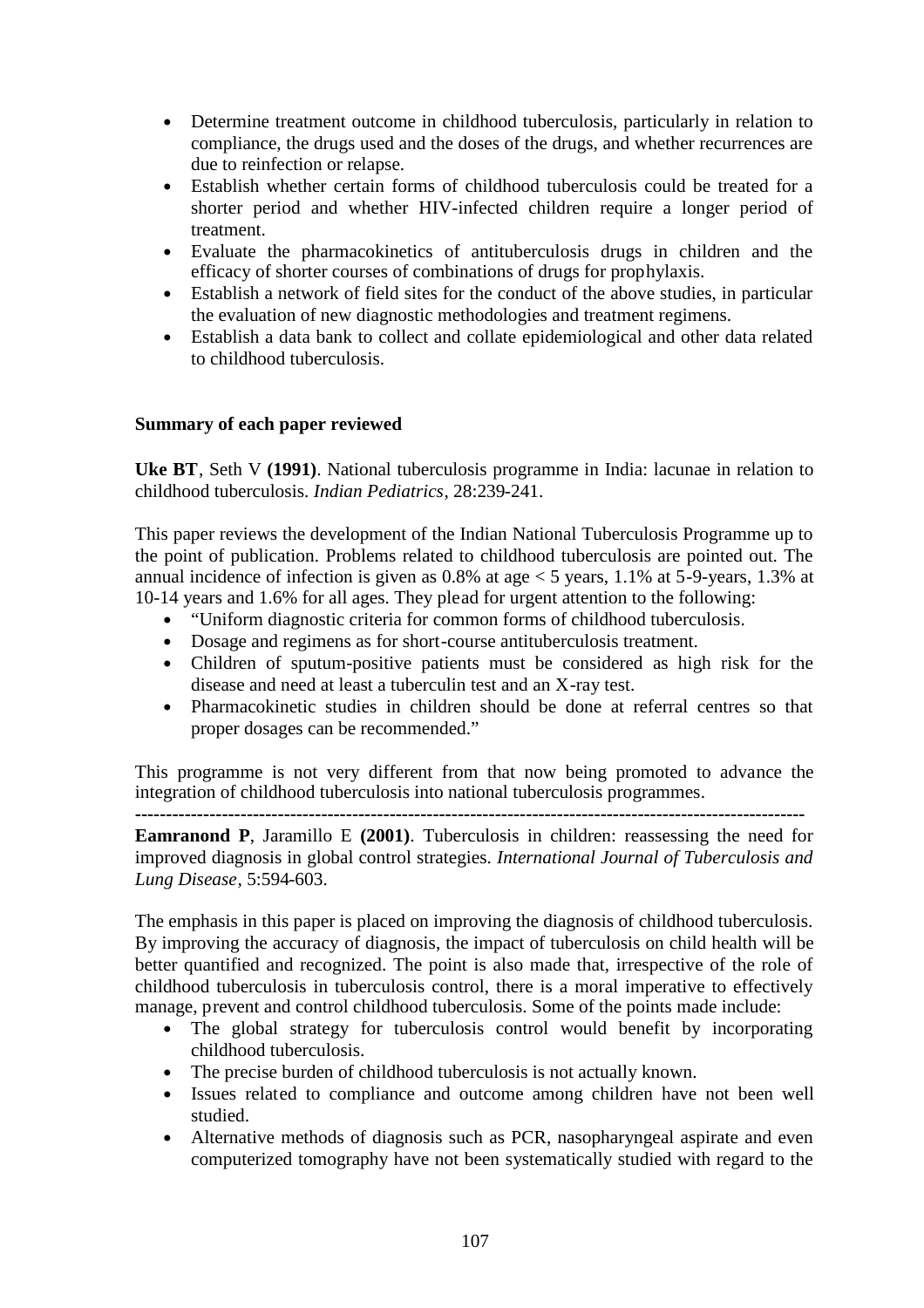contribution they might make to our understanding of the pathogenesis and epidemiology of childhood tuberculosis.

- Tuberculin skin-testing, although extensively studied, encounters problems related to false-positive and -negative results.
- The traditional symptoms and signs are of a non-specific nature.
- Although usually considered non-infectious, there is evidence that children may well make a significant contribution to the spread of infection and this needs to be quantified.

They conclude with regard to childhood tuberculosis and its diagnosis and control: "The challenge we face is how to develop the research agenda that will enable us to achieve this goal".

**----------------------------------------------------------------------------------------------------------- Harries AD** et al. **(2002)**. Childhood tuberculosis in Malawi: nationwide case-finding and treatment outcomes. *International Journal of Tuberculosis and Lung Disease*, 6:424-431.

This paper describes a countrywide assessment of the diagnosis and outcome of childhood tuberculosis in Malawi during 1998. Data were collected from tuberculosis registers, treatment cards and health-centre registers regarding childhood tuberculosis.

During 1998, 22 982 cases were registered in Malawi of which 2739 (12%) were children, defined as persons  $\leq$  14 years. Children represented 1.3% of all notifications for smearpositive tuberculosis, but 21.3% of smear-negative tuberculosis and 15.9% of extrapulmonary tuberculosis. Only 45% of children completed treatment and there were high rates of death (17%) and default (13%). Treatment outcome was unknown in 21% of children.

Several important points emerge from this paper:

- In Malawi the diagnosis of childhood tuberculosis is "generally made in a hospital setting".
- The diagnosis of pulmonary tuberculosis in children is usually made on the basis of a constellation of symptoms, signs, growth faltering, poor response to antibiotics, chest radiography showing pulmonary infiltrates and mediastinal adenopathy, and a history of close contact with smear-positive pulmonary tuberculosis.
- Tuberculin solution is not routinely available.

The authors then identify research and operational questions arising from their study:

- Do notifications really reflect the burden of childhood tuberculosis?
- Score charts are often proposed, but seldom evaluated. In HIV-endemic areas they are less sensitive and less specific.
- A sensitive and specific serological test is needed for smear-negative tuberculosis.
- Treatment outcomes should be evaluated. Are the poor outcomes in children caused by poor compliance or are other factors such as inadequate drug dosages for children involved?

**------------------------------------------------------------------------------------------------------------ Starke JR (2003)**. Pediatric tuberculosis: time for a new approach. *Tuberculosis*, 83:208- 212.

In this paper a plea is made for "a more systematic approach to pediatric tuberculosis ...". Again the inconsistencies that result from the use of a variable constellation of clinical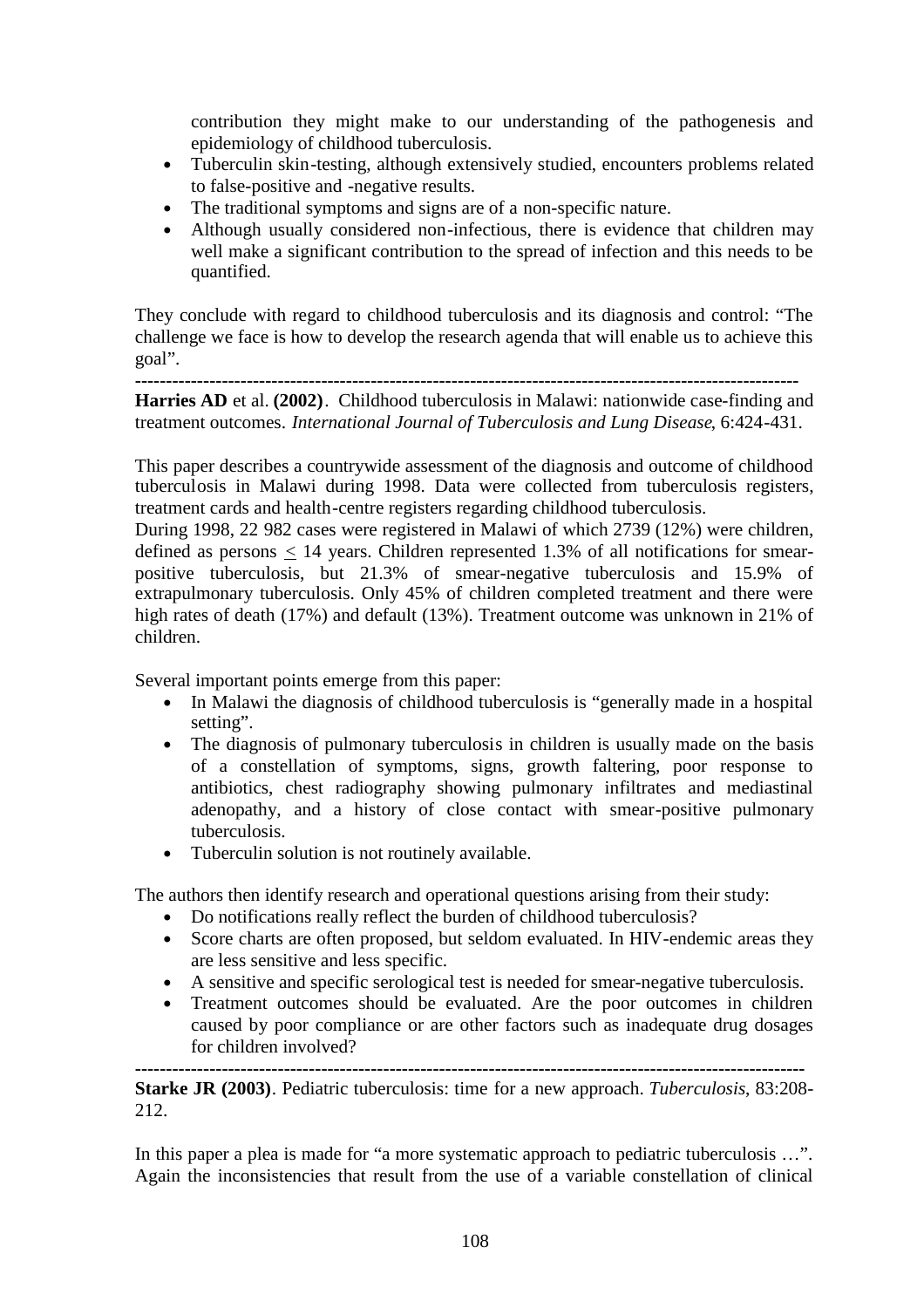signs, symptoms and special investigations are highlighted as one of the major reasons for the uncertainties that surround the place of children in tuberculosis control programmes and the burden of childhood tuberculosis in the world. An additional important point made is that, even if controlling adult tuberculosis is the most rapid way to control childhood tuberculosis, control of adult tuberculosis is not going to be achieved in the near future and the situation may well get worse before it improves; in the meantime children will continue to suffer from an unnecessarily heavy burden of tuberculosis that will be inadequately managed.

Five steps are listed that could lead to a rapid and sustained improvement in the situation:

- continuation of BCG vaccination:
- the creation or development of family-centred services to assist in preventing disease in recently-exposed and -infected children;
- treating the childhood household contacts of adult cases;
- using DOTS for all children with disease and when possible for those with infection as well;
- improved availability and quality of diagnostic tests.

------------------------------------------------------------------------------------------------------------ **Chauhan LS**, Arora VK **(2004)**. Management of pediatric tuberculosis under the revised National Tuberculosis Control Program (RNTCP). *Indian Pediatrics*, 41:901-905.

This paper represents a joint statement by the Indian Central TB Division Directorate General of Health Services, Ministry of Health and Family Welfare, and experts from the Indian Academy of Pediatrics. The paper sets out plans for the incorporation of children into the national tuberculosis control programme. The reasons for the lack of priority accorded childhood tuberculosis include:

- diagnostic difficulties
- the fact that the disease is rarely infectious
- limited resources
- misplaced faith in BCG
- lack of data on treatment.

The history of the national tuberculosis control programme and its 1992 revision is briefly recorded, before turning to childhood tuberculosis. It is stated that good data on the burden of all forms of tuberculosis among children are lacking. In 2002 only 1.7% of smearpositive pulmonary tuberculosis cases placed on treatment in India were children and only 3% of the total case-load recorded by the RNTCP were children; tuberculosis cases in children were being diagnosed in many health facilities, but not recorded. Cure and completion rates for children, according to the national programme, were above 90% but other data indicated that figures for paediatric cases not treated under the national programme were 80% and 70% respectively, with default rates of 27%-33%. Against this background a workshop was held in 2003 to assist in the integration of childhood tuberculosis into the national programme. Significant points from these recommendations include the following.

*Diagnosis.* Suspect cases of tuberculosis are those with fever and/or cough for more than 3 weeks, with or without weight loss or no gain; and a history of contact with a suspect or diagnosed case of active tuberculosis within the past 2 years.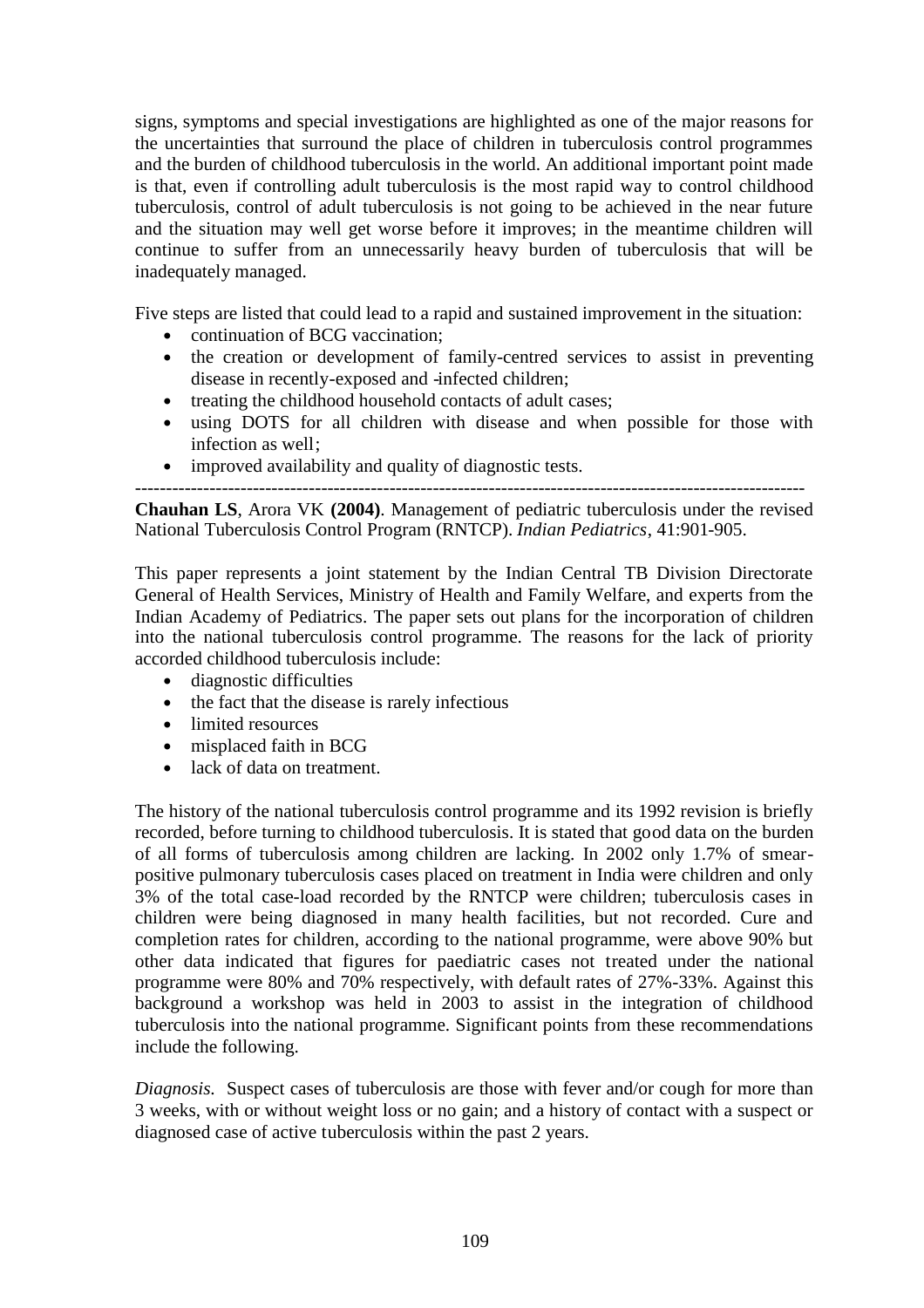Diagnosis would be based on a combination of clinical presentation, sputum examination wherever possible, chest radiograph, Mantoux test and a history of contact. An important rider is added that the diagnosis of tuberculosis in children should be made by a medical officer. Scoring systems are not recommended.

*Treatment.* "DOTS is the recommended strategy … Children should receive the same treatment as adults and the same categories should be used as recommended for adults."

*Chemoprophylaxis.* "Asymptomatic children under 6 years of age, exposed to an adult with infectious (smear-positive) tuberculosis from the same household, will be given 6 months of isoniazid (5 mg/kg daily) chemoprophylaxis."

*Monitoring and evaluation.* Children should be followed up as part of the national programme and clinical or symptomatic improvement assessed at the end of the intensive phase and at the end of treatment. Improvement should be judged by the absence of fever or cough, the decrease in lymph node size and weight gain, and smear-negative pulmonary tuberculosis cases by radiological improvement.

## *Operational research issues*

- A multicentric evaluation of a paediatric tuberculosis scoring system;
- the feasibility of mothers acting as DOTS providers;
- the diagnostic vield if children are also evaluated who are contacts of smearnegative adult patients.

This is a very comprehensive document that touches on many of the issues that will have to be addressed on a global scale. Points of interest include the use of 1 TU PPD RT23 for Mantoux testing and the integration of the treatment of children into the same categories as adults. The requirement that tuberculosis in a child should be diagnosed by a medical officer also introduces a degree of control into the system, although this may not be feasible in other parts of the world.

**------------------------------------------------------------------------------------------------------------**

**Wells CD**, Nelson LJ **(2004)**. New international efforts in childhood tuberculosis: proceedings from the 2002 Workshop on Childhood Tuberculosis, Montreal, Canada, 6-7 October 2002. *International Journal of Tuberculosis and Lung Disease*, 8:630-634.

The goals of this workshop were to highlight gaps in knowledge concerning childhood tuberculosis and to establish a coalition of interested bodies to foster working partnerships and identify critical areas of research and programmatic needs and strategies to increase the international focus on childhood tuberculosis. It was stated that childhood tuberculosis "can comprise a sizeable proportion of the overall burden of TB in some countries" and that approximately 15% of the tuberculosis burden in high-burden countries could be ascribed to childhood tuberculosis. It was acknowledged that more accurate estimates of the burden of childhood tuberculosis were needed.

- The potential value of existing data was emphasized and that there was much descriptive clinical and programmatic data collected by national tuberculosis programmes that could be analysed.
- The re-institution of annual risk of infection (ARI) surveys was proposed and the exploration of techniques to make these more efficient.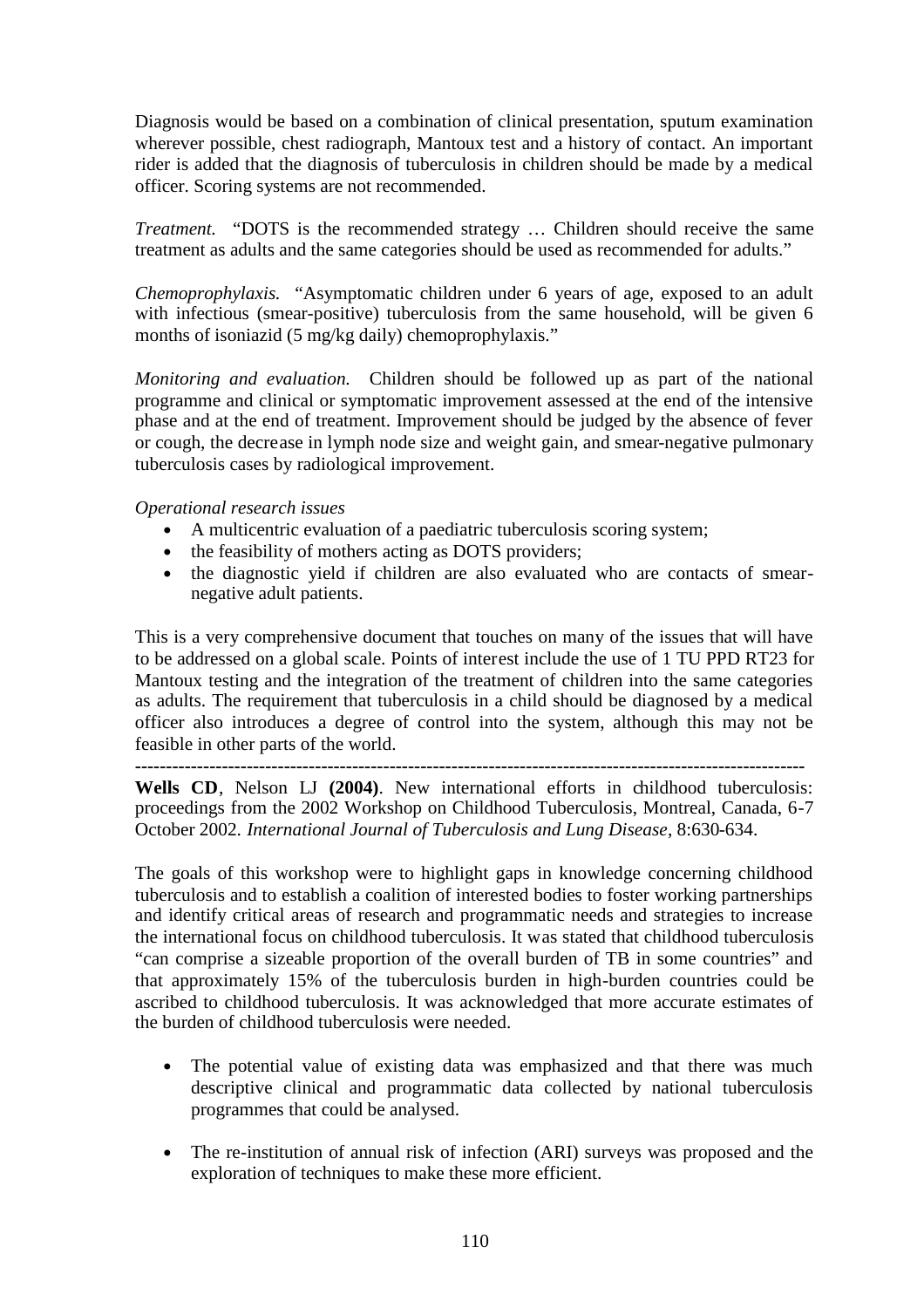- The importance of a standard clinical case definition was emphasized for both research and programme activities. Such definitions should be prospectively evaluated in different clinical and epidemiological settings.
- Published outcomes of the treatment of childhood tuberculosis were scarce and what was known of compliance suggested high default rates.
- New diagnostic tools were needed and among others the evaluation of the enzymelinked T-cell-based (ELISPOT) assay should be evaluated.
- A network of field sites for testing new and improved assays and studying other aspects of childhood tuberculosis under different settings should be established.
- A consortium of interested parties should establish a databank for surveillance data, ARI surveys, household studies, pilot studies and clinical trials to serve as a resource for research purposes.

------------------------------------------------------------------------------------------------------------ **Nelson LJ**, Wells CD **(2004)**. Global epidemiology of childhood tuberculosis. *International Journal of Tuberculosis and Lung Disease*, 8:636-647.

This paper describes current knowledge of the epidemiology of childhood tuberculosis and at the same time highlights the following areas requiring research.

*Challenges* as regards childhood tuberculosis include:

- the difficulty of establishing a definitive diagnosis;
- the increased incidence of extrapulmonary disease in young children;
- lack of a standard case definition.

Reference is again made to the desirability of ARI surveys as an objective method of assessing the tuberculosis situation in a country, and the fact that some countries already collect data that if analysed might provide valuable insights into childhood tuberculosis. Operational studies of contact-tracing are suggested to elucidate how much disease occurs in contacts of smear-positive cases. The optimal length of chemoprophylaxis for children and the value of contact-tracing for dually-infected parents or household contacts requires exploration.

Finally it is pointed out that accurate data are needed to make informed decisions and that nearly every aspect of childhood tuberculosis lacks accurate data reported in a uniform manner.

------------------------------------------------------------------------------------------------------------

**Graham SM** et al. **(2004)**. Childhood tuberculosis: clinical research needs. *International Journal of Tuberculosis and Lung Disease*, 8:648-657.

In this review the authors identified improved capability to confirm the diagnosis of childhood tuberculosis as the most critical research need for the better management of childhood tuberculosis.

In this well-structured review, research needs and suggestions were classified under the following headings.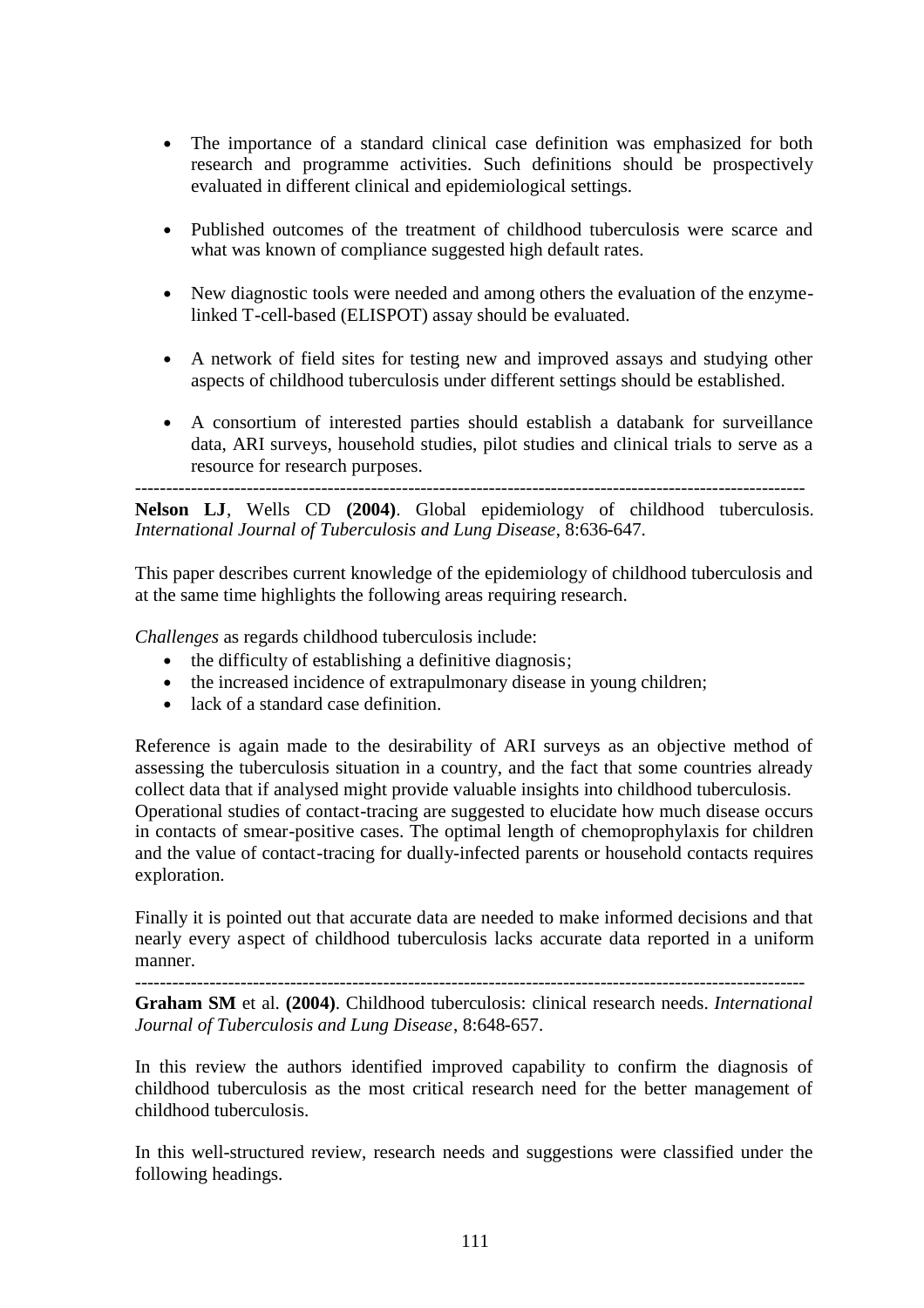## *Risk of infection and disease*

- Determine the ARI in different countries and communities.
- Determine the degree of increased risk of TB infection and disease in children with HIV infection and/or malnutrition.
- Determine where transmission occurs in the various age groups and in different settings of TB prevalence and socioeconomic circumstances.
- Determine what individual factors protect a child in close contact with an infectious case from becoming infected and developing disease.
- Determine the risk of infection and prevalence of MDR tuberculosis in children in high-prevalence MDR settings, as well as the optimal management of MDR disease and infection in children.

## *Diagnosis and clinical presentation*

- "A large multicentre collaborative study of children with suspected TB in high TB prevalence regions using various means for diagnostic confirmation …".
- Within such studies, evaluate new diagnostic techniques and management guidelines and evaluate systematically symptoms and signs used in various scoring systems, and management and diagnostic algorithms.
- From the data generated by the above studies construct case definitions for childhood tuberculosis.
- Undertake clinical and autopsy studies of children with acute and chronic pneumonia.
- Determine the availability and use of tuberculin in different parts of the world.
- Evaluate the various cut-off points suggested for tuberculin skin-testing in different clinical and epidemiological situations.
- Improve the diagnostic value of chest radiographs.

#### *Treatment*

- Identify reasons for poor compliance and treatment outcome particularly in malnourished and HIV-infected children.
- Review and undertake pharmacokinetic studies of antituberculosis agents in children.
- Determine whether children with limited and uncomplicated forms of tuberculosis (hilar adenopathy with limited parenchymal involvement) could be treated for a shorter period of time.
- Evaluate whether children with HIV infection and certain forms of disseminated tuberculosis or extrapulmonary tuberculosis need longer periods of treatment.
- Determine the rates and causes of recurrence of tuberculosis in children and whether such recurrences are due to relapse or re-infection.

#### *Management of childhood contacts of infectious adults*

- Determine the efficacy of chemoprophylaxis in different settings of tuberculosis and HIV prevalence.
- Study the potential role of chemoprophylaxis in children of different ages.
- Evaluate efficacy of shorter-course combination chemoprophylaxis.

This paper provides a comprehensive list of possible research activities that might benefit childhood tuberculosis.

-------------------------------------------------------------------------------------------------------------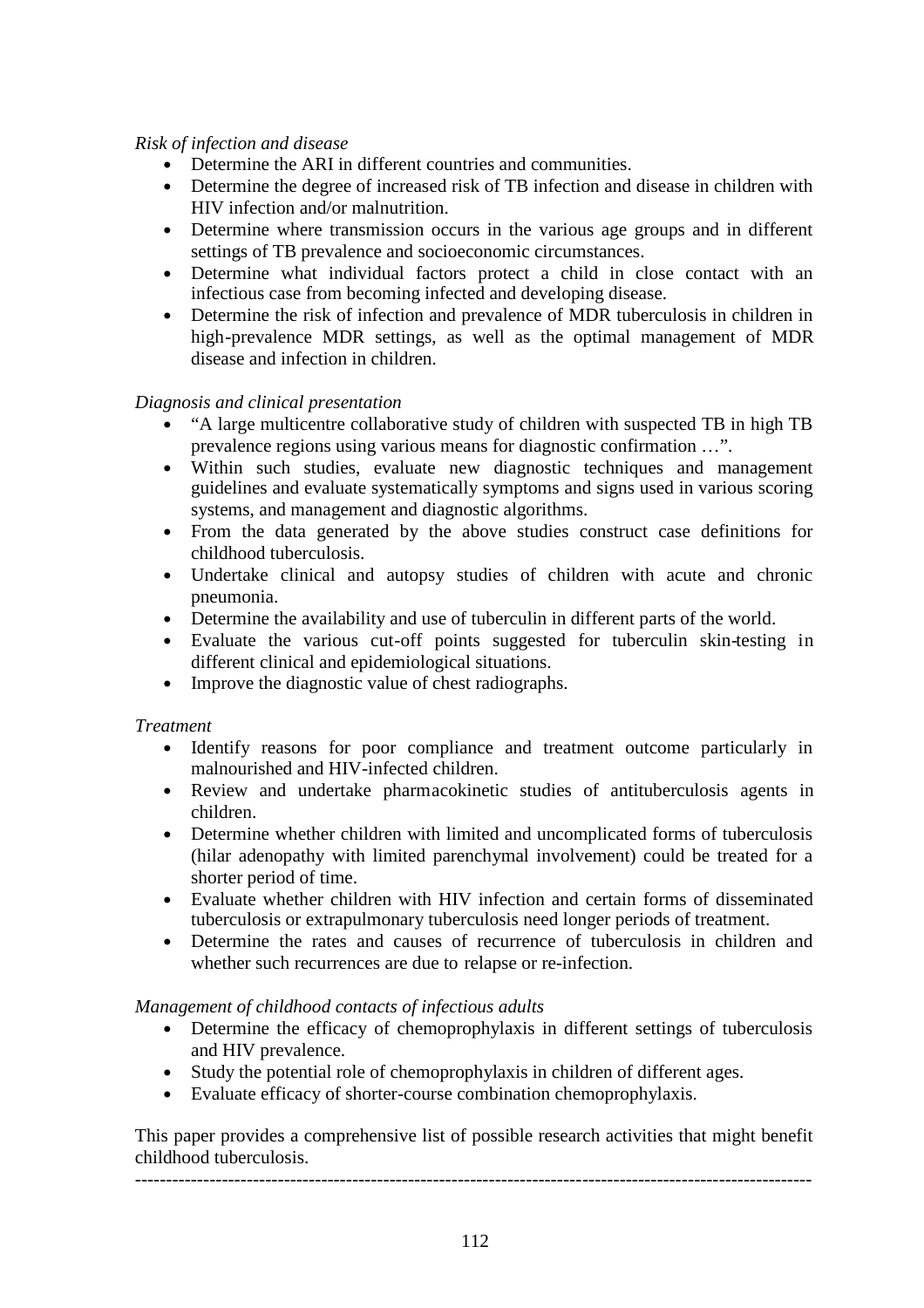## **References**

Chauhan LS, Arora VK (2004). Management of pediatric tuberculosis under the revised National Tuberculosis Control Program (RNTCP). *Indian Pediatrics*, 41:901-905.

Eamranond P, Jaramillo E (2001). Tuberculosis in children: reassessing the need for improved diagnosis in global control strategies. *International Journal of Tuberculosis and Lung Disease*, 5:594-603.

Graham SM et al. (2004). Childhood tuberculosis: clinical research needs. *International Journal of Tuberculosis and Lung Disease*, 8:648-657.

Harries AD et al. (2002). Childhood tuberculosis in Malawi: nationwide case-finding and treatment outcomes. *International Journal of Tuberculosis and Lung Disease*, 6:424-431.

Nelson LJ, Wells CD (2004). Global epidemiology of childhood tuberculosis. *International Journal of Tuberculosis and Lung Disease*, 8:636-647.

Starke JR (2003). Pediatric tuberculosis: time for a new approach. *Tuberculosis*, 83:208- 212.

Uke BT, Seth V (1991). National tuberculosis programme in India: lacunae in relation to childhood tuberculosis. *Indian Pediatrics*, 28:239-241.

Wells CD, Nelson LJ (2004). New international efforts in childhood tuberculosis: proceedings from the 2002 Workshop on Childhood Tuberculosis, Montreal, Canada, 6-7 October 2002. *International Journal of Tuberculosis and Lung Disease*, 8:630-634.

**-------------------------------------------------------------------------------------------------------------**

#### **Reviews of childhood tuberculosis**

The following papers were consulted, and although they did not provide additional insights within the scope of this review, they may be of interest to other workers in the field of childhood tuberculosis.

Abernathy RS (1989). Tuberculosis in children and its management. *Seminars in Respiratory Infections*, 4:232-242.

Adams LV (2004). Childhood tuberculosis in the developing world. *Pediatric Annals*, 33:685-690.

Agrons GA, Markowitz RI, Kramer SS (1993). Pulmonary tuberculosis in children. *Seminars in Roentgenology*, 28:158-172.

Arora VK (2004). Issues in pediatric tuberculosis under DOTS strategy. *Indian Pediatrics*, 41:891-893.

Correa AG (1997). Unique aspects of tuberculosis in the pediatric population. *Clinics in Chest Medicine*,18:89-98.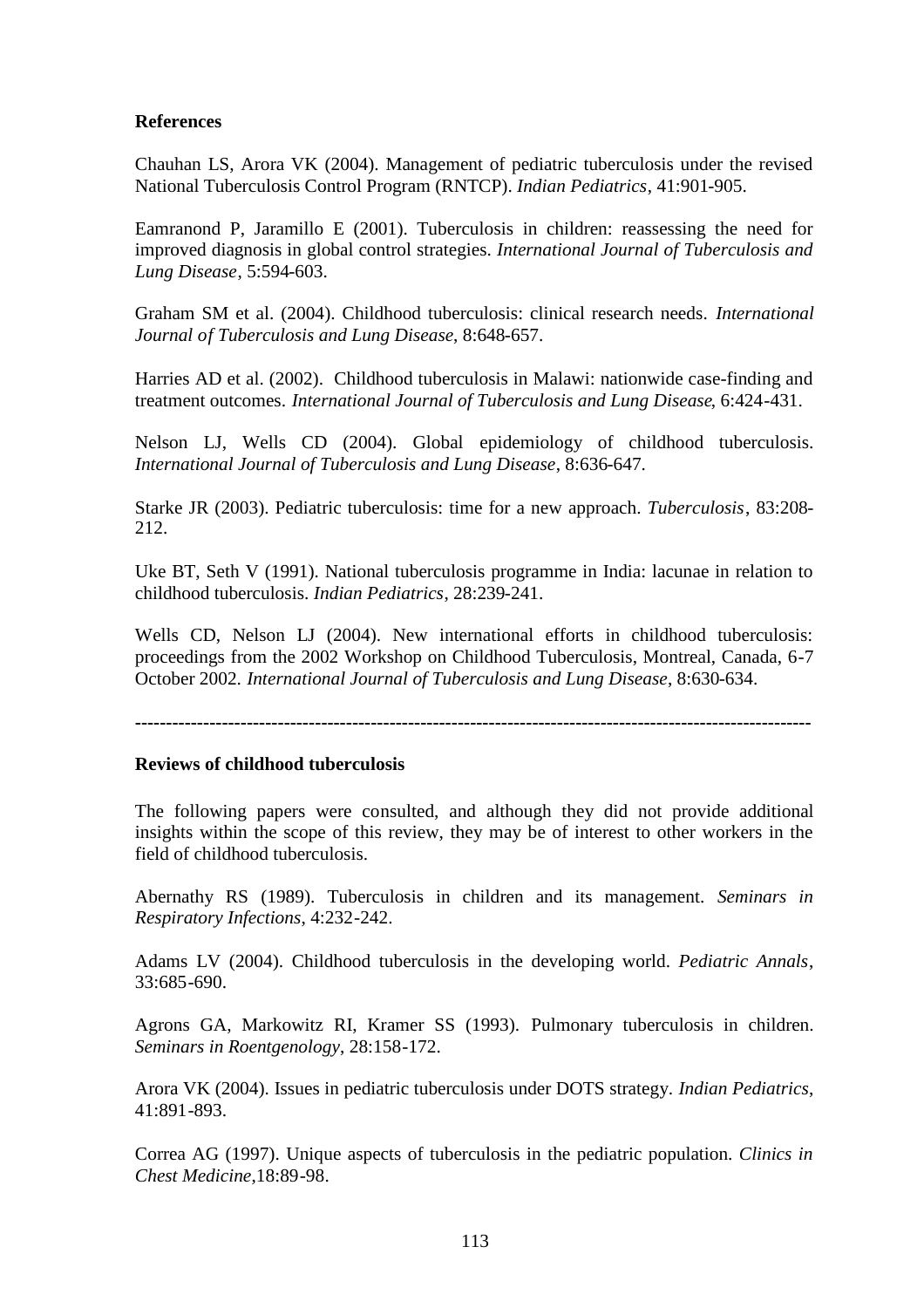Coulter B (1996). Tuberculosis in children. *Journal of Medical Microbiology*, 44:1-34.

Davidson RN (2000). Childhood tuberculosis – problems ahead. *Transactions of the Royal Society of Tropical Medicine and Hygiene*, 94:5-6.

Datta M, Swaminathan S (2001). Global aspects of tuberculosis in children. *Paediatric Respiratory Reviews*, 2:91-96.

Eamranond P, Jaramilo E (2001). Tuberculosis in children: reassessing the need for improved diagnosis in global strategies. *International Journal of Tuberculosis and Lung Disease*, 5:594-603.

Gray JW (2004). Childhood tuberculosis and its early diagnosis. *Clinical Biochemistry*, 37:450-5.

Jacobs RF, Abernathy RS (1988). Tuberculosis in children. *Seminars in Respiratory and Critical Care Medicine*, 9:474-480.

Jacobs RF, Eisenach KD (1993). Childhood tuberculosis. *Advances in Pediatric Infectious Diseases*, 8:23-51.

Jacobs RF, Starke JR (1993). Tuberculosis in children. *Medical Clinics of North America*, 177:1335-1351.

Jereb JA, Kelly GD, Porterfield DS (1993). The epidemiology of tuberculosis in children. *Seminars in Pediatric Infectious Diseases*, 4:220-231.

Kabra SK, Lodha R, Seth V (2004). Some current concepts on childhood tuberculosis. *Indian Journal of Medical Research*, 120:387-397.

Kahn EA, Starke JR (1995). Diagnosis of tuberculosis in children: increased need for better methods. *Emerging Infectious Diseases*, 1:115-123.

Kendig EL (1987). The study of tuberculosis in childhood. *American Journal of Diseases in Children*, 141:1075-1078.

Kendig EL, Inselman LS (1991). Tuberculosis in children. *Advances in Pediatrics*, 38:233-255.

Mahadevan S (1996). Advances in diagnosis of tuberculosis. *Indian Journal of Pediatrics*, 63:153-157.

Mandalakas AM, Starke JR (2005). Current concepts of childhood tuberculosis. *Seminars in Pediatric Infectious Diseases*, 16:93-104.

Marais BJ et al. (2005). The burden of childhood tuberculosis: a public health perspective. *International Journal of Tuberculosis and Lung Disease*, 9:1305-1313.